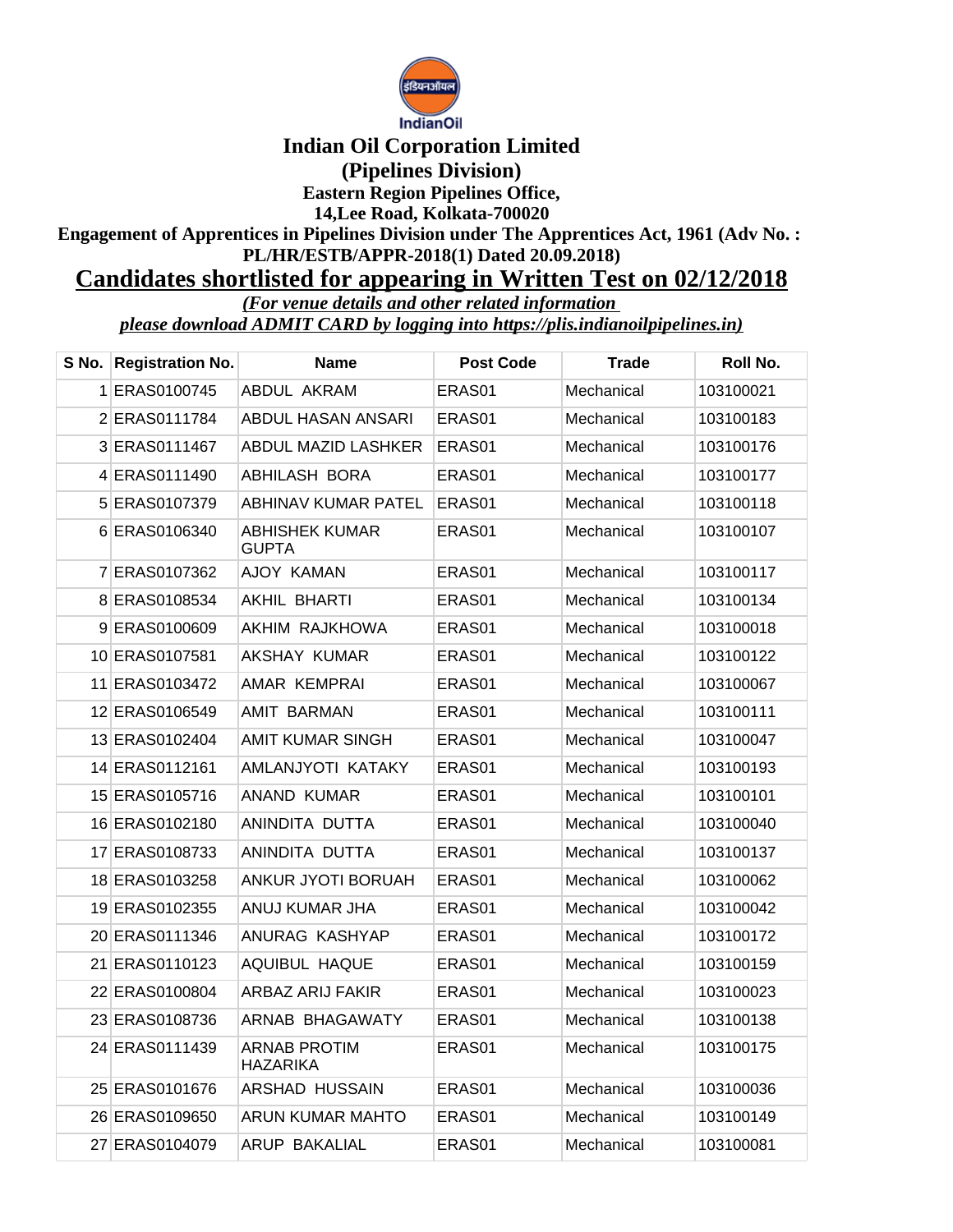| 28 ERAS0110932 | <b>ASHIM PHUKAN</b>                    | ERAS01 | Mechanical | 103100165 |
|----------------|----------------------------------------|--------|------------|-----------|
| 29 ERAS0101822 | ASHINDRA KUMAR                         | ERAS01 | Mechanical | 103100038 |
| 30 ERAS0110092 | <b>ASHISH KUMAR</b>                    | ERAS01 | Mechanical | 103100158 |
| 31 ERAS0104040 | ATUL RAJPUT                            | ERAS01 | Mechanical | 103100079 |
| 32 ERAS0100872 | <b>AZINUR ISLAM</b>                    | ERAS01 | Mechanical | 103100025 |
| 33 ERAS0101170 | <b>BEDABRAT BORUAH</b>                 | ERAS01 | Mechanical | 103100028 |
| 34 ERAS0100360 | <b>BHASKAR JYOTI CHUTIA</b>            | ERAS01 | Mechanical | 103100016 |
| 35 ERAS0105907 | <b>BICHITRA PHUKON</b>                 | ERAS01 | Mechanical | 103100103 |
| 36 ERAS0110331 | <b>BIDYUT JYOTI HAZARIKA ERAS01</b>    |        | Mechanical | 103100160 |
| 37 ERAS0109281 | <b>BIJOY KRISHNA PHUKAN ERAS01</b>     |        | Mechanical | 103100147 |
| 38 ERAS0104981 | <b>BIKASH BORAH</b>                    | ERAS01 | Mechanical | 103100094 |
| 39 ERAS0109809 | <b>BIKASH CHOUDHURY</b>                | ERAS01 | Mechanical | 103100151 |
| 40 ERAS0104516 | <b>BISHNU GOWALA</b>                   | ERAS01 | Mechanical | 103100089 |
| 41 ERAS0104526 | <b>BISHWAJIT DEKA</b>                  | ERAS01 | Mechanical | 103100090 |
| 42 ERAS0100036 | <b>BITOPAN HALOI</b>                   | ERAS01 | Mechanical | 103100004 |
| 43 ERAS0100173 | <b>BITUL KARDONG</b>                   | ERAS01 | Mechanical | 103100012 |
| 44 ERAS0101233 | <b>BRIJESH KUMAR PATEL</b>             | ERAS01 | Mechanical | 103100029 |
| 45 ERAS0110413 | CHANDRAJEET YADAV                      | ERAS01 | Mechanical | 103100161 |
| 46 ERAS0102431 | CHINMOY DEWGHARIA                      | ERAS01 | Mechanical | 103100052 |
| 47 ERAS0102365 | CHINMOY DEWGHARIA                      | ERAS01 | Mechanical | 103100043 |
| 48 ERAS0108472 | DEBABRAT KALITA                        | ERAS01 | Mechanical | 103100131 |
| 49 ERAS0103972 | <b>DEBASISH KALITA</b>                 | ERAS01 | Mechanical | 103100075 |
| 50 ERAS0109063 | <b>DEEP SAHA</b>                       | ERAS01 | Mechanical | 103100141 |
| 51 ERAS0100742 | DEEPAK DAS                             | ERAS01 | Mechanical | 103100020 |
| 52 ERAS0100588 | DHANPATI KUMHAR                        | ERAS01 | Mechanical | 103100017 |
| 53 ERAS0105234 | DHRUBO JYOTI<br><b>DEHINGIA</b>        | ERAS01 | Mechanical | 103100097 |
| 54 ERAS0102657 | <b>DIBAKAR SINGHA</b>                  | ERAS01 | Mechanical | 103100056 |
| 55 ERAS0102374 | DIBYA JYOTI BORA                       | ERAS01 | Mechanical | 103100044 |
| 56 ERAS0103975 | DIBYA JYOTI NATH                       | ERAS01 | Mechanical | 103100076 |
| 57 ERAS0107517 | DIBYAJYOTI PATHAK                      | ERAS01 | Mechanical | 103100120 |
| 58 ERAS0109190 | <b>DILOWAR HUSSAIN</b>                 | ERAS01 | Mechanical | 103100145 |
| 59 ERAS0103437 | <b>DIPANKA GOGOI</b>                   | ERAS01 | Mechanical | 103100066 |
| 60 ERAS0107737 | DIPANKAR CHANGMAI                      | ERAS01 | Mechanical | 103100124 |
| 61 ERAS0106215 | DIPANKAR DAS                           | ERAS01 | Mechanical | 103100105 |
| 62 ERAS0105565 | <b>GOURISHANKAR</b><br><b>HAZARIKA</b> | ERAS01 | Mechanical | 103100099 |
| 63 ERAS0110438 | <b>GOUROV DAS</b>                      | ERAS01 | Mechanical | 103100162 |
| 64 ERAS0109174 | <b>GUNABHI CHETIA</b>                  | ERAS01 | Mechanical | 103100143 |
| 65 ERAS0112496 | <b>HARDIK PANCHAL</b>                  | ERAS01 | Mechanical | 103100197 |
| 66 ERAS0103800 | <b>HARI PRASAD DAW</b>                 | ERAS01 | Mechanical | 103100069 |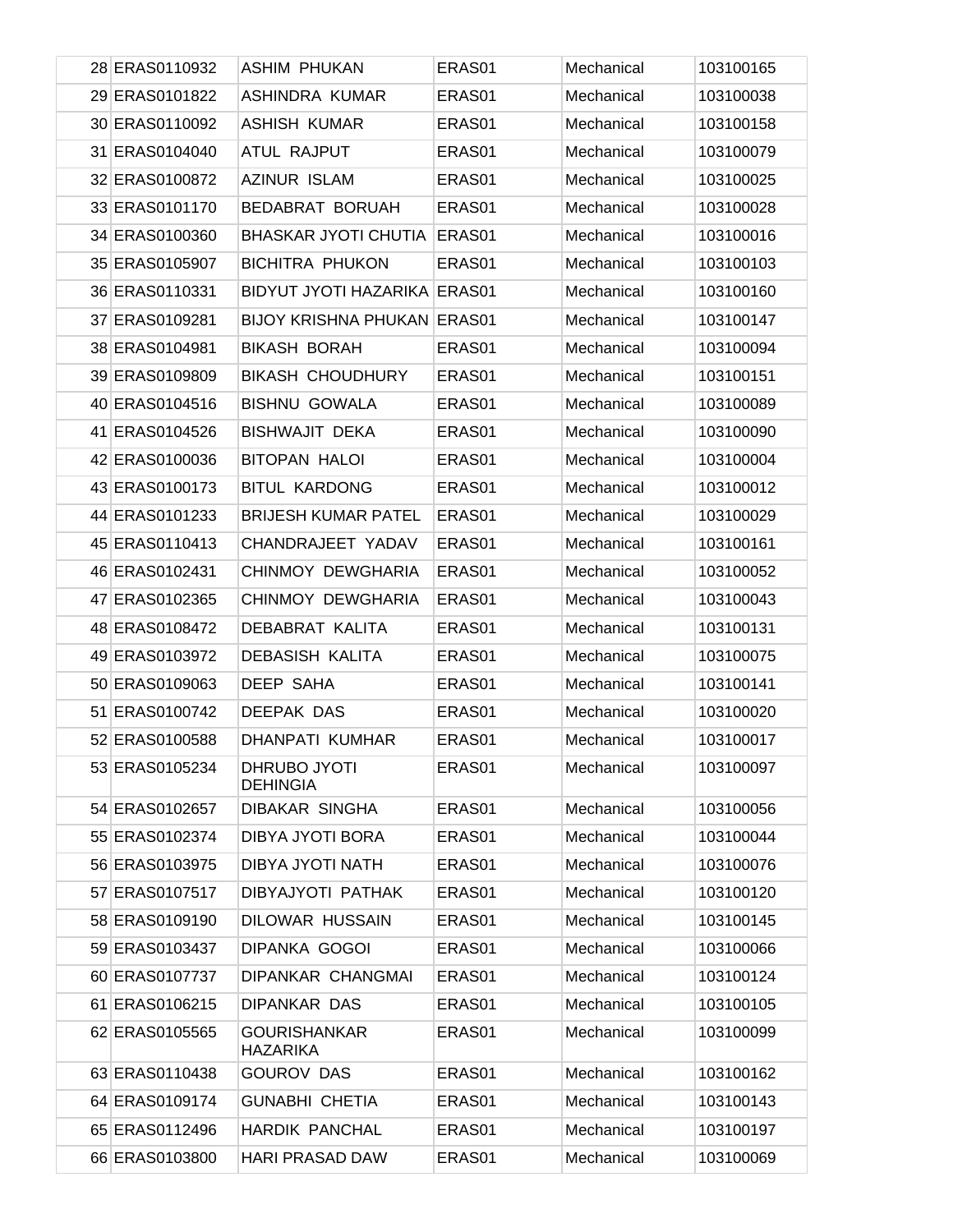| 67 ERAS0112134  | <b>HARSHIT PANCHAL</b>                              | ERAS01 | Mechanical | 103100192 |
|-----------------|-----------------------------------------------------|--------|------------|-----------|
| 68 ERAS0109953  | <b>HEMONTA KONWAR</b>                               | ERAS01 | Mechanical | 103100152 |
| 69 ERAS0103977  | HIMANGSHU DANGARIA                                  | ERAS01 | Mechanical | 103100077 |
| 70 ERAS0109971  | <b>HIMANISH GOGOI</b>                               | ERAS01 | Mechanical | 103100153 |
| 71 ERAS0103923  | HIMANTA BORPATRA<br><b>GOHAIN</b>                   | ERAS01 | Mechanical | 103100073 |
| 72 ERAS0110065  | <b>HIROK JYOTI GOGOI</b>                            | ERAS01 | Mechanical | 103100155 |
| 73 ERAS0103948  | <b>JAHNAB KONWAR</b>                                | ERAS01 | Mechanical | 103100074 |
| 74 ERAS0109788  | JAINENDRA PATEL                                     | ERAS01 | Mechanical | 103100150 |
| 75 ERAS0103397  | JAVED AHMED<br><b>CHOUDHURY</b>                     | ERAS01 | Mechanical | 103100065 |
| 76 ERAS0100137  | <b>JAVED AKHTAR</b><br><b>BARBHUIYA</b>             | ERAS01 | Mechanical | 103100009 |
| 77 ERAS0104223  | JAYANTA GOGOI                                       | ERAS01 | Mechanical | 103100083 |
| 78 ERAS0104029  | <b>JHINTU BORO</b>                                  | ERAS01 | Mechanical | 103100078 |
| 79 ERAS0102736  | <b>JINTU GOGOI</b>                                  | ERAS01 | Mechanical | 103100057 |
| 80 ERAS0111307  | <b>JITUMANI SARMA</b>                               | ERAS01 | Mechanical | 103100171 |
| 81 ERAS0106164  | <b>JOY PAUL</b>                                     | ERAS01 | Mechanical | 103100104 |
| 82 ERAS0107568  | <b>JOYRING THAUSEN</b>                              | ERAS01 | Mechanical | 103100121 |
| 83 ERAS0111749  | JYOTISH DAS                                         | ERAS01 | Mechanical | 103100182 |
| 84 ERAS0107444  | KAMAL PRADHAN                                       | ERAS01 | Mechanical | 103100119 |
| 85 ERAS0102424  | <b>KELLA ANAND</b>                                  | ERAS01 | Mechanical | 103100051 |
| 86 ERAS0109017  | <b>KRISHNA MONI LAHON</b>                           | ERAS01 | Mechanical | 103100139 |
| 87 ERAS0102556  | <b>KULDIP SAIKIA</b>                                | ERAS01 | Mechanical | 103100054 |
| 88 ERAS0111620  | <b>KUNDAN KUMAR</b>                                 | ERAS01 | Mechanical | 103100179 |
| 89 ERAS0112686  | KUSAL BORDOLOI                                      | ERAS01 | Mechanical | 103100204 |
| 90 ERAS0106381  | LAXMAN KUMAR GUPTA                                  | ERAS01 | Mechanical | 103100108 |
| 91 ERAS0109236  | <b>LILESHWAR</b><br><b>MAHENDRAKUMAR</b><br>WANJARI | ERAS01 | Mechanical | 103100146 |
| 92 ERAS0112876  | MADHURJYA GOGOI                                     | ERAS01 | Mechanical | 103100205 |
| 93 ERAS0108299  | MANAB JYOTI SONOWAL                                 | ERAS01 | Mechanical | 103100130 |
| 94 ERAS0106399  | <b>MANAS PRATIM SARMA</b>                           | ERAS01 | Mechanical | 103100109 |
| 95 ERAS0112561  | <b>MANASH PRATIM</b><br><b>CHOUDHURY</b>            | ERAS01 | Mechanical | 103100200 |
| 96 ERAS0108088  | MANJIT VARMAH                                       | ERAS01 | Mechanical | 103100128 |
| 97 ERAS0100679  | <b>MANJYOTI GOGOI</b>                               | ERAS01 | Mechanical | 103100019 |
| 98 ERAS0102396  | MD IMDAD ALI                                        | ERAS01 | Mechanical | 103100046 |
| 99 ERAS0102232  | <b>MILON JYOTI</b><br><b>RAJKHOWA</b>               | ERAS01 | Mechanical | 103100041 |
| 100 ERAS0100080 | MINHAJUL ISLAM                                      | ERAS01 | Mechanical | 103100006 |
| 101 ERAS0107104 | MINTU HAZARIKA                                      | ERAS01 | Mechanical | 103100114 |
| 102 ERAS0109022 | MINUTPAL GOGOI                                      | ERAS01 | Mechanical | 103100140 |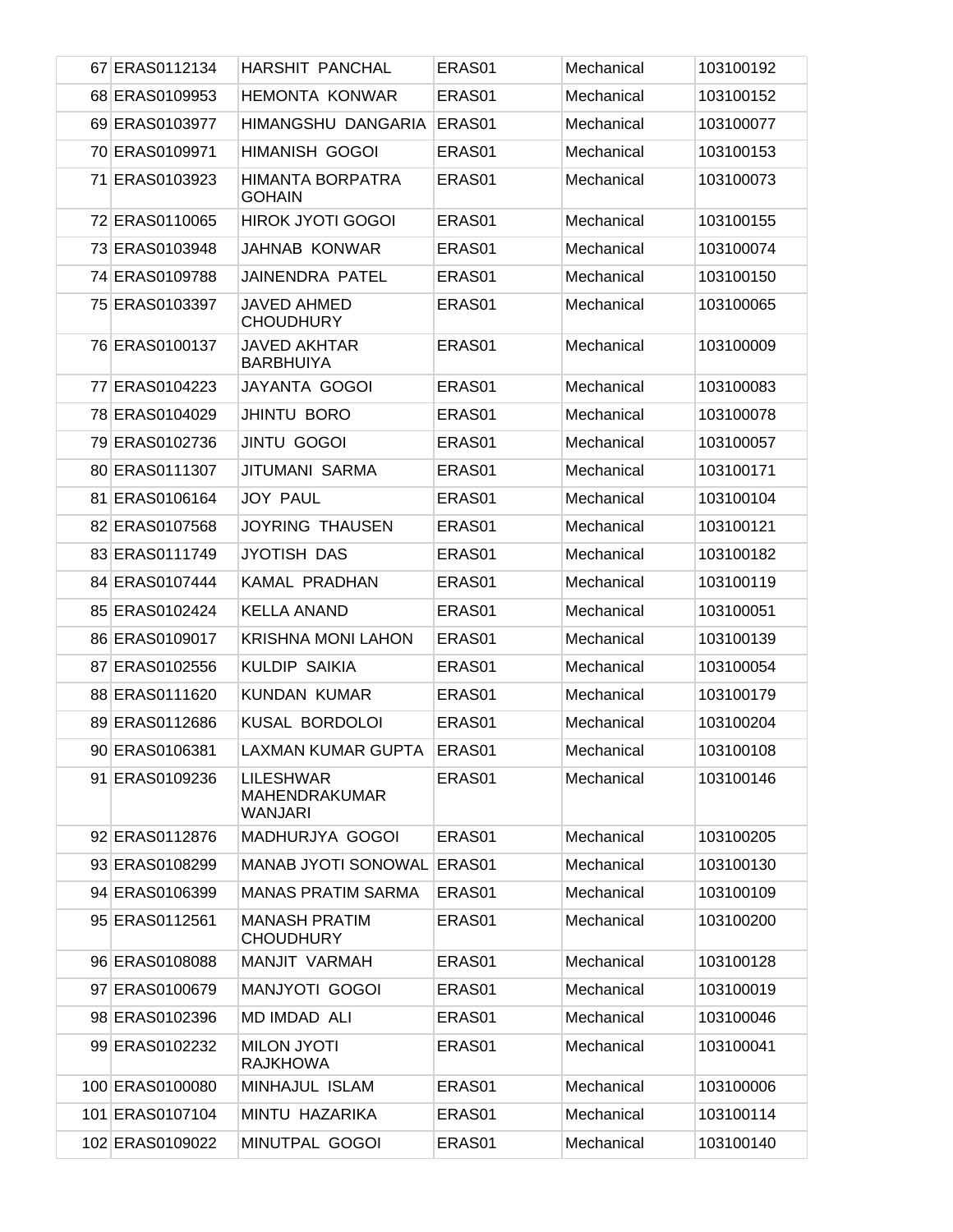| 103 ERAS0103308 | <b>MONURANJAN SAIKIA</b>              | ERAS01 | Mechanical | 103100063 |
|-----------------|---------------------------------------|--------|------------|-----------|
| 104 ERAS0100068 | <b>MONURANJAN</b><br>SONOWAL          | ERAS01 | Mechanical | 103100005 |
| 105 ERAS0103825 | MRIDUL DAUKA                          | ERAS01 | Mechanical | 103100071 |
| 106 ERAS0101661 | <b>MRINALI PEGU</b>                   | ERAS01 | Mechanical | 103100035 |
| 107 ERAS0108685 | <b>MRINMOY CHETIA</b>                 | ERAS01 | Mechanical | 103100136 |
| 108 ERAS0111842 | <b>MUKESH KUMAR</b>                   | ERAS01 | Mechanical | 103100189 |
| 109 ERAS0112665 | <b>MUKESH KUMAR RAY</b>               | ERAS01 | Mechanical | 103100202 |
| 110 ERAS0104448 | <b>NABA JYOTI DAS</b>                 | ERAS01 | Mechanical | 103100087 |
| 111 ERAS0108517 | NABAJIT BURAGOHAIN                    | ERAS01 | Mechanical | 103100133 |
| 112 ERAS0100894 | NABINUR RAHMAN                        | ERAS01 | Mechanical | 103100026 |
| 113 ERAS0100111 | NABONITA BORA                         | ERAS01 | Mechanical | 103100008 |
| 114 ERAS0101744 | <b>NAYAN JYOTI HALOI</b>              | ERAS01 | Mechanical | 103100037 |
| 115 ERAS0100752 | NAYAN JYOTI NATH                      | ERAS01 | Mechanical | 103100022 |
| 116 ERAS0100032 | NIKHIL RAJ PANDEY                     | ERAS01 | Mechanical | 103100003 |
| 117 ERAS0101638 | NILUTPAL BARUAH                       | ERAS01 | Mechanical | 103100034 |
| 118 ERAS0102409 | NITAN NATH                            | ERAS01 | Mechanical | 103100049 |
| 119 ERAS0101886 | P SHRINU                              | ERAS01 | Mechanical | 103100039 |
| 120 ERAS0111819 | PABAN BORGOHAIN                       | ERAS01 | Mechanical | 103100186 |
| 121 ERAS0105256 | PADMA LOCHAN<br><b>KONWAR</b>         | ERAS01 | Mechanical | 103100098 |
| 122 ERAS0111816 | PALASH CHUTIA                         | ERAS01 | Mechanical | 103100185 |
| 123 ERAS0112624 | PANKAJ BARUAH                         | ERAS01 | Mechanical | 103100201 |
| 124 ERAS0100158 | PARTHA PRATIM MOHAN ERAS01            |        | Mechanical | 103100011 |
| 125 ERAS0101576 | PARTHA PROTIM<br><b>BORUAH</b>        | ERAS01 | Mechanical | 103100032 |
| 126 ERAS0102419 | PARTHA PROTIM<br><b>BORUAH</b>        | ERAS01 | Mechanical | 103100050 |
| 127 ERAS0111663 | PEARL KRISHNA<br>MAHANTA              | ERAS01 | Mechanical | 103100180 |
| 128 ERAS0100822 | PORAN PROTIM<br><b>SARMAH</b>         | ERAS01 | Mechanical | 103100024 |
| 129 ERAS0107333 | PRABHASH SHANKAR<br>RAI               | ERAS01 | Mechanical | 103100116 |
| 130 ERAS0103502 | PRABIR KUMAR RAY                      | ERAS01 | Mechanical | 103100068 |
| 131 ERAS0112448 | <b>PRAMOD KUMAR</b><br><b>PANCHAL</b> | ERAS01 | Mechanical | 103100196 |
| 132 ERAS0102383 | PRANDEEP PARASAR                      | ERAS01 | Mechanical | 103100045 |
| 133 ERAS0104179 | PRANJAL PROTIM BORA                   | ERAS01 | Mechanical | 103100082 |
| 134 ERAS0100912 | PRANJEET BORAH                        | ERAS01 | Mechanical | 103100027 |
| 135 ERAS0106928 | PRASHANT SINGH                        | ERAS01 | Mechanical | 103100112 |
| 136 ERAS0112416 | PRITAM ROY                            | ERAS01 | Mechanical | 103100195 |
| 137 ERAS0105033 | PRITAM JYOTI SAIKIA                   | ERAS01 | Mechanical | 103100095 |
| 138 ERAS0100176 | PRITHURAJ GOGOI                       | ERAS01 | Mechanical | 103100013 |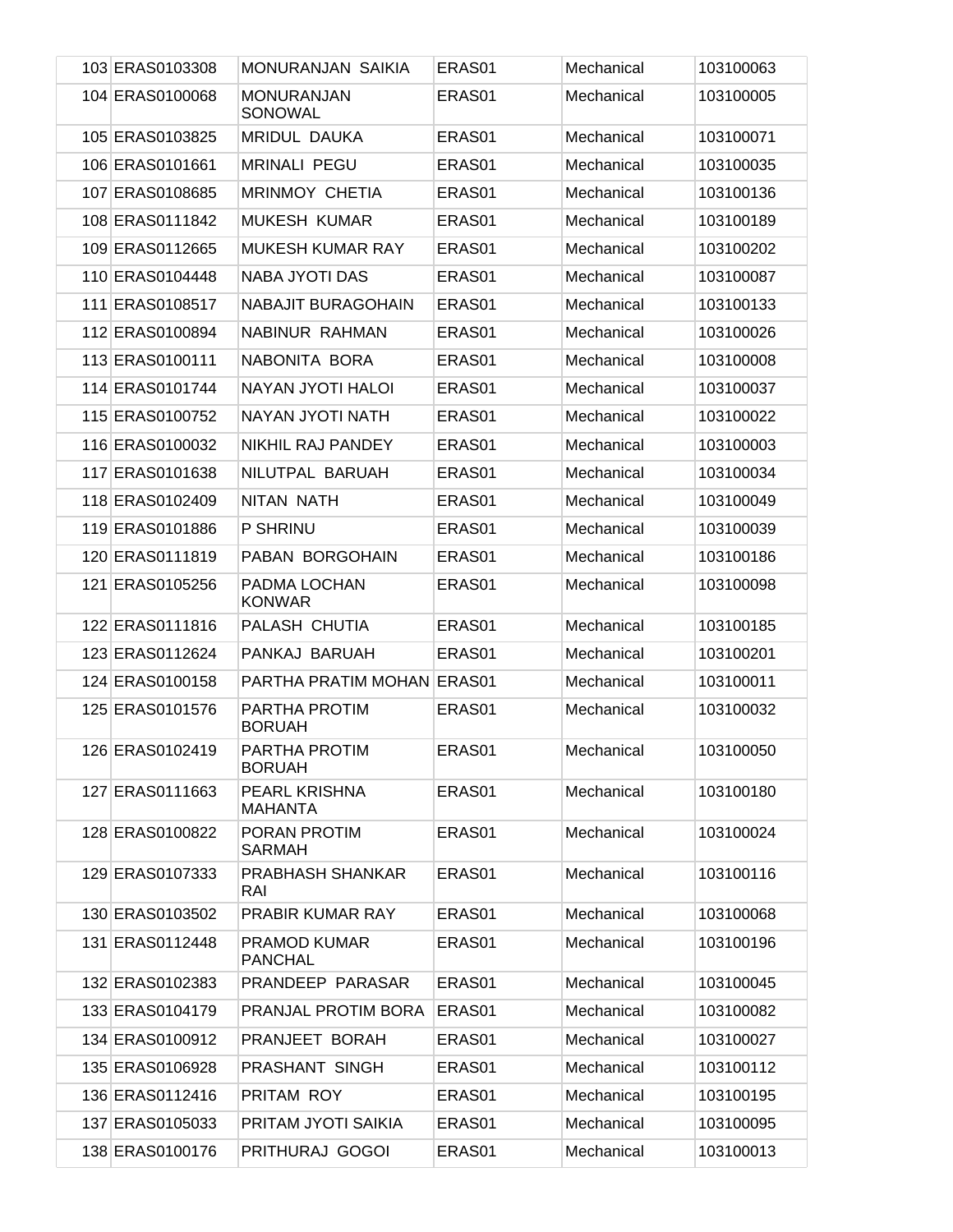| 139 ERAS0104760 | PRITOM JYOTI BORUAH                    | ERAS01 | Mechanical | 103100093 |
|-----------------|----------------------------------------|--------|------------|-----------|
| 140 ERAS0105191 | PRITY RONGHANGPI                       | ERAS01 | Mechanical | 103100096 |
| 141 ERAS0100029 | PRIYABRAT SAIKIA                       | ERAS01 | Mechanical | 103100002 |
| 142 ERAS0109179 | PRONAB JYOTI BORUAH                    | ERAS01 | Mechanical | 103100144 |
| 143 ERAS0111005 | PROSEN BISWAS                          | ERAS01 | Mechanical | 103100167 |
| 144 ERAS0101383 | PURNIMA TASHA                          | ERAS01 | Mechanical | 103100030 |
| 145 ERAS0104254 | PUTUL CHANGMAI                         | ERAS01 | Mechanical | 103100084 |
| 146 ERAS0103027 | RAHUL BARMAN                           | ERAS01 | Mechanical | 103100060 |
| 147 ERAS0112239 | RAHUL TIMUNG                           | ERAS01 | Mechanical | 103100194 |
| 148 ERAS0110652 | RAHUL KUMAR GUPTA                      | ERAS01 | Mechanical | 103100163 |
| 149 ERAS0108026 | RAJIB PHUKON                           | ERAS01 | Mechanical | 103100127 |
| 150 ERAS0107679 | RAJKAMAL PHUKAN                        | ERAS01 | Mechanical | 103100123 |
| 151 ERAS0112547 | RAJU BEHERA                            | ERAS01 | Mechanical | 103100198 |
| 152 ERAS0111306 | RAJVEER CHOUDHURY                      | ERAS01 | Mechanical | 103100170 |
| 153 ERAS0101391 | <b>RANJIT KUMAR</b><br><b>BANGTHAI</b> | ERAS01 | Mechanical | 103100031 |
| 154 ERAS0112675 | <b>RANTU MONI DAS</b>                  | ERAS01 | Mechanical | 103100203 |
| 155 ERAS0100102 | RASHMI DEVI KATOWAR                    | ERAS01 | Mechanical | 103100007 |
| 156 ERAS0104666 | RESHMA PARWEEN                         | ERAS01 | Mechanical | 103100091 |
| 157 ERAS0111831 | RINKU KUMAR PHUKON                     | ERAS01 | Mechanical | 103100188 |
| 158 ERAS0108501 | <b>RINTU DAS</b>                       | ERAS01 | Mechanical | 103100132 |
| 159 ERAS0104063 | RIPOLJIT CHUTIA                        | ERAS01 | Mechanical | 103100080 |
| 160 ERAS0104759 | RIPUNJOY CHETIA                        | ERAS01 | Mechanical | 103100092 |
| 161 ERAS0111403 | <b>RITOM DAS</b>                       | ERAS01 | Mechanical | 103100173 |
| 162 ERAS0110068 | RITUPARNA MEDHI                        | ERAS01 | Mechanical | 103100156 |
| 163 ERAS0109992 | ROJISMITA KALITA                       | ERAS01 | Mechanical | 103100154 |
| 164 ERAS0104437 | <b>RONIT PAUL</b>                      | ERAS01 | Mechanical | 103100086 |
| 165 ERAS0112548 | RUBUL PHUKON                           | ERAS01 | Mechanical | 103100199 |
| 166 ERAS0111827 | RUPJYOTI GOGOI                         | ERAS01 | Mechanical | 103100187 |
| 167 ERAS0106312 | <b>SACHIN KUMAR</b>                    | ERAS01 | Mechanical | 103100106 |
| 168 ERAS0110069 | <b>SAKET</b>                           | ERAS01 | Mechanical | 103100157 |
| 169 ERAS0103368 | SAMIRON BORDOLOI                       | ERAS01 | Mechanical | 103100064 |
| 170 ERAS0103844 | SAMUDRA SONOWAL                        | ERAS01 | Mechanical | 103100072 |
| 171 ERAS0103812 | SANJIB CHETRI                          | ERAS01 | Mechanical | 103100070 |
| 172 ERAS0111516 | SANJNA KUMARI                          | ERAS01 | Mechanical | 103100178 |
| 173 ERAS0107911 | SHAHANUR ALI                           | ERAS01 | Mechanical | 103100126 |
| 174 ERAS0103178 | SHAILENDRA SINGH                       | ERAS01 | Mechanical | 103100061 |
| 175 ERAS0109123 | <b>SHIV KUMAR VERMA</b>                | ERAS01 | Mechanical | 103100142 |
| 176 ERAS0104350 | SHIVOM SHIL                            | ERAS01 | Mechanical | 103100085 |
| 177 ERAS0102762 | SHOAIB SAJID                           | ERAS01 | Mechanical | 103100059 |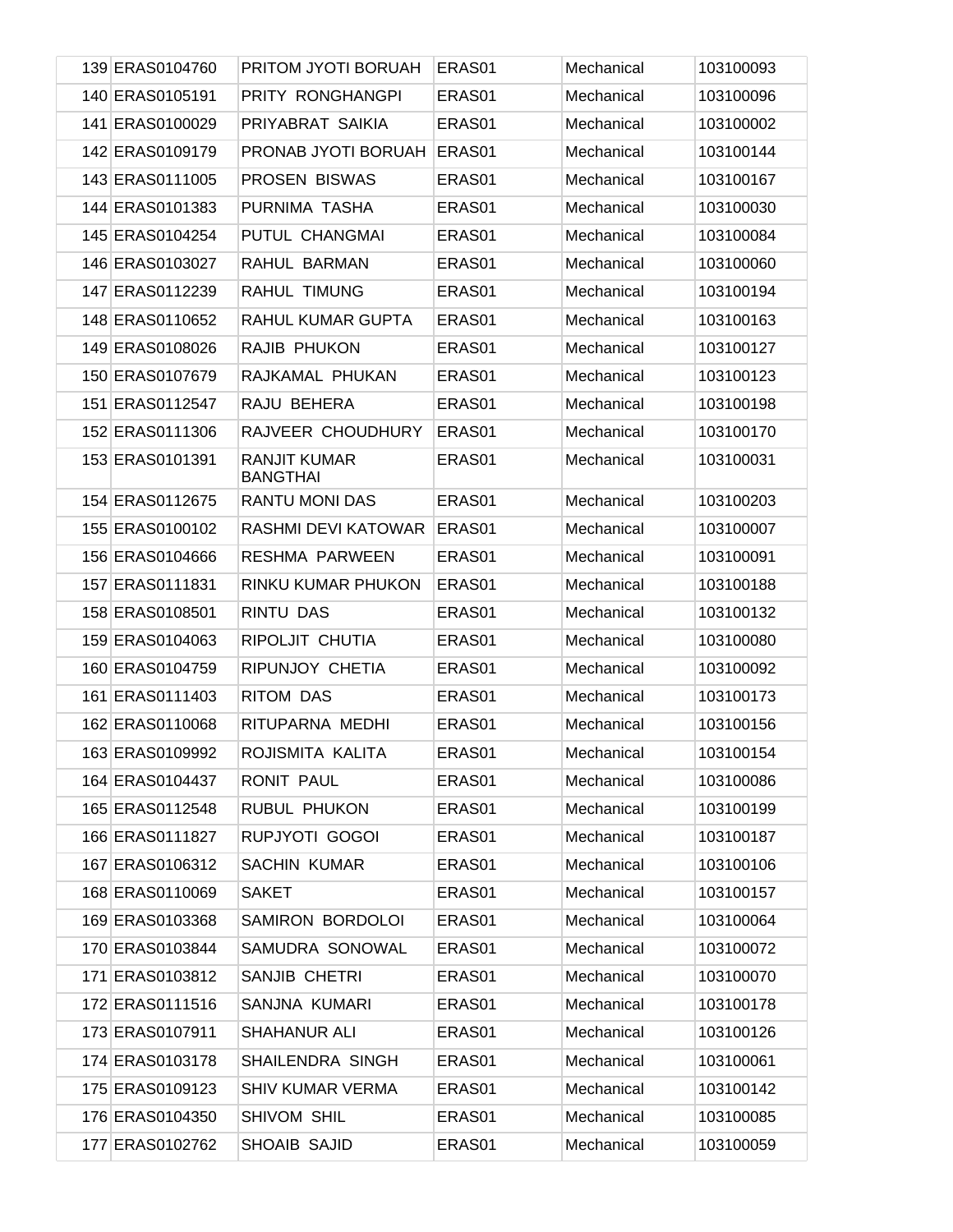| 178 ERAS0107845 | SIDARTHA PRATIM<br><b>SAIKIA</b>    | ERAS01             | Mechanical | 103100125 |
|-----------------|-------------------------------------|--------------------|------------|-----------|
| 179 ERAS0102572 | SK SAHABUDDIN MOLLA                 | ERAS01             | Mechanical | 103100055 |
| 180 ERAS0111195 | SNEHASHISH PAUL                     | ERAS01             | Mechanical | 103100169 |
| 181 ERAS0104478 | SOMIRAN KALITA                      | ERAS01             | Mechanical | 103100088 |
| 182 ERAS0105596 | <b>SORUJ GUPTA</b>                  | ERAS01             | Mechanical | 103100100 |
| 183 ERAS0111805 | <b>SOURAV</b><br><b>CHAKRABORTY</b> | ERAS01             | Mechanical | 103100184 |
| 184 ERAS0110850 | <b>SRI ANIL SAHU</b>                | ERAS <sub>01</sub> | Mechanical | 103100164 |
| 185 ERAS0107331 | <b>SRI BICHITRA SONOWAL</b>         | ERAS01             | Mechanical | 103100115 |
| 186 ERAS0106472 | <b>SUBODH KUMAR</b>                 | ERAS01             | Mechanical | 103100110 |
| 187 ERAS0102457 | <b>SUBRAT KUMAR ROUT</b>            | ERAS01             | Mechanical | 103100053 |
| 188 ERAS0100342 | SUCHANDAN GHOSHAL                   | ERAS01             | Mechanical | 103100015 |
| 189 ERAS0111126 | <b>SUMAN BARLA</b>                  | ERAS01             | Mechanical | 103100168 |
| 190 ERAS0102745 | <b>SUMAN SAURAV</b>                 | ERAS01             | Mechanical | 103100058 |
| 191 ERAS0110974 | SUPRATIM DEBNATH                    | ERAS01             | Mechanical | 103100166 |
| 192 ERAS0108682 | SURAJIT KALITA                      | ERAS01             | Mechanical | 103100135 |
| 193 ERAS0100261 | <b>SURANJIT DAS</b>                 | ERAS01             | Mechanical | 103100014 |
| 194 ERAS0111707 | <b>SURUJ GOGOI</b>                  | ERAS01             | Mechanical | 103100181 |
| 195 ERAS0100005 | TARUNA ARORA                        | ERAS01             | Mechanical | 103100001 |
| 196 ERAS0102406 | TIKENDRA GOGOI                      | ERAS01             | Mechanical | 103100048 |
| 197 ERAS0111884 | TITU KRISHNA KALITA                 | ERAS01             | Mechanical | 103100190 |
| 198 ERAS0112126 | TONKESWAR MILI                      | ERAS01             | Mechanical | 103100191 |
| 199 ERAS0101609 | TRIDIP CHUNGKRANG                   | ERAS01             | Mechanical | 103100033 |
| 200 ERAS0111430 | UJJWAL HAZARIKA                     | ERAS01             | Mechanical | 103100174 |
| 201 ERAS0108166 | <b>VILAS KONDIBA ZORE</b>           | ERAS01             | Mechanical | 103100129 |
| 202 ERAS0107068 | VIMLESH KUMAR YADAV ERAS01          |                    | Mechanical | 103100113 |
| 203 ERAS0109607 | VISHNU RAJ R                        | ERAS01             | Mechanical | 103100148 |
| 204 ERAS0105835 | YOGENDRA KUMAR                      | ERAS01             | Mechanical | 103100102 |
| 205 ERAS0100144 | YUGYA JYOTI BORA                    | ERAS01             | Mechanical | 103100010 |
| 206 ERAS0207595 | ADITI PAUL                          | ERAS02             | Electrical | 103200102 |
| 207 ERAS0200023 | ADITYA KUMAR                        | ERAS02             | Electrical | 103200004 |
| 208 ERAS0207433 | AFROZ ALAM                          | ERAS02             | Electrical | 103200100 |
| 209 ERAS0207680 | AJIT PRASAD NONIA                   | ERAS <sub>02</sub> | Electrical | 103200105 |
| 210 ERAS0204445 | AKASH PEGU                          | ERAS02             | Electrical | 103200068 |
| 211 ERAS0211585 | AKASH PRADIP SAIKIA                 | ERAS02             | Electrical | 103200153 |
| 212 ERAS0211124 | ALBINA PHONGLO                      | ERAS02             | Electrical | 103200143 |
| 213 ERAS0200594 | <b>AMIT KUMAR SINGH</b>             | ERAS02             | Electrical | 103200014 |
| 214 ERAS0212365 | ANIRUDDHA DEY                       | ERAS02             | Electrical | 103200168 |
| 215 ERAS0201180 | ANKESH KUMAR                        | ERAS02             | Electrical | 103200025 |
| 216 ERAS0203232 | ANKITA PRASAD                       | ERAS02             | Electrical | 103200053 |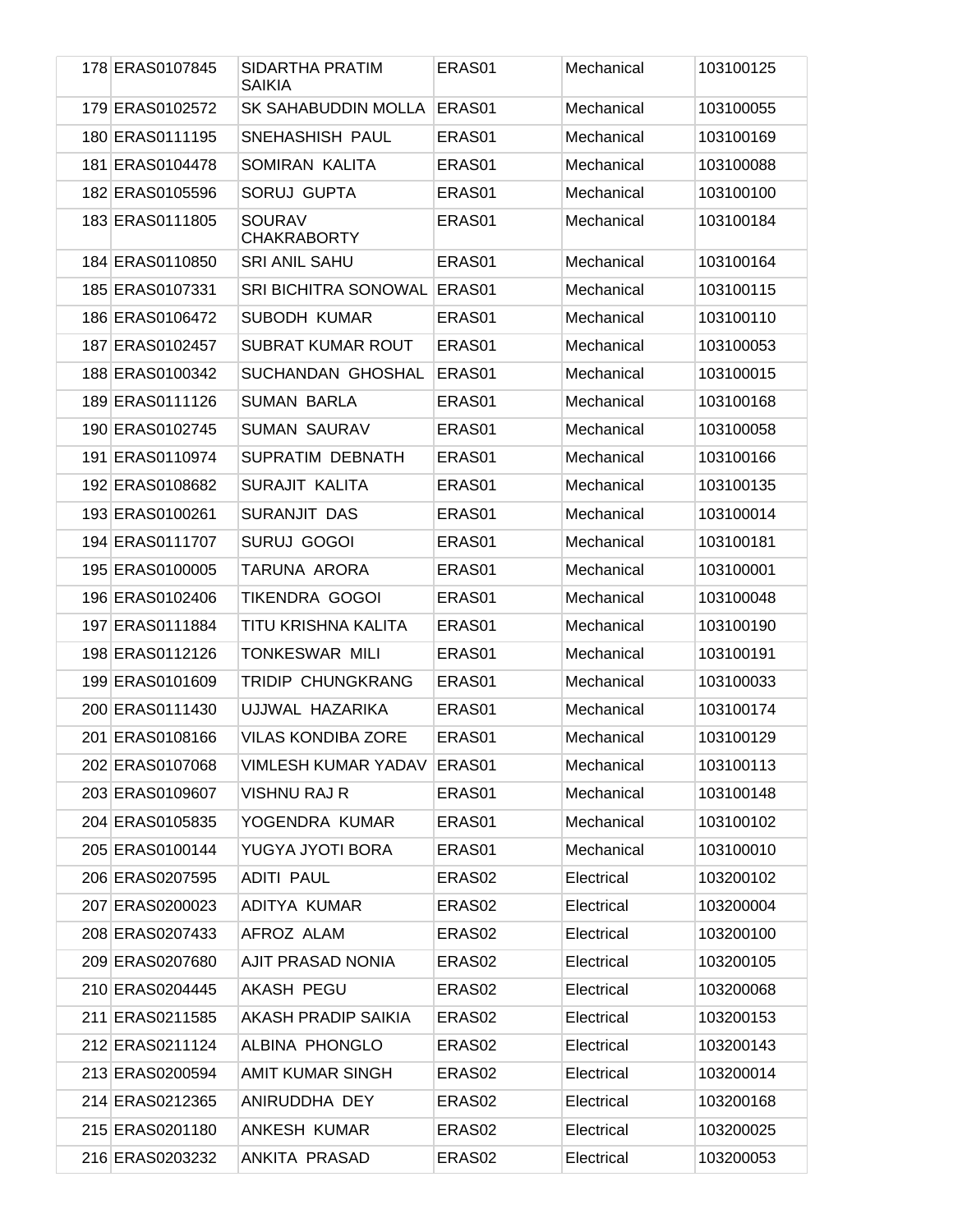| 217 ERAS0211898 | ANKUR GOGOI                             | ERAS <sub>02</sub> | Electrical | 103200157 |
|-----------------|-----------------------------------------|--------------------|------------|-----------|
| 218 ERAS0211565 | ARIFUR RAHMAN                           | ERAS <sub>02</sub> | Electrical | 103200151 |
| 219 ERAS0212674 | ARPAN BASU                              | ERAS <sub>02</sub> | Electrical | 103200172 |
| 220 ERAS0212183 | <b>ASIF AYAN AHMED</b>                  | ERAS <sub>02</sub> | Electrical | 103200165 |
| 221 ERAS0207927 | ASISH MAHANTA                           | ERAS <sub>02</sub> | Electrical | 103200107 |
| 222 ERAS0206789 | AYUB KHAN                               | ERAS <sub>02</sub> | Electrical | 103200087 |
| 223 ERAS0201163 | <b>BANAJIT PATHAK</b>                   | ERAS <sub>02</sub> | Electrical | 103200024 |
| 224 ERAS0206234 | <b>BEDANTA KUMAR BORA</b>               | ERAS <sub>02</sub> | Electrical | 103200084 |
| 225 ERAS0207067 | BHARGAV JYOTI<br>HAZARIKA               | ERAS02             | Electrical | 103200095 |
| 226 ERAS0208010 | <b>BHASKAR BAISHYA</b>                  | ERAS <sub>02</sub> | Electrical | 103200108 |
| 227 ERAS0208022 | <b>BHASKAR JYOTI</b><br><b>KONWAR</b>   | ERAS02             | Electrical | 103200109 |
| 228 ERAS0203840 | <b>BHRIGU MUNI DEORI</b>                | ERAS <sub>02</sub> | Electrical | 103200061 |
| 229 ERAS0203856 | <b>BIKASH PHUKAN</b>                    | ERAS <sub>02</sub> | Electrical | 103200063 |
| 230 ERAS0206959 | <b>BIKRAM MORAN</b>                     | ERAS <sub>02</sub> | Electrical | 103200092 |
| 231 ERAS0203035 | <b>BIMAL TALUKDAR</b>                   | ERAS <sub>02</sub> | Electrical | 103200051 |
| 232 ERAS0200780 | BIPASHA KAKOTY                          | ERAS <sub>02</sub> | Electrical | 103200018 |
| 233 ERAS0211670 | <b>BIPLAB DAS</b>                       | ERAS <sub>02</sub> | Electrical | 103200156 |
| 234 ERAS0203605 | BIRDAO BORO                             | ERAS <sub>02</sub> | Electrical | 103200060 |
| 235 ERAS0204730 | <b>BISWAJIT BORA</b>                    | ERAS <sub>02</sub> | Electrical | 103200070 |
| 236 ERAS0211972 | <b>BISWAJYOTI PHUKON</b>                | ERAS <sub>02</sub> | Electrical | 103200159 |
| 237 ERAS0209096 | CHANDAN BHATT                           | ERAS <sub>02</sub> | Electrical | 103200121 |
| 238 ERAS0201976 | CHANDAN GOGOI                           | ERAS <sub>02</sub> | Electrical | 103200034 |
| 239 ERAS0205690 | CHIRAJ KURMI                            | ERAS <sub>02</sub> | Electrical | 103200076 |
| 240 ERAS0201644 | DARPAN PATHAK                           | ERAS <sub>02</sub> | Electrical | 103200027 |
| 241 ERAS0212095 | DASAM JYOTI BHUYAN                      | ERAS <sub>02</sub> | Electrical | 103200162 |
| 242 ERAS0202005 | <b>DEBOJIT PHUKON</b>                   | ERAS <sub>02</sub> | Electrical | 103200036 |
| 243 ERAS0209267 | DEBOMAY PAUL                            | ERAS <sub>02</sub> | Electrical | 103200122 |
| 244 ERAS0201996 | DEEP RANJAN DEORI                       | ERAS <sub>02</sub> | Electrical | 103200035 |
| 245 ERAS0205969 | DEEPJYOTI CHETIA                        | ERAS <sub>02</sub> | Electrical | 103200081 |
| 246 ERAS0201759 | DEEPRAJ KAKOTY                          | ERAS <sub>02</sub> | Electrical | 103200031 |
| 247 ERAS0206848 | DHANMONI DAS                            | ERAS <sub>02</sub> | Electrical | 103200089 |
| 248 ERAS0209765 | DHIRAJ KUMAR SINGH                      | ERAS <sub>02</sub> | Electrical | 103200127 |
| 249 ERAS0208916 | <b>DHRUBAJYOTI</b><br><b>RAJBONGSHI</b> | ERAS <sub>02</sub> | Electrical | 103200120 |
| 250 ERAS0212857 | DIBAKAR KALITA                          | ERAS02             | Electrical | 103200174 |
| 251 ERAS0201122 | DIBYA JYOTI TAMULI                      | ERAS02             | Electrical | 103200022 |
| 252 ERAS0200428 | DIGANTA CHETIA                          | ERAS02             | Electrical | 103200011 |
| 253 ERAS0205443 | <b>DINESH TAID</b>                      | ERAS02             | Electrical | 103200072 |
| 254 ERAS0207613 | DIPANKAR BORO                           | ERAS02             | Electrical | 103200103 |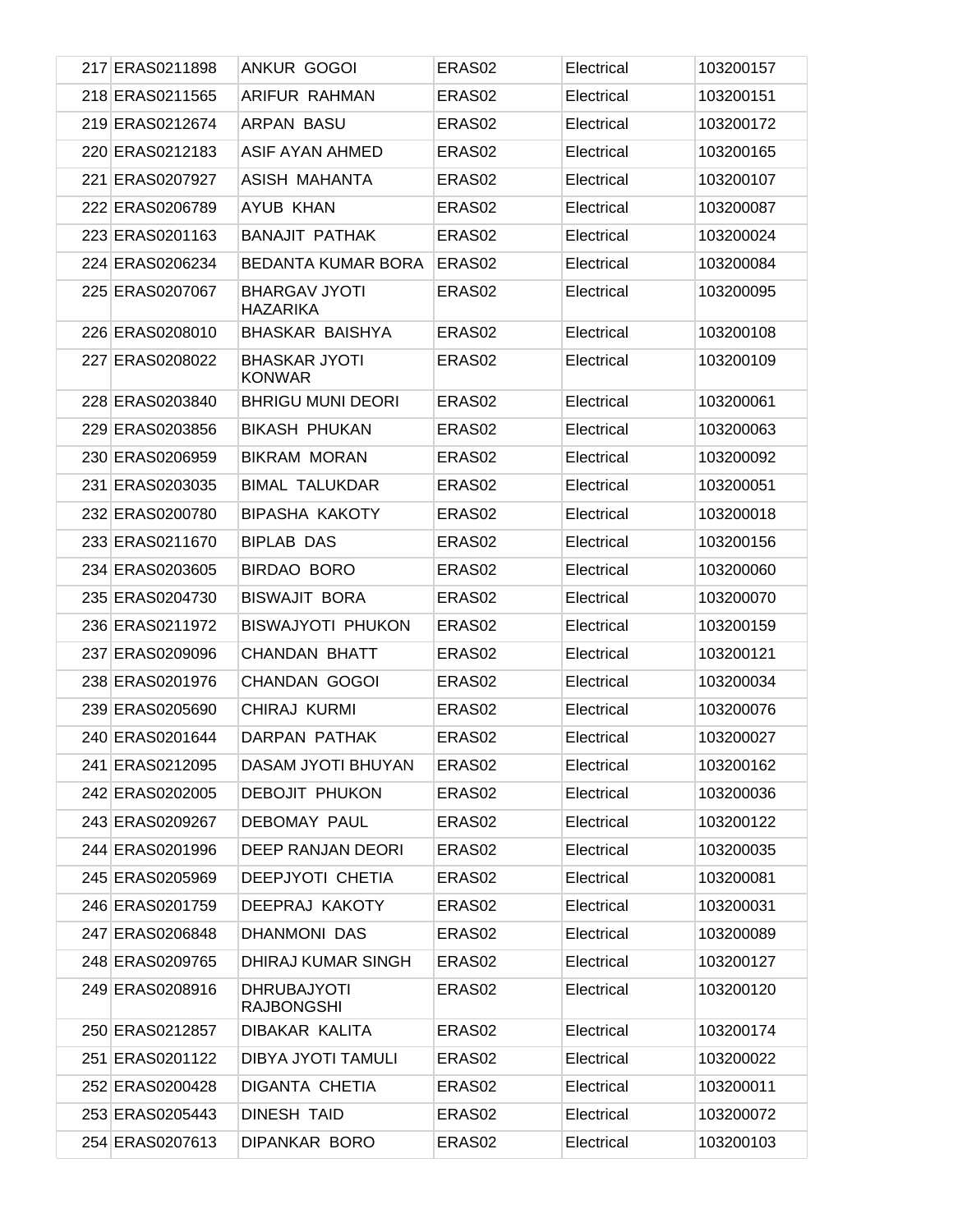| 255 ERAS0209280 | DIPANKAR DIHINGIA                     | ERAS02             | Electrical | 103200123 |
|-----------------|---------------------------------------|--------------------|------------|-----------|
| 256 ERAS0208759 | DIPANKAR SAIKIA                       | ERAS <sub>02</sub> | Electrical | 103200118 |
| 257 ERAS0208209 | <b>FRIZE IMRAN</b>                    | ERAS02             | Electrical | 103200111 |
| 258 ERAS0211592 | <b>GAURAV BORUAH</b>                  | ERAS <sub>02</sub> | Electrical | 103200154 |
| 259 ERAS0211423 | GEETASRI GOGOI                        | ERAS02             | Electrical | 103200149 |
| 260 ERAS0204130 | GIRIN BORGOHAIN                       | ERAS02             | Electrical | 103200066 |
| 261 ERAS0205962 | <b>GITU GOHAIN</b>                    | ERAS02             | Electrical | 103200080 |
| 262 ERAS0201150 | <b>GUNJAN MONI</b><br><b>HAZARIKA</b> | ERAS02             | Electrical | 103200023 |
| 263 ERAS0205621 | HARIMOHAN RAY                         | ERAS <sub>02</sub> | Electrical | 103200074 |
| 264 ERAS0202233 | HIMANSHU RANJAN<br><b>BORAH</b>       | ERAS <sub>02</sub> | Electrical | 103200041 |
| 265 ERAS0211998 | HIMASHREE GOGOI                       | ERAS <sub>02</sub> | Electrical | 103200161 |
| 266 ERAS0202405 | <b>HIRAK JYOTI BORAH</b>              | ERAS <sub>02</sub> | Electrical | 103200043 |
| 267 ERAS0201741 | HIROKJYOTI RAY                        | ERAS <sub>02</sub> | Electrical | 103200028 |
| 268 ERAS0207070 | <b>INAMUL HOQUE</b>                   | ERAS02             | Electrical | 103200096 |
| 269 ERAS0211397 | <b>INDRA DAS</b>                      | ERAS <sub>02</sub> | Electrical | 103200147 |
| 270 ERAS0210245 | JOYDEEP PAUL                          | ERAS <sub>02</sub> | Electrical | 103200130 |
| 271 ERAS0201640 | JYOTI HATIMURIA                       | ERAS <sub>02</sub> | Electrical | 103200026 |
| 272 ERAS0200849 | JYOTI PRAKASH DAS                     | ERAS02             | Electrical | 103200019 |
| 273 ERAS0211177 | JYOTI TANAJI<br><b>PADAMGIRWAR</b>    | ERAS <sub>02</sub> | Electrical | 103200144 |
| 274 ERAS0208806 | JYOTISH BORGOHAIN                     | ERAS <sub>02</sub> | Electrical | 103200119 |
| 275 ERAS0207627 | KALYAN KONWAR                         | ERAS <sub>02</sub> | Electrical | 103200104 |
| 276 ERAS0206794 | KAMAL JYOTI SAIKIA                    | ERAS <sub>02</sub> | Electrical | 103200088 |
| 277 ERAS0210769 | <b>KIRAN NEWAR</b>                    | ERAS02             | Electrical | 103200138 |
| 278 ERAS0212207 | KISHOUR BORAH                         | ERAS02             | Electrical | 103200166 |
| 279 ERAS0211014 | KRISHNA KANTA DAS                     | ERAS02             | Electrical | 103200139 |
| 280 ERAS0208459 | KULDEEP RAJOK                         | ERAS <sub>02</sub> | Electrical | 103200114 |
| 281 ERAS0211593 | LACHIT SAIKIA                         | ERAS <sub>02</sub> | Electrical | 103200155 |
| 282 ERAS0200510 | LAKHYA DHADUMIA                       | ERAS <sub>02</sub> | Electrical | 103200012 |
| 283 ERAS0202184 | LUHIT MALAKAR                         | ERAS <sub>02</sub> | Electrical | 103200039 |
| 284 ERAS0200072 | MAHENDRA SARMA                        | ERAS <sub>02</sub> | Electrical | 103200005 |
| 285 ERAS0209739 | <b>MANIK DAS</b>                      | ERAS <sub>02</sub> | Electrical | 103200126 |
| 286 ERAS0201017 | MANIKANGKANA DEKA                     | ERAS <sub>02</sub> | Electrical | 103200021 |
| 287 ERAS0200012 | MANZIL BORPATRA<br><b>GOHAIN</b>      | ERAS02             | Electrical | 103200001 |
| 288 ERAS0210305 | MARIYAM AKTER                         | ERAS <sub>02</sub> | Electrical | 103200132 |
| 289 ERAS0210615 | <b>MOMINUR ISLAM</b>                  | ERAS <sub>02</sub> | Electrical | 103200136 |
| 290 ERAS0201012 | MONDIP BORGOHAIN                      | ERAS <sub>02</sub> | Electrical | 103200020 |
| 291 ERAS0205711 | MONTU BORUAH                          | ERAS02             | Electrical | 103200077 |
| 292 ERAS0203492 | MOUCHUM SONOWAL                       | ERAS <sub>02</sub> | Electrical | 103200058 |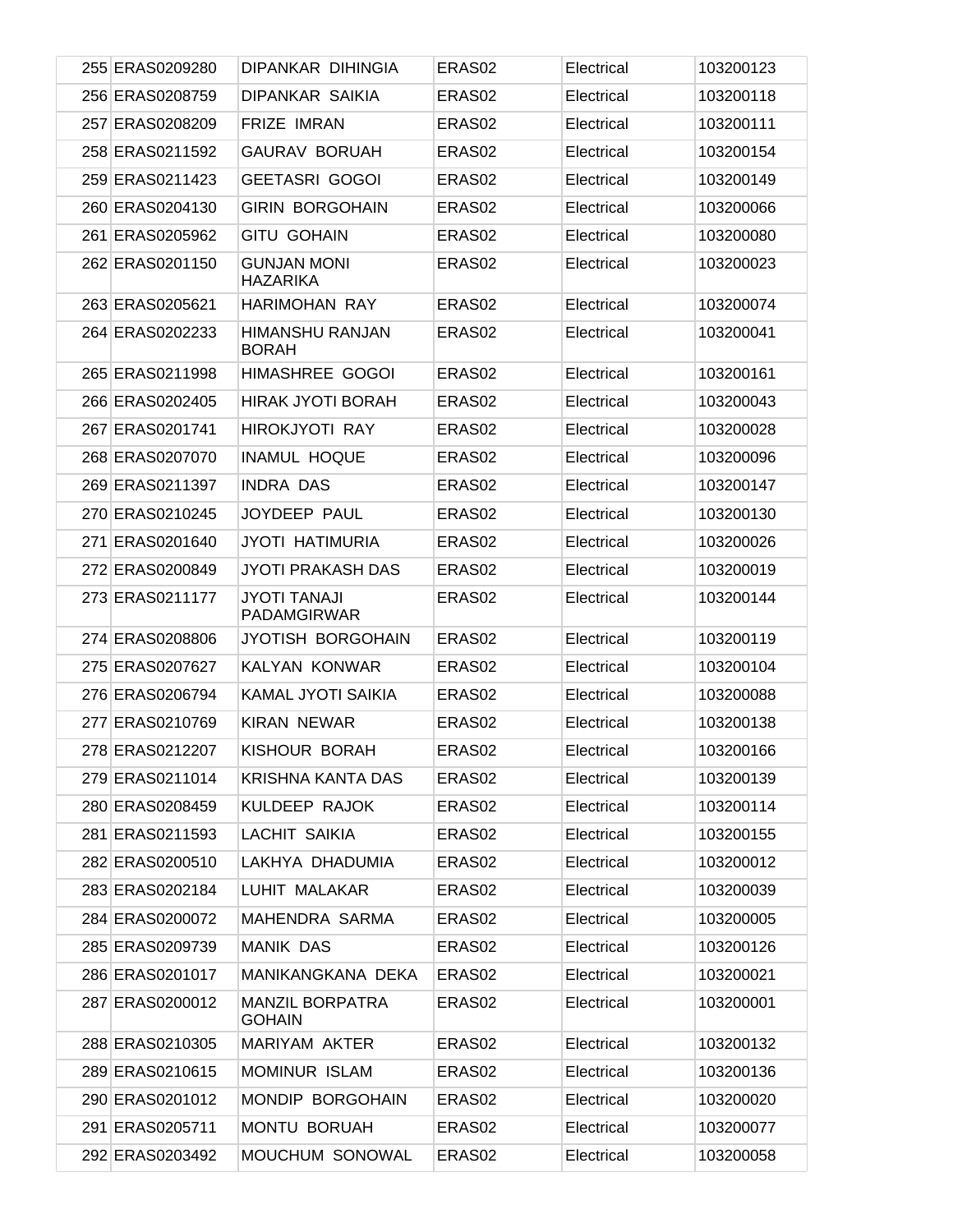| 293 ERAS0202737 | <b>MOUSUMI SAIKIA</b>                  | ERAS02             | Electrical | 103200048 |
|-----------------|----------------------------------------|--------------------|------------|-----------|
| 294 ERAS0210149 | <b>MRIDU GOGOI</b>                     | ERAS02             | Electrical | 103200129 |
| 295 ERAS0211905 | <b>MRIDUL DAS</b>                      | ERAS02             | Electrical | 103200158 |
| 296 ERAS0203852 | <b>MRIDUL SAIKIA</b>                   | ERAS <sub>02</sub> | Electrical | 103200062 |
| 297 ERAS0200401 | <b>MRIDUPAWAN</b><br><b>RAJBANGSHI</b> | ERAS02             | Electrical | 103200010 |
| 298 ERAS0204118 | <b>MRIGANKA GOGOI</b>                  | ERAS02             | Electrical | 103200065 |
| 299 ERAS0201919 | <b>MRINAL RAJBONGSHI</b>               | ERAS02             | Electrical | 103200032 |
| 300 ERAS0211355 | MUSTADUL HAQUE                         | ERAS02             | Electrical | 103200146 |
| 301 ERAS0206851 | <b>NABA JYOTI DAS</b>                  | ERAS02             | Electrical | 103200090 |
| 302 ERAS0210338 | NABADEEP GOGOI                         | ERAS02             | Electrical | 103200134 |
| 303 ERAS0206929 | NABAJYOTI ROY                          | ERAS02             | Electrical | 103200091 |
| 304 ERAS0211571 | NAYAN JYOTI BORAH                      | ERAS02             | Electrical | 103200152 |
| 305 ERAS0204052 | NAYANMONI BORA                         | ERAS02             | Electrical | 103200064 |
| 306 ERAS0200162 | NIHAL BALMIKI                          | ERAS02             | Electrical | 103200009 |
| 307 ERAS0211994 | NILUTPAL KAKATI                        | ERAS02             | Electrical | 103200160 |
| 308 ERAS0209417 | NISHANT GUPTA                          | ERAS02             | Electrical | 103200124 |
| 309 ERAS0208564 | PABAN BRAHMA                           | ERAS02             | Electrical | 103200116 |
| 310 ERAS0204851 | PANKAJ BARMAN                          | ERAS02             | Electrical | 103200071 |
| 311 ERAS0210284 | <b>PARAG JYOTI</b><br><b>CHANGMAI</b>  | ERAS02             | Electrical | 103200131 |
| 312 ERAS0201749 | PARTHA PRATIM<br><b>CHOUDHURY</b>      | ERAS02             | Electrical | 103200030 |
| 313 ERAS0202548 | PARTHA PRATIM DAS                      | ERAS <sub>02</sub> | Electrical | 103200044 |
| 314 ERAS0207130 | PAUL CHETIA                            | ERAS02             | Electrical | 103200097 |
| 315 ERAS0203512 | PINKU KUMAR PASWAN                     | ERAS <sub>02</sub> | Electrical | 103200059 |
| 316 ERAS0208410 | POL PEGU                               | ERAS <sub>02</sub> | Electrical | 103200113 |
| 317 ERAS0207705 | PORASH JYOTI BORUAH ERAS02             |                    | Electrical | 103200106 |
| 318 ERAS0212167 | PRACHURJYA PROTIM<br><b>GOGOI</b>      | ERAS02             | Electrical | 103200164 |
| 319 ERAS0207158 | PRAHALLAD NAMA DAS                     | ERAS02             | Electrical | 103200098 |
| 320 ERAS0206229 | PRANJAL PHUKAN                         | ERAS02             | Electrical | 103200083 |
| 321 ERAS0200016 | PRANJAL TAMULI                         | ERAS02             | Electrical | 103200002 |
| 322 ERAS0208292 | PRANJAL JYOTI GOGOI                    | ERAS02             | Electrical | 103200112 |
| 323 ERAS0209793 | PRASANJIT PAUL                         | ERAS02             | Electrical | 103200128 |
| 324 ERAS0205680 | PRASENJIT DEBNATH                      | ERAS02             | Electrical | 103200075 |
| 325 ERAS0200124 | <b>PRAVIN KUMAR SHARMA ERAS02</b>      |                    | Electrical | 103200008 |
| 326 ERAS0203352 | PUJA BORAH                             | ERAS02             | Electrical | 103200056 |
| 327 ERAS0207480 | RABBIL RAHMAN                          | ERAS02             | Electrical | 103200101 |
| 328 ERAS0210442 | RAHUL KAKATI                           | ERAS02             | Electrical | 103200135 |
| 329 ERAS0212785 | RAHUL NEOG                             | ERAS02             | Electrical | 103200173 |
| 330 ERAS0206988 | RAHUL YADAV                            | ERAS02             | Electrical | 103200094 |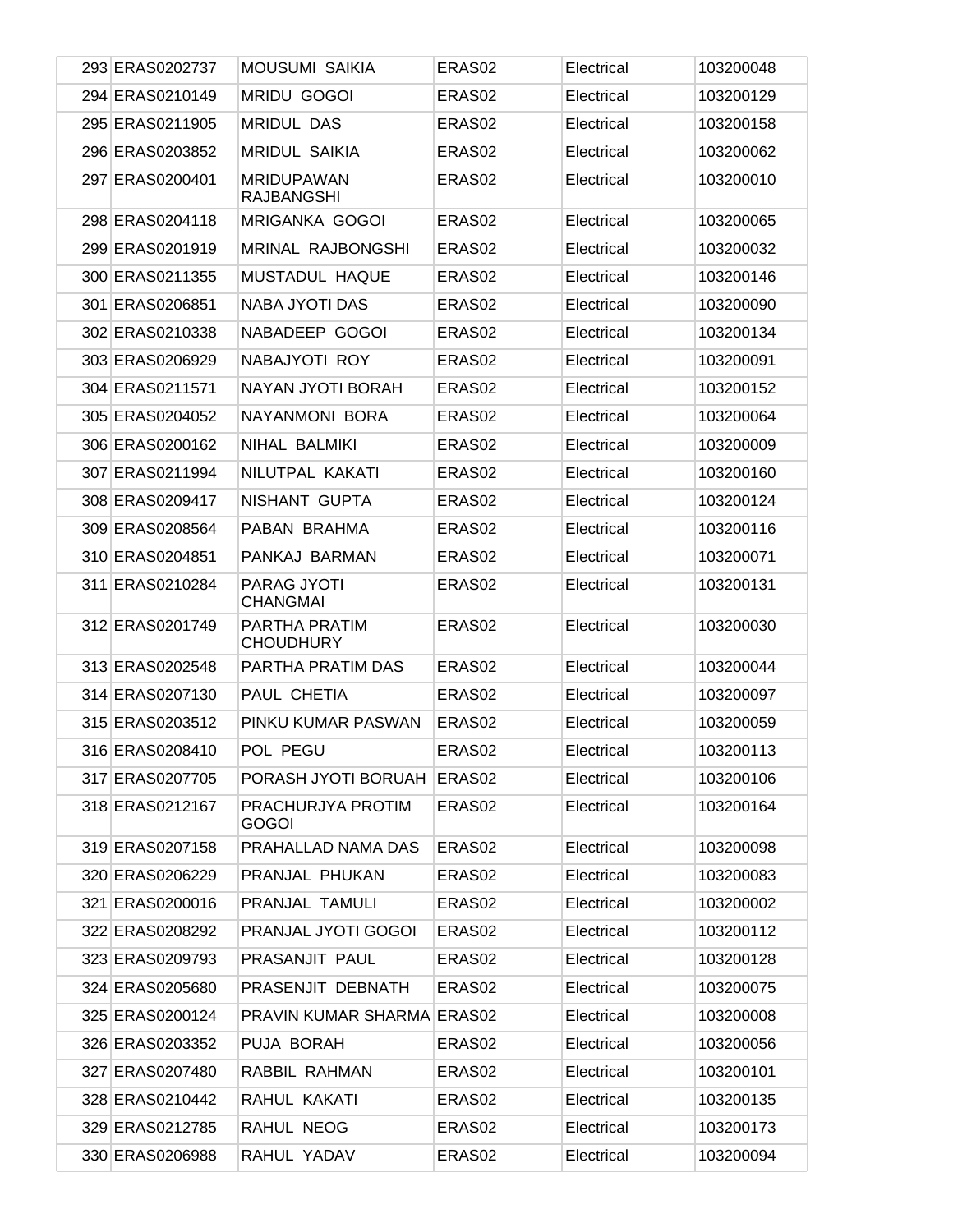| 331 ERAS0208494 | RAJ KUMAR<br><b>CHAKRAVORTY</b> | ERAS <sub>02</sub> | Electrical | 103200115 |
|-----------------|---------------------------------|--------------------|------------|-----------|
| 332 ERAS0205774 | RAJA BORUAH                     | ERAS <sub>02</sub> | Electrical | 103200078 |
| 333 ERAS0200710 | RAJIB SARMA                     | ERAS <sub>02</sub> | Electrical | 103200017 |
| 334 ERAS0205577 | RAKESH KUMAR                    | ERAS <sub>02</sub> | Electrical | 103200073 |
| 335 ERAS0204140 | RAKESH PAUL                     | ERAS <sub>02</sub> | Electrical | 103200067 |
| 336 ERAS0203432 | RAKTIM RAJ DEKA                 | ERAS <sub>02</sub> | Electrical | 103200057 |
| 337 ERAS0210739 | RAM CHABU THOK                  | ERAS <sub>02</sub> | Electrical | 103200137 |
| 338 ERAS0209439 | RANJAN KUMAR                    | ERAS <sub>02</sub> | Electrical | 103200125 |
| 339 ERAS0210309 | RASHIDA KHANAM                  | ERAS <sub>02</sub> | Electrical | 103200133 |
| 340 ERAS0202898 | RIBHA JYOTI GOGOI               | ERAS <sub>02</sub> | Electrical | 103200050 |
| 341 ERAS0212656 | RIMPI GOGOI                     | ERAS <sub>02</sub> | Electrical | 103200171 |
| 342 ERAS0208698 | RIMPY SAHARIAH                  | ERAS <sub>02</sub> | Electrical | 103200117 |
| 343 ERAS0211075 | RISHAB KUMAR SINGH              | ERAS <sub>02</sub> | Electrical | 103200141 |
| 344 ERAS0203130 | RITURAJ BORGOHAIN               | ERAS <sub>02</sub> | Electrical | 103200052 |
| 345 ERAS0206765 | RITURAJ BURAGOHAIN              | ERAS <sub>02</sub> | Electrical | 103200086 |
| 346 ERAS0211116 | RITURAJ CHETIA                  | ERAS <sub>02</sub> | Electrical | 103200142 |
| 347 ERAS0202669 | RITURAJ CHETIA                  | ERAS <sub>02</sub> | Electrical | 103200046 |
| 348 ERAS0200629 | ROBIN GOGOI                     | ERAS <sub>02</sub> | Electrical | 103200015 |
| 349 ERAS0208087 | ROUSHAN KUMAR                   | ERAS <sub>02</sub> | Electrical | 103200110 |
| 350 ERAS0202834 | RUPAM CHANGMAI                  | ERAS <sub>02</sub> | Electrical | 103200049 |
| 351 ERAS0205873 | RUPAM KALITA                    | ERAS <sub>02</sub> | Electrical | 103200079 |
| 352 ERAS0212150 | RUPJYOTI BORO                   | ERAS <sub>02</sub> | Electrical | 103200163 |
| 353 ERAS0211415 | SAIDUR RAHMAN                   | ERAS <sub>02</sub> | Electrical | 103200148 |
| 354 ERAS0201748 | SAMUDRA PHUKAN                  | ERAS <sub>02</sub> | Electrical | 103200029 |
| 355 ERAS0212630 | SANJOY DAS                      | ERAS02             | Electrical | 103200170 |
| 356 ERAS0202150 | SANTANU BORA                    | ERAS <sub>02</sub> | Electrical | 103200038 |
| 357 ERAS0201946 | SATYA SARATHI GOGOI             | ERAS <sub>02</sub> | Electrical | 103200033 |
| 358 ERAS0203271 | SHAHEEN PARWEEN                 | ERAS <sub>02</sub> | Electrical | 103200054 |
| 359 ERAS0211501 | SHEKHAR PANDIT                  | ERAS <sub>02</sub> | Electrical | 103200150 |
| 360 ERAS0202218 | SHIBSANKAR BHUNIA               | ERAS <sub>02</sub> | Electrical | 103200040 |
| 361 ERAS0200021 | SIDDHARTH GOGOI                 | ERAS <sub>02</sub> | Electrical | 103200003 |
| 362 ERAS0202622 | SIDHARTHA HANDIQUE              | ERAS <sub>02</sub> | Electrical | 103200045 |
| 363 ERAS0200536 | SOHAIL AMEEN<br><b>SAHARIAH</b> | ERAS <sub>02</sub> | Electrical | 103200013 |
| 364 ERAS0211299 | SONU KUMAR PASWAN               | ERAS <sub>02</sub> | Electrical | 103200145 |
| 365 ERAS0202722 | SOURAV DAS                      | ERAS02             | Electrical | 103200047 |
| 366 ERAS0207197 | <b>SRI RONY MONDAL</b>          | ERAS02             | Electrical | 103200099 |
| 367 ERAS0203337 | SUBASISH ROUL                   | ERAS02             | Electrical | 103200055 |
| 368 ERAS0200108 | SUDHANSHU YADAV                 | ERAS02             | Electrical | 103200006 |
| 369 ERAS0206986 | SUKDEO LAXMAN PATIL             | ERAS <sub>02</sub> | Electrical | 103200093 |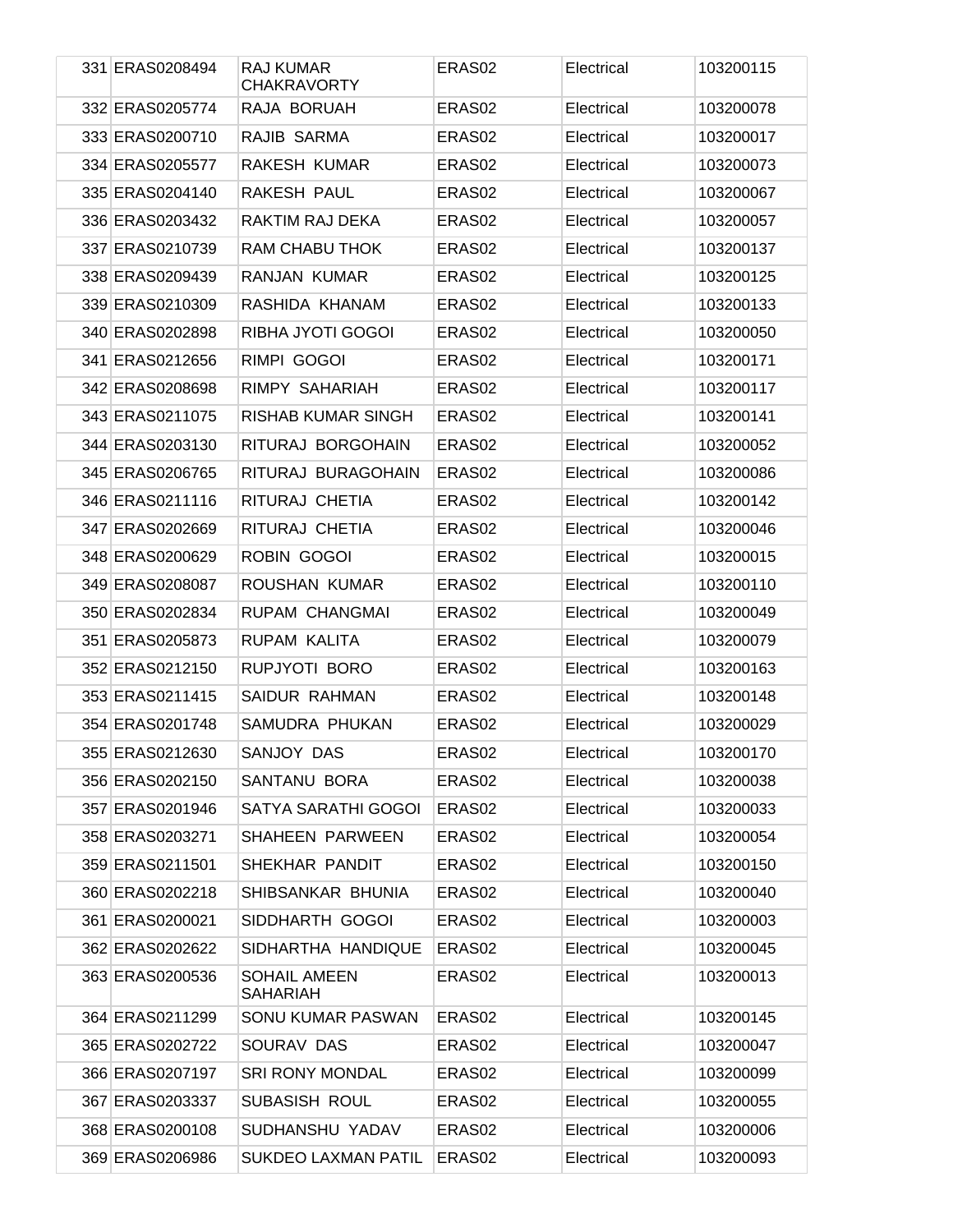| 370 ERAS0212364 | <b>SUNAYAN BORAH</b>                      | ERAS <sub>02</sub> | Electrical                   | 103200167 |
|-----------------|-------------------------------------------|--------------------|------------------------------|-----------|
| 371 ERAS0200670 | <b>SURAJ ABHOYPURIA</b>                   | ERAS02             | Electrical                   | 103200016 |
| 372 ERAS0202294 | SWAPNA KUMARI                             | ERAS02             | Electrical                   | 103200042 |
| 373 ERAS0206076 | SWARNA KAMAL DAS                          | ERAS <sub>02</sub> | Electrical                   | 103200082 |
| 374 ERAS0211051 | <b>TAPAN BAISHYA</b>                      | ERAS <sub>02</sub> | Electrical                   | 103200140 |
| 375 ERAS0202140 | <b>UDDHAB BAKALI</b>                      | ERAS02             | Electrical                   | 103200037 |
| 376 ERAS0206502 | <b>UJJAL GOGOI</b>                        | ERAS02             | Electrical                   | 103200085 |
| 377 ERAS0204712 | UJJAL MONDAL                              | ERAS02             | Electrical                   | 103200069 |
| 378 ERAS0200113 | <b>UMESH KARDONG</b>                      | ERAS02             | Electrical                   | 103200007 |
| 379 ERAS0212439 | UTPAL BARUAH                              | ERAS02             | Electrical                   | 103200169 |
| 380 ERAS0312263 | ABDUL MAJID JASIM                         | ERAS03             | Telecom &<br>Instrumentation | 103300126 |
| 381 ERAS0304801 | <b>ACHINTA SURI</b>                       | ERAS03             | Telecom &<br>Instrumentation | 103300038 |
| 382 ERAS0311880 | <b>AKASH TRIVEDI</b>                      | ERAS <sub>03</sub> | Telecom &<br>Instrumentation | 103300112 |
| 383 ERAS0307904 | AMIT DEBNATH                              | ERAS03             | Telecom &<br>Instrumentation | 103300067 |
| 384 ERAS0309095 | <b>ANIL KUMAR</b><br><b>VISHWAKARMA</b>   | ERAS03             | Telecom &<br>Instrumentation | 103300074 |
| 385 ERAS0300356 | ANKUR LOCHAN SAIKIA                       | ERAS <sub>03</sub> | Telecom &<br>Instrumentation | 103300003 |
| 386 ERAS0307520 | ANKURAN PHUKAN                            | ERAS03             | Telecom &<br>Instrumentation | 103300059 |
| 387 ERAS0312223 | ANUPAM DAS                                | ERAS <sub>03</sub> | Telecom &<br>Instrumentation | 103300124 |
| 388 ERAS0309344 | ARPAN BASUMATARY                          | ERAS03             | Telecom &<br>Instrumentation | 103300076 |
| 389 ERAS0310888 | <b>ARPITA BISWAS</b>                      | ERAS <sub>03</sub> | Telecom &<br>Instrumentation | 103300096 |
| 390 ERAS0307688 | ASGAR ALI                                 | ERAS03             | Telecom &<br>Instrumentation | 103300065 |
| 391 ERAS0309586 | <b>BABITA DAS</b>                         | ERAS03             | Telecom &<br>Instrumentation | 103300079 |
| 392 ERAS0311218 | <b>BABITA DAS</b>                         | ERAS03             | Telecom &<br>Instrumentation | 103300104 |
| 393 ERAS0305864 | <b>BHARGAB JYOTI</b><br><b>BARMAN</b>     | ERAS03             | Telecom &<br>Instrumentation | 103300044 |
| 394 ERAS0306421 | <b>BHASKAR GOGOI</b>                      | ERAS03             | Telecom &<br>Instrumentation | 103300049 |
| 395 ERAS0312340 | <b>BHASKAR JYOTI BORAH</b>                | ERAS <sub>03</sub> | Telecom &<br>Instrumentation | 103300128 |
| 396 ERAS0303712 | <b>BIBHAN KASHYAP</b><br><b>CHOUDHURY</b> | ERAS03             | Telecom &<br>Instrumentation | 103300032 |
| 397 ERAS0304147 | <b>BIKASH KONWAR</b>                      | ERAS03             | Telecom &<br>Instrumentation | 103300033 |
| 398 ERAS0304644 | <b>BIKASH PRASAD</b>                      | ERAS03             | Telecom &<br>Instrumentation | 103300035 |
| 399 ERAS0312467 | <b>BIPLAB BORUAH</b>                      | ERAS03             | Telecom &<br>Instrumentation | 103300130 |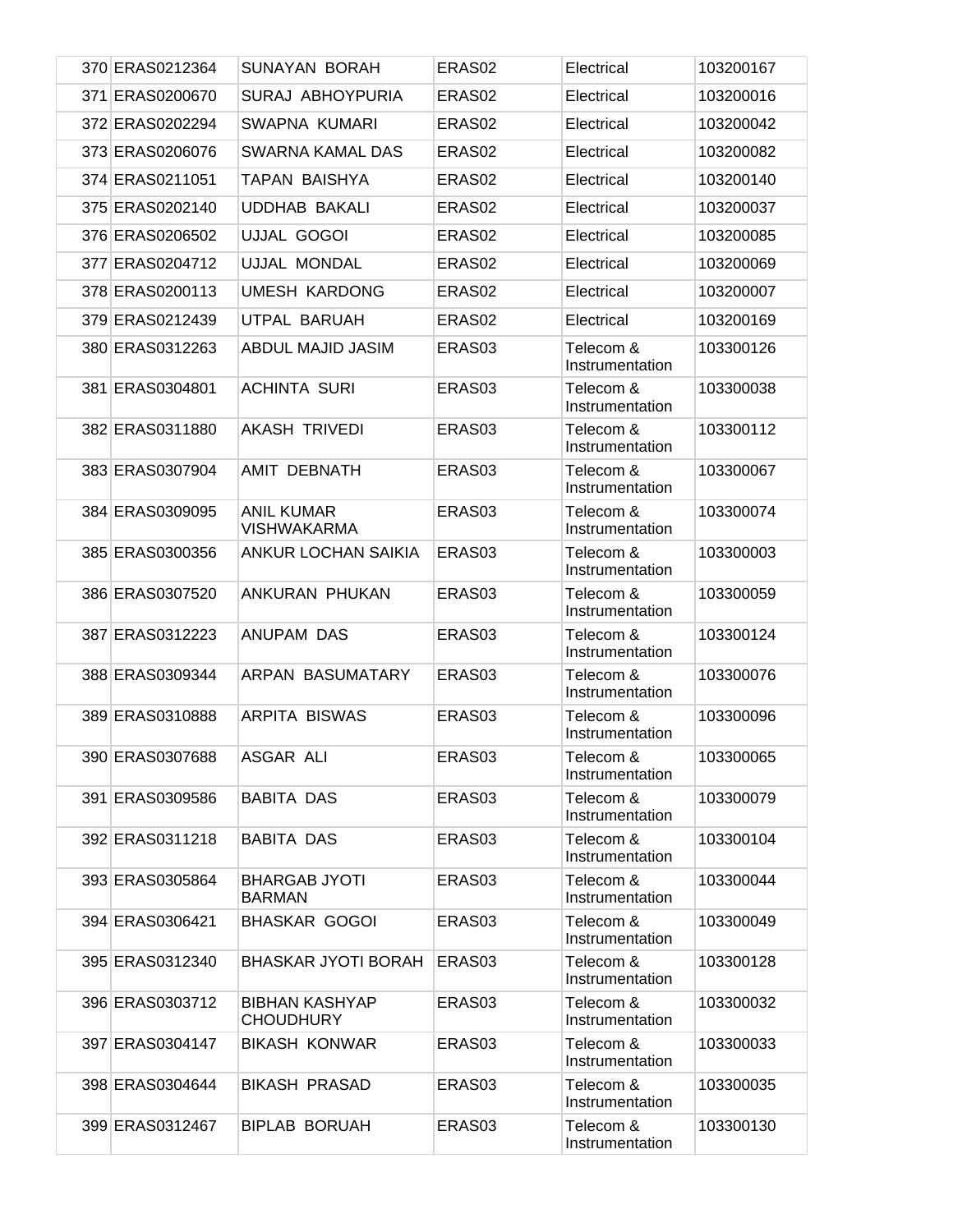| 400 ERAS0300833 | BIPLAB CHETIA                                                | ERAS <sub>03</sub> | Telecom &<br>Instrumentation | 103300015 |
|-----------------|--------------------------------------------------------------|--------------------|------------------------------|-----------|
| 401 ERAS0309028 | <b>BIPLOB KUMAR NEOG</b>                                     | ERAS <sub>03</sub> | Telecom &<br>Instrumentation | 103300071 |
| 402 ERAS0312652 | <b>BIPUL DATTA</b>                                           | ERAS <sub>03</sub> | Telecom &<br>Instrumentation | 103300133 |
| 403 ERAS0307071 | <b>BISWAJIT GOGOI</b>                                        | ERAS03             | Telecom &<br>Instrumentation | 103300055 |
| 404 ERAS0302131 | <b>BISWAJIT SAIKIA</b>                                       | ERAS <sub>03</sub> | Telecom &<br>Instrumentation | 103300019 |
| 405 ERAS0311188 | BITHIKA MAHANTA                                              | ERAS03             | Telecom &<br>Instrumentation | 103300102 |
| 406 ERAS0312048 | <b>BONTI DAS</b>                                             | ERAS03             | Telecom &<br>Instrumentation | 103300116 |
| 407 ERAS0307522 | <b>BORNALI DAS</b>                                           | ERAS03             | Telecom &<br>Instrumentation | 103300060 |
| 408 ERAS0311076 | <b>BORSHA RANI GOHAIN</b>                                    | ERAS03             | Telecom &<br>Instrumentation | 103300099 |
| 409 ERAS0300852 | CHINMOY HAZARIKA                                             | ERAS03             | Telecom &<br>Instrumentation | 103300016 |
| 410 ERAS0312403 | <b>CHIRANJIB BORUAH</b>                                      | ERAS03             | Telecom &<br>Instrumentation | 103300129 |
| 411 ERAS0309792 | <b>DEBANGA DURLOVE</b><br><b>BORA</b>                        | ERAS03             | Telecom &<br>Instrumentation | 103300081 |
| 412 ERAS0303426 | <b>DEBOJIT GOGOI</b>                                         | ERAS03             | Telecom &<br>Instrumentation | 103300028 |
| 413 ERAS0304884 | DHANANJAY BARMAN                                             | ERAS <sub>03</sub> | Telecom &<br>Instrumentation | 103300039 |
| 414 ERAS0306352 | DIP KAMAL GOGOI                                              | ERAS03             | Telecom &<br>Instrumentation | 103300047 |
| 415 ERAS0310900 | <b>DIPALI DAS</b>                                            | ERAS03             | Telecom &<br>Instrumentation | 103300097 |
| 416 ERAS0300527 | DIPANKAR DAS                                                 | ERAS03             | Telecom &<br>Instrumentation | 103300010 |
| 417 ERAS0300497 | <b>DOLLY BARUAH</b>                                          | ERAS03             | Telecom &<br>Instrumentation | 103300009 |
| 418 ERAS0302763 | <b>GAUTAM GOGOI</b>                                          | ERAS03             | Telecom &<br>Instrumentation | 103300025 |
| 419 ERAS0307518 | <b>GITARTHA GOURAV</b><br><b>GOGOI</b>                       | ERAS03             | Telecom &<br>Instrumentation | 103300058 |
| 420 ERAS0311103 | <b>GOVIND KUMAR BORO</b>                                     | ERAS03             | Telecom &<br>Instrumentation | 103300101 |
| 421 ERAS0312056 | <b>GULANCHSMITA</b><br><b>GAYATRI</b><br><b>CROUNCHADWIP</b> | ERAS03             | Telecom &<br>Instrumentation | 103300117 |
| 422 ERAS0305069 | <b>GUNA KANTA SAIKIA</b>                                     | ERAS03             | Telecom &<br>Instrumentation | 103300040 |
| 423 ERAS0304682 | <b>GYAN JYOTI GOGOI</b>                                      | ERAS03             | Telecom &<br>Instrumentation | 103300036 |
| 424 ERAS0310247 | HARIPRIYA SHARMA                                             | ERAS03             | Telecom &<br>Instrumentation | 103300087 |
| 425 ERAS0309570 | HIMANGSHU DEWRI                                              | ERAS03             | Telecom &<br>Instrumentation | 103300078 |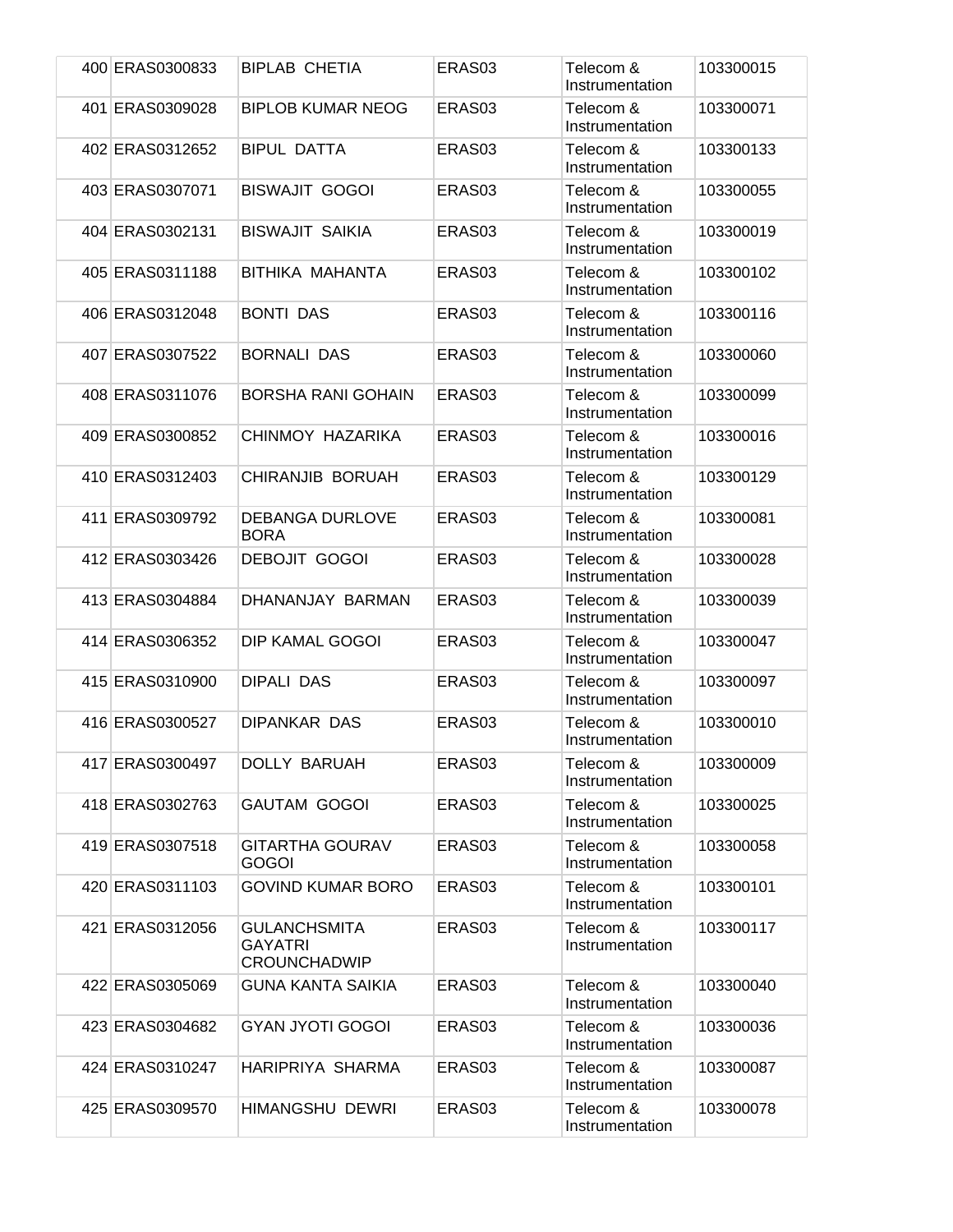| 426 ERAS0306134 | HIMANGSHU SARMA                        | ERAS <sub>03</sub> | Telecom &<br>Instrumentation | 103300045 |
|-----------------|----------------------------------------|--------------------|------------------------------|-----------|
| 427 ERAS0302281 | HIRAMUTHI RAMCHIARY ERAS03             |                    | Telecom &<br>Instrumentation | 103300022 |
| 428 ERAS0307616 | <b>HOMSING TERANG</b>                  | ERAS <sub>03</sub> | Telecom &<br>Instrumentation | 103300062 |
| 429 ERAS0306980 | <b>IMRAN ALI</b>                       | ERAS03             | Telecom &<br>Instrumentation | 103300054 |
| 430 ERAS0307653 | <b>JADOVI PANGING</b>                  | ERAS <sub>03</sub> | Telecom &<br>Instrumentation | 103300064 |
| 431 ERAS0311676 | JAYANTA NATH                           | ERAS03             | Telecom &<br>Instrumentation | 103300108 |
| 432 ERAS0301083 | <b>JAYANTA MADHAB</b><br><b>SAIKIA</b> | ERAS03             | Telecom &<br>Instrumentation | 103300017 |
| 433 ERAS0308753 | <b>JITTU LAL</b>                       | ERAS03             | Telecom &<br>Instrumentation | 103300070 |
| 434 ERAS0312011 | <b>JITUL HAZARIKA</b>                  | ERAS03             | Telecom &<br>Instrumentation | 103300115 |
| 435 ERAS0304697 | JYOTI PRASAD GOGOI                     | ERAS03             | Telecom &<br>Instrumentation | 103300037 |
| 436 ERAS0307405 | JYOTIKA BORGOHAIN                      | ERAS <sub>03</sub> | Telecom &<br>Instrumentation | 103300057 |
| 437 ERAS0307572 | <b>KARAN SINGH</b><br><b>NATHAWAT</b>  | ERAS03             | Telecom &<br>Instrumentation | 103300061 |
| 438 ERAS0310387 | KARMVEER NAGAR                         | ERAS03             | Telecom &<br>Instrumentation | 103300091 |
| 439 ERAS0308165 | KASTURI BORDOLOI                       | ERAS03             | Telecom &<br>Instrumentation | 103300069 |
| 440 ERAS0309969 | <b>KULDIP DAS</b>                      | ERAS03             | Telecom &<br>Instrumentation | 103300083 |
| 441 ERAS0310255 | <b>MAMI DEB CHOWDHURY</b>              | ERAS <sub>03</sub> | Telecom &<br>Instrumentation | 103300089 |
| 442 ERAS0300719 | <b>MANASH PROTIM SAIKIA</b>            | ERAS <sub>03</sub> | Telecom &<br>Instrumentation | 103300012 |
| 443 ERAS0307652 | <b>MAYURI BASUMATARI</b>               | ERAS03             | Telecom &<br>Instrumentation | 103300063 |
| 444 ERAS0311528 | MD IMDADUL HOQUE                       | ERAS03             | Telecom &<br>Instrumentation | 103300106 |
| 445 ERAS0300365 | MIFTAUR ROHMAN                         | ERAS03             | Telecom &<br>Instrumentation | 103300004 |
| 446 ERAS0309062 | <b>MINTU SAIKIA</b>                    | ERAS03             | Telecom &<br>Instrumentation | 103300073 |
| 447 ERAS0311892 | <b>MONICA HANSEPI</b>                  | ERAS03             | Telecom &<br>Instrumentation | 103300113 |
| 448 ERAS0312492 | <b>MRIDUL KUMAR NATH</b>               | ERAS03             | Telecom &<br>Instrumentation | 103300132 |
| 449 ERAS0311912 | MUSTAQUE IQBAL                         | ERAS03             | Telecom &<br>Instrumentation | 103300114 |
| 450 ERAS0311402 | NABADIP RAJKHOWA                       | ERAS03             | Telecom &<br>Instrumentation | 103300105 |
| 451 ERAS0300645 | NAJRUL ISLAM                           | ERAS03             | Telecom &<br>Instrumentation | 103300011 |
| 452 ERAS0312191 | NIKUNJA MADHAB DAS                     | ERAS03             | Telecom &<br>Instrumentation | 103300122 |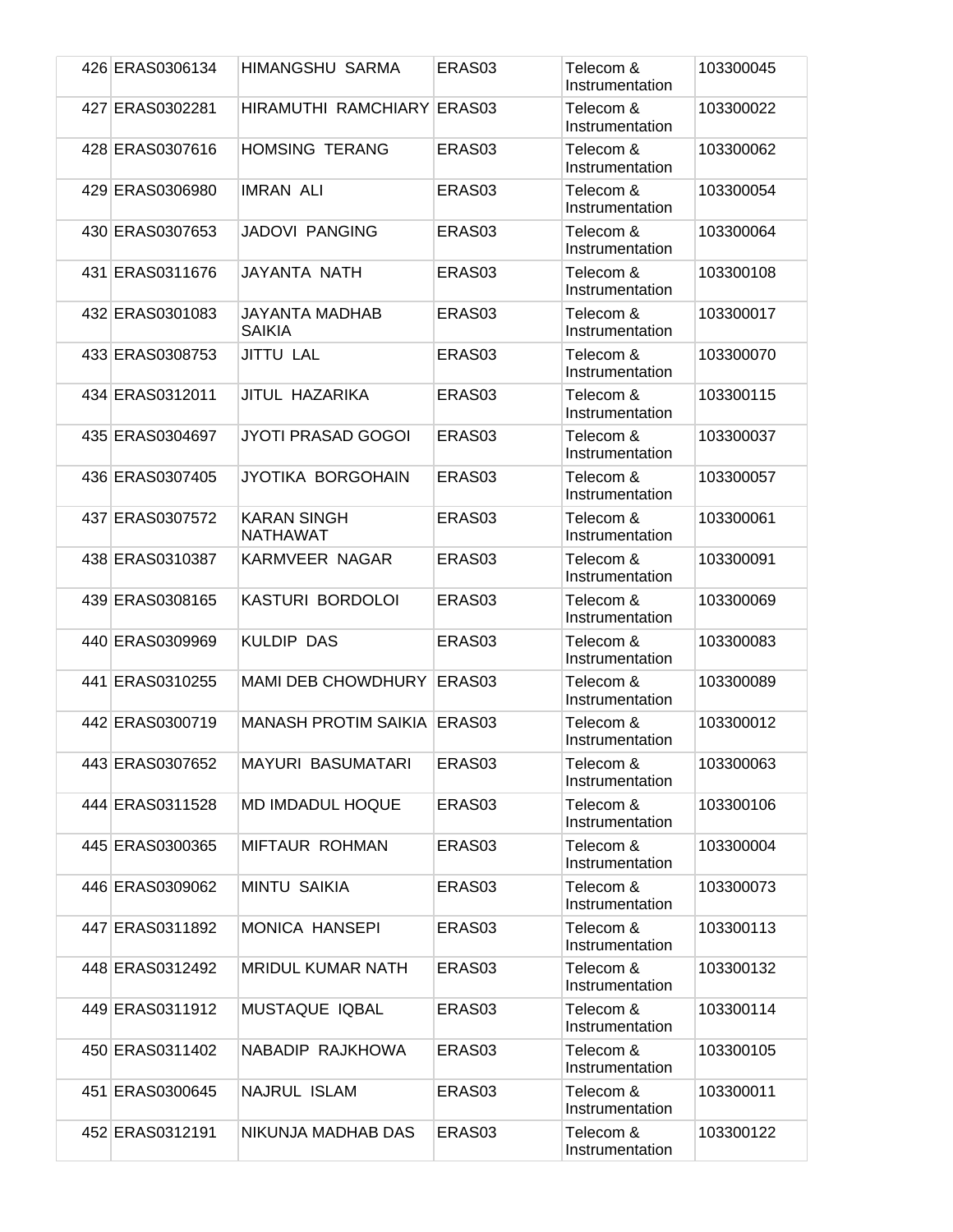| 453 ERAS0311048 | NIROB SONOWAL                           | ERAS03             | Telecom &<br>Instrumentation | 103300098 |
|-----------------|-----------------------------------------|--------------------|------------------------------|-----------|
| 454 ERAS0306176 | NOYANJYOTI BORAH                        | ERAS03             | Telecom &<br>Instrumentation | 103300046 |
| 455 ERAS0310820 | PABITRA SONOWAL                         | ERAS <sub>03</sub> | Telecom &<br>Instrumentation | 103300095 |
| 456 ERAS0312478 | PAKIZA RAHMAN SAIKIA                    | ERAS <sub>03</sub> | Telecom &<br>Instrumentation | 103300131 |
| 457 ERAS0303289 | PANKAJ BORUAH                           | ERAS03             | Telecom &<br>Instrumentation | 103300027 |
| 458 ERAS0311677 | PAPUL BORA                              | ERAS03             | Telecom &<br>Instrumentation | 103300109 |
| 459 ERAS0312087 | PARMESH KUSHWAHA                        | ERAS03             | Telecom &<br>Instrumentation | 103300120 |
| 460 ERAS0312121 | PARTHA ACHARJEE                         | ERAS03             | Telecom &<br>Instrumentation | 103300121 |
| 461 ERAS0306571 | PREM CHETRY                             | ERAS03             | Telecom &<br>Instrumentation | 103300052 |
| 462 ERAS0311194 | PRITAM KUMAR SINGH                      | ERAS03             | Telecom &<br>Instrumentation | 103300103 |
| 463 ERAS0309042 | PRITOM BORAH                            | ERAS <sub>03</sub> | Telecom &<br>Instrumentation | 103300072 |
| 464 ERAS0302484 | <b>PRITOMJYOTI</b><br><b>BURAGOHAIN</b> | ERAS03             | Telecom &<br>Instrumentation | 103300023 |
| 465 ERAS0309731 | PRIYA GHOSH                             | ERAS03             | Telecom &<br>Instrumentation | 103300080 |
| 466 ERAS0300770 | PRIYAM SARMAH                           | ERAS03             | Telecom &<br>Instrumentation | 103300013 |
| 467 ERAS0306486 | PUJA MONI DUTTA                         | ERAS03             | Telecom &<br>Instrumentation | 103300051 |
| 468 ERAS0312068 | PUSPA SARKAR                            | ERAS03             | Telecom &<br>Instrumentation | 103300118 |
| 469 ERAS0306408 | RAHUL BORCHETIA                         | ERAS03             | Telecom &<br>Instrumentation | 103300048 |
| 470 ERAS0311089 | RAJARSHI BARUAH                         | ERAS03             | Telecom &<br>Instrumentation | 103300100 |
| 471 ERAS0301680 | RAJDEEP MORANG                          | ERAS03             | Telecom &<br>Instrumentation | 103300018 |
| 472 ERAS0311709 | RAJDEEP SINHA                           | ERAS03             | Telecom &<br>Instrumentation | 103300110 |
| 473 ERAS0312069 | <b>RAJESH KUMAR SAH</b>                 | ERAS03             | Telecom &<br>Instrumentation | 103300119 |
| 474 ERAS0311668 | RAJU PATHARI                            | ERAS03             | Telecom &<br>Instrumentation | 103300107 |
| 475 ERAS0312279 | RAKESH KUMAR                            | ERAS03             | Telecom &<br>Instrumentation | 103300127 |
| 476 ERAS0312226 | RAKTIM GOGOI                            | ERAS03             | Telecom &<br>Instrumentation | 103300125 |
| 477 ERAS0305176 | RAVI RATNAM BARUAH                      | ERAS03             | Telecom &<br>Instrumentation | 103300041 |
| 478 ERAS0309100 | <b>REMPEE DEORI</b>                     | ERAS03             | Telecom &<br>Instrumentation | 103300075 |
| 479 ERAS0310632 | RIMPI GOGOI                             | ERAS03             | Telecom &<br>Instrumentation | 103300094 |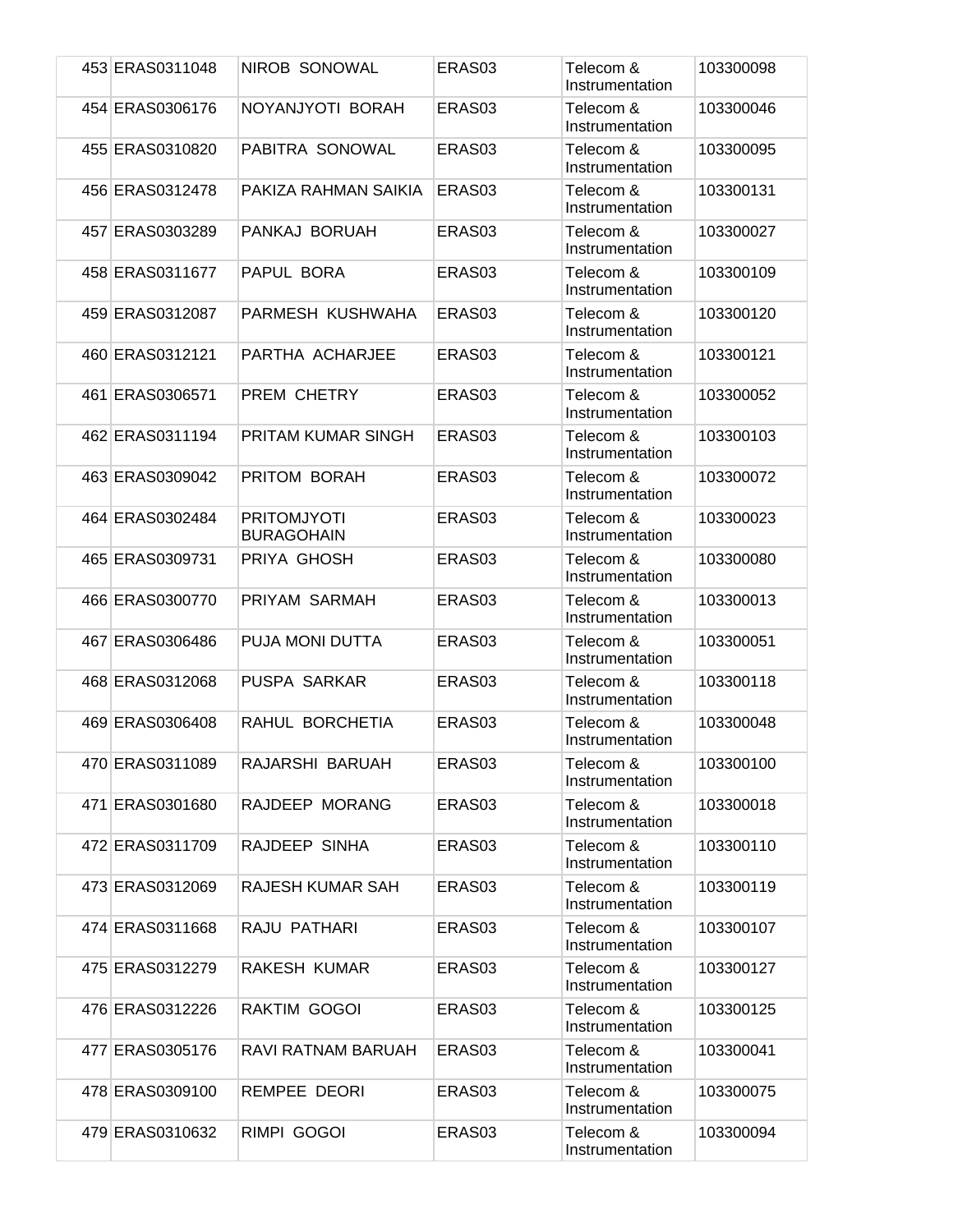| 480 ERAS0309347 | <b>RINGKHANG</b><br><b>BASUMATARY</b>      | ERAS <sub>03</sub> | Telecom &<br>Instrumentation | 103300077 |
|-----------------|--------------------------------------------|--------------------|------------------------------|-----------|
| 481 ERAS0311862 | RITURAJ SONOWAL                            | ERAS <sub>03</sub> | Telecom &<br>Instrumentation | 103300111 |
| 482 ERAS0305330 | ROJALIN MUDULI                             | ERAS <sub>03</sub> | Telecom &<br>Instrumentation | 103300043 |
| 483 ERAS0303534 | <b>RUPAN MITRA</b>                         | ERAS03             | Telecom &<br>Instrumentation | 103300029 |
| 484 ERAS0307383 | RUPJYOTI MORAN                             | ERAS <sub>03</sub> | Telecom &<br>Instrumentation | 103300056 |
| 485 ERAS0300011 | RUPOM JYOTI DUTTA                          | ERAS03             | Telecom &<br>Instrumentation | 103300001 |
| 486 ERAS0310189 | SANDEEP NATH                               | ERAS03             | Telecom &<br>Instrumentation | 103300085 |
| 487 ERAS0310227 | SANGITA SHIL                               | ERAS03             | Telecom &<br>Instrumentation | 103300086 |
| 488 ERAS0303669 | SANKAR JYOTI BORUAH                        | ERAS <sub>03</sub> | Telecom &<br>Instrumentation | 103300031 |
| 489 ERAS0300148 | SATYAJIT HAZARIKA                          | ERAS03             | Telecom &<br>Instrumentation | 103300002 |
| 490 ERAS0310074 | SAURAV JYOTI DUTTA                         | ERAS <sub>03</sub> | Telecom &<br>Instrumentation | 103300084 |
| 491 ERAS0304217 | SAURAV JYOTI SHARMA                        | ERAS <sub>03</sub> | Telecom &<br>Instrumentation | 103300034 |
| 492 ERAS0300807 | <b>SHANTANU GOGOI</b>                      | ERAS03             | Telecom &<br>Instrumentation | 103300014 |
| 493 ERAS0310622 | SHIKHA CHOUDHARY                           | ERAS <sub>03</sub> | Telecom &<br>Instrumentation | 103300093 |
| 494 ERAS0300452 | <b>SHYAMOL SUNDOR</b><br><b>BARUAH</b>     | ERAS03             | Telecom &<br>Instrumentation | 103300008 |
| 495 ERAS0300372 | SIDDHARTH KUMAR<br><b>SINGH</b>            | ERAS03             | Telecom &<br>Instrumentation | 103300005 |
| 496 ERAS0310534 | <b>SNEHAL SHIVAJI</b><br><b>PRABHAVALE</b> | ERAS03             | Telecom &<br>Instrumentation | 103300092 |
| 497 ERAS0306480 | SOMA PURKAYASTHA                           | ERAS03             | Telecom &<br>Instrumentation | 103300050 |
| 498 ERAS0300447 | SOMUJJAL DUTTA                             | ERAS03             | Telecom &<br>Instrumentation | 103300007 |
| 499 ERAS0307700 | SOURABH BARUAH                             | ERAS03             | Telecom &<br>Instrumentation | 103300066 |
| 500 ERAS0306975 | SOURAV CHUTIA                              | ERAS03             | Telecom &<br>Instrumentation | 103300053 |
| 501 ERAS0310251 | SUBASIT DUTTA                              | ERAS03             | Telecom &<br>Instrumentation | 103300088 |
| 502 ERAS0300418 | SUBHRAJIT BORAH                            | ERAS03             | Telecom &<br>Instrumentation | 103300006 |
| 503 ERAS0312203 | SWAPNA BARMAN                              | ERAS03             | Telecom &<br>Instrumentation | 103300123 |
| 504 ERAS0310262 | SWEETY MITRA                               | ERAS03             | Telecom &<br>Instrumentation | 103300090 |
| 505 ERAS0309944 | <b>TANIA NATH</b><br><b>CHOUDHURY</b>      | ERAS03             | Telecom &<br>Instrumentation | 103300082 |
| 506 ERAS0308155 | TANVEER AHMAD                              | ERAS03             | Telecom &<br>Instrumentation | 103300068 |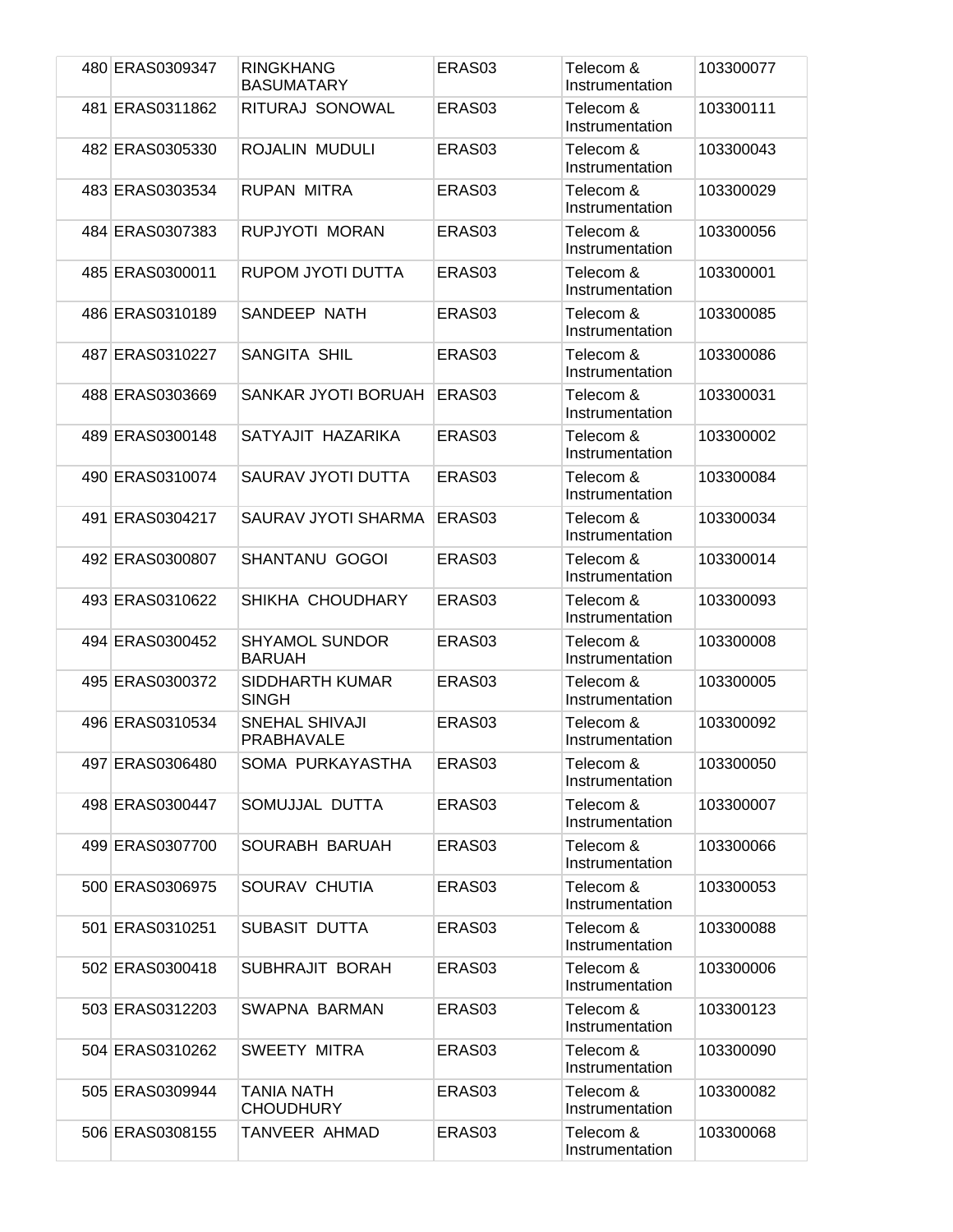| 507 ERAS0302272 | TAPAN DUTTA                            | ERAS <sub>03</sub> | Telecom &<br>Instrumentation | 103300021 |
|-----------------|----------------------------------------|--------------------|------------------------------|-----------|
| 508 ERAS0302165 | TRIDEEP KALITA                         | ERAS <sub>03</sub> | Telecom &<br>Instrumentation | 103300020 |
| 509 ERAS0303667 | <b>UDDIPAN NATH</b>                    | ERAS03             | Telecom &<br>Instrumentation | 103300030 |
| 510 ERAS0303216 | <b>UMAR FARUK JABED</b>                | ERAS <sub>03</sub> | Telecom &<br>Instrumentation | 103300026 |
| 511 ERAS0305204 | <b>VINAY SONU</b>                      | ERAS <sub>03</sub> | Telecom &<br>Instrumentation | 103300042 |
| 512 ERAS0302547 | <b>VIVEK KUMAR GUPTA</b>               | ERAS03             | Telecom &<br>Instrumentation | 103300024 |
| 513 ERAS0610296 | <b>ABHIJIT SONOWAL</b>                 | ERAS06             | Assistant-Human<br>Resource  | 103600126 |
| 514 ERAS0609219 | <b>ABHILASH DAS</b>                    | ERAS <sub>06</sub> | Assistant-Human<br>Resource  | 103600122 |
| 515 ERAS0610474 | <b>ABHISHEK KUMAR</b><br><b>MAURYA</b> | ERAS <sub>06</sub> | Assistant-Human<br>Resource  | 103600130 |
| 516 ERAS0605126 | <b>ADIT SINGHA</b>                     | ERAS06             | Assistant-Human<br>Resource  | 103600082 |
| 517 ERAS0609515 | <b>ALOK KUMAR</b>                      | ERAS06             | Assistant-Human<br>Resource  | 103600124 |
| 518 ERAS0611850 | AMARJIT SINGHA                         | ERAS06             | Assistant-Human<br>Resource  | 103600142 |
| 519 ERAS0603256 | AMIT BORUAH                            | ERAS06             | Assistant-Human<br>Resource  | 103600060 |
| 520 ERAS0603498 | AMLAN JYOTI DUTTA                      | ERAS <sub>06</sub> | Assistant-Human<br>Resource  | 103600066 |
| 521 ERAS0606447 | ANANDA RAY                             | ERAS06             | Assistant-Human<br>Resource  | 103600093 |
| 522 ERAS0600784 | ANIMESH HAZARIKA                       | ERAS <sub>06</sub> | Assistant-Human<br>Resource  | 103600020 |
| 523 ERAS0600776 | APURBA BARMAN                          | ERAS <sub>06</sub> | Assistant-Human<br>Resource  | 103600019 |
| 524 ERAS0603583 | ASHA PURNA DAS                         | ERAS06             | Assistant-Human<br>Resource  | 103600068 |
| 525 ERAS0604688 | <b>ASHIM BORO</b>                      | ERAS06             | Assistant-Human<br>Resource  | 103600079 |
| 526 ERAS0602488 | <b>ASHIM RAJBONGSHI</b>                | ERAS06             | Assistant-Human<br>Resource  | 103600049 |
| 527 ERAS0603175 | ASHIMJYOTI KALITA                      | ERAS06             | Assistant-Human<br>Resource  | 103600059 |
| 528 ERAS0600764 | BEDANTA BORUAH                         | ERAS06             | Assistant-Human<br>Resource  | 103600018 |
| 529 ERAS0603139 | <b>BENU DAS</b>                        | ERAS06             | Assistant-Human<br>Resource  | 103600058 |
| 530 ERAS0606736 | <b>BHARGAB KASHYAP</b>                 | ERAS06             | Assistant-Human<br>Resource  | 103600095 |
| 531 ERAS0600251 | <b>BHASKAR PEGU</b>                    | ERAS <sub>06</sub> | Assistant-Human<br>Resource  | 103600013 |
| 532 ERAS0603995 | <b>BHUPOTI PATGIRI</b>                 | ERAS06             | Assistant-Human<br>Resource  | 103600074 |
| 533 ERAS0606691 | <b>BIHUNG NARZARY</b>                  | ERAS06             | Assistant-Human<br>Resource  | 103600094 |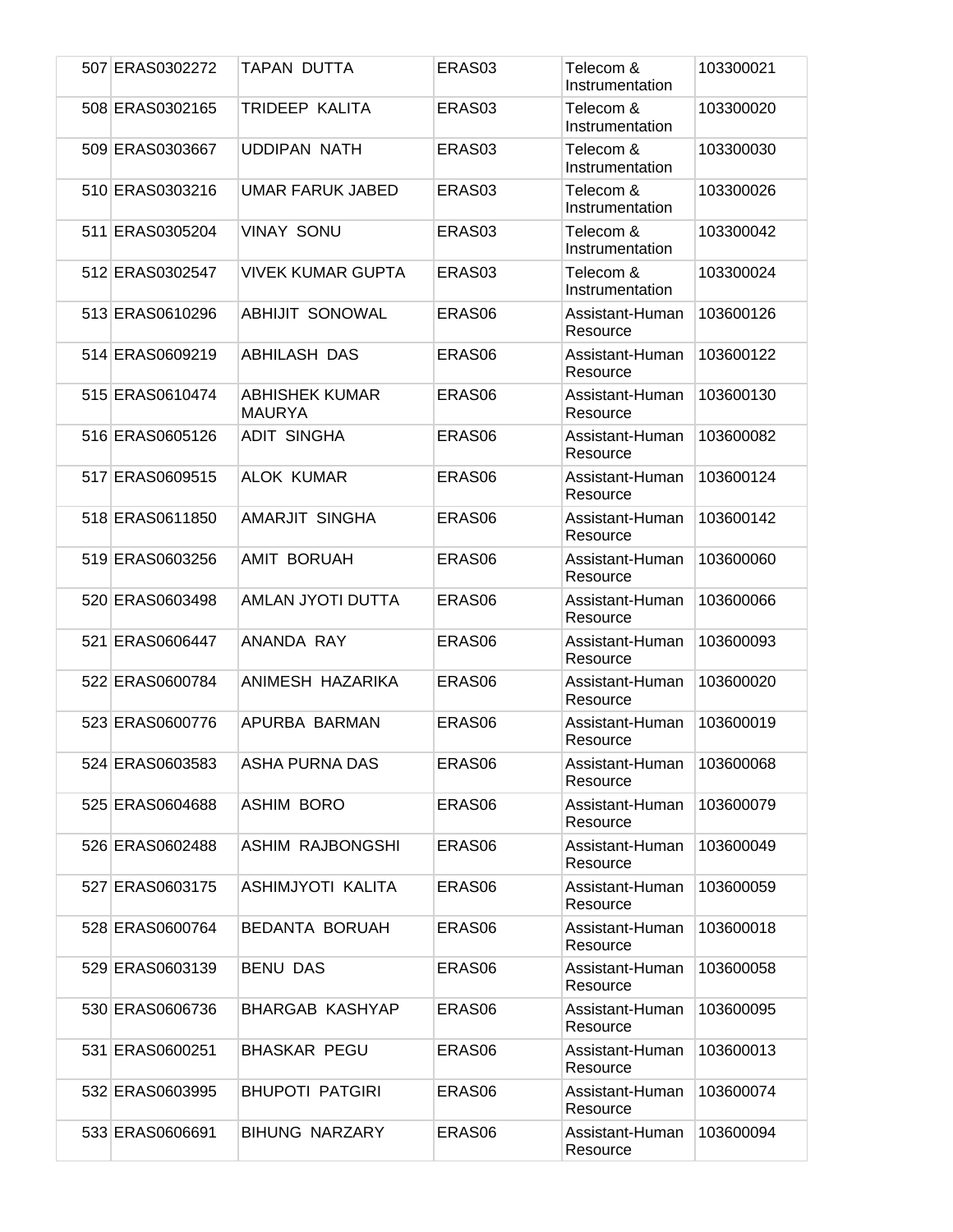| 534 ERAS0600378 | <b>BIJIT BIJIT</b>                     | ERAS <sub>06</sub> | Assistant-Human<br>Resource | 103600015 |
|-----------------|----------------------------------------|--------------------|-----------------------------|-----------|
| 535 ERAS0600042 | <b>BIJIT DAS</b>                       | ERAS <sub>06</sub> | Assistant-Human<br>Resource | 103600003 |
| 536 ERAS0600941 | <b>BIKASH JYOTI DUTTA</b>              | ERAS <sub>06</sub> | Assistant-Human<br>Resource | 103600024 |
| 537 ERAS0600406 | <b>BILASH TOPPO</b>                    | ERAS <sub>06</sub> | Assistant-Human<br>Resource | 103600016 |
| 538 ERAS0607175 | <b>BIPLAB SARKAR</b>                   | ERAS <sub>06</sub> | Assistant-Human<br>Resource | 103600101 |
| 539 ERAS0609246 | <b>BISHAL CHOWDHURY</b>                | ERAS <sub>06</sub> | Assistant-Human<br>Resource | 103600123 |
| 540 ERAS0606741 | <b>BISWAJIT RAY</b>                    | ERAS06             | Assistant-Human<br>Resource | 103600096 |
| 541 ERAS0606305 | <b>BITTU KUMAR</b>                     | ERAS <sub>06</sub> | Assistant-Human<br>Resource | 103600088 |
| 542 ERAS0603898 | <b>BITU MONI DEKA</b>                  | ERAS06             | Assistant-Human<br>Resource | 103600072 |
| 543 ERAS0612325 | CHAYANIKA HAZARIKA                     | ERAS06             | Assistant-Human<br>Resource | 103600146 |
| 544 ERAS0600797 | <b>DEEP THAKURIA</b>                   | ERAS <sub>06</sub> | Assistant-Human<br>Resource | 103600021 |
| 545 ERAS0600056 | <b>DEEPJYOTI SARMA</b>                 | ERAS06             | Assistant-Human<br>Resource | 103600005 |
| 546 ERAS0601117 | <b>DHRUBO KUMAR LAMA</b>               | ERAS <sub>06</sub> | Assistant-Human<br>Resource | 103600031 |
| 547 ERAS0600154 | DIPANKAR HAZARIKA                      | ERAS06             | Assistant-Human<br>Resource | 103600010 |
| 548 ERAS0604136 | DIPANWITA THAKURIYA                    | ERAS <sub>06</sub> | Assistant-Human<br>Resource | 103600075 |
| 549 ERAS0603090 | DIPJYOTI ADHYAPOK                      | ERAS <sub>06</sub> | Assistant-Human<br>Resource | 103600056 |
| 550 ERAS0603365 | <b>DIPJYOTI</b><br>TUNGKHUNGIA         | ERAS <sub>06</sub> | Assistant-Human<br>Resource | 103600062 |
| 551 ERAS0600057 | DIPU GOGOI                             | ERAS06             | Assistant-Human<br>Resource | 103600006 |
| 552 ERAS0602992 | DIPU KALITA                            | ERAS06             | Assistant-Human<br>Resource | 103600054 |
| 553 ERAS0600038 | FAZLIL ALAM AHMED                      | ERAS <sub>06</sub> | Assistant-Human<br>Resource | 103600002 |
| 554 ERAS0601085 | <b>GAURAV KUNDU</b>                    | ERAS06             | Assistant-Human<br>Resource | 103600027 |
| 555 ERAS0603333 | <b>GAYATRI HAZARIKA</b>                | ERAS <sub>06</sub> | Assistant-Human<br>Resource | 103600061 |
| 556 ERAS0603003 | HILLOL DEY                             | ERAS06             | Assistant-Human<br>Resource | 103600055 |
| 557 ERAS0601041 | <b>HIMADREE</b><br><b>DOLAKASHORIA</b> | ERAS <sub>06</sub> | Assistant-Human<br>Resource | 103600025 |
| 558 ERAS0600762 | HIMANGSHU RAJ SAIKIA                   | ERAS <sub>06</sub> | Assistant-Human<br>Resource | 103600017 |
| 559 ERAS0601047 | <b>HRIDAY KUMAR DAS</b>                | ERAS06             | Assistant-Human<br>Resource | 103600026 |
| 560 ERAS0607713 | JAYANTA MADHAB<br><b>GOHAIN</b>        | ERAS06             | Assistant-Human<br>Resource | 103600110 |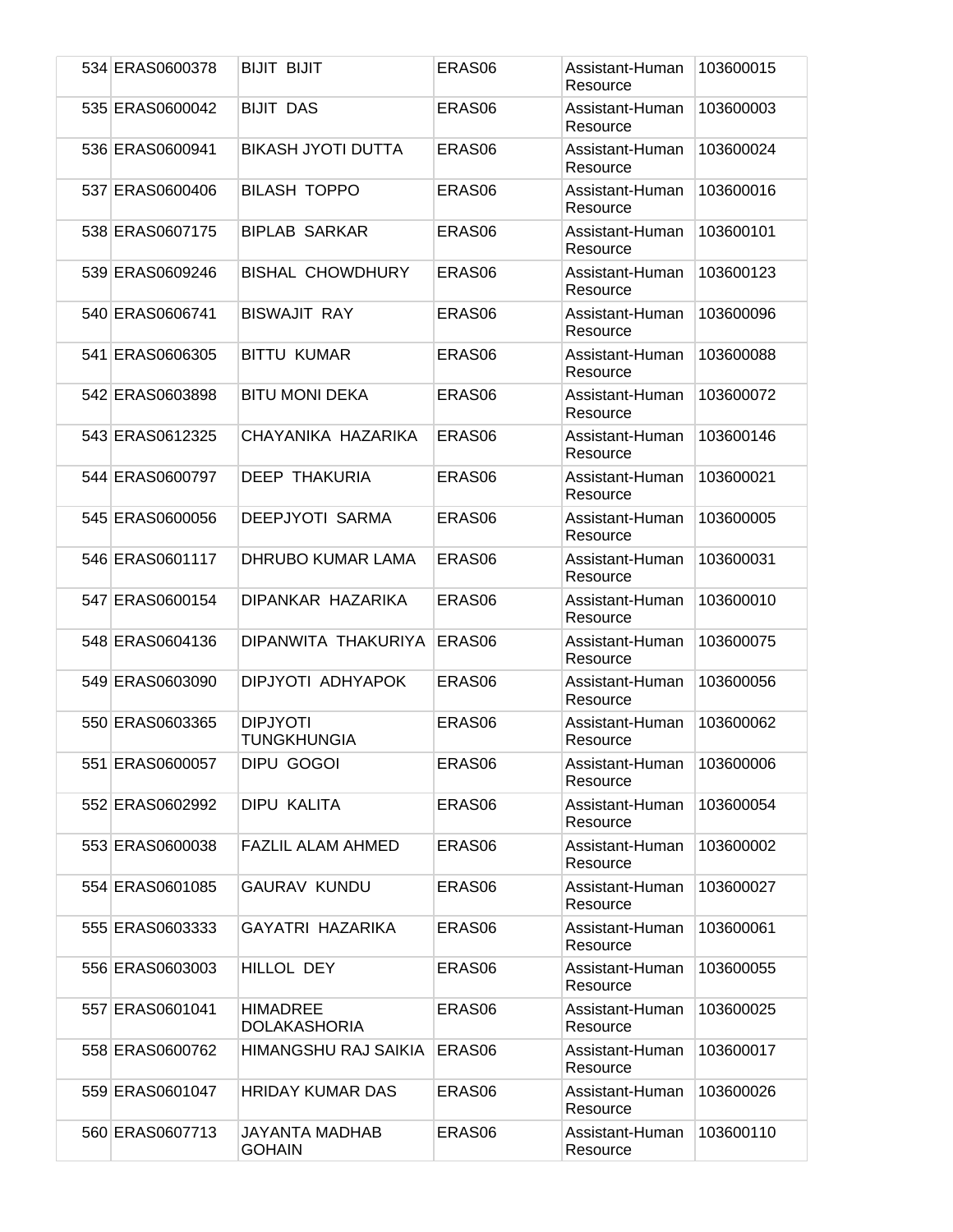| 561 ERAS0603101 | JAYKISHAN PRASAD                      | ERAS <sub>06</sub> | Assistant-Human<br>Resource | 103600057 |
|-----------------|---------------------------------------|--------------------|-----------------------------|-----------|
| 562 ERAS0601136 | <b>JEETRAM MEENA</b>                  | ERAS <sub>06</sub> | Assistant-Human<br>Resource | 103600033 |
| 563 ERAS0607411 | <b>JEETU TIWARI</b>                   | ERAS <sub>06</sub> | Assistant-Human<br>Resource | 103600102 |
| 564 ERAS0600166 | JITU HAZARIKA                         | ERAS <sub>06</sub> | Assistant-Human<br>Resource | 103600011 |
| 565 ERAS0607010 | <b>JONAB ALI</b>                      | ERAS <sub>06</sub> | Assistant-Human<br>Resource | 103600099 |
| 566 ERAS0611919 | <b>JUGIRAJ GOGOI</b>                  | ERAS06             | Assistant-Human<br>Resource | 103600144 |
| 567 ERAS0606361 | <b>JUWEL RAY</b>                      | ERAS06             | Assistant-Human<br>Resource | 103600091 |
| 568 ERAS0602313 | KALPA JYOTI KALITA                    | ERAS <sub>06</sub> | Assistant-Human<br>Resource | 103600046 |
| 569 ERAS0606314 | KIMKIN DHADUMIA                       | ERAS06             | Assistant-Human<br>Resource | 103600089 |
| 570 ERAS0603813 | KIRTIMAN PATHAK                       | ERAS <sub>06</sub> | Assistant-Human<br>Resource | 103600071 |
| 571 ERAS0601527 | <b>KRISHNA CHOUDHURY</b>              | ERAS06             | Assistant-Human<br>Resource | 103600039 |
| 572 ERAS0601099 | <b>LEKHRAM MEENA</b>                  | ERAS06             | Assistant-Human<br>Resource | 103600029 |
| 573 ERAS0612415 | LIMATRISHA DUTTA                      | ERAS06             | Assistant-Human<br>Resource | 103600148 |
| 574 ERAS0601628 | <b>MADHUSMITA BORAH</b>               | ERAS06             | Assistant-Human<br>Resource | 103600040 |
| 575 ERAS0602752 | <b>MANASH SONOWAL</b>                 | ERAS06             | Assistant-Human<br>Resource | 103600052 |
| 576 ERAS0612089 | <b>MANASH JYOTI MEDHI</b>             | ERAS <sub>06</sub> | Assistant-Human<br>Resource | 103600145 |
| 577 ERAS0607863 | <b>MANASH PRATIM</b><br><b>BARUAH</b> | ERAS <sub>06</sub> | Assistant-Human<br>Resource | 103600112 |
| 578 ERAS0609041 | <b>MANIKHO DOMINIC</b>                | ERAS06             | Assistant-Human<br>Resource | 103600120 |
| 579 ERAS0600374 | MANINDRA RAY                          | ERAS06             | Assistant-Human<br>Resource | 103600014 |
| 580 ERAS0611882 | MANJIT SARKAR                         | ERAS06             | Assistant-Human<br>Resource | 103600143 |
| 581 ERAS0600245 | <b>MANJIT SHARMA</b>                  | ERAS06             | Assistant-Human<br>Resource | 103600012 |
| 582 ERAS0604777 | MANTU PATOWARY                        | ERAS06             | Assistant-Human<br>Resource | 103600080 |
| 583 ERAS0601088 | MINANGKA BORUAH                       | ERAS06             | Assistant-Human<br>Resource | 103600028 |
| 584 ERAS0601856 | <b>MINTU HALOI</b>                    | ERAS06             | Assistant-Human<br>Resource | 103600045 |
| 585 ERAS0607170 | <b>MOBARAK KHAN</b>                   | ERAS06             | Assistant-Human<br>Resource | 103600100 |
| 586 ERAS0607664 | MOHAMMAD NAUSHAD<br><b>QURESHI</b>    | ERAS06             | Assistant-Human<br>Resource | 103600108 |
| 587 ERAS0603957 | MONDIRA SHYAM                         | ERAS06             | Assistant-Human<br>Resource | 103600073 |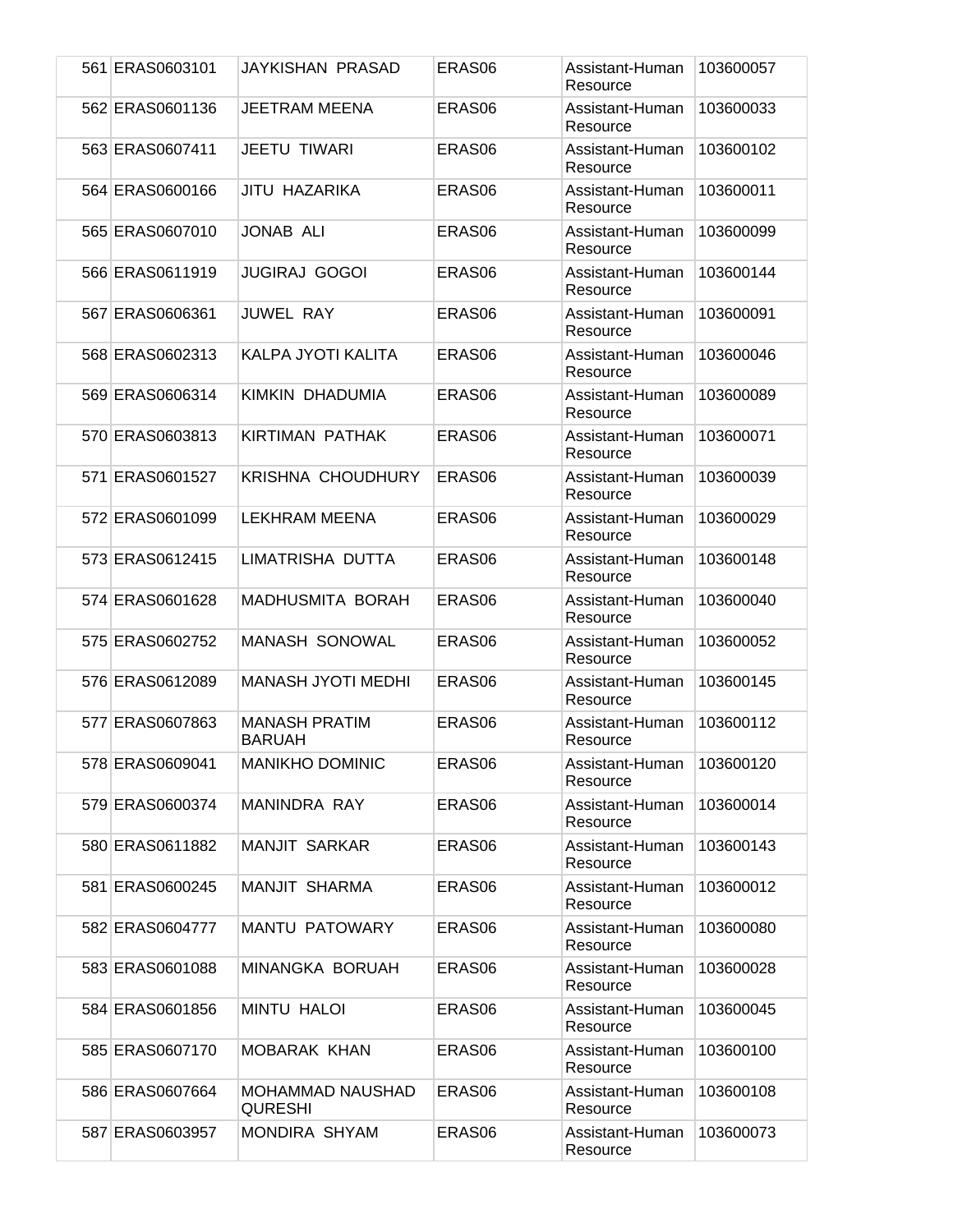| 588 ERAS0610905 | <b>MONISHA DAS</b>                      | ERAS <sub>06</sub> | Assistant-Human<br>Resource | 103600133 |
|-----------------|-----------------------------------------|--------------------|-----------------------------|-----------|
| 589 ERAS0601666 | <b>MONISHA TALUKDAR</b>                 | ERAS06             | Assistant-Human<br>Resource | 103600042 |
| 590 ERAS0603381 | <b>MOUSUMI GOGOI</b>                    | ERAS <sub>06</sub> | Assistant-Human<br>Resource | 103600064 |
| 591 ERAS0600083 | MRIGANKA JYOTI BORA                     | ERAS <sub>06</sub> | Assistant-Human<br>Resource | 103600009 |
| 592 ERAS0608574 | <b>MRIGEN DAS</b>                       | ERAS06             | Assistant-Human<br>Resource | 103600115 |
| 593 ERAS0600067 | MUKUNDA MADHAV<br><b>CHANGMAI</b>       | ERAS06             | Assistant-Human<br>Resource | 103600007 |
| 594 ERAS0601663 | NABA JYOTI BORAH                        | ERAS06             | Assistant-Human<br>Resource | 103600041 |
| 595 ERAS0612643 | NABAJIT SONOWAL                         | ERAS <sub>06</sub> | Assistant-Human<br>Resource | 103600149 |
| 596 ERAS0609040 | NAYAN MANI MAJUMDAR ERAS06              |                    | Assistant-Human<br>Resource | 103600119 |
| 597 ERAS0605948 | <b>NEHA KUMARI RAY</b>                  | ERAS <sub>06</sub> | Assistant-Human<br>Resource | 103600087 |
| 598 ERAS0602723 | <b>NIHAR RANJAN</b><br><b>CHAUDHURY</b> | ERAS <sub>06</sub> | Assistant-Human<br>Resource | 103600051 |
| 599 ERAS0601200 | NIJWM DEURY                             | ERAS <sub>06</sub> | Assistant-Human<br>Resource | 103600036 |
| 600 ERAS0611265 | NIKUMONI ROY                            | ERAS <sub>06</sub> | Assistant-Human<br>Resource | 103600136 |
| 601 ERAS0600805 | NIRMAL KUMAR SINGHA                     | ERAS06             | Assistant-Human<br>Resource | 103600022 |
| 602 ERAS0605755 | NIZAM UDDIN                             | ERAS <sub>06</sub> | Assistant-Human<br>Resource | 103600084 |
| 603 ERAS0605844 | PALLABI GOGOI                           | ERAS06             | Assistant-Human<br>Resource | 103600086 |
| 604 ERAS0601126 | PINKY MONI SAIKIA                       | ERAS <sub>06</sub> | Assistant-Human<br>Resource | 103600032 |
| 605 ERAS0611649 | PORI NEOG                               | ERAS06             | Assistant-Human<br>Resource | 103600139 |
| 606 ERAS0607831 | PRACHIR THAKURIA                        | ERAS06             | Assistant-Human<br>Resource | 103600111 |
| 607 ERAS0601193 | <b>PRANAB SHILL</b>                     | ERAS <sub>06</sub> | Assistant-Human<br>Resource | 103600034 |
| 608 ERAS0607661 | PRANJOTI GOGOI                          | ERAS06             | Assistant-Human<br>Resource | 103600107 |
| 609 ERAS0610886 | PRATEEK SARKAR                          | ERAS06             | Assistant-Human<br>Resource | 103600132 |
| 610 ERAS0603629 | PRIYAKHI DOWARAH                        | ERAS06             | Assistant-Human<br>Resource | 103600069 |
| 611 ERAS0604605 | PRIYANKI DEY                            | ERAS06             | Assistant-Human<br>Resource | 103600078 |
| 612 ERAS0604900 | PRONOY PRATIM<br><b>BARUAH</b>          | ERAS06             | Assistant-Human<br>Resource | 103600081 |
| 613 ERAS0603577 | RABINA BASUMATARY                       | ERAS06             | Assistant-Human<br>Resource | 103600067 |
| 614 ERAS0607477 | RADHIKA SUTRADHAR                       | ERAS06             | Assistant-Human<br>Resource | 103600104 |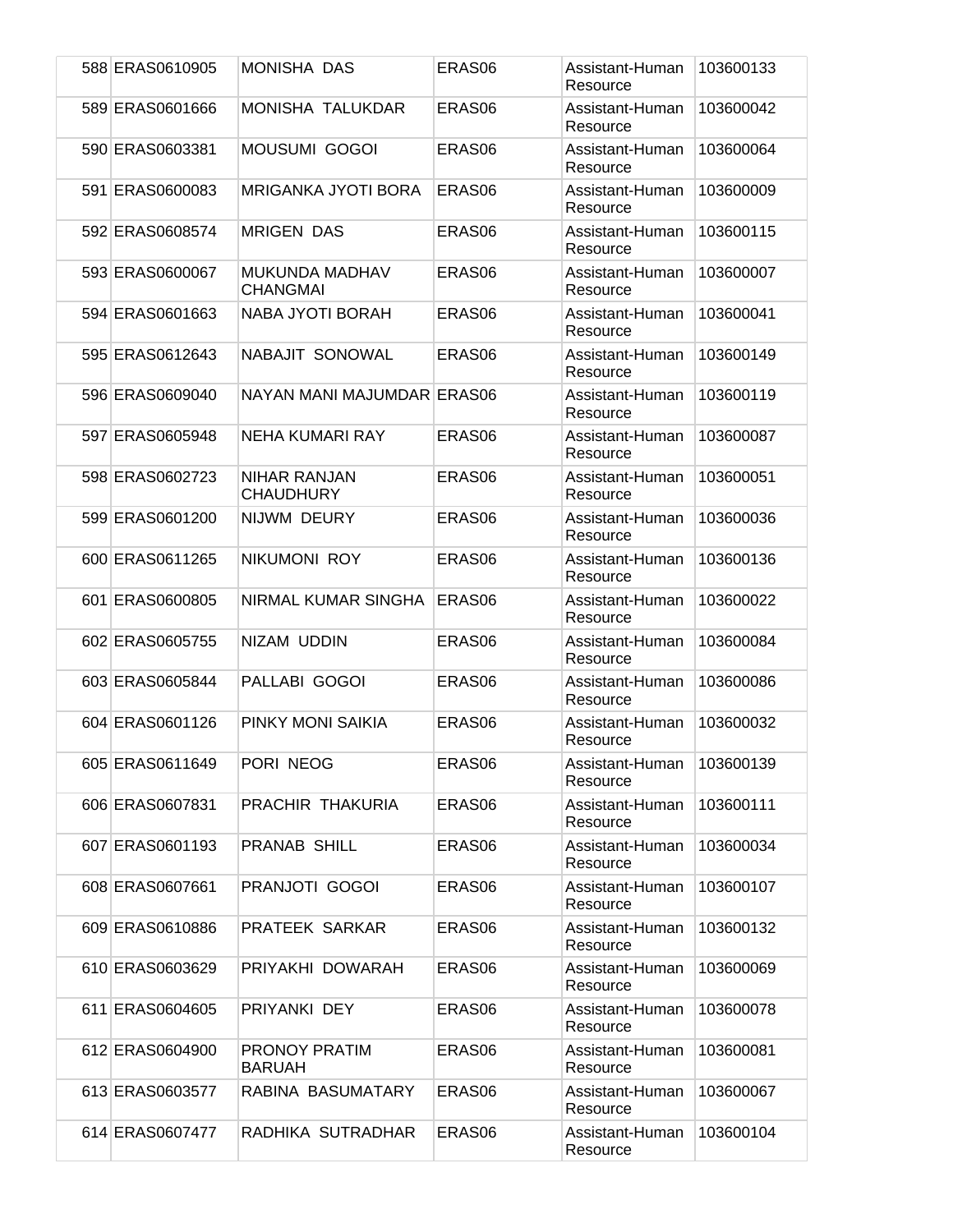| 615 ERAS0607697 | <b>RAHUL GUSAIN</b>                        | ERAS06             | Assistant-Human<br>Resource | 103600109 |
|-----------------|--------------------------------------------|--------------------|-----------------------------|-----------|
| 616 ERAS0605631 | RAHUL KUMAR SHARMA                         | ERAS06             | Assistant-Human<br>Resource | 103600083 |
| 617 ERAS0611506 | RAJASHREE GANGULY                          | ERAS <sub>06</sub> | Assistant-Human<br>Resource | 103600137 |
| 618 ERAS0608077 | <b>RAJESH KUMAR</b>                        | ERAS <sub>06</sub> | Assistant-Human<br>Resource | 103600113 |
| 619 ERAS0606317 | RANJAN CHAUDHARI                           | ERAS06             | Assistant-Human<br>Resource | 103600090 |
| 620 ERAS0609038 | <b>RINKU MONI DAS</b>                      | ERAS06             | Assistant-Human<br>Resource | 103600118 |
| 621 ERAS0610538 | RIPUNJAY BURAGOHAIN                        | ERAS06             | Assistant-Human<br>Resource | 103600131 |
| 622 ERAS0607499 | RISHIRAJ DEBO<br><b>SHARMA</b>             | ERAS <sub>06</sub> | Assistant-Human<br>Resource | 103600105 |
| 623 ERAS0610027 | RITU PARNA ROY                             | ERAS <sub>06</sub> | Assistant-Human<br>Resource | 103600125 |
| 624 ERAS0601299 | RITUPARNA BORA                             | ERAS06             | Assistant-Human<br>Resource | 103600038 |
| 625 ERAS0608822 | ROHIT RAJ SINGH                            | ERAS <sub>06</sub> | Assistant-Human<br>Resource | 103600116 |
| 626 ERAS0602594 | RUPAM RAJBONGSHI                           | ERAS <sub>06</sub> | Assistant-Human<br>Resource | 103600050 |
| 627 ERAS0608126 | <b>SACHIN GHIMIRE</b>                      | ERAS <sub>06</sub> | Assistant-Human<br>Resource | 103600114 |
| 628 ERAS0611038 | SAGAR GOSWAMI                              | ERAS06             | Assistant-Human<br>Resource | 103600134 |
| 629 ERAS0606821 | <b>SAMSUDDIN</b><br><b>MAZUMDAR</b>        | ERAS <sub>06</sub> | Assistant-Human<br>Resource | 103600097 |
| 630 ERAS0602357 | SANGITA BORAH                              | ERAS06             | Assistant-Human<br>Resource | 103600047 |
| 631 ERAS0602398 | <b>SANJEEV KUMAR</b><br><b>BORUAH</b>      | ERAS <sub>06</sub> | Assistant-Human<br>Resource | 103600048 |
| 632 ERAS0600075 | <b>SHAAN KUMAR DUTTA</b>                   | ERAS06             | Assistant-Human<br>Resource | 103600008 |
| 633 ERAS0603769 | <b>SHAGOLSHEM</b><br><b>SANATHOI SINGH</b> | ERAS <sub>06</sub> | Assistant-Human<br>Resource | 103600070 |
| 634 ERAS0603418 | SHAHNEWAZ HUSSAIN                          | ERAS <sub>06</sub> | Assistant-Human<br>Resource | 103600065 |
| 635 ERAS0605837 | SHIBANI GOGOI                              | ERAS06             | Assistant-Human<br>Resource | 103600085 |
| 636 ERAS0610408 | <b>SHUBHAM BISWAS</b>                      | ERAS <sub>06</sub> | Assistant-Human<br>Resource | 103600129 |
| 637 ERAS0600870 | SHUBHO JIT DUTTA                           | ERAS06             | Assistant-Human<br>Resource | 103600023 |
| 638 ERAS0601851 | <b>SHYAM SHEKHAR</b><br><b>SINGHA</b>      | ERAS06             | Assistant-Human<br>Resource | 103600044 |
| 639 ERAS0606400 | SMITA DEKA                                 | ERAS06             | Assistant-Human<br>Resource | 103600092 |
| 640 ERAS0610324 | SOHAN RAJ                                  | ERAS <sub>06</sub> | Assistant-Human<br>Resource | 103600127 |
| 641 ERAS0611839 | SUBASANA BARUAH                            | ERAS06             | Assistant-Human<br>Resource | 103600141 |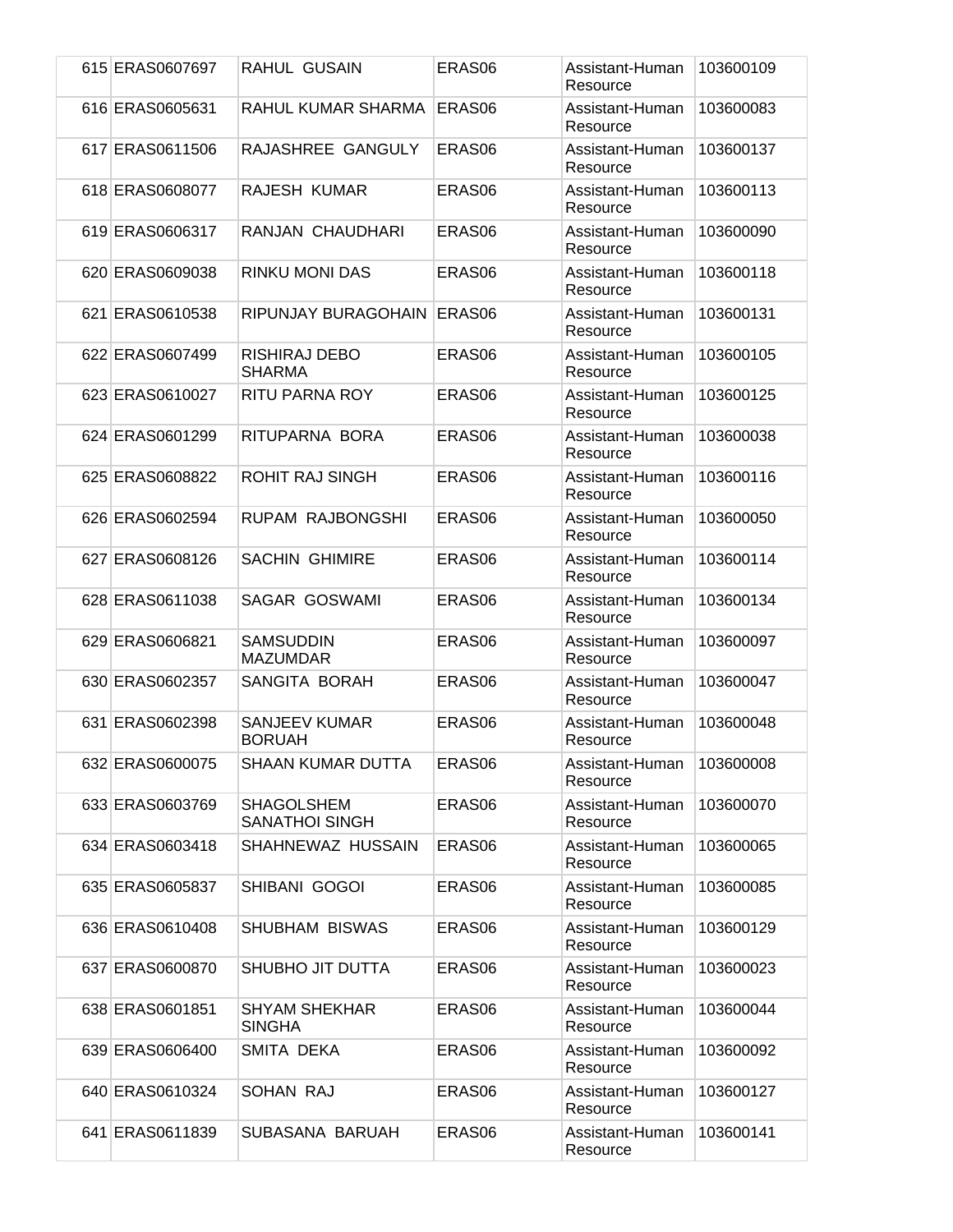|      | 642 ERAS0603369 | SUBHAM ADHIKARY                                  | ERAS <sub>06</sub> | Assistant-Human<br>Resource | 103600063 |
|------|-----------------|--------------------------------------------------|--------------------|-----------------------------|-----------|
|      | 643 ERAS0604210 | SUBHAM DEY                                       | ERAS <sub>06</sub> | Assistant-Human<br>Resource | 103600076 |
|      | 644 ERAS0601110 | <b>SUNIL CHETRY</b>                              | ERAS <sub>06</sub> | Assistant-Human<br>Resource | 103600030 |
|      | 645 ERAS0604216 | <b>SUPARNA PAUL</b>                              | ERAS <sub>06</sub> | Assistant-Human<br>Resource | 103600077 |
|      | 646 ERAS0607451 | SUSHMITA BARUAH                                  | ERAS <sub>06</sub> | Assistant-Human<br>Resource | 103600103 |
|      | 647 ERAS0601198 | SWAGATA SAIKIA                                   | ERAS06             | Assistant-Human<br>Resource | 103600035 |
|      | 648 ERAS0601695 | SWAGATA SAIKIA                                   | ERAS06             | Assistant-Human<br>Resource | 103600043 |
|      | 649 ERAS0610342 | SWASTIKA BORA                                    | ERAS <sub>06</sub> | Assistant-Human<br>Resource | 103600128 |
|      | 650 ERAS0600001 | TARUNA ARORA                                     | ERAS06             | Assistant-Human<br>Resource | 103600001 |
|      | 651 ERAS0611599 | TRISHNA DAS                                      | ERAS06             | Assistant-Human<br>Resource | 103600138 |
|      | 652 ERAS0602929 | <b>UDDIPTA</b><br><b>BHATTACHARJYA</b>           | ERAS <sub>06</sub> | Assistant-Human<br>Resource | 103600053 |
|      | 653 ERAS0609113 | UDDIPTA CHOUDHURY                                | ERAS <sub>06</sub> | Assistant-Human<br>Resource | 103600121 |
|      | 654 ERAS0607567 | URAIDAO BASUMATARY                               | ERAS06             | Assistant-Human<br>Resource | 103600106 |
|      | 655 ERAS0612335 | URUJ BANO                                        | ERAS06             | Assistant-Human<br>Resource | 103600147 |
|      | 656 ERAS0609003 | <b>VAISHALI</b><br>YASHWANTRAO<br><b>NIKHARE</b> | ERAS06             | Assistant-Human<br>Resource | 103600117 |
|      | 657 ERAS0601261 | <b>VIKASH SINGHA</b>                             | ERAS06             | Assistant-Human<br>Resource | 103600037 |
|      | 658 ERAS0611727 | <b>VINAY KUMAR</b>                               | ERAS <sub>06</sub> | Assistant-Human<br>Resource | 103600140 |
|      | 659 ERAS0611243 | <b>VIVEK KUMAR VISHNU</b>                        | ERAS06             | Assistant-Human<br>Resource | 103600135 |
|      | 660 ERAS0606828 | <b>WINNIE NARZARY</b><br><b>CHOUDHURY</b>        | ERAS06             | Assistant-Human<br>Resource | 103600098 |
|      | 661 ERAS0600053 | <b>ZIAUR RAHMAN</b>                              | ERAS06             | Assistant-Human<br>Resource | 103600004 |
|      | 662 ERAS0709923 | ANISH KUMAR SINGH                                | ERAS07             | Accountant                  | 103700036 |
|      | 663 ERAS0700539 | <b>ANKUMONI GOGOI</b>                            | ERAS07             | Accountant                  | 103700006 |
|      | 664 ERAS0701221 | ARPAN JYOTI DAS                                  | ERAS07             | Accountant                  | 103700011 |
|      | 665 ERAS0711026 | <b>BIKASH CHOUDHURY</b>                          | ERAS07             | Accountant                  | 103700042 |
|      | 666 ERAS0711028 | <b>BIKASH DAS</b>                                | ERAS07             | Accountant                  | 103700043 |
|      | 667 ERAS0701048 | <b>BISHAL SARMA</b>                              | ERAS07             | Accountant                  | 103700009 |
|      | 668 ERAS0707996 | <b>DEBANKUR BAIRAGI</b>                          | ERAS07             | Accountant                  | 103700031 |
|      | 669 ERAS0705224 | <b>DEEPAK SARMAH</b>                             | ERAS07             | Accountant                  | 103700022 |
|      | 670 ERAS0703910 | <b>DIGAMBAR RAMCHIARY</b>                        | ERAS07             | Accountant                  | 103700021 |
| 6711 | ERAS0705225     | <b>GIRIPAL TERON</b>                             | ERAS07             | Accountant                  | 103700023 |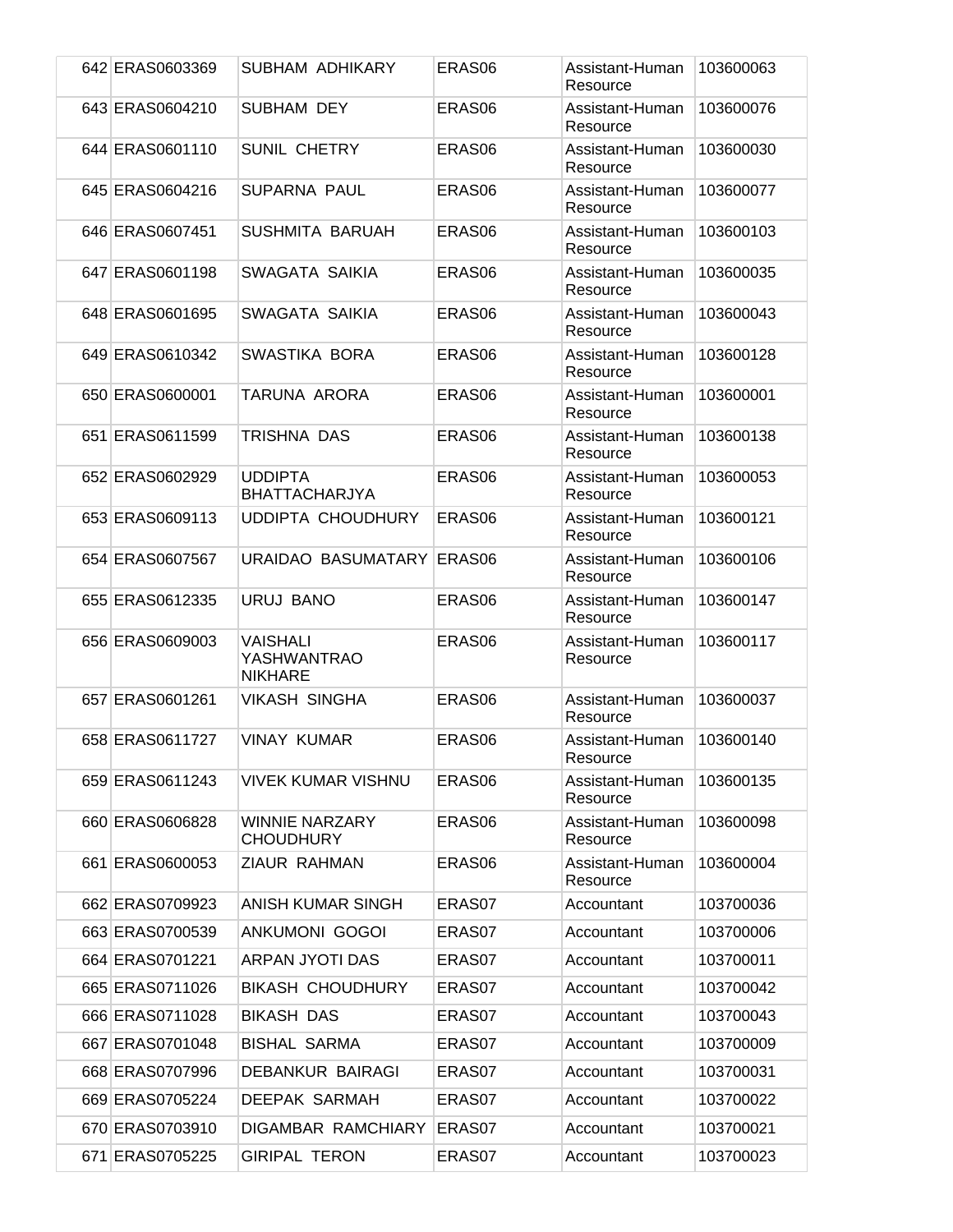| 672 ERAS0711013 | <b>GOURAB KONWAR</b>                   | ERAS07 | Accountant | 103700041 |
|-----------------|----------------------------------------|--------|------------|-----------|
| 673 ERAS0703331 | <b>HARISHANKAR</b><br><b>DASGUPTA</b>  | ERAS07 | Accountant | 103700018 |
| 674 ERAS0707710 | <b>HEMCHANDRA KALITA</b>               | ERAS07 | Accountant | 103700030 |
| 675 ERAS0711902 | JAKIR AHMED                            | ERAS07 | Accountant | 103700047 |
| 676 ERAS0712721 | <b>JINTU DAS</b>                       | ERAS07 | Accountant | 103700048 |
| 677 ERAS0708968 | <b>KAMAL MALO</b>                      | ERAS07 | Accountant | 103700033 |
| 678 ERAS0706427 | <b>KAUSHIK</b><br><b>BHATTACHARYYA</b> | ERAS07 | Accountant | 103700024 |
| 679 ERAS0700222 | LOHIT DEKA                             | ERAS07 | Accountant | 103700004 |
| 680 ERAS0707312 | <b>MAHENDRA BALAJI</b><br>ALEWAR       | ERAS07 | Accountant | 103700027 |
| 681 ERAS0710209 | <b>MOU PRIYA SAIKIA</b>                | ERAS07 | Accountant | 103700038 |
| 682 ERAS0700419 | MRINAL DEKA                            | ERAS07 | Accountant | 103700005 |
| 683 ERAS0700914 | MUNINDRA RABHA                         | ERAS07 | Accountant | 103700008 |
| 684 ERAS0700676 | NEWTON DEBBARMA                        | ERAS07 | Accountant | 103700007 |
| 685 ERAS0707563 | NILAKHI BARUAH                         | ERAS07 | Accountant | 103700028 |
| 686 ERAS0701115 | PARAMITA ROY ROY                       | ERAS07 | Accountant | 103700010 |
| 687 ERAS0709316 | PARTHO SENGUPTA                        | ERAS07 | Accountant | 103700034 |
| 688 ERAS0702965 | <b>PFOKRIU</b>                         | ERAS07 | Accountant | 103700016 |
| 689 ERAS0707577 | PINKU KUMAR GUPTA                      | ERAS07 | Accountant | 103700029 |
| 690 ERAS0709336 | <b>RAHUL TIWARY</b>                    | ERAS07 | Accountant | 103700035 |
| 691 ERAS0712848 | RAJASREE DUTTA                         | ERAS07 | Accountant | 103700049 |
| 692 ERAS0710760 | RINKU KUMARI                           | ERAS07 | Accountant | 103700040 |
| 693 ERAS0710464 | RUMA DEVI                              | ERAS07 | Accountant | 103700039 |
| 694 ERAS0700064 | <b>SANJAY CHAUHAN</b>                  | ERAS07 | Accountant | 103700001 |
| 695 ERAS0703391 | SHIVA BANGTHAI                         | ERAS07 | Accountant | 103700019 |
| 696 ERAS0701337 | SHOWEL AHMED                           | ERAS07 | Accountant | 103700012 |
| 697 ERAS0706688 | SIMANTA KACHARI<br><b>KACHARI</b>      | ERAS07 | Accountant | 103700025 |
| 698 ERAS0710190 | SIMRAN BAWEJA                          | ERAS07 | Accountant | 103700037 |
| 699 ERAS0702072 | <b>SK KERAMAT UDDIN</b>                | ERAS07 | Accountant | 103700014 |
| 700 ERAS0711520 | SNIGDHA KASHYAP                        | ERAS07 | Accountant | 103700045 |
| 701 ERAS0700082 | <b>SRI DIPEN PAUL</b>                  | ERAS07 | Accountant | 103700002 |
| 702 ERAS0703487 | SRUTHYMOL S                            | ERAS07 | Accountant | 103700020 |
| 703 ERAS0702065 | SUBASISH TALUKDAR                      | ERAS07 | Accountant | 103700013 |
| 704 ERAS0702673 | SUBHAM DHAR                            | ERAS07 | Accountant | 103700015 |
| 705 ERAS0707194 | SUBHANKAR PAUL                         | ERAS07 | Accountant | 103700026 |
| 706 ERAS0708869 | <b>SWARUP POKHREL</b>                  | ERAS07 | Accountant | 103700032 |
| 707 ERAS0703249 | TIKENDRAJIT SONOWAL ERAS07             |        | Accountant | 103700017 |
| 708 ERAS0711701 | UPASANA GOHAIN                         | ERAS07 | Accountant | 103700046 |
| 709 ERAS0711381 | <b>URMI BHUYAN</b>                     | ERAS07 | Accountant | 103700044 |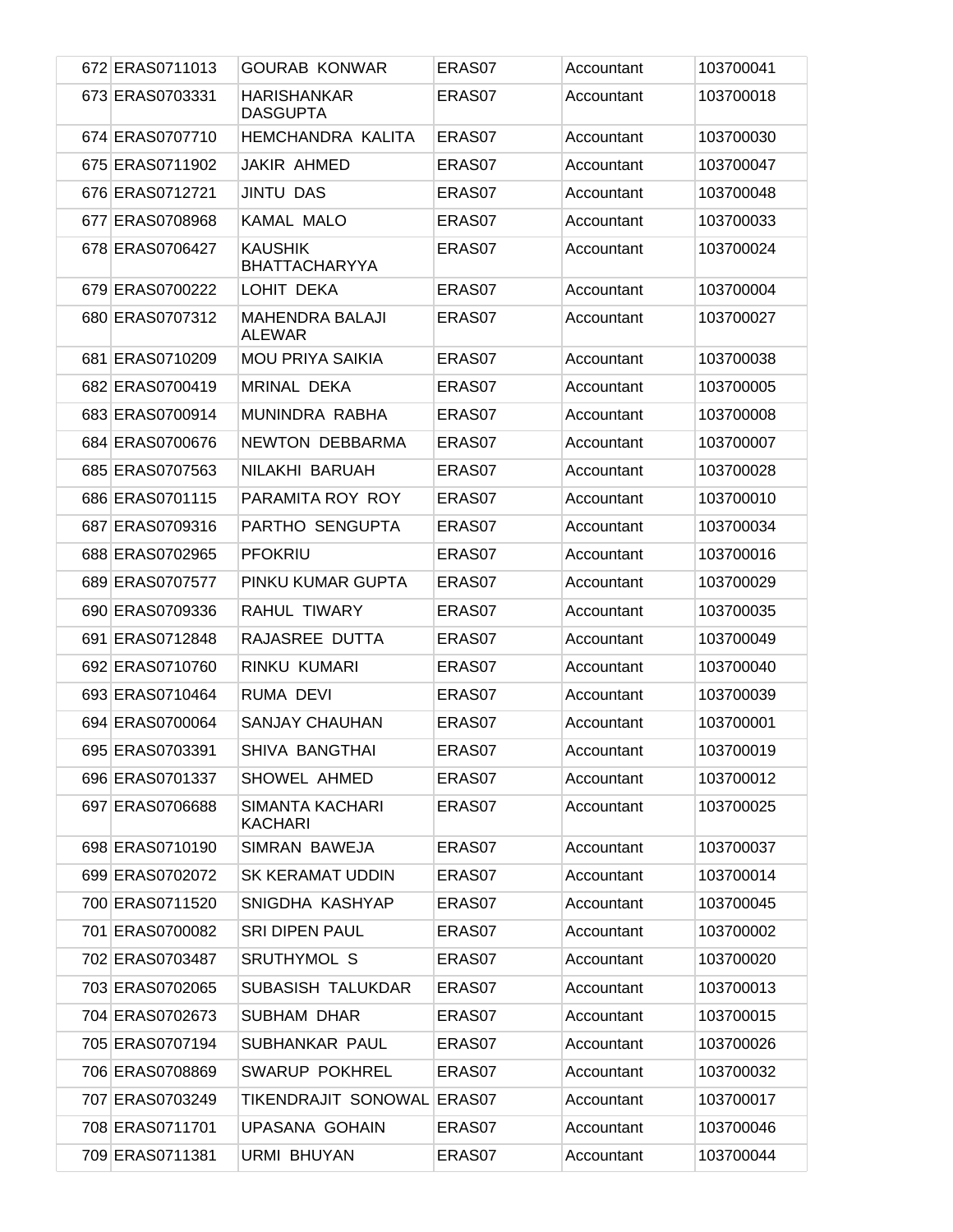| 710 ERAS0700097 | VASUDEV DUTTA                                          | ERAS07 | Accountant | 103700003 |
|-----------------|--------------------------------------------------------|--------|------------|-----------|
| 711 ERBH0105494 | AALOK KUMAR                                            | ERBH01 | Mechanical | 104100116 |
| 712 ERBH0101629 | AASHUTOSH CHANDRA<br><b>BADAL</b>                      | ERBH01 | Mechanical | 104100028 |
| 713 ERBH0104695 | ABHINAV KUMAR                                          | ERBH01 | Mechanical | 104100094 |
| 714 ERBH0106056 | ABHINAY KUMAR SINGH                                    | ERBH01 | Mechanical | 104100135 |
| 715 ERBH0110026 | <b>ABHISHEK KUMAR</b>                                  | ERBH01 | Mechanical | 104100235 |
| 716 ERBH0111641 | <b>ABHISHEK KUMAR</b>                                  | ERBH01 | Mechanical | 104100282 |
| 717 ERBH0111487 | <b>ABHISHEK KUMAR</b>                                  | ERBH01 | Mechanical | 104100275 |
| 718 ERBH0102858 | <b>ABHISHEK KUMAR</b><br><b>SINHA</b>                  | ERBH01 | Mechanical | 104100054 |
| 719 ERBH0111779 | <b>ABHISHEK KUMAR SONU ERBH01</b>                      |        | Mechanical | 104100289 |
| 720 ERBH0101465 | <b>ADARSH KUMAR</b>                                    | ERBH01 | Mechanical | 104100026 |
| 721 ERBH0111886 | ADITYA KUMAR                                           | ERBH01 | Mechanical | 104100291 |
| 722 ERBH0102879 | ADITYA KUMAR                                           | ERBH01 | Mechanical | 104100055 |
| 723 ERBH0105701 | <b>ADRASH KUMAR</b><br><b>CHOUDHARY</b>                | ERBH01 | Mechanical | 104100124 |
| 724 ERBH0108167 | AISHWARY KASHYAP                                       | ERBH01 | Mechanical | 104100191 |
| 725 ERBH0107559 | AJAY KUMAR                                             | ERBH01 | Mechanical | 104100175 |
| 726 ERBH0109783 | <b>AJAY SINGH</b>                                      | ERBH01 | Mechanical | 104100229 |
| 727 ERBH0112156 | AJEET KUMAR                                            | ERBH01 | Mechanical | 104100302 |
| 728 ERBH0111661 | <b>AKASH KUMAR</b>                                     | ERBH01 | Mechanical | 104100283 |
| 729 ERBH0112658 | AKHILESH KUMAR                                         | ERBH01 | Mechanical | 104100314 |
| 730 ERBH0107628 | AKSHAY KUMAR                                           | ERBH01 | Mechanical | 104100176 |
| 731 ERBH0105571 | <b>ALOK KUMAR</b>                                      | ERBH01 | Mechanical | 104100119 |
| 732 ERBH0112664 | <b>ALOK KUMAR TIWARI</b>                               | ERBH01 | Mechanical | 104100315 |
| 733 ERBH0102489 | <b>AMAN KUMAR</b>                                      | ERBH01 | Mechanical | 104100041 |
| 734 ERBH0110923 | AMAR KUMAR                                             | ERBH01 | Mechanical | 104100259 |
| 735 ERBH0111981 | AMARJEET KUMAR                                         | ERBH01 | Mechanical | 104100294 |
| 736 ERBH0111686 | AMARJEET KUMAR                                         | ERBH01 | Mechanical | 104100285 |
| 737 ERBH0101582 | AMARJIT KUMAR                                          | ERBH01 | Mechanical | 104100027 |
| 738 ERBH0109024 | AMIRKANT KUMAR                                         | ERBH01 | Mechanical | 104100209 |
| 739 ERBH0108496 | AMIT KUMAR                                             | ERBH01 | Mechanical | 104100197 |
| 740 ERBH0104233 | AMIT KUMAR                                             | ERBH01 | Mechanical | 104100086 |
| 741 ERBH0104429 | AMIT KUMAR                                             | ERBH01 | Mechanical | 104100090 |
| 742 ERBH0100255 | AMRENDRA KUMAR<br><b>BHAGAT KUMAR</b><br><b>BHAGAT</b> | ERBH01 | Mechanical | 104100004 |
| 743 ERBH0110616 | AMRESH KUMAR                                           | ERBH01 | Mechanical | 104100246 |
| 744 ERBH0101670 | ANAND CHAUHAN                                          | ERBH01 | Mechanical | 104100032 |
| 745 ERBH0103296 | ANIL KUMAR                                             | ERBH01 | Mechanical | 104100066 |
| 746 ERBH0106895 | ANJAN KUMAR                                            | ERBH01 | Mechanical | 104100157 |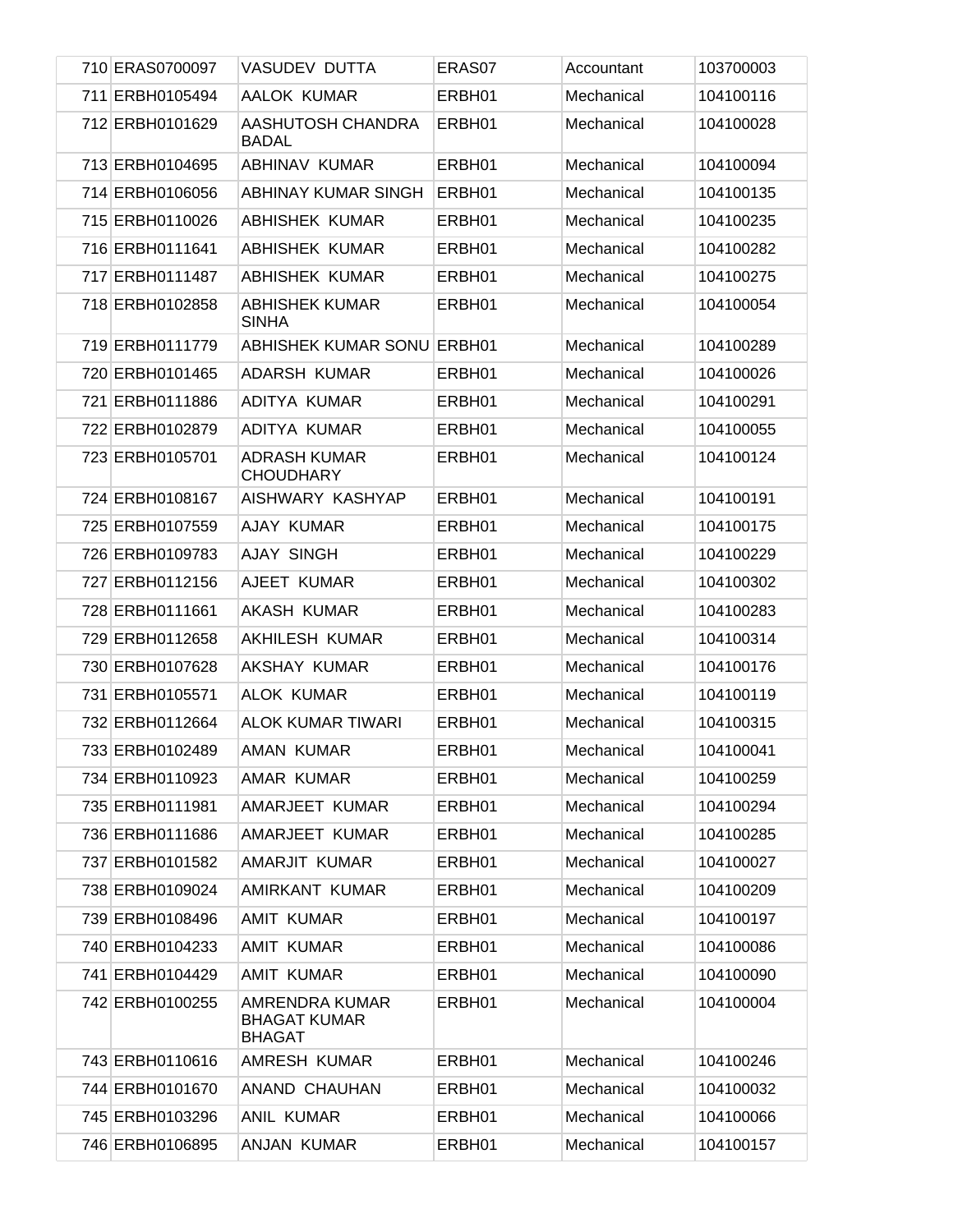| 747 ERBH0106479 | ANJEET KUMAR                             | ERBH01 | Mechanical | 104100148 |
|-----------------|------------------------------------------|--------|------------|-----------|
| 748 ERBH0108675 | <b>ANKIT KUMAR</b>                       | ERBH01 | Mechanical | 104100202 |
| 749 ERBH0107449 | ANUJ PAL                                 | ERBH01 | Mechanical | 104100171 |
| 750 ERBH0102931 | <b>ANUNAY TILAK</b>                      | ERBH01 | Mechanical | 104100057 |
| 751 ERBH0103102 | ARBIND KUMAR                             | ERBH01 | Mechanical | 104100061 |
| 752 ERBH0111740 | ARBIND KUMAR                             | ERBH01 | Mechanical | 104100287 |
| 753 ERBH0105019 | <b>ASHISH KUMAR</b>                      | ERBH01 | Mechanical | 104100105 |
| 754 ERBH0101819 | <b>ASHISH KUMAR</b>                      | ERBH01 | Mechanical | 104100035 |
| 755 ERBH0108915 | <b>ASHISH KUMAR OJHA</b>                 | ERBH01 | Mechanical | 104100205 |
| 756 ERBH0110829 | ASHISHA RANJAN                           | ERBH01 | Mechanical | 104100252 |
| 757 ERBH0111576 | ASHOK KANTA BEHERA                       | ERBH01 | Mechanical | 104100281 |
| 758 ERBH0101792 | ASHUTOSH KUMAR                           | ERBH01 | Mechanical | 104100034 |
| 759 ERBH0112599 | <b>ATUL KUMAR</b>                        | ERBH01 | Mechanical | 104100312 |
| 760 ERBH0109811 | <b>AVINASH KUMAR</b>                     | ERBH01 | Mechanical | 104100233 |
| 761 ERBH0111212 | <b>AVINASH KUMAR</b><br><b>CHOUDHARY</b> | ERBH01 | Mechanical | 104100267 |
| 762 ERBH0103028 | AVINASH KUMAR RAJAK                      | ERBH01 | Mechanical | 104100060 |
| 763 ERBH0109453 | <b>AVNIT KUMAR</b>                       | ERBH01 | Mechanical | 104100217 |
| 764 ERBH0109786 | <b>AYUSH RAJ</b>                         | ERBH01 | Mechanical | 104100230 |
| 765 ERBH0109326 | AZAD KUMAR                               | ERBH01 | Mechanical | 104100214 |
| 766 ERBH0107161 | <b>BALINDRA KUMAR</b>                    | ERBH01 | Mechanical | 104100165 |
| 767 ERBH0104979 | <b>BANTI</b>                             | ERBH01 | Mechanical | 104100102 |
| 768 ERBH0110794 | <b>BASANT KUMAR</b>                      | ERBH01 | Mechanical | 104100251 |
| 769 ERBH0106278 | BHARAT KUMAR BHARTI                      | ERBH01 | Mechanical | 104100143 |
| 770 ERBH0106782 | <b>BIHARI PATHAK</b>                     | ERBH01 | Mechanical | 104100153 |
| 771 ERBH0102153 | <b>BIMLENDU KUMAR</b>                    | ERBH01 | Mechanical | 104100039 |
| 772 ERBH0106247 | <b>BINAY KUMAR</b>                       | ERBH01 | Mechanical | 104100142 |
| 773 ERBH0104045 | <b>BINOD DAS</b>                         | ERBH01 | Mechanical | 104100080 |
| 774 ERBH0107648 | <b>BISHWANATH SAH</b>                    | ERBH01 | Mechanical | 104100178 |
| 775 ERBH0101721 | <b>CHANDAN KUMAR</b>                     | ERBH01 | Mechanical | 104100033 |
| 776 ERBH0105745 | <b>CHANDAN KUMAR</b>                     | ERBH01 | Mechanical | 104100128 |
| 777 ERBH0107654 | <b>CHANDAN KUMAR</b>                     | ERBH01 | Mechanical | 104100179 |
| 778 ERBH0106825 | <b>CHANDAN KUMAR</b>                     | ERBH01 | Mechanical | 104100154 |
| 779 ERBH0108280 | <b>CHANDAN KUMAR</b>                     | ERBH01 | Mechanical | 104100194 |
| 780 ERBH0104984 | <b>CHANDAN KUMAR</b>                     | ERBH01 | Mechanical | 104100103 |
| 781 ERBH0102962 | <b>CHANDAN KUMAR</b>                     | ERBH01 | Mechanical | 104100058 |
| 782 ERBH0103834 | CHANDAN PRASAD                           | ERBH01 | Mechanical | 104100075 |
| 783 ERBH0102516 | <b>CHANDAN KUMAR</b><br><b>MANDAL</b>    | ERBH01 | Mechanical | 104100045 |
| 784 ERBH0112408 | CHANDARA BHUSHAN<br>RAM                  | ERBH01 | Mechanical | 104100308 |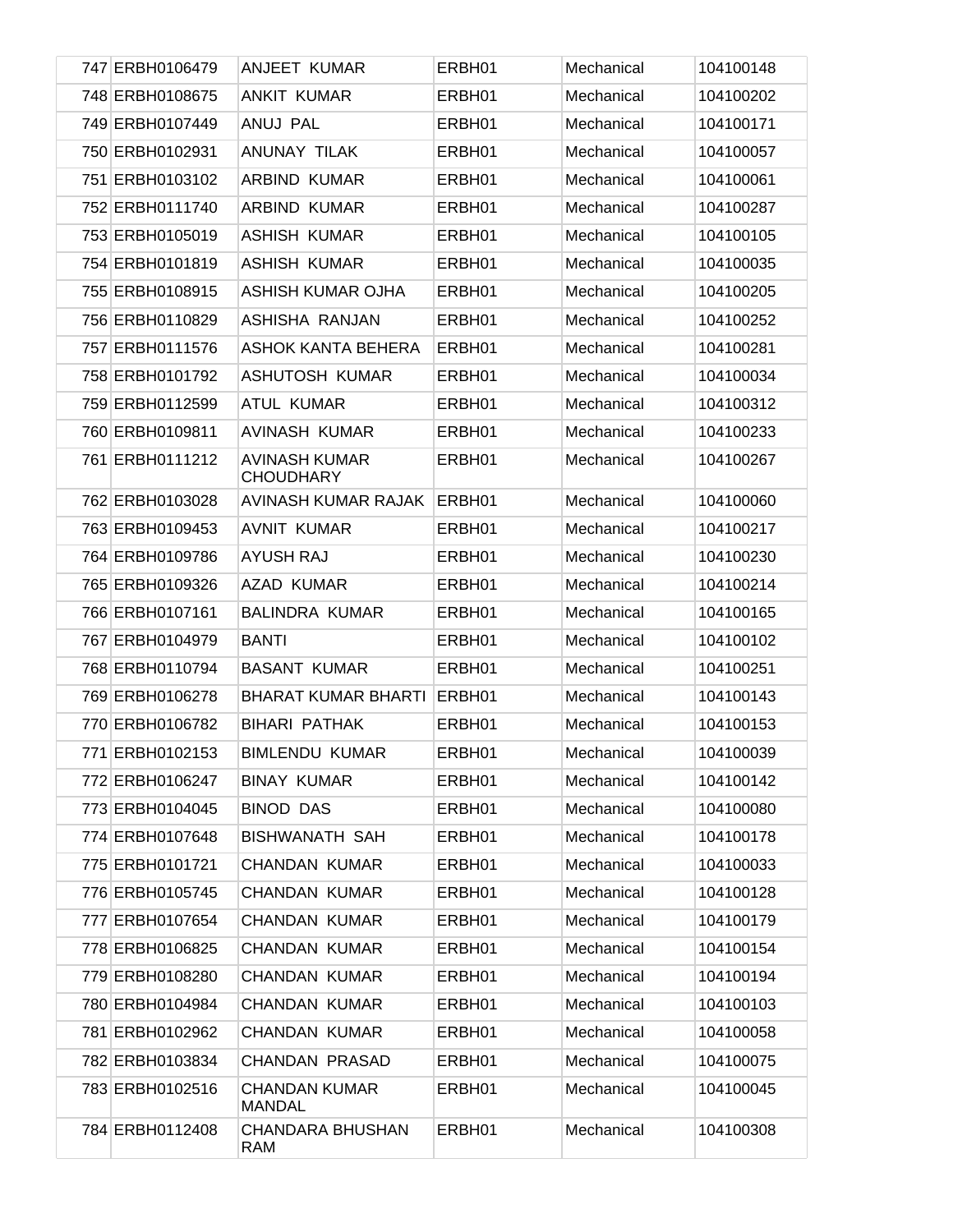| 785 ERBH0111442 | CHANDRADEEP KUMAR                  | ERBH01 | Mechanical | 104100273 |
|-----------------|------------------------------------|--------|------------|-----------|
| 786 ERBH0111113 | <b>CHITRANJAN KUMAR</b><br>YADAV   | ERBH01 | Mechanical | 104100261 |
| 787 ERBH0108068 | DEENBANDHU PANDEY<br><b>PANDEY</b> | ERBH01 | Mechanical | 104100187 |
| 788 ERBH0106833 | DEEPAK KUMAR GUPTA                 | ERBH01 | Mechanical | 104100155 |
| 789 ERBH0101883 | DEVNANDAN LAL<br><b>SRIVASTAV</b>  | ERBH01 | Mechanical | 104100037 |
| 790 ERBH0100866 | DHANANJAY KUMAR                    | ERBH01 | Mechanical | 104100013 |
| 791 ERBH0112419 | DHARMENDRA KUMAR<br>YADAV          | ERBH01 | Mechanical | 104100309 |
| 792 ERBH0108428 | DHEERAJ KUMAR                      | ERBH01 | Mechanical | 104100196 |
| 793 ERBH0104937 | DHIRAJ KUMAR                       | ERBH01 | Mechanical | 104100098 |
| 794 ERBH0103150 | DHIRAJ KUMAR PAL                   | ERBH01 | Mechanical | 104100062 |
| 795 ERBH0108663 | <b>DIGVIJAY</b>                    | ERBH01 | Mechanical | 104100201 |
| 796 ERBH0108248 | <b>DINANATH KUMAR</b>              | ERBH01 | Mechanical | 104100193 |
| 797 ERBH0108977 | <b>DINANATH KUMAR</b>              | ERBH01 | Mechanical | 104100208 |
| 798 ERBH0101231 | DINESH KUMAR                       | ERBH01 | Mechanical | 104100020 |
| 799 ERBH0111820 | DIPENDRA KUMAR                     | ERBH01 | Mechanical | 104100290 |
| 800 ERBH0106567 | DULARCHAN KUMAR                    | ERBH01 | Mechanical | 104100149 |
| 801 ERBH0102729 | <b>GAURAV KUMAR</b>                | ERBH01 | Mechanical | 104100051 |
| 802 ERBH0109600 | <b>GAUTAM KUMAR</b>                | ERBH01 | Mechanical | 104100225 |
| 803 ERBH0111491 | <b>GAUTAM KUMAR VERMA ERBH01</b>   |        | Mechanical | 104100276 |
| 804 ERBH0107113 | <b>GOVIND KUMAR</b>                | ERBH01 | Mechanical | 104100164 |
| 805 ERBH0104330 | <b>GULAM ASHRAF</b>                | ERBH01 | Mechanical | 104100088 |
| 806 ERBH0108340 | <b>GULSHAN KUMAR</b>               | ERBH01 | Mechanical | 104100195 |
| 807 ERBH0104144 | <b>GUNJA KUMARI</b>                | ERBH01 | Mechanical | 104100084 |
| 808 ERBH0100306 | <b>GYAN RANJAN</b>                 | ERBH01 | Mechanical | 104100006 |
| 809 ERBH0102211 | HARIHAR RAJHANS                    | ERBH01 | Mechanical | 104100040 |
| 810 ERBH0102589 | <b>HEERAMANI KUMARI</b>            | ERBH01 | Mechanical | 104100049 |
| 811 ERBH0105230 | <b>HEERAMANI KUMARI</b>            | ERBH01 | Mechanical | 104100111 |
| 812 ERBH0105651 | HEERAMANI KUMARI                   | ERBH01 | Mechanical | 104100121 |
| 813 ERBH0109587 | <b>HEMANT KUMAR</b>                | ERBH01 | Mechanical | 104100223 |
| 814 ERBH0109466 | <b>IMRAN ALI</b>                   | ERBH01 | Mechanical | 104100219 |
| 815 ERBH0105696 | JAWAHAR KUMAR                      | ERBH01 | Mechanical | 104100123 |
| 816 ERBH0110151 | JAYANT KUMAR                       | ERBH01 | Mechanical | 104100238 |
| 817 ERBH0100656 | JAYANTA KUMAR NAYAK ERBH01         |        | Mechanical | 104100010 |
| 818 ERBH0110885 | KAJAL KUMARI                       | ERBH01 | Mechanical | 104100257 |
| 819 ERBH0111665 | <b>KALIDEV SINGH</b>               | ERBH01 | Mechanical | 104100284 |
| 820 ERBH0102549 | KAMRUL HODA                        | ERBH01 | Mechanical | 104100048 |
| 821 ERBH0108953 | KANHAIYA DWIVEDI                   | ERBH01 | Mechanical | 104100206 |
| 822 ERBH0110878 | KARUNA KUMARI                      | ERBH01 | Mechanical | 104100255 |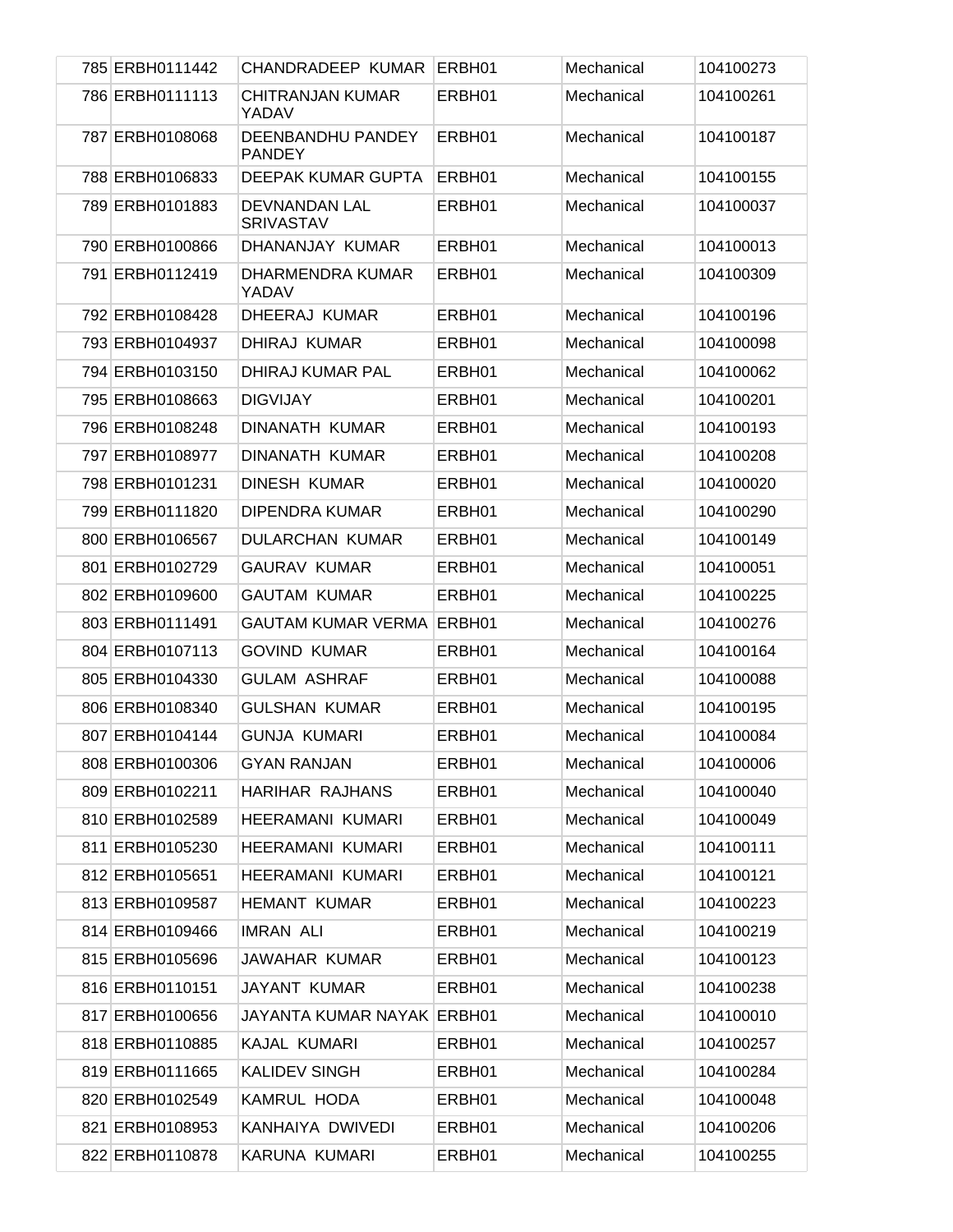| 823 ERBH0112582 | <b>KAUSHAL KISHOR</b><br><b>MUNNA</b>   | ERBH01 | Mechanical | 104100310 |
|-----------------|-----------------------------------------|--------|------------|-----------|
| 824 ERBH0106313 | <b>KAUSHAL KISHOR</b><br><b>NIRALA</b>  | ERBH01 | Mechanical | 104100145 |
| 825 ERBH0103941 | KAUSHAL KUMAR DAS                       | ERBH01 | Mechanical | 104100078 |
| 826 ERBH0112254 | KHUSHBOO KUMARI                         | ERBH01 | Mechanical | 104100305 |
| 827 ERBH0104112 | KUMARI DEEPSHIKHA                       | ERBH01 | Mechanical | 104100083 |
| 828 ERBH0108159 | KUMARI SWETA SINHA                      | ERBH01 | Mechanical | 104100190 |
| 829 ERBH0102711 | <b>KUNAL KUMAR DAS</b>                  | ERBH01 | Mechanical | 104100050 |
| 830 ERBH0100630 | <b>KUNDAN KUMAR</b>                     | ERBH01 | Mechanical | 104100009 |
| 831 ERBH0106778 | <b>KUNDAN KUMAR</b>                     | ERBH01 | Mechanical | 104100152 |
| 832 ERBH0102031 | KUNDAN KUMAR YADAV                      | ERBH01 | Mechanical | 104100038 |
| 833 ERBH0109243 | <b>MANIKANT KUMAR</b>                   | ERBH01 | Mechanical | 104100211 |
| 834 ERBH0104509 | <b>MANIKANT KUMAR</b>                   | ERBH01 | Mechanical | 104100091 |
| 835 ERBH0107492 | <b>MANISH KUMAR</b>                     | ERBH01 | Mechanical | 104100174 |
| 836 ERBH0107099 | <b>MANISH KUMAR</b>                     | ERBH01 | Mechanical | 104100162 |
| 837 ERBH0108971 | <b>MANISH KUMAR</b>                     | ERBH01 | Mechanical | 104100207 |
| 838 ERBH0105120 | <b>MANISH KUMAR</b>                     | ERBH01 | Mechanical | 104100108 |
| 839 ERBH0103635 | MANISH KUMAR                            | ERBH01 | Mechanical | 104100070 |
| 840 ERBH0105271 | <b>MANISH KUMAR</b><br><b>JAISWAL</b>   | ERBH01 | Mechanical | 104100113 |
| 841 ERBH0107994 | <b>MANISH KUMAR TIWARY</b>              | ERBH01 | Mechanical | 104100185 |
| 842 ERBH0107027 | <b>MANOJ KUMAR</b>                      | ERBH01 | Mechanical | 104100159 |
| 843 ERBH0103969 | <b>MANTOSH KUMAR</b>                    | ERBH01 | Mechanical | 104100079 |
| 844 ERBH0110742 | <b>MD ALIMUDDIN ANSARI</b>              | ERBH01 | Mechanical | 104100249 |
| 845 ERBH0112208 | <b>MD RAMJAN ALI ANSARI</b>             | ERBH01 | Mechanical | 104100304 |
| 846 ERBH0110506 | MD SABIR ALAM                           | ERBH01 | Mechanical | 104100244 |
| 847 ERBH0100558 | <b>MD SAKIB RAZA</b>                    | ERBH01 | Mechanical | 104100008 |
| 848 ERBH0105527 | <b>MD SHAHID ALAM</b>                   | ERBH01 | Mechanical | 104100117 |
| 849 ERBH0103530 | <b>MD WASIM AKRAM</b>                   | ERBH01 | Mechanical | 104100069 |
| 850 ERBH0101301 | <b>MONU KUMAR</b>                       | ERBH01 | Mechanical | 104100024 |
| 851 ERBH0104560 | <b>MUKESH KUMAR</b>                     | ERBH01 | Mechanical | 104100093 |
| 852 ERBH0109457 | <b>MUKESH KUMAR</b>                     | ERBH01 | Mechanical | 104100218 |
| 853 ERBH0101643 | <b>MUKESH KUMAR GUPTA</b>               | ERBH01 | Mechanical | 104100030 |
| 854 ERBH0106158 | <b>MUKESH KUMAR</b><br><b>PRADHAN</b>   | ERBH01 | Mechanical | 104100140 |
| 855 ERBH0101239 | <b>MURARI KUMAR</b><br><b>CHOURASIA</b> | ERBH01 | Mechanical | 104100022 |
| 856 ERBH0101230 | NAGENDRA KUMAR                          | ERBH01 | Mechanical | 104100019 |
| 857 ERBH0108069 | NARAYAN GUPTA                           | ERBH01 | Mechanical | 104100188 |
| 858 ERBH0109523 | NAVEEN KUMAR                            | ERBH01 | Mechanical | 104100222 |
| 859 ERBH0101234 | NAVNEET KUMAR                           | ERBH01 | Mechanical | 104100021 |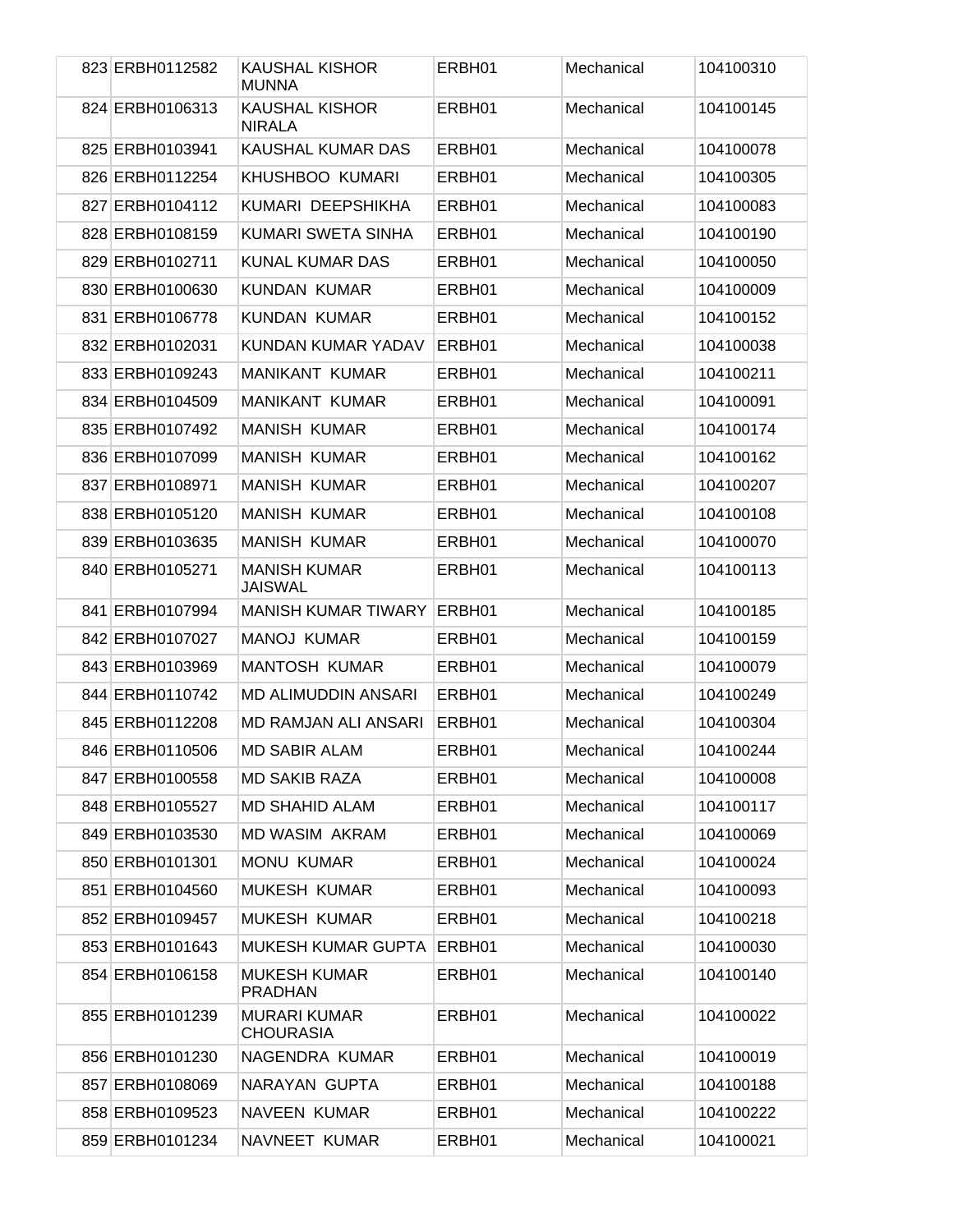| 860 ERBH0102776 | NEERAJ KUMAR                          | ERBH01 | Mechanical | 104100053 |
|-----------------|---------------------------------------|--------|------------|-----------|
| 861 ERBH0100142 | NEHAL KUMAR                           | ERBH01 | Mechanical | 104100002 |
| 862 ERBH0111199 | <b>NIKESH KUMAR</b>                   | ERBH01 | Mechanical | 104100266 |
| 863 ERBH0111341 | <b>NIKESH KUMAR GUPTA</b>             | ERBH01 | Mechanical | 104100270 |
| 864 ERBH0105992 | <b>NIKIT KUMAR</b>                    | ERBH01 | Mechanical | 104100131 |
| 865 ERBH0107326 | <b>NILESH KUMAR</b>                   | ERBH01 | Mechanical | 104100168 |
| 866 ERBH0109489 | <b>NIRAJ KUMAR</b>                    | ERBH01 | Mechanical | 104100221 |
| 867 ERBH0110865 | NISHANT BHARTI                        | ERBH01 | Mechanical | 104100254 |
| 868 ERBH0104353 | NISHANT KUMAR VERMA ERBH01            |        | Mechanical | 104100089 |
| 869 ERBH0106054 | NITESH KUMAR                          | ERBH01 | Mechanical | 104100134 |
| 870 ERBH0110677 | NITISH KUMAR                          | ERBH01 | Mechanical | 104100247 |
| 871 ERBH0111283 | NITISH KUMAR                          | ERBH01 | Mechanical | 104100268 |
| 872 ERBH0111121 | OM KUMAR JHA                          | ERBH01 | Mechanical | 104100262 |
| 873 ERBH0105216 | OM PRAKASH RAVI                       | ERBH01 | Mechanical | 104100109 |
| 874 ERBH0100266 | <b>ONKAR NATH MISHRA</b>              | ERBH01 | Mechanical | 104100005 |
| 875 ERBH0105973 | PANKAJ KAMAR                          | ERBH01 | Mechanical | 104100130 |
| 876 ERBH0111022 | PANKAJ KUMAR                          | ERBH01 | Mechanical | 104100260 |
| 877 ERBH0101458 | PANKAJ KUMAR                          | ERBH01 | Mechanical | 104100025 |
| 878 ERBH0110832 | PANKAJ KUMAR                          | ERBH01 | Mechanical | 104100253 |
| 879 ERBH0103187 | PANKAJ KUMAR                          | ERBH01 | Mechanical | 104100064 |
| 880 ERBH0112835 | PANKAJ KUMAR SAHNI                    | ERBH01 | Mechanical | 104100317 |
| 881 ERBH0100189 | PAPPU KUMAR                           | ERBH01 | Mechanical | 104100003 |
| 882 ERBH0105785 | PARAS KUMAR                           | ERBH01 | Mechanical | 104100129 |
| 883 ERBH0106682 | <b>PARAS NATH PRASAD</b>              | ERBH01 | Mechanical | 104100150 |
| 884 ERBH0107180 | PAVAN KUMAR                           | ERBH01 | Mechanical | 104100166 |
| 885 ERBH0112312 | PIYUSH KUMAR                          | ERBH01 | Mechanical | 104100307 |
| 886 ERBH0107248 | <b>PRABHAT KUMAR</b><br><b>CHHOTU</b> | ERBH01 | Mechanical | 104100167 |
| 887 ERBH0105222 | PRAKASH KUMAR                         | ERBH01 | Mechanical | 104100110 |
| 888 ERBH0102512 | PRAMJEET KUMAR<br><b>PRINCE</b>       | ERBH01 | Mechanical | 104100043 |
| 889 ERBH0109323 | PRASANT KUMAR                         | ERBH01 | Mechanical | 104100213 |
| 890 ERBH0105270 | PRASHANT KUMAR                        | ERBH01 | Mechanical | 104100112 |
| 891 ERBH0112729 | <b>PRASHANT KUMAR</b>                 | ERBH01 | Mechanical | 104100316 |
| 892 ERBH0100117 | PRASHANT KUMAR<br><b>CHOUBEY</b>      | ERBH01 | Mechanical | 104100001 |
| 893 ERBH0109714 | PRASHANT PRAKASH<br><b>KUMAR</b>      | ERBH01 | Mechanical | 104100227 |
| 894 ERBH0110880 | PRAVEEN KUMAR                         | ERBH01 | Mechanical | 104100256 |
| 895 ERBH0106147 | <b>PRAVEEN KUMAR SINGH ERBH01</b>     |        | Mechanical | 104100138 |
| 896 ERBH0100918 | PRAVIN KUMAR                          | ERBH01 | Mechanical | 104100014 |
| 897 ERBH0110772 | PRINCE KUMAR                          | ERBH01 | Mechanical | 104100250 |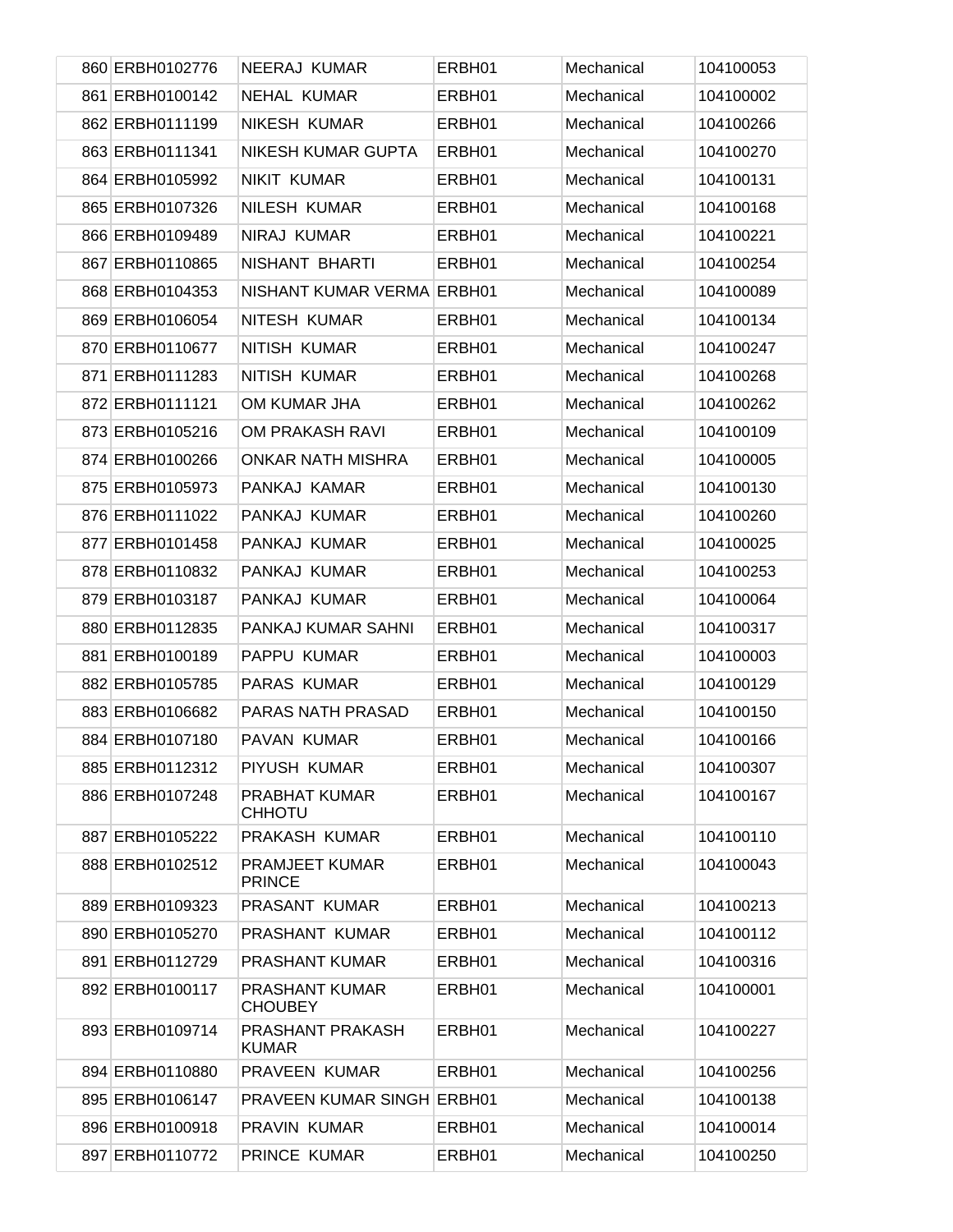| 898 ERBH0102515 | PRIYANKA KUMARI                      | ERBH01 | Mechanical | 104100044 |
|-----------------|--------------------------------------|--------|------------|-----------|
| 899 ERBH0103004 | PRIYANKA KUMARI                      | ERBH01 | Mechanical | 104100059 |
| 900 ERBH0102519 | PURUSHOTTOM KUMAR ERBH01             |        | Mechanical | 104100046 |
| 901 ERBH0103212 | RAGIB AKHTER                         | ERBH01 | Mechanical | 104100065 |
| 902 ERBH0103828 | RAHUL KUMAR                          | ERBH01 | Mechanical | 104100074 |
| 903 ERBH0111451 | RAHUL KUMAR                          | ERBH01 | Mechanical | 104100274 |
| 904 ERBH0111976 | RAHUL RAJ                            | ERBH01 | Mechanical | 104100293 |
| 905 ERBH0108045 | RAJ KUMAR                            | ERBH01 | Mechanical | 104100186 |
| 906 ERBH0107988 | RAJEEV KUMAR                         | ERBH01 | Mechanical | 104100184 |
| 907 ERBH0103785 | RAJENDRA KUMAR                       | ERBH01 | Mechanical | 104100073 |
| 908 ERBH0109313 | RAJENDRA KUMAR                       | ERBH01 | Mechanical | 104100212 |
| 909 ERBH0108500 | RAJESH KUMAR                         | ERBH01 | Mechanical | 104100198 |
| 910 ERBH0112038 | RAJESH KUMAR                         | ERBH01 | Mechanical | 104100296 |
| 911 ERBH0101151 | RAJIV RANJAN                         | ERBH01 | Mechanical | 104100017 |
| 912 ERBH0106148 | RAKESH KUMAR                         | ERBH01 | Mechanical | 104100139 |
| 913 ERBH0102500 | <b>RAKESH SINGH</b>                  | ERBH01 | Mechanical | 104100042 |
| 914 ERBH0112079 | RAKESH KUMAR KUMAR                   | ERBH01 | Mechanical | 104100300 |
| 915 ERBH0111321 | <b>RAM KUMAR PASWAN</b>              | ERBH01 | Mechanical | 104100269 |
| 916 ERBH0109805 | RAMBALI KUMAR                        | ERBH01 | Mechanical | 104100232 |
| 917 ERBH0104256 | RAMPRAKASH YADAV                     | ERBH01 | Mechanical | 104100087 |
| 918 ERBH0104548 | RAMPRAVESH KUMAR<br><b>CHAUDHARY</b> | ERBH01 | Mechanical | 104100092 |
| 919 ERBH0107082 | RAMPUKAR KUMAR                       | ERBH01 | Mechanical | 104100161 |
| 920 ERBH0109592 | RANI KUMARI                          | ERBH01 | Mechanical | 104100224 |
| 921 ERBH0106019 | <b>RANJAN KUMAR</b>                  | ERBH01 | Mechanical | 104100132 |
| 922 ERBH0112606 | RANJAN KUMAR                         | ERBH01 | Mechanical | 104100313 |
| 923 ERBH0101075 | RATISH KUMAR DUBEY                   | ERBH01 | Mechanical | 104100016 |
| 924 ERBH0112261 | RAUSHAN KUMAR                        | ERBH01 | Mechanical | 104100306 |
| 925 ERBH0106245 | RAUSHAN KUMAR                        | ERBH01 | Mechanical | 104100141 |
| 926 ERBH0108852 | RAUSHAN KUMAR                        | ERBH01 | Mechanical | 104100204 |
| 927 ERBH0103373 | RAUSHAN KUMAR                        | ERBH01 | Mechanical | 104100067 |
| 928 ERBH0112074 | RAUSHAN KUMAR ROY                    | ERBH01 | Mechanical | 104100298 |
| 929 ERBH0102881 | <b>RAVI KUMAR GUPTA</b>              | ERBH01 | Mechanical | 104100056 |
| 930 ERBH0100460 | RAVI RANJAN KUMAR                    | ERBH01 | Mechanical | 104100007 |
| 931 ERBH0109411 | RAVIKANT KUMAR                       | ERBH01 | Mechanical | 104100216 |
| 932 ERBH0107748 | RAVINDRA KUMAR                       | ERBH01 | Mechanical | 104100181 |
| 933 ERBH0110093 | RAVINDRA RAJ                         | ERBH01 | Mechanical | 104100236 |
| 934 ERBH0101022 | RAVISH KUMAR                         | ERBH01 | Mechanical | 104100015 |
| 935 ERBH0112075 | RAVISH KUMAR                         | ERBH01 | Mechanical | 104100299 |
| 936 ERBH0101843 | <b>RESHU KUMARI</b>                  | ERBH01 | Mechanical | 104100036 |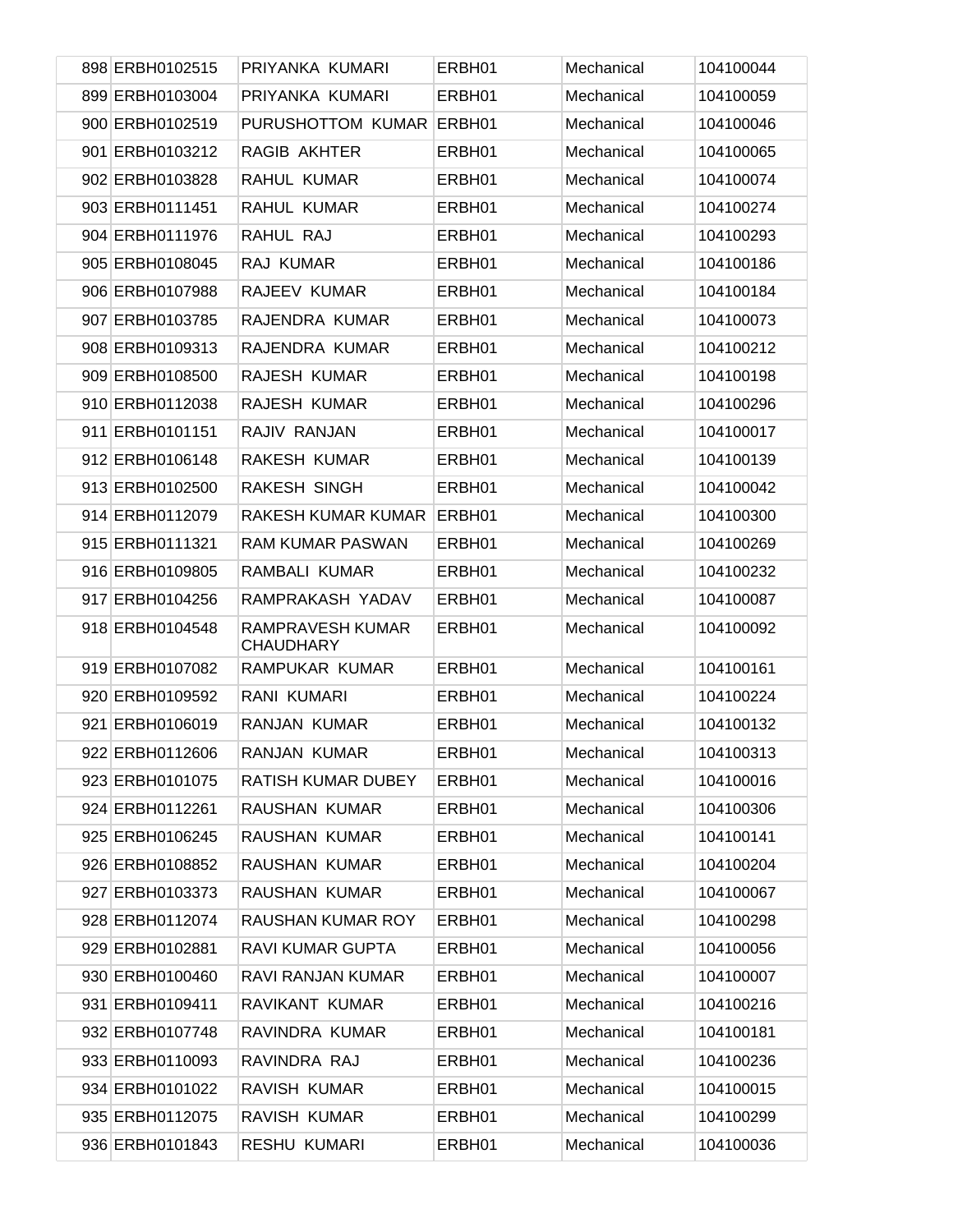| 937 ERBH0104957 | REYAJ AHMAD                | ERBH01 | Mechanical | 104100101 |
|-----------------|----------------------------|--------|------------|-----------|
| 938 ERBH0111407 | RISHI BHARDWAJ             | ERBH01 | Mechanical | 104100272 |
| 939 ERBH0105737 | <b>RISHI DEV KUMAR</b>     | ERBH01 | Mechanical | 104100127 |
| 940 ERBH0111159 | RISHIBIND KUMAR            | ERBH01 | Mechanical | 104100264 |
| 941 ERBH0105101 | <b>RISHU KUMAR</b>         | ERBH01 | Mechanical | 104100106 |
| 942 ERBH0109982 | RITESH KUMAR SINGH         | ERBH01 | Mechanical | 104100234 |
| 943 ERBH0111736 | RITIKA KUMARI              | ERBH01 | Mechanical | 104100286 |
| 944 ERBH0109613 | RITIKA RAJ                 | ERBH01 | Mechanical | 104100226 |
| 945 ERBH0110180 | RIYA BHARTI                | ERBH01 | Mechanical | 104100239 |
| 946 ERBH0112587 | ROHIT SHARMA               | ERBH01 | Mechanical | 104100311 |
| 947 ERBH0108079 | ROHIT KUMAR SAH            | ERBH01 | Mechanical | 104100189 |
| 948 ERBH0103858 | RUPESH RAJ                 | ERBH01 | Mechanical | 104100077 |
| 949 ERBH0106048 | <b>RUSTAM KUMAR</b>        | ERBH01 | Mechanical | 104100133 |
| 950 ERBH0111774 | SACHIDANAND KUMAR          | ERBH01 | Mechanical | 104100288 |
| 951 ERBH0101270 | SAGAR SINHA                | ERBH01 | Mechanical | 104100023 |
| 952 ERBH0108192 | SAHBAZ AHMAD               | ERBH01 | Mechanical | 104100192 |
| 953 ERBH0106140 | SANDIP KUMAR               | ERBH01 | Mechanical | 104100137 |
| 954 ERBH0105628 | SANJEET KUMAR              | ERBH01 | Mechanical | 104100120 |
| 955 ERBH0102525 | SANJEEV KUMAR              | ERBH01 | Mechanical | 104100047 |
| 956 ERBH0106369 | <b>SANOJ KUMAR</b>         | ERBH01 | Mechanical | 104100146 |
| 957 ERBH0106449 | <b>SANU KUMAR</b>          | ERBH01 | Mechanical | 104100147 |
| 958 ERBH0108783 | SARFARAZ ALAM              | ERBH01 | Mechanical | 104100203 |
| 959 ERBH0112007 | <b>SATISH KUMAR</b>        | ERBH01 | Mechanical | 104100295 |
| 960 ERBH0101229 | SATISH KUMAR               | ERBH01 | Mechanical | 104100018 |
| 961 ERBH0110286 | SAURABH MALL               | ERBH01 | Mechanical | 104100240 |
| 962 ERBH0104099 | SAURABH SUMAN              | ERBH01 | Mechanical | 104100082 |
| 963 ERBH0102768 | SAURAV KUMAR               | ERBH01 | Mechanical | 104100052 |
| 964 ERBH0111555 | <b>SHAILESH KUMAR</b>      | ERBH01 | Mechanical | 104100278 |
| 965 ERBH0103741 | <b>SHARVAN KUMAR</b>       | ERBH01 | Mechanical | 104100072 |
| 966 ERBH0104953 | SHASHI RANJAN KUMAR ERBH01 |        | Mechanical | 104100100 |
| 967 ERBH0107112 | SHIKHA SUMAN               | ERBH01 | Mechanical | 104100163 |
| 968 ERBH0107642 | SHILPI KUMARI              | ERBH01 | Mechanical | 104100177 |
| 969 ERBH0110126 | SHITANSHU KUMAR JHA        | ERBH01 | Mechanical | 104100237 |
| 970 ERBH0110456 | <b>SHIV NARAYAN KUMAR</b>  | ERBH01 | Mechanical | 104100243 |
| 971 ERBH0111522 | <b>SHRAVAN KUMAR</b>       | ERBH01 | Mechanical | 104100277 |
| 972 ERBH0110902 | SHRAVAN KUMAR ROY          | ERBH01 | Mechanical | 104100258 |
| 973 ERBH0104784 | <b>SHRAWAN KUMAR</b>       | ERBH01 | Mechanical | 104100095 |
| 974 ERBH0110720 | SHUBHAM PAL                | ERBH01 | Mechanical | 104100248 |
| 975 ERBH0101647 | SHUBHAM RAJ                | ERBH01 | Mechanical | 104100031 |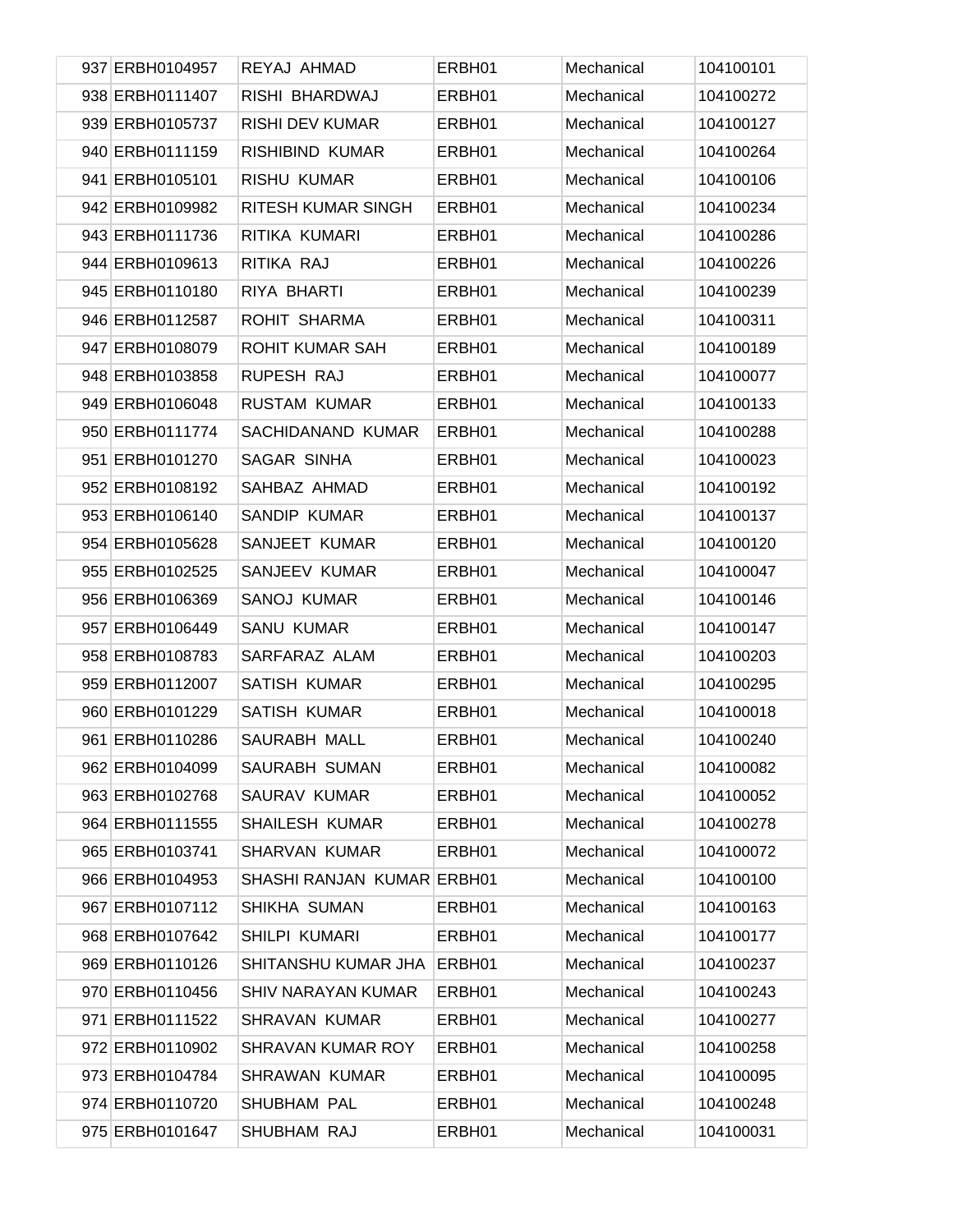| 976 ERBH0110533  | <b>SHUBHAM KUMAR</b><br><b>SINHA</b>     | ERBH01 | Mechanical | 104100245 |
|------------------|------------------------------------------|--------|------------|-----------|
| 977 ERBH0106885  | <b>SHYAM SUNDAR</b><br><b>MISHRA</b>     | ERBH01 | Mechanical | 104100156 |
| 978 ERBH0107669  | <b>SIKENDAR KUMAR</b>                    | ERBH01 | Mechanical | 104100180 |
| 979 ERBH0104943  | SITESH KUMAR                             | ERBH01 | Mechanical | 104100099 |
| 980 ERBH0110383  | <b>SONU KUMAR</b>                        | ERBH01 | Mechanical | 104100242 |
| 981 ERBH0106297  | <b>SONU KUMAR</b>                        | ERBH01 | Mechanical | 104100144 |
| 982 ERBH0109142  | <b>SONU KUMAR</b>                        | ERBH01 | Mechanical | 104100210 |
| 983 ERBH0103835  | SONU KUMAR SINGH                         | ERBH01 | Mechanical | 104100076 |
| 984 ERBH0103174  | SUDEEP KARMAKAR                          | ERBH01 | Mechanical | 104100063 |
| 985 ERBH0103465  | <b>SUDHEER KUMAR</b><br><b>CHAURASIA</b> | ERBH01 | Mechanical | 104100068 |
| 986 ERBH0107407  | <b>SUJEET KUMAR</b>                      | ERBH01 | Mechanical | 104100170 |
| 987 ERBH0103650  | <b>SUJEET KUMAR</b>                      | ERBH01 | Mechanical | 104100071 |
| 988 ERBH0109794  | SUKHVENDRA KUMAR<br>YADAV                | ERBH01 | Mechanical | 104100231 |
| 989 ERBH0112040  | <b>SUMAN KUMAR</b>                       | ERBH01 | Mechanical | 104100297 |
| 990 ERBH0104990  | <b>SUMAN SAURAV</b>                      | ERBH01 | Mechanical | 104100104 |
| 991 ERBH0110350  | <b>SUMIT KUMAR</b>                       | ERBH01 | Mechanical | 104100241 |
| 992 ERBH0105681  | <b>SUMIT KUMAR</b>                       | ERBH01 | Mechanical | 104100122 |
| 993 ERBH0104934  | <b>SUMIT KUMAR GUPTA</b>                 | ERBH01 | Mechanical | 104100097 |
| 994 ERBH0105558  | <b>SUNIL KUMAR</b>                       | ERBH01 | Mechanical | 104100118 |
| 995 ERBH0111563  | <b>SUNNY KUMAR</b>                       | ERBH01 | Mechanical | 104100279 |
| 996 ERBH0107824  | <b>SUNNY KUMAR</b>                       | ERBH01 | Mechanical | 104100182 |
| 997 ERBH0109470  | <b>SURAJ KUMAR</b>                       | ERBH01 | Mechanical | 104100220 |
| 998 ERBH0107454  | <b>SURAJ KUMAR</b>                       | ERBH01 | Mechanical | 104100172 |
| 999 ERBH0112190  | <b>SURAJ KUMAR</b>                       | ERBH01 | Mechanical | 104100303 |
| 1000 ERBH0105729 | <b>SURAJ KUMAR</b>                       | ERBH01 | Mechanical | 104100126 |
| 1001 ERBH0108511 | <b>UDAY KUMAR</b>                        | ERBH01 | Mechanical | 104100200 |
| 1002 ERBH0109341 | <b>UPENDRA KUMAR</b>                     | ERBH01 | Mechanical | 104100215 |
| 1003 ERBH0106911 | <b>USHA KIRAN</b>                        | ERBH01 | Mechanical | 104100158 |
| 1004 ERBH0108510 | UTTAM KUMAR                              | ERBH01 | Mechanical | 104100199 |
| 1005 ERBH0111382 | <b>VICKY KUMAR</b>                       | ERBH01 | Mechanical | 104100271 |
| 1006 ERBH0107905 | <b>VICKY KUMAR SINGH</b>                 | ERBH01 | Mechanical | 104100183 |
| 1007 ERBH0104047 | <b>VIKAS GAUTAM</b>                      | ERBH01 | Mechanical | 104100081 |
| 1008 ERBH0111135 | <b>VIKAS KUMAR</b>                       | ERBH01 | Mechanical | 104100263 |
| 1009 ERBH0105719 | <b>VIKAS KUMAR</b>                       | ERBH01 | Mechanical | 104100125 |
| 1010 ERBH0100826 | <b>VIKAS KUMAR SINHA</b>                 | ERBH01 | Mechanical | 104100012 |
| 1011 ERBH0105409 | <b>VIKASH KUMAR</b>                      | ERBH01 | Mechanical | 104100114 |
| 1012 ERBH0109741 | <b>VIKASH KUMAR GOND</b>                 | ERBH01 | Mechanical | 104100228 |
| 1013 ERBH0105465 | <b>VIKASH KUMAR KESHRI</b>               | ERBH01 | Mechanical | 104100115 |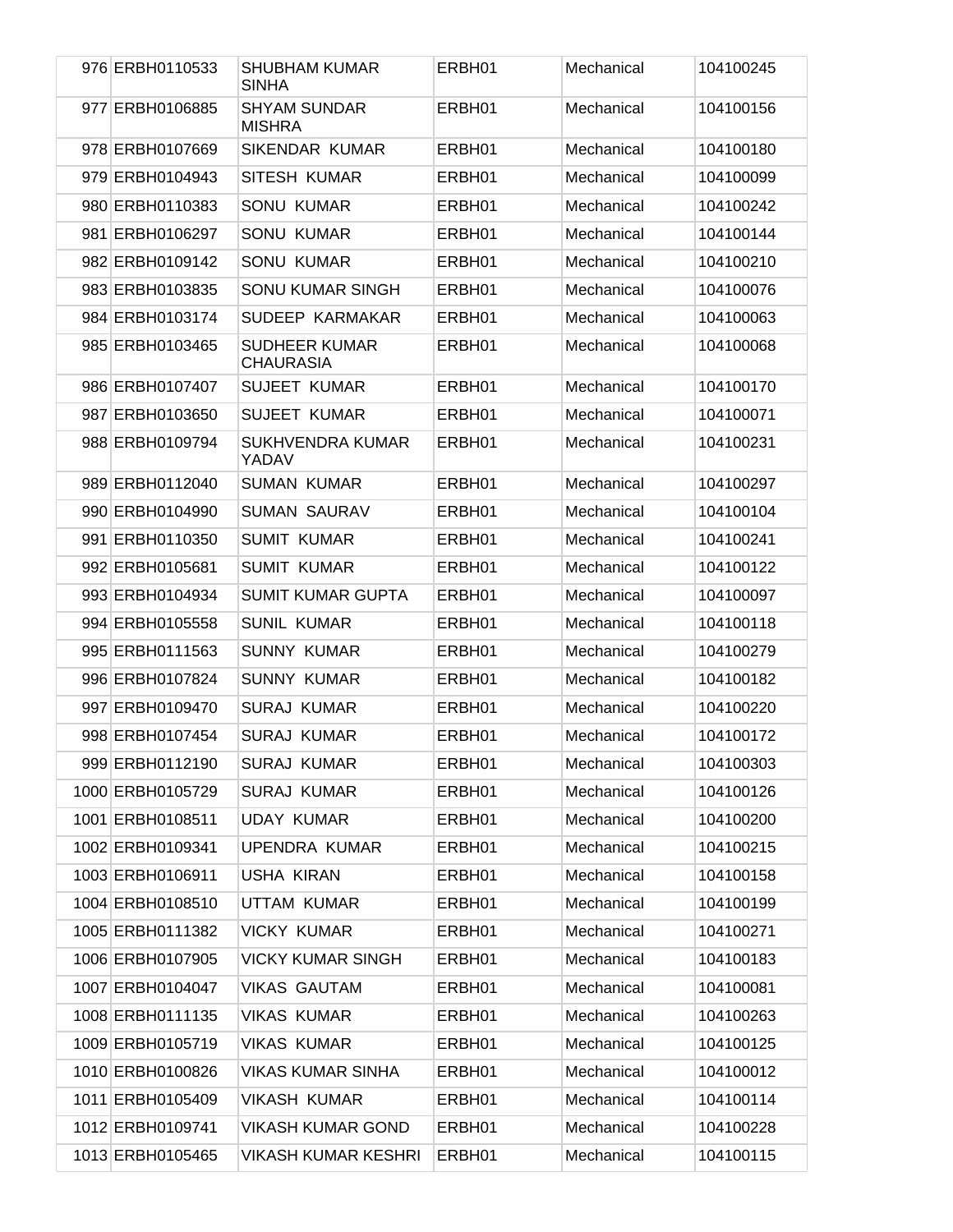| 1014 ERBH0106725 | <b>VIKRAM KUMAR</b>                    | ERBH01             | Mechanical | 104100151 |
|------------------|----------------------------------------|--------------------|------------|-----------|
| 1015 ERBH0111198 | <b>VIKRAM KUMAR</b>                    | ERBH01             | Mechanical | 104100265 |
| 1016 ERBH0104826 | <b>VIKRANT SINGH</b>                   | ERBH01             | Mechanical | 104100096 |
| 1017 ERBH0104188 | VIRENDRA KUMAR                         | ERBH01             | Mechanical | 104100085 |
| 1018 ERBH0105113 | VISHAL KUMAR                           | ERBH01             | Mechanical | 104100107 |
| 1019 ERBH0107053 | <b>VISHAL KUMAR</b>                    | ERBH01             | Mechanical | 104100160 |
| 1020 ERBH0107483 | <b>VISHAL KUMAR</b>                    | ERBH01             | Mechanical | 104100173 |
| 1021 ERBH0107403 | <b>VIVEK KUMAR</b>                     | ERBH01             | Mechanical | 104100169 |
| 1022 ERBH0111569 | <b>VIVEK KUMAR</b>                     | ERBH01             | Mechanical | 104100280 |
| 1023 ERBH0112140 | <b>VIVEK KUMAR</b>                     | ERBH01             | Mechanical | 104100301 |
| 1024 ERBH0101641 | <b>VIVEK KUMAR</b><br><b>CHOUDHARY</b> | ERBH01             | Mechanical | 104100029 |
| 1025 ERBH0100690 | <b>VIVEK KUMAR SINGH</b>               | ERBH01             | Mechanical | 104100011 |
| 1026 ERBH0106078 | <b>VIVEK KUMAR SINGH</b>               | ERBH01             | Mechanical | 104100136 |
| 1027 ERBH0111916 | ZEESHAN AKHTAR                         | ERBH01             | Mechanical | 104100292 |
| 1028 ERBH0207629 | <b>AATIF SAHAR</b>                     | ERBH <sub>02</sub> | Electrical | 104200145 |
| 1029 ERBH0205671 | ABDUL QAIYUM                           | ERBH <sub>02</sub> | Electrical | 104200100 |
| 1030 ERBH0203185 | ABHINAV KUMAR                          | ERBH <sub>02</sub> | Electrical | 104200049 |
| 1031 ERBH0201945 | <b>ABHISHEK KUMAR</b>                  | ERBH <sub>02</sub> | Electrical | 104200024 |
| 1032 ERBH0200483 | <b>ABHISHEK KUMAR</b>                  | ERBH <sub>02</sub> | Electrical | 104200004 |
| 1033 ERBH0201379 | ABHISHEK NATH TIWARI                   | ERBH <sub>02</sub> | Electrical | 104200015 |
| 1034 ERBH0211107 | ADITYA ROY                             | ERBH <sub>02</sub> | Electrical | 104200225 |
| 1035 ERBH0203855 | AHTESHAM ALAM                          | ERBH <sub>02</sub> | Electrical | 104200058 |
| 1036 ERBH0205320 | <b>AJAY KUMAR SAH</b>                  | ERBH <sub>02</sub> | Electrical | 104200091 |
| 1037 ERBH0205167 | AKASH ADITYA                           | ERBH <sub>02</sub> | Electrical | 104200089 |
| 1038 ERBH0210542 | <b>AKASH KUMAR</b>                     | ERBH02             | Electrical | 104200209 |
| 1039 ERBH0208789 | <b>AKASH KUMAR</b>                     | ERBH <sub>02</sub> | Electrical | 104200166 |
| 1040 ERBH0212682 | <b>AKHILESH KUMAR</b>                  | ERBH <sub>02</sub> | Electrical | 104200263 |
| 1041 ERBH0212168 | AMAN VERMA                             | ERBH <sub>02</sub> | Electrical | 104200251 |
| 1042 ERBH0206244 | AMAN KUMAR GUPTA                       | ERBH02             | Electrical | 104200119 |
| 1043 ERBH0205792 | AMANDEEP SHARMA                        | ERBH02             | Electrical | 104200109 |
| 1044 ERBH0205898 | AMAR KUMAR                             | ERBH02             | Electrical | 104200112 |
| 1045 ERBH0204838 | AMARDEEP KUMAR                         | ERBH02             | Electrical | 104200078 |
| 1046 ERBH0212640 | AMARJEET KUMAR                         | ERBH02             | Electrical | 104200262 |
| 1047 ERBH0208098 | <b>AMIT PRAKASH</b>                    | ERBH02             | Electrical | 104200152 |
| 1048 ERBH0210386 | AMRESH KUMAR                           | ERBH <sub>02</sub> | Electrical | 104200204 |
| 1049 ERBH0203721 | <b>AMRITESH KUMAR</b><br><b>SUNNY</b>  | ERBH02             | Electrical | 104200055 |
| 1050 ERBH0202339 | <b>ANAND KUMAR</b>                     | ERBH02             | Electrical | 104200037 |
| 1051 ERBH0202721 | ANAND RANJAN                           | ERBH <sub>02</sub> | Electrical | 104200043 |
| 1052 ERBH0207589 | ANANYA SINGH                           | ERBH <sub>02</sub> | Electrical | 104200143 |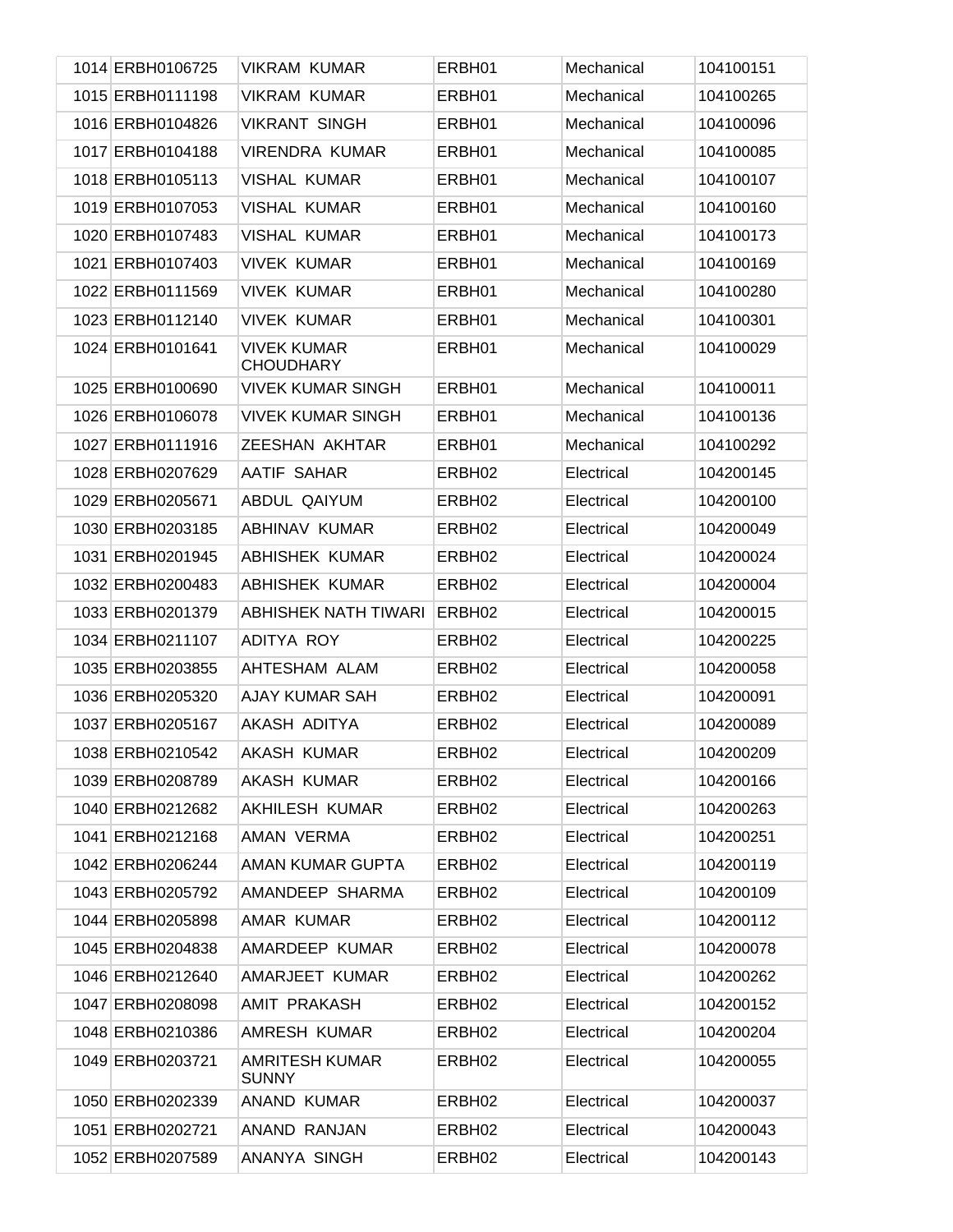| 1053 ERBH0210758 | <b>ANIL KUMAR</b>                        | ERBH <sub>02</sub> | Electrical | 104200213 |
|------------------|------------------------------------------|--------------------|------------|-----------|
| 1054 ERBH0207838 | <b>ANIL KUMAR</b>                        | ERBH02             | Electrical | 104200147 |
| 1055 ERBH0206518 | <b>ANISH KUMAR</b>                       | ERBH02             | Electrical | 104200124 |
| 1056 ERBH0211185 | ANJAN KUMAR                              | ERBH02             | Electrical | 104200228 |
| 1057 ERBH0206014 | <b>ANJANI KUMARI</b>                     | ERBH02             | Electrical | 104200116 |
| 1058 ERBH0204818 | ANJANI KUMARI                            | ERBH02             | Electrical | 104200077 |
| 1059 ERBH0205747 | <b>ANKIT KUMAR</b>                       | ERBH02             | Electrical | 104200107 |
| 1060 ERBH0210054 | ANKIT RAJ                                | ERBH02             | Electrical | 104200192 |
| 1061 ERBH0200837 | <b>ANKIT KUMAR DEO</b>                   | ERBH02             | Electrical | 104200009 |
| 1062 ERBH0208455 | ANKIT KUMAR OJHA                         | ERBH <sub>02</sub> | Electrical | 104200157 |
| 1063 ERBH0208922 | <b>ANUP KUMAR</b>                        | ERBH02             | Electrical | 104200168 |
| 1064 ERBH0206676 | ARVIND KUMAR                             | ERBH <sub>02</sub> | Electrical | 104200127 |
| 1065 ERBH0206935 | ASHAFAK AHAMAD                           | ERBH02             | Electrical | 104200130 |
| 1066 ERBH0204896 | <b>ASHISH KUMAR</b>                      | ERBH02             | Electrical | 104200084 |
| 1067 ERBH0205615 | <b>ASHUTOSH KUMAR</b>                    | ERBH02             | Electrical | 104200099 |
| 1068 ERBH0210835 | <b>ASHUTOSH KUMAR</b><br><b>SINGH</b>    | ERBH <sub>02</sub> | Electrical | 104200216 |
| 1069 ERBH0204496 | <b>ATUL KUMAR GAUTAM</b>                 | ERBH <sub>02</sub> | Electrical | 104200069 |
| 1070 ERBH0209364 | AWINASH KUMAR                            | ERBH <sub>02</sub> | Electrical | 104200179 |
| 1071 ERBH0210070 | <b>BABASAHEB EKNATH</b><br><b>SONONE</b> | ERBH <sub>02</sub> | Electrical | 104200193 |
| 1072 ERBH0204456 | <b>BABLU KUMAR</b>                       | ERBH <sub>02</sub> | Electrical | 104200068 |
| 1073 ERBH0201113 | <b>BABY KUMARI</b>                       | ERBH <sub>02</sub> | Electrical | 104200011 |
| 1074 ERBH0203033 | <b>BALRAM KUMAR SAH</b>                  | ERBH <sub>02</sub> | Electrical | 104200046 |
| 1075 ERBH0210511 | <b>BHARAT KUMAR</b>                      | ERBH <sub>02</sub> | Electrical | 104200208 |
| 1076 ERBH0204865 | <b>BIPIN KUMAR</b>                       | ERBH <sub>02</sub> | Electrical | 104200082 |
| 1077 ERBH0204279 | <b>BITTU KUMAR</b>                       | ERBH <sub>02</sub> | Electrical | 104200063 |
| 1078 ERBH0209468 | <b>BITU KUMAR</b>                        | ERBH <sub>02</sub> | Electrical | 104200181 |
| 1079 ERBH0202579 | <b>BRITEN ROY</b>                        | ERBH <sub>02</sub> | Electrical | 104200040 |
| 1080 ERBH0205726 | CHANDAN KUMAR                            | ERBH <sub>02</sub> | Electrical | 104200105 |
| 1081 ERBH0202037 | <b>CHANDAN KUMAR</b>                     | ERBH <sub>02</sub> | Electrical | 104200025 |
| 1082 ERBH0210163 | CHANDAN KUMAR                            | ERBH <sub>02</sub> | Electrical | 104200197 |
| 1083 ERBH0207985 | CHANDAN KUMAR                            | ERBH <sub>02</sub> | Electrical | 104200150 |
| 1084 ERBH0204578 | CHANDAN KUMAR                            | ERBH <sub>02</sub> | Electrical | 104200071 |
| 1085 ERBH0201889 | <b>CHANDRA BINDU</b><br><b>NIRALA</b>    | ERBH <sub>02</sub> | Electrical | 104200023 |
| 1086 ERBH0208652 | <b>DEEPAK KUMAR</b><br>CHAUDHARY         | ERBH02             | Electrical | 104200160 |
| 1087 ERBH0206424 | DEVKARN BANTI                            | ERBH <sub>02</sub> | Electrical | 104200123 |
| 1088 ERBH0207090 | DHANANJAY KUMAR                          | ERBH <sub>02</sub> | Electrical | 104200132 |
| 1089 ERBH0212122 | DILIP VISHWAKARMA                        | ERBH02             | Electrical | 104200249 |
| 1090 ERBH0212186 | DIMPI KUMARI                             | ERBH02             | Electrical | 104200253 |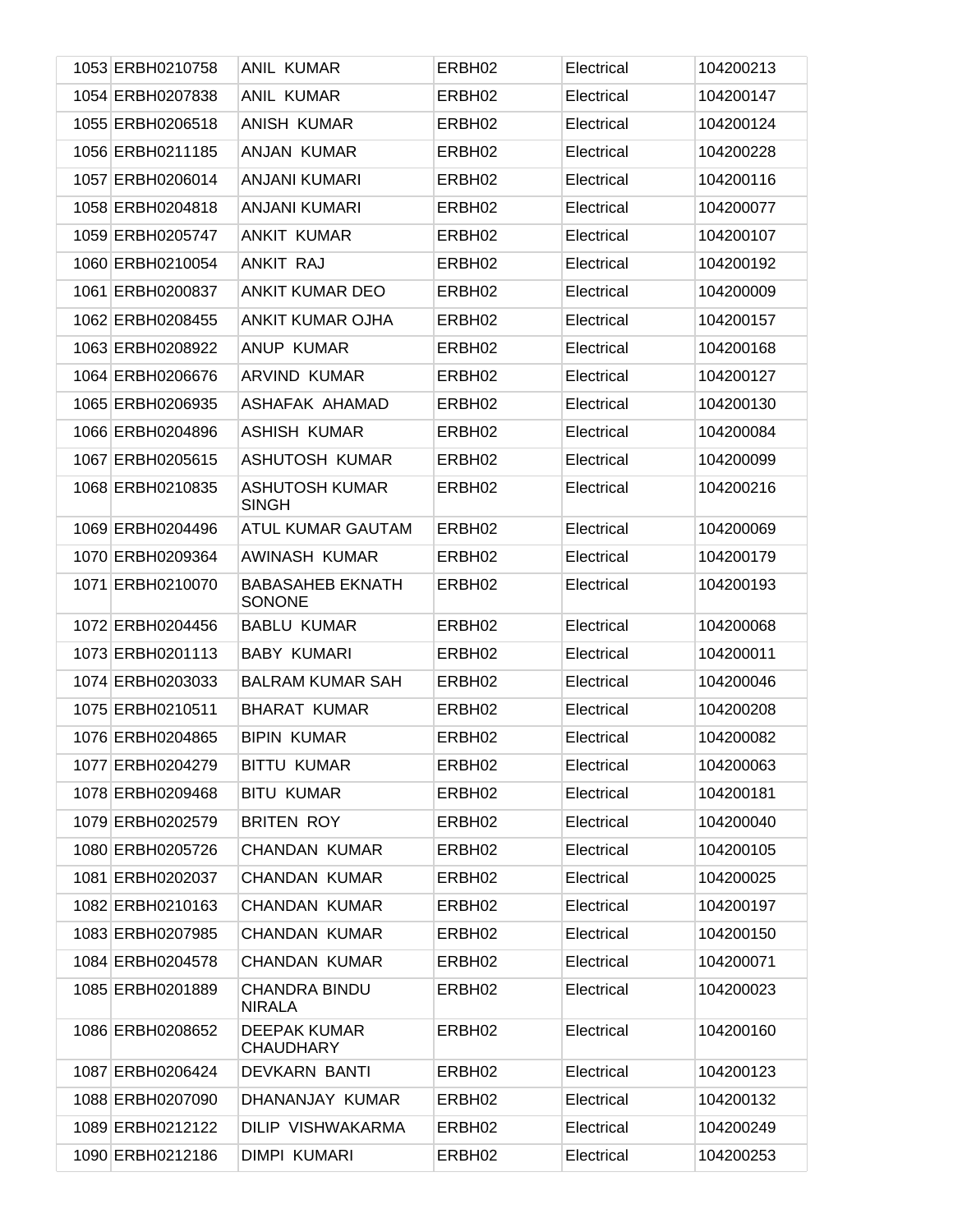| 1091 ERBH0211183 | <b>DINESH KUMAR</b>                   | ERBH <sub>02</sub> | Electrical | 104200227 |
|------------------|---------------------------------------|--------------------|------------|-----------|
| 1092 ERBH0206657 | <b>GAURAV KUMAR</b>                   | ERBH <sub>02</sub> | Electrical | 104200125 |
| 1093 ERBH0211888 | <b>GAUTAM KUMAR</b>                   | ERBH <sub>02</sub> | Electrical | 104200244 |
| 1094 ERBH0206700 | <b>GAUTAM SINGH</b>                   | ERBH <sub>02</sub> | Electrical | 104200128 |
| 1095 ERBH0201447 | <b>GOPAL KUMAR PATEL</b>              | ERBH <sub>02</sub> | Electrical | 104200017 |
| 1096 ERBH0204892 | <b>GOWRI SHANKAR</b>                  | ERBH <sub>02</sub> | Electrical | 104200083 |
| 1097 ERBH0205748 | <b>GUNJAN KUMAR</b>                   | ERBH <sub>02</sub> | Electrical | 104200108 |
| 1098 ERBH0202075 | <b>JAI GOPAL PANDEY</b>               | ERBH <sub>02</sub> | Electrical | 104200027 |
| 1099 ERBH0208162 | JAY PRAKASH KUMAR                     | ERBH <sub>02</sub> | Electrical | 104200154 |
| 1100 ERBH0209234 | KAILASH KUMAR SAH                     | ERBH <sub>02</sub> | Electrical | 104200176 |
| 1101 ERBH0206326 | <b>KAMLESH KUMAR</b>                  | ERBH <sub>02</sub> | Electrical | 104200122 |
| 1102 ERBH0209168 | KAMLESH KUMAR KAPRI                   | ERBH <sub>02</sub> | Electrical | 104200174 |
| 1103 ERBH0201146 | KHUSHBU KUMARI                        | ERBH <sub>02</sub> | Electrical | 104200012 |
| 1104 ERBH0202609 | <b>KIVAN PATEL</b>                    | ERBH <sub>02</sub> | Electrical | 104200041 |
| 1105 ERBH0211698 | KOMAL KUMARI                          | ERBH <sub>02</sub> | Electrical | 104200239 |
| 1106 ERBH0202059 | <b>KRISHNA KUMAR</b>                  | ERBH <sub>02</sub> | Electrical | 104200026 |
| 1107 ERBH0212094 | <b>KUMAR HARSH</b>                    | ERBH <sub>02</sub> | Electrical | 104200248 |
| 1108 ERBH0208748 | KUMAR SOURABH MANI                    | ERBH <sub>02</sub> | Electrical | 104200164 |
| 1109 ERBH0204626 | <b>KUNDAN KUMAR</b>                   | ERBH <sub>02</sub> | Electrical | 104200074 |
| 1110 ERBH0209855 | <b>KUNDAN KUMAR</b>                   | ERBH <sub>02</sub> | Electrical | 104200185 |
| 1111 ERBH0210509 | <b>KUNDAN KUMAR</b>                   | ERBH <sub>02</sub> | Electrical | 104200207 |
| 1112 ERBH0211603 | <b>KUNDAN KUMAR</b>                   | ERBH <sub>02</sub> | Electrical | 104200234 |
| 1113 ERBH0208762 | KUSHAGRA RAJ                          | ERBH <sub>02</sub> | Electrical | 104200165 |
| 1114 ERBH0205805 | <b>LAKSHMAN KUMAR</b>                 | ERBH <sub>02</sub> | Electrical | 104200110 |
| 1115 ERBH0212484 | LALKESH KUMAR RAVI                    | ERBH <sub>02</sub> | Electrical | 104200259 |
| 1116 ERBH0211602 | LAVKUSH KUMAR SINGH ERBH02            |                    | Electrical | 104200233 |
| 1117 ERBH0211066 | LIPU SAMAL                            | ERBH <sub>02</sub> | Electrical | 104200222 |
| 1118 ERBH0204115 | MADHAV KUMAR                          | ERBH <sub>02</sub> | Electrical | 104200061 |
| 1119 ERBH0206018 | MADHU KUMBHAKAR                       | ERBH <sub>02</sub> | Electrical | 104200117 |
| 1120 ERBH0205514 | <b>MAHAVEER KUMAR</b><br><b>MURMU</b> | ERBH02             | Electrical | 104200096 |
| 1121 ERBH0209333 | <b>MAHESH KUMAR</b>                   | ERBH <sub>02</sub> | Electrical | 104200178 |
| 1122 ERBH0204677 | <b>MAHESH KUMAR SINGH</b>             | ERBH <sub>02</sub> | Electrical | 104200075 |
| 1123 ERBH0203801 | <b>MANISH KUMAR</b>                   | ERBH <sub>02</sub> | Electrical | 104200056 |
| 1124 ERBH0210363 | <b>MANISH KUMAR</b>                   | ERBH <sub>02</sub> | Electrical | 104200203 |
| 1125 ERBH0204844 | <b>MANISH PANDEY</b>                  | ERBH02             | Electrical | 104200080 |
| 1126 ERBH0203467 | <b>MANISH RANJAN</b>                  | ERBH <sub>02</sub> | Electrical | 104200052 |
| 1127 ERBH0202425 | <b>MANJU KUMARI</b>                   | ERBH02             | Electrical | 104200038 |
| 1128 ERBH0210102 | <b>MANOJ PRASAD</b>                   | ERBH02             | Electrical | 104200195 |
| 1129 ERBH0200938 | <b>MD DILSHAD</b>                     | ERBH <sub>02</sub> | Electrical | 104200010 |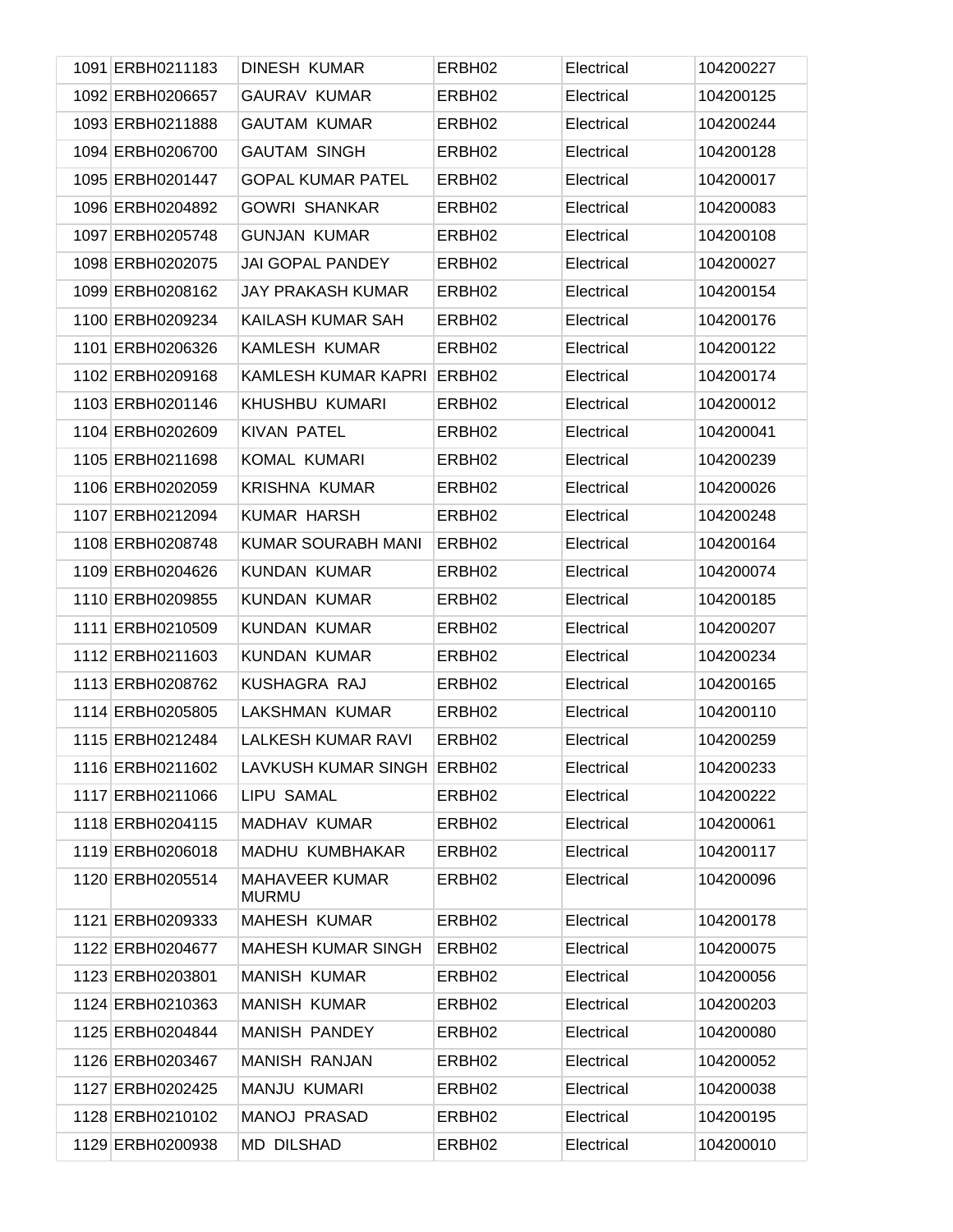| 1130 ERBH0205678 | <b>MD SABIR</b>               | ERBH <sub>02</sub> | Electrical | 104200101 |
|------------------|-------------------------------|--------------------|------------|-----------|
| 1131 ERBH0209901 | <b>MD SAHZAD</b>              | ERBH <sub>02</sub> | Electrical | 104200188 |
| 1132 ERBH0208148 | <b>MD UMAR ALI</b>            | ERBH <sub>02</sub> | Electrical | 104200153 |
| 1133 ERBH0209449 | <b>MIRTUNJAY KUMAR</b>        | ERBH <sub>02</sub> | Electrical | 104200180 |
| 1134 ERBH0205431 | <b>MRITUNJAY PRASAD</b>       | ERBH <sub>02</sub> | Electrical | 104200095 |
| 1135 ERBH0212891 | <b>MUKESH KUMAR</b>           | ERBH <sub>02</sub> | Electrical | 104200264 |
| 1136 ERBH0211091 | <b>MULAYAM KUMAR</b><br>YADAV | ERBH <sub>02</sub> | Electrical | 104200223 |
| 1137 ERBH0204840 | <b>MUNNA KUMAR RAY</b>        | ERBH <sub>02</sub> | Electrical | 104200079 |
| 1138 ERBH0207282 | <b>MURARI KUMAR</b>           | ERBH <sub>02</sub> | Electrical | 104200137 |
| 1139 ERBH0205566 | NARESH MAHATO                 | ERBH <sub>02</sub> | Electrical | 104200098 |
| 1140 ERBH0203808 | NAUSHAD AHMAD                 | ERBH <sub>02</sub> | Electrical | 104200057 |
| 1141 ERBH0201853 | <b>NAVIN KUMAR</b>            | ERBH <sub>02</sub> | Electrical | 104200022 |
| 1142 ERBH0211002 | NAVNIT KUMAR                  | ERBH <sub>02</sub> | Electrical | 104200220 |
| 1143 ERBH0210445 | <b>NAWIN KUMAR</b>            | ERBH <sub>02</sub> | Electrical | 104200206 |
| 1144 ERBH0202857 | NIRALA DEV HARSH              | ERBH <sub>02</sub> | Electrical | 104200044 |
| 1145 ERBH0205311 | NISHIKANT KUMAR               | ERBH <sub>02</sub> | Electrical | 104200090 |
| 1146 ERBH0209845 | NITISH SHARMA                 | ERBH <sub>02</sub> | Electrical | 104200184 |
| 1147 ERBH0208622 | NITISH KUMAR SHARMA           | ERBH <sub>02</sub> | Electrical | 104200158 |
| 1148 ERBH0210810 | PALLAVI GUPTA                 | ERBH <sub>02</sub> | Electrical | 104200214 |
| 1149 ERBH0208738 | PALLAVI KUMARI                | ERBH <sub>02</sub> | Electrical | 104200163 |
| 1150 ERBH0208653 | PALLVI JOSHI                  | ERBH <sub>02</sub> | Electrical | 104200161 |
| 1151 ERBH0202204 | PANKAJ KUMAR                  | ERBH <sub>02</sub> | Electrical | 104200034 |
| 1152 ERBH0210325 | PANKAJ KUMAR                  | ERBH <sub>02</sub> | Electrical | 104200201 |
| 1153 ERBH0209858 | PANKAJ KUMAR                  | ERBH <sub>02</sub> | Electrical | 104200186 |
| 1154 ERBH0207106 | PANKAJ KUMAR                  | ERBH <sub>02</sub> | Electrical | 104200134 |
| 1155 ERBH0206667 | PANKAJ KUMAR                  | ERBH <sub>02</sub> | Electrical | 104200126 |
| 1156 ERBH0204282 | PAPPU KUMAR                   | ERBH <sub>02</sub> | Electrical | 104200064 |
| 1157 ERBH0212077 | PAULINA HEMBROM               | ERBH <sub>02</sub> | Electrical | 104200247 |
| 1158 ERBH0201183 | PINTU KUMAR                   | ERBH <sub>02</sub> | Electrical | 104200013 |
| 1159 ERBH0200417 | PINTU KUMAR RAWAT             | ERBH <sub>02</sub> | Electrical | 104200003 |
| 1160 ERBH0209217 | POOJA KUMARI                  | ERBH <sub>02</sub> | Electrical | 104200175 |
| 1161 ERBH0210322 | PRADIP KUMAR                  | ERBH <sub>02</sub> | Electrical | 104200200 |
| 1162 ERBH0206295 | PRAKASH KUMAR                 | ERBH <sub>02</sub> | Electrical | 104200120 |
| 1163 ERBH0211629 | PRAMOD KUMAR                  | ERBH <sub>02</sub> | Electrical | 104200236 |
| 1164 ERBH0200560 | PRASHANT PRABHAT              | ERBH <sub>02</sub> | Electrical | 104200005 |
| 1165 ERBH0211386 | PRATAP KUMAR                  | ERBH <sub>02</sub> | Electrical | 104200230 |
| 1166 ERBH0211538 | PRATIMA KUMARI                | ERBH <sub>02</sub> | Electrical | 104200231 |
| 1167 ERBH0211735 | PREETI KUMARI                 | ERBH <sub>02</sub> | Electrical | 104200243 |
| 1168 ERBH0202154 | PREETI RAJ                    | ERBH <sub>02</sub> | Electrical | 104200031 |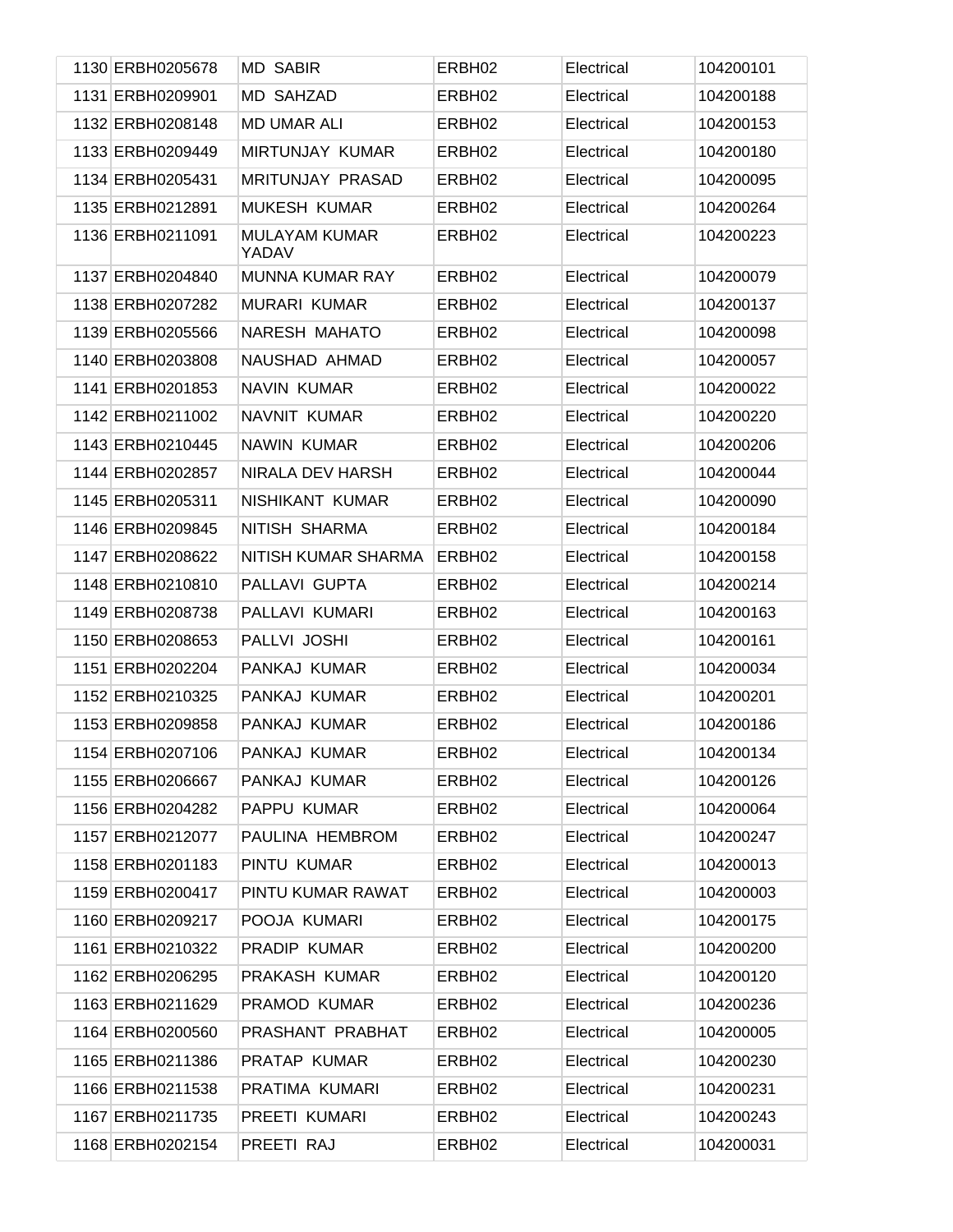| 1169 ERBH0207647 | PREM PRAKASH        | ERBH <sub>02</sub> | Electrical | 104200146 |
|------------------|---------------------|--------------------|------------|-----------|
| 1170 ERBH0209043 | PRINCE SHARMA       | ERBH <sub>02</sub> | Electrical | 104200171 |
| 1171 ERBH0209010 | PRINCE SHARMA       | ERBH02             | Electrical | 104200169 |
| 1172 ERBH0204333 | PRIYA BHARTI        | ERBH02             | Electrical | 104200066 |
| 1173 ERBH0209012 | PRIYATA KUMARI      | ERBH02             | Electrical | 104200170 |
| 1174 ERBH0204345 | PUJA KUMARI         | ERBH02             | Electrical | 104200067 |
| 1175 ERBH0203554 | RADHA RAMAN MISHRA  | ERBH <sub>02</sub> | Electrical | 104200053 |
| 1176 ERBH0201488 | RAHUL GIRI          | ERBH02             | Electrical | 104200019 |
| 1177 ERBH0211548 | RAHUL KUMAR         | ERBH02             | Electrical | 104200232 |
| 1178 ERBH0200037 | RAHUL KUMAR         | ERBH02             | Electrical | 104200001 |
| 1179 ERBH0210392 | RAHUL KUMAR         | ERBH02             | Electrical | 104200205 |
| 1180 ERBH0210174 | RAHUL KUMAR         | ERBH02             | Electrical | 104200198 |
| 1181 ERBH0205732 | RAHUL KUMAR         | ERBH02             | Electrical | 104200106 |
| 1182 ERBH0207350 | RAHUL RAJ           | ERBH02             | Electrical | 104200141 |
| 1183 ERBH0205557 | RAJEEV KUMAR        | ERBH02             | Electrical | 104200097 |
| 1184 ERBH0209149 | RAJEEV KUMAR        | ERBH02             | Electrical | 104200173 |
| 1185 ERBH0203283 | RAJESH KUMAR        | ERBH02             | Electrical | 104200051 |
| 1186 ERBH0211167 | RAJKISHOR KUMAR     | ERBH02             | Electrical | 104200226 |
| 1187 ERBH0204956 | RAJKISHOR SINGH     | ERBH02             | Electrical | 104200086 |
| 1188 ERBH0211706 | RAJNEESH KUMAR      | ERBH <sub>02</sub> | Electrical | 104200241 |
| 1189 ERBH0211699 | RAJNISH KUMAR RAY   | ERBH02             | Electrical | 104200240 |
| 1190 ERBH0210714 | RAKESH KUMAR        | ERBH <sub>02</sub> | Electrical | 104200211 |
| 1191 ERBH0204588 | RAKESH KUMAR        | ERBH02             | Electrical | 104200072 |
| 1192 ERBH0212174 | RAMESH KUMAR        | ERBH <sub>02</sub> | Electrical | 104200252 |
| 1193 ERBH0208710 | RAMESH KUMAR        | ERBH <sub>02</sub> | Electrical | 104200162 |
| 1194 ERBH0212529 | <b>RAMESH KUMAR</b> | ERBH <sub>02</sub> | Electrical | 104200260 |
| 1195 ERBH0210088 | <b>RANJAN KUMAR</b> | ERBH02             | Electrical | 104200194 |
| 1196 ERBH0202130 | <b>RANJAN KUMAR</b> | ERBH02             | Electrical | 104200029 |
| 1197 ERBH0205722 | RANJEET KUMAR       | ERBH02             | Electrical | 104200104 |
| 1198 ERBH0200618 | RATISH KUMAR TIWARI | ERBH02             | Electrical | 104200007 |
| 1199 ERBH0205915 | RAVI KUMAR          | ERBH <sub>02</sub> | Electrical | 104200113 |
| 1200 ERBH0207147 | RAVI MOHAN PRASAD   | ERBH02             | Electrical | 104200135 |
| 1201 ERBH0205386 | RAVI RANJAN KUMAR   | ERBH <sub>02</sub> | Electrical | 104200093 |
| 1202 ERBH0207307 | RAVI RANJAN KUMAR   | ERBH02             | Electrical | 104200138 |
| 1203 ERBH0209956 | RAVI RANJAN KUMAR   | ERBH02             | Electrical | 104200190 |
| 1204 ERBH0201476 | RAVISH PRASAD       | ERBH02             | Electrical | 104200018 |
| 1205 ERBH0202254 | REKHA KUMARI        | ERBH02             | Electrical | 104200036 |
| 1206 ERBH0200802 | RITESH KUMAR SINHA  | ERBH <sub>02</sub> | Electrical | 104200008 |
| 1207 ERBH0207553 | <b>ROHIT KUMAR</b>  | ERBH02             | Electrical | 104200142 |
| 1208 ERBH0202116 | ROMA KUMARI         | ERBH <sub>02</sub> | Electrical | 104200028 |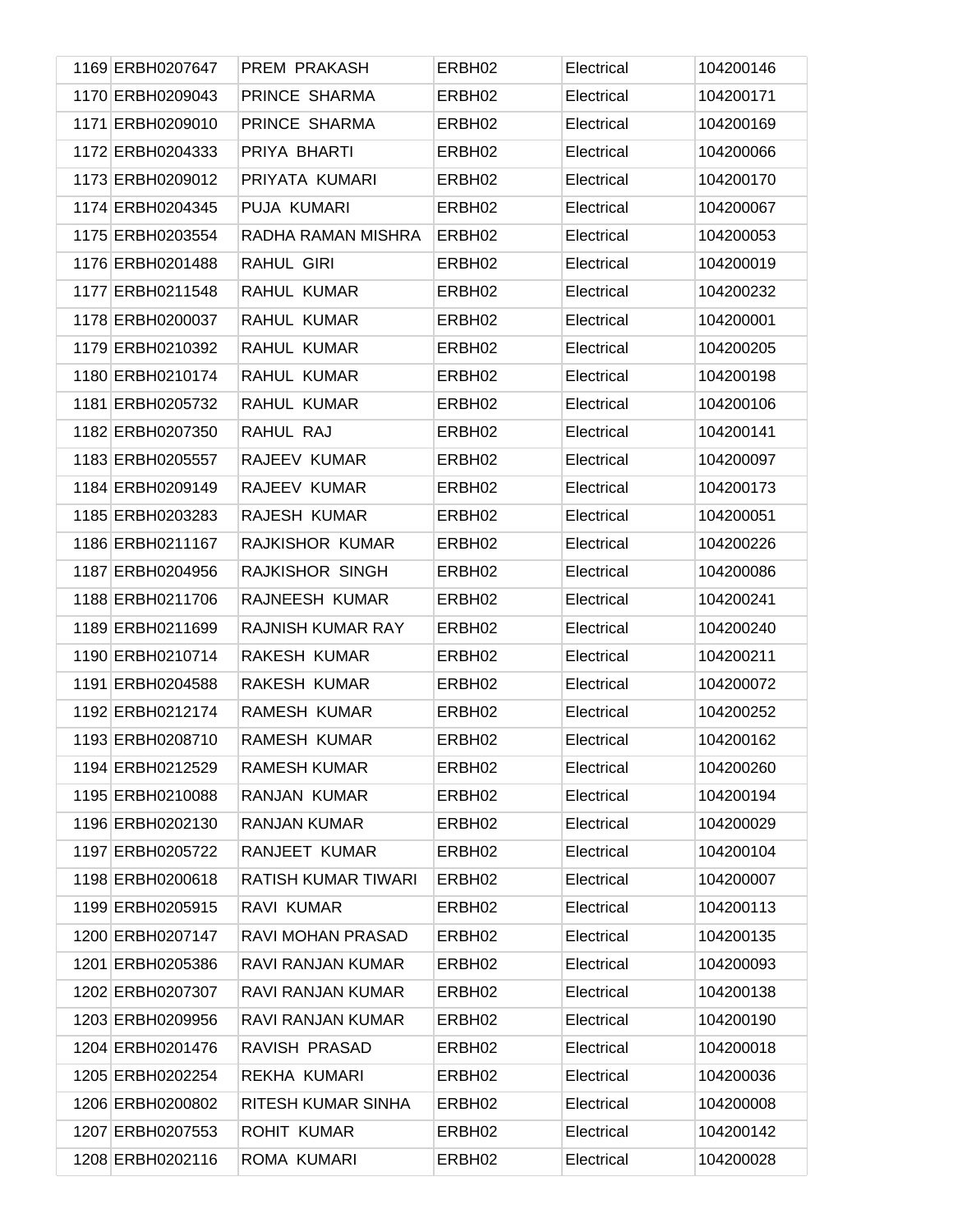| 1209 ERBH0202162 | ROUSHAN RAJ                           | ERBH <sub>02</sub> | Electrical | 104200032 |
|------------------|---------------------------------------|--------------------|------------|-----------|
| 1210 ERBH0204143 | RUBY KUMARI                           | ERBH <sub>02</sub> | Electrical | 104200062 |
| 1211 ERBH0205886 | <b>RUPA KUMARI</b>                    | ERBH <sub>02</sub> | Electrical | 104200111 |
| 1212 ERBH0202135 | <b>RUPESH KUMAR</b>                   | ERBH <sub>02</sub> | Electrical | 104200030 |
| 1213 ERBH0206315 | RUPESH KUMAR SAHU                     | ERBH <sub>02</sub> | Electrical | 104200121 |
| 1214 ERBH0212278 | <b>SACHIN KUMAR</b>                   | ERBH <sub>02</sub> | Electrical | 104200254 |
| 1215 ERBH0210144 | <b>SAKET KUMAR SUMAN</b>              | ERBH <sub>02</sub> | Electrical | 104200196 |
| 1216 ERBH0211729 | SANDEEP KUMAR                         | ERBH <sub>02</sub> | Electrical | 104200242 |
| 1217 ERBH0212451 | SANDIP KUMAR                          | ERBH <sub>02</sub> | Electrical | 104200258 |
| 1218 ERBH0205080 | SANJAY KUMAR                          | ERBH <sub>02</sub> | Electrical | 104200088 |
| 1219 ERBH0205068 | SANJEET KUMAR                         | ERBH <sub>02</sub> | Electrical | 104200087 |
| 1220 ERBH0210729 | SANJEEV KUMAR                         | ERBH <sub>02</sub> | Electrical | 104200212 |
| 1221 ERBH0209934 | SANJIV KUMAR                          | ERBH <sub>02</sub> | Electrical | 104200189 |
| 1222 ERBH0206169 | SANTOSH KUMAR                         | ERBH <sub>02</sub> | Electrical | 104200118 |
| 1223 ERBH0210950 | SANTOSH KUMAR                         | ERBH <sub>02</sub> | Electrical | 104200219 |
| 1224 ERBH0210330 | SANTOSH KUMAR<br><b>PANDIT</b>        | ERBH <sub>02</sub> | Electrical | 104200202 |
| 1225 ERBH0211635 | SARITA KUMARI                         | ERBH <sub>02</sub> | Electrical | 104200237 |
| 1226 ERBH0204557 | <b>SATISH KUMAR</b>                   | ERBH02             | Electrical | 104200070 |
| 1227 ERBH0205695 | SATISH KUMAR                          | ERBH02             | Electrical | 104200102 |
| 1228 ERBH0212282 | SATYAM KUMAR                          | ERBH <sub>02</sub> | Electrical | 104200255 |
| 1229 ERBH0203037 | SATYENDRA KUMAR<br><b>RAM</b>         | ERBH <sub>02</sub> | Electrical | 104200047 |
| 1230 ERBH0200562 | <b>SATYWAN KUMAR</b>                  | ERBH <sub>02</sub> | Electrical | 104200006 |
| 1231 ERBH0201376 | SAURABH KUMAR                         | ERBH <sub>02</sub> | Electrical | 104200014 |
| 1232 ERBH0205336 | SAURABH KUMAR                         | ERBH <sub>02</sub> | Electrical | 104200092 |
| 1233 ERBH0210313 | SAURABH KUMAR                         | ERBH <sub>02</sub> | Electrical | 104200199 |
| 1234 ERBH0211096 | SAURAV RANJAN                         | ERBH02             | Electrical | 104200224 |
| 1235 ERBH0212165 | SHAILENDRA KUMAR                      | ERBH <sub>02</sub> | Electrical | 104200250 |
| 1236 ERBH0205421 | SHATRUGHAN BHARTI                     | ERBH02             | Electrical | 104200094 |
| 1237 ERBH0208313 | <b>SHIVAM KUMAR</b>                   | ERBH02             | Electrical | 104200155 |
| 1238 ERBH0208322 | <b>SHIVAM KUMAR</b>                   | ERBH02             | Electrical | 104200156 |
| 1239 ERBH0212046 | SHUBHAM KUMAR                         | ERBH02             | Electrical | 104200246 |
| 1240 ERBH0204076 | <b>SHUBHAM KUMAR</b><br><b>PANDEY</b> | ERBH02             | Electrical | 104200060 |
| 1241 ERBH0207335 | <b>SINTU KUMAR</b>                    | ERBH02             | Electrical | 104200140 |
| 1242 ERBH0209621 | SONAM KUMARI                          | ERBH02             | Electrical | 104200182 |
| 1243 ERBH0208887 | <b>SONU KUMAR</b>                     | ERBH02             | Electrical | 104200167 |
| 1244 ERBH0203152 | <b>SONU KUMAR</b>                     | ERBH02             | Electrical | 104200048 |
| 1245 ERBH0201745 | <b>SONU KUMAR</b>                     | ERBH02             | Electrical | 104200021 |
| 1246 ERBH0205959 | SONU KUMAR                            | ERBH02             | Electrical | 104200114 |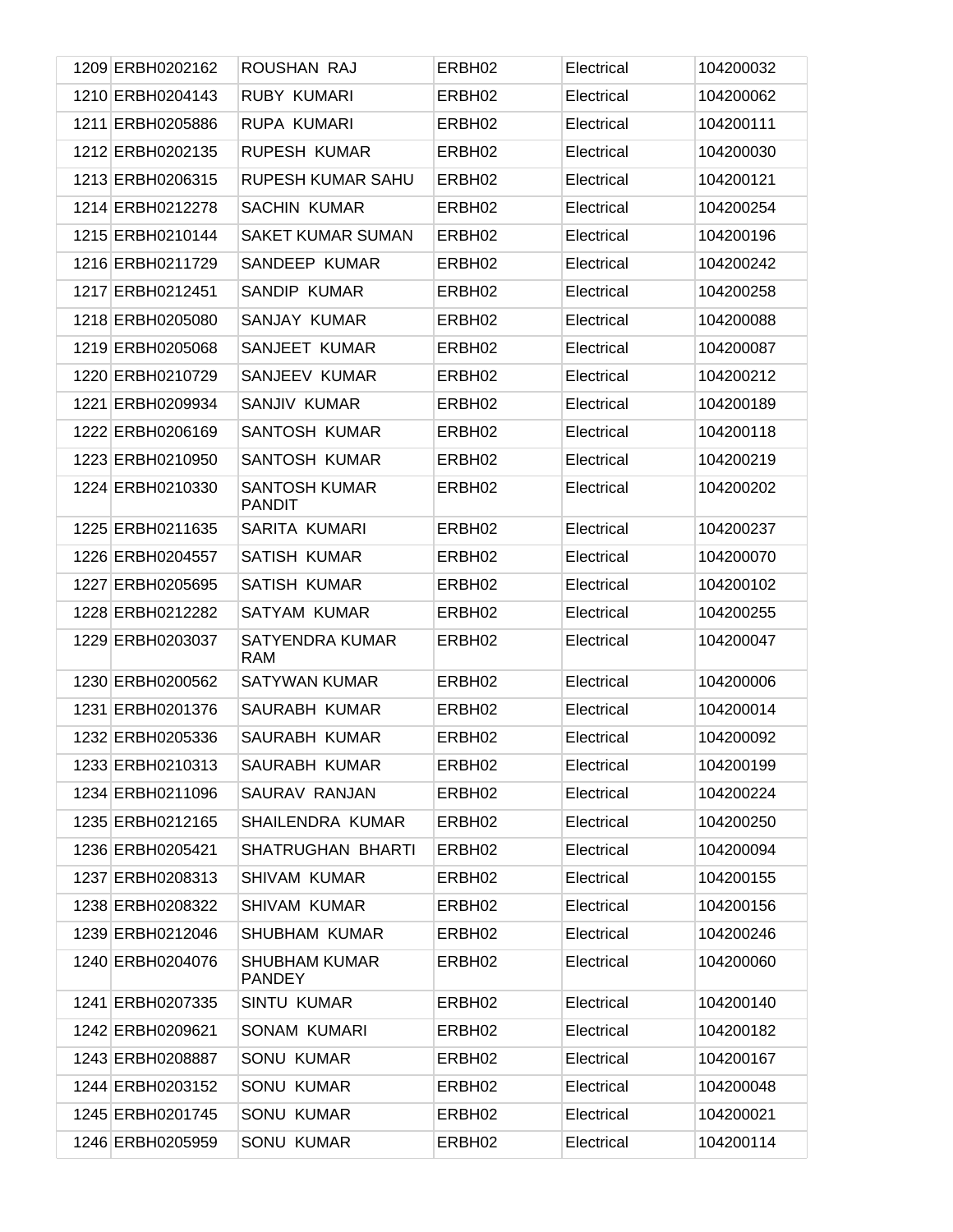| 1247 ERBH0202177 | SONU KUMAR                               | ERBH <sub>02</sub> | Electrical | 104200033 |
|------------------|------------------------------------------|--------------------|------------|-----------|
| 1248 ERBH0212360 | <b>SONU KUMAR GUPTA</b>                  | ERBH <sub>02</sub> | Electrical | 104200257 |
| 1249 ERBH0211057 | <b>SUBHAM KUMAR</b>                      | ERBH <sub>02</sub> | Electrical | 104200221 |
| 1250 ERBH0207156 | SUBHASH MEHTA                            | ERBH <sub>02</sub> | Electrical | 104200136 |
| 1251 ERBH0209248 | SUDHANSU KUMAR                           | ERBH <sub>02</sub> | Electrical | 104200177 |
| 1252 ERBH0204617 | <b>SUDHIR KUMAR</b>                      | ERBH <sub>02</sub> | Electrical | 104200073 |
| 1253 ERBH0202228 | <b>SUMAN KUMAR</b>                       | ERBH <sub>02</sub> | Electrical | 104200035 |
| 1254 ERBH0209768 | <b>SUMAN KUMAR SINHA</b>                 | ERBH <sub>02</sub> | Electrical | 104200183 |
| 1255 ERBH0209068 | <b>SUMIT KUMAR</b>                       | ERBH <sub>02</sub> | Electrical | 104200172 |
| 1256 ERBH0211642 | <b>SUMIT KUMAR</b>                       | ERBH <sub>02</sub> | Electrical | 104200238 |
| 1257 ERBH0212039 | <b>SUMIT KUMAR</b>                       | ERBH <sub>02</sub> | Electrical | 104200245 |
| 1258 ERBH0205699 | <b>SUMIT KUMAR SINGH</b>                 | ERBH <sub>02</sub> | Electrical | 104200103 |
| 1259 ERBH0207897 | <b>SUNIL KUMAR</b>                       | ERBH <sub>02</sub> | Electrical | 104200149 |
| 1260 ERBH0211313 | <b>SUNIL KUMAR</b>                       | ERBH <sub>02</sub> | Electrical | 104200229 |
| 1261 ERBH0207092 | <b>SUNIL KUMAR</b>                       | ERBH <sub>02</sub> | Electrical | 104200133 |
| 1262 ERBH0211608 | <b>SUNIL KUMAR PANDIT</b>                | ERBH <sub>02</sub> | Electrical | 104200235 |
| 1263 ERBH0210896 | <b>SUNIL KUMAR THAKUR</b>                | ERBH <sub>02</sub> | Electrical | 104200218 |
| 1264 ERBH0207308 | <b>SUNIL KUMAR</b><br><b>VISHWAKARMA</b> | ERBH <sub>02</sub> | Electrical | 104200139 |
| 1265 ERBH0206829 | SUNIL KUMAR YADAV                        | ERBH <sub>02</sub> | Electrical | 104200129 |
| 1266 ERBH0212564 | <b>SUNNY KUMARI</b>                      | ERBH <sub>02</sub> | Electrical | 104200261 |
| 1267 ERBH0207606 | <b>SURAJ KUMAR</b>                       | ERBH <sub>02</sub> | Electrical | 104200144 |
| 1268 ERBH0201429 | <b>SURAJ KUMAR</b>                       | ERBH <sub>02</sub> | Electrical | 104200016 |
| 1269 ERBH0203221 | <b>SURENDRA SINGH</b>                    | ERBH <sub>02</sub> | Electrical | 104200050 |
| 1270 ERBH0202631 | UTTAM KUMAR                              | ERBH <sub>02</sub> | Electrical | 104200042 |
| 1271 ERBH0210821 | <b>VICKY KUMAR</b>                       | ERBH <sub>02</sub> | Electrical | 104200215 |
| 1272 ERBH0204848 | VIDHYA NIWASH SINGH                      | ERBH <sub>02</sub> | Electrical | 104200081 |
| 1273 ERBH0205978 | <b>VIJAY KUMAR</b>                       | ERBH <sub>02</sub> | Electrical | 104200115 |
| 1274 ERBH0204756 | <b>VIKASH KUMAR</b>                      | ERBH02             | Electrical | 104200076 |
| 1275 ERBH0203631 | <b>VIKASH KUMAR</b>                      | ERBH <sub>02</sub> | Electrical | 104200054 |
| 1276 ERBH0201553 | <b>VIKASH KUMAR</b>                      | ERBH02             | Electrical | 104200020 |
| 1277 ERBH0203863 | <b>VIKASH KUMAR DAS</b>                  | ERBH <sub>02</sub> | Electrical | 104200059 |
| 1278 ERBH0204310 | <b>VIKASH KUMAR SHARMA ERBH02</b>        |                    | Electrical | 104200065 |
| 1279 ERBH0202906 | <b>VIKASH KUMAR SHARMA ERBH02</b>        |                    | Electrical | 104200045 |
| 1280 ERBH0208056 | <b>VIKRAM GAUTAM</b>                     | ERBH02             | Electrical | 104200151 |
| 1281 ERBH0206991 | <b>VIPIN KUMAR</b>                       | ERBH <sub>02</sub> | Electrical | 104200131 |
| 1282 ERBH0210611 | <b>VIPUL KUMAR</b>                       | ERBH02             | Electrical | 104200210 |
| 1283 ERBH0212323 | <b>VISHNU KUMAR</b>                      | ERBH <sub>02</sub> | Electrical | 104200256 |
| 1284 ERBH0200052 | <b>VISHNU KUMAR GUPTA</b>                | ERBH <sub>02</sub> | Electrical | 104200002 |
| 1285 ERBH0202526 | <b>VISHW RANJAN DUBE</b>                 | ERBH <sub>02</sub> | Electrical | 104200039 |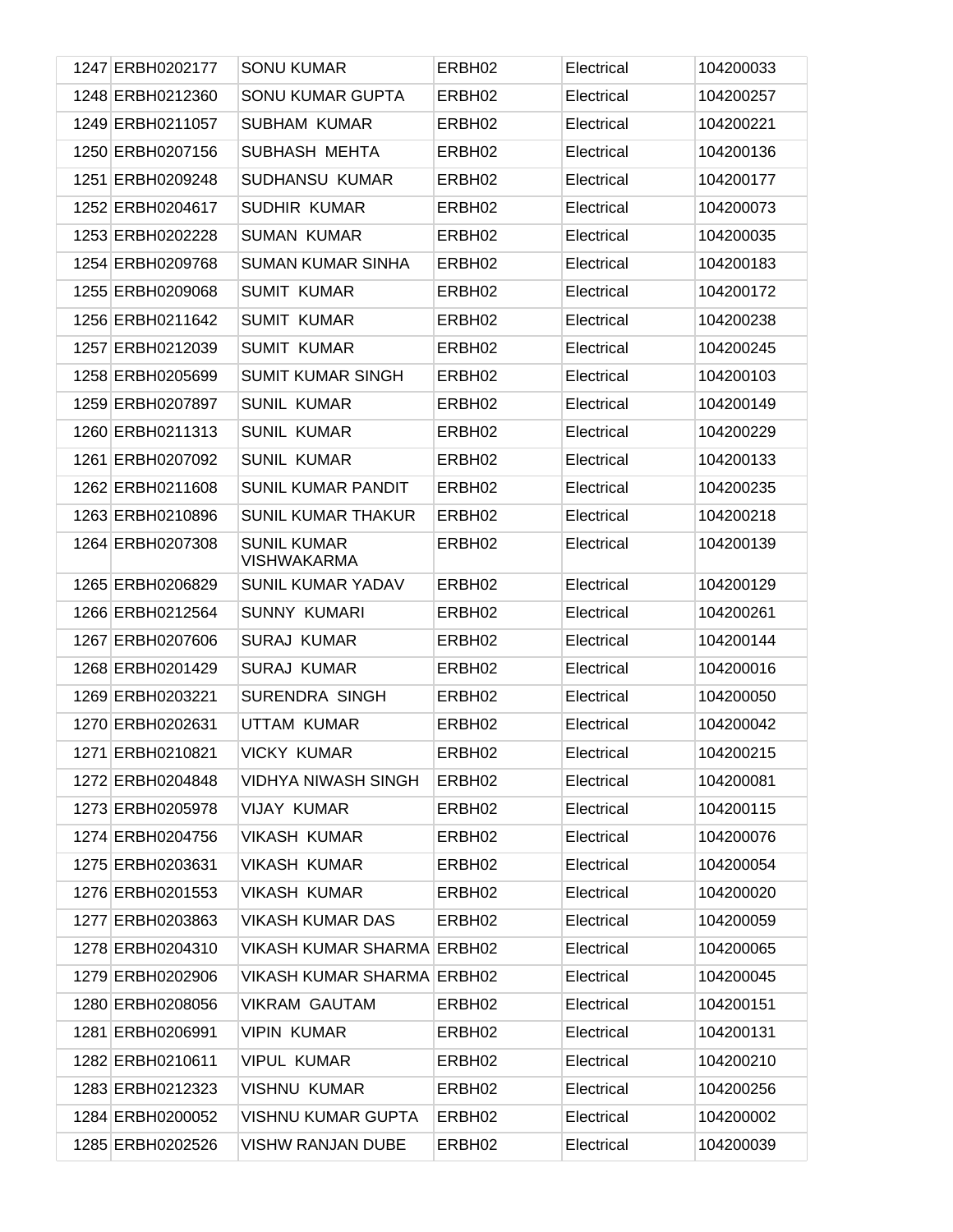| 1286 ERBH0207889 | <b>VIVEK KUMAR</b>                     | ERBH <sub>02</sub> | Electrical                   | 104200148 |
|------------------|----------------------------------------|--------------------|------------------------------|-----------|
| 1287 ERBH0204907 | <b>VIVEK KUMAR</b>                     | ERBH02             | Electrical                   | 104200085 |
| 1288 ERBH0210851 | <b>VIVEK KUMAR</b>                     | ERBH <sub>02</sub> | Electrical                   | 104200217 |
| 1289 ERBH0209887 | <b>VIVEK KUMAR SHARMA</b>              | ERBH <sub>02</sub> | Electrical                   | 104200187 |
| 1290 ERBH0208648 | <b>VIVEKANAND</b>                      | ERBH <sub>02</sub> | Electrical                   | 104200159 |
| 1291 ERBH0209991 | WASIM AKRAM                            | ERBH <sub>02</sub> | Electrical                   | 104200191 |
| 1292 ERBH0304042 | <b>ABHISHEK KUMAR</b>                  | ERBH03             | Telecom &<br>Instrumentation | 104300035 |
| 1293 ERBH0300728 | <b>ABHISHEK KUMAR</b>                  | ERBH03             | Telecom &<br>Instrumentation | 104300006 |
| 1294 ERBH0309016 | ADITI RAJ                              | ERBH03             | Telecom &<br>Instrumentation | 104300072 |
| 1295 ERBH0303239 | ADITYA KUMAR                           | ERBH03             | Telecom &<br>Instrumentation | 104300028 |
| 1296 ERBH0310232 | <b>AJIT KUMAR</b>                      | ERBH03             | Telecom &<br>Instrumentation | 104300087 |
| 1297 ERBH0308109 | AKHLAKH ANSARI                         | ERBH03             | Telecom &<br>Instrumentation | 104300063 |
| 1298 ERBH0303111 | <b>ALOK RANJAN</b>                     | ERBH03             | Telecom &<br>Instrumentation | 104300025 |
| 1299 ERBH0310186 | <b>AMBESH KUMAR</b><br><b>JAISHWAL</b> | ERBH03             | Telecom &<br>Instrumentation | 104300085 |
| 1300 ERBH0309014 | AMITABH KUMAR                          | ERBH03             | Telecom &<br>Instrumentation | 104300071 |
| 1301 ERBH0301522 | ANSHU KUMARI                           | ERBH03             | Telecom &<br>Instrumentation | 104300012 |
| 1302 ERBH0310194 | ANSHUMAN GOGOI                         | ERBH03             | Telecom &<br>Instrumentation | 104300086 |
| 1303 ERBH0312028 | ANUP KUMAR THAKUR                      | ERBH03             | Telecom &<br>Instrumentation | 104300113 |
| 1304 ERBH0310914 | ANVISHA RANJAN                         | ERBH03             | Telecom &<br>Instrumentation | 104300092 |
| 1305 ERBH0308358 | <b>ARUN KUMAR</b>                      | ERBH03             | Telecom &<br>Instrumentation | 104300065 |
| 1306 ERBH0302208 | ARYAN RAJ                              | ERBH03             | Telecom &<br>Instrumentation | 104300018 |
| 1307 ERBH0304213 | <b>ASHOK KUMAR</b>                     | ERBH03             | Telecom &<br>Instrumentation | 104300037 |
| 1308 ERBH0304358 | ASHUTOSH KUMAR                         | ERBH03             | Telecom &<br>Instrumentation | 104300038 |
| 1309 ERBH0306584 | <b>AZHAR HUSSAIN</b>                   | ERBH03             | Telecom &<br>Instrumentation | 104300053 |
| 1310 ERBH0305884 | <b>CHANDAN KUMAR</b>                   | ERBH03             | Telecom &<br>Instrumentation | 104300047 |
| 1311 ERBH0310736 | DANISH ALAM                            | ERBH03             | Telecom &<br>Instrumentation | 104300091 |
| 1312 ERBH0302279 | <b>DEEPAK KUMAR</b>                    | ERBH03             | Telecom &<br>Instrumentation | 104300021 |
| 1313 ERBH0312407 | <b>DEVRAJ</b>                          | ERBH03             | Telecom &<br>Instrumentation | 104300118 |
| 1314 ERBH0310992 | DHARMENDRA KUMAR                       | ERBH03             | Telecom &<br>Instrumentation | 104300096 |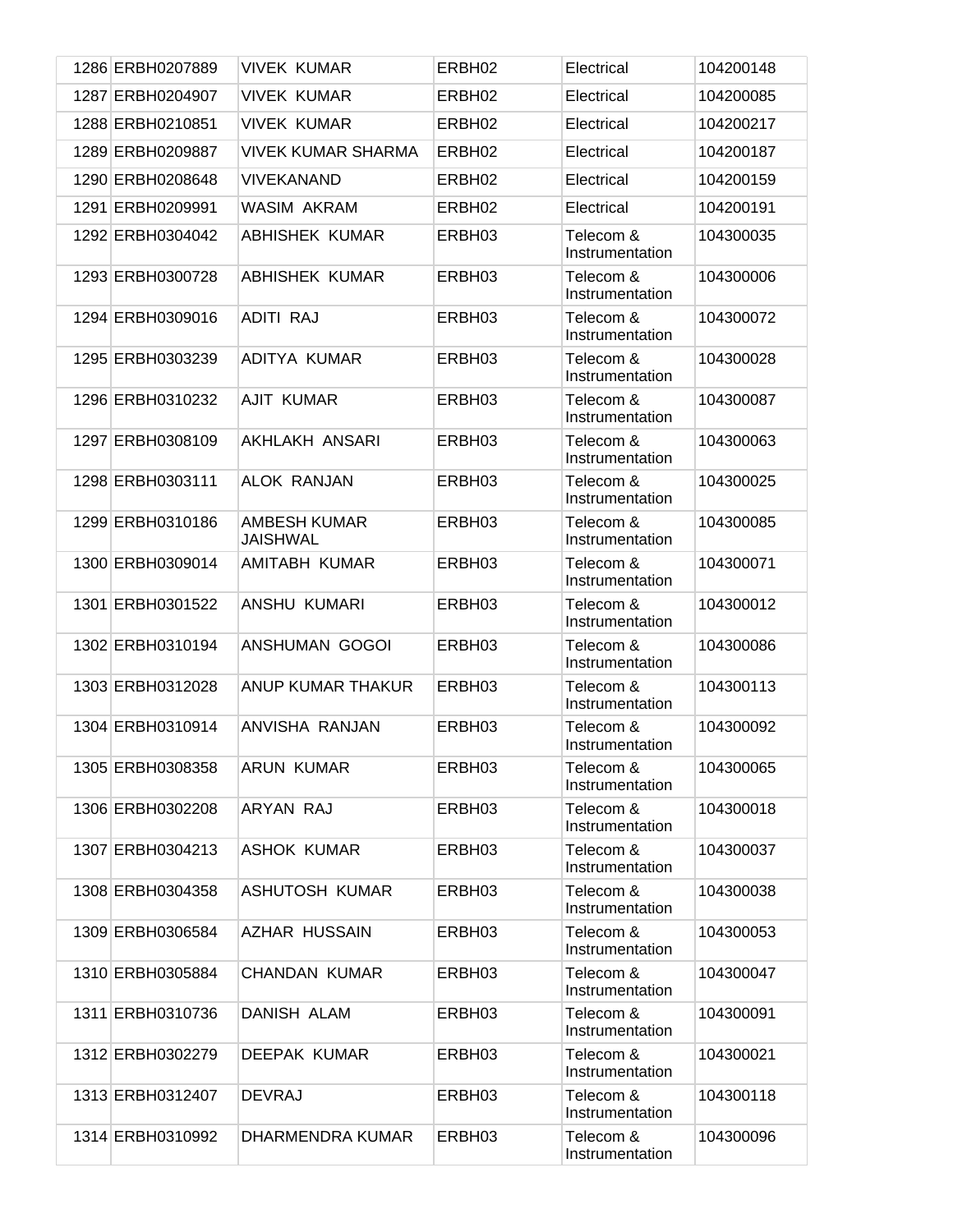| 1315 ERBH0309069 | DHARMESH KUMAR                       | ERBH03 | Telecom &<br>Instrumentation | 104300073 |
|------------------|--------------------------------------|--------|------------------------------|-----------|
| 1316 ERBH0312752 | DHEERAJ MAURYA                       | ERBH03 | Telecom &<br>Instrumentation | 104300123 |
| 1317 ERBH0302434 | <b>DIKSHA</b>                        | ERBH03 | Telecom &<br>Instrumentation | 104300023 |
| 1318 ERBH0310958 | DILEEP RAM                           | ERBH03 | Telecom &<br>Instrumentation | 104300094 |
| 1319 ERBH0310336 | DIMPLE KUMARI                        | ERBH03 | Telecom &<br>Instrumentation | 104300088 |
| 1320 ERBH0300707 | <b>GAURAV KUMAR</b>                  | ERBH03 | Telecom &<br>Instrumentation | 104300004 |
| 1321 ERBH0312697 | <b>GOPAL KUMAR</b>                   | ERBH03 | Telecom &<br>Instrumentation | 104300121 |
| 1322 ERBH0310122 | <b>GOVIND KUMAR</b>                  | ERBH03 | Telecom &<br>Instrumentation | 104300083 |
| 1323 ERBH0312170 | <b>GUDIA KUMARI</b>                  | ERBH03 | Telecom &<br>Instrumentation | 104300116 |
| 1324 ERBH0302280 | <b>INDRAJEET KUMAR</b>               | ERBH03 | Telecom &<br>Instrumentation | 104300022 |
| 1325 ERBH0312169 | <b>JYOTI KUMARI</b>                  | ERBH03 | Telecom &<br>Instrumentation | 104300115 |
| 1326 ERBH0307203 | KAJAL KUMARI                         | ERBH03 | Telecom &<br>Instrumentation | 104300057 |
| 1327 ERBH0301472 | <b>KALYANI</b>                       | ERBH03 | Telecom &<br>Instrumentation | 104300011 |
| 1328 ERBH0304195 | <b>KAMLESH KUMAR</b>                 | ERBH03 | Telecom &<br>Instrumentation | 104300036 |
| 1329 ERBH0300432 | KISHAN KUMAR                         | ERBH03 | Telecom &<br>Instrumentation | 104300001 |
| 1330 ERBH0300709 | <b>KUMAR SHUBHAM</b>                 | ERBH03 | Telecom &<br>Instrumentation | 104300005 |
| 1331 ERBH0312527 | <b>KUNAL KUMAR</b>                   | ERBH03 | Telecom &<br>Instrumentation | 104300120 |
| 1332 ERBH0309734 | <b>KUNDAN KUMAR</b>                  | ERBH03 | Telecom &<br>Instrumentation | 104300078 |
| 1333 ERBH0304518 | <b>MANNY KUMAR</b>                   | ERBH03 | Telecom &<br>Instrumentation | 104300039 |
| 1334 ERBH0302210 | <b>MANOHAR KUMAR</b><br><b>BABLU</b> | ERBH03 | Telecom &<br>Instrumentation | 104300020 |
| 1335 ERBH0300903 | <b>MD ANZAR</b>                      | ERBH03 | Telecom &<br>Instrumentation | 104300007 |
| 1336 ERBH0311047 | <b>MD TALIB ANJUM</b>                | ERBH03 | Telecom &<br>Instrumentation | 104300097 |
| 1337 ERBH0308400 | <b>MEECKY KUMARI</b>                 | ERBH03 | Telecom &<br>Instrumentation | 104300066 |
| 1338 ERBH0309762 | <b>MENKA YADAV</b>                   | ERBH03 | Telecom &<br>Instrumentation | 104300080 |
| 1339 ERBH0303967 | <b>MOHAMMAD KAIF ALAM</b>            | ERBH03 | Telecom &<br>Instrumentation | 104300034 |
| 1340 ERBH0311279 | <b>MONU KUMAR MUNNA</b>              | ERBH03 | Telecom &<br>Instrumentation | 104300101 |
| 1341 ERBH0303563 | <b>MUKESH KUMAR</b>                  | ERBH03 | Telecom &<br>Instrumentation | 104300032 |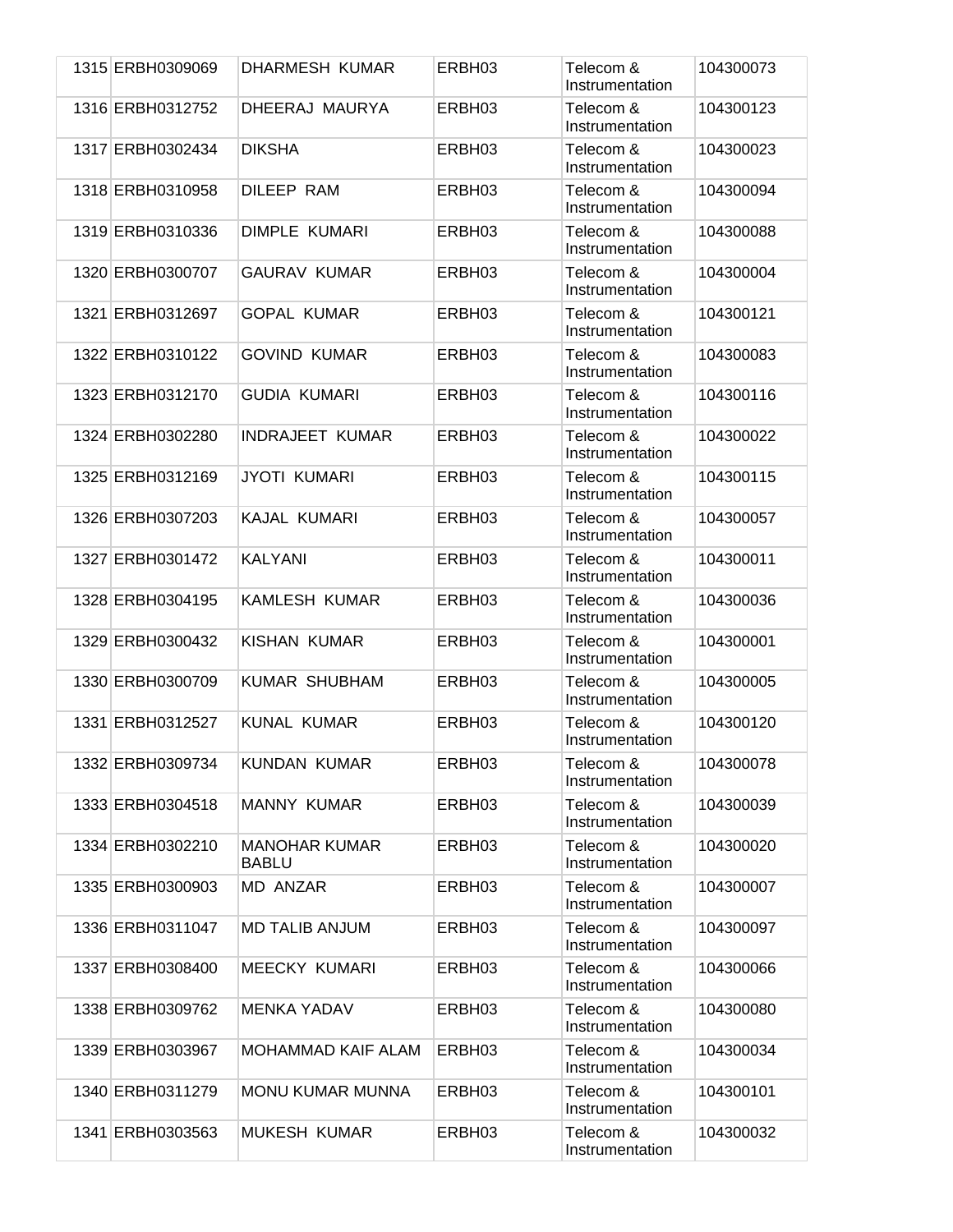| 1342 ERBH0302559 | MUKESH KUMAR                           | ERBH03 | Telecom &<br>Instrumentation | 104300024 |
|------------------|----------------------------------------|--------|------------------------------|-----------|
| 1343 ERBH0305914 | <b>NAMAN RAJ</b>                       | ERBH03 | Telecom &<br>Instrumentation | 104300048 |
| 1344 ERBH0303135 | <b>NAVEEN KUMAR</b>                    | ERBH03 | Telecom &<br>Instrumentation | 104300027 |
| 1345 ERBH0312311 | NEHA KUMARI                            | ERBH03 | Telecom &<br>Instrumentation | 104300117 |
| 1346 ERBH0309877 | NIKKU KUMARI                           | ERBH03 | Telecom &<br>Instrumentation | 104300082 |
| 1347 ERBH0300700 | NISHA KUMARI                           | ERBH03 | Telecom &<br>Instrumentation | 104300003 |
| 1348 ERBH0306807 | NITEESH KUMAR                          | ERBH03 | Telecom &<br>Instrumentation | 104300055 |
| 1349 ERBH0302209 | OM KUMAR                               | ERBH03 | Telecom &<br>Instrumentation | 104300019 |
| 1350 ERBH0305301 | PAVAN KUMAR                            | ERBH03 | Telecom &<br>Instrumentation | 104300043 |
| 1351 ERBH0301566 | PIYUSH KUMAR                           | ERBH03 | Telecom &<br>Instrumentation | 104300013 |
| 1352 ERBH0307251 | POOJA KUMARI                           | ERBH03 | Telecom &<br>Instrumentation | 104300058 |
| 1353 ERBH0301930 | PRAMOD KUMAR                           | ERBH03 | Telecom &<br>Instrumentation | 104300016 |
| 1354 ERBH0301044 | PRATHANA KUMARI                        | ERBH03 | Telecom &<br>Instrumentation | 104300009 |
| 1355 ERBH0308448 | <b>PRIYA</b>                           | ERBH03 | Telecom &<br>Instrumentation | 104300067 |
| 1356 ERBH0307349 | PRIYANKA KUMARI                        | ERBH03 | Telecom &<br>Instrumentation | 104300059 |
| 1357 ERBH0303117 | RAAJ KUMAR                             | ERBH03 | Telecom &<br>Instrumentation | 104300026 |
| 1358 ERBH0311730 | <b>RAHUL KUMAR</b><br><b>PRAJAPATI</b> | ERBH03 | Telecom &<br>Instrumentation | 104300106 |
| 1359 ERBH0302179 | <b>RAJ KUMAR PASWAN</b>                | ERBH03 | Telecom &<br>Instrumentation | 104300017 |
| 1360 ERBH0305302 | RAJA KUMAR                             | ERBH03 | Telecom &<br>Instrumentation | 104300044 |
| 1361 ERBH0306956 | RAJAN KUMAR                            | ERBH03 | Telecom &<br>Instrumentation | 104300056 |
| 1362 ERBH0304908 | RAJU KUMAR                             | ERBH03 | Telecom &<br>Instrumentation | 104300041 |
| 1363 ERBH0310475 | RAJU KUMAR                             | ERBH03 | Telecom &<br>Instrumentation | 104300089 |
| 1364 ERBH0306450 | RAKESH KUMAR                           | ERBH03 | Telecom &<br>Instrumentation | 104300052 |
| 1365 ERBH0308998 | RAKESH KUMAR                           | ERBH03 | Telecom &<br>Instrumentation | 104300070 |
| 1366 ERBH0309274 | RAKESH KUMAR BHARTI                    | ERBH03 | Telecom &<br>Instrumentation | 104300074 |
| 1367 ERBH0312503 | RAMESH KUMAR                           | ERBH03 | Telecom &<br>Instrumentation | 104300119 |
| 1368 ERBH0306646 | RAMUGRE KUMAR<br><b>PANDIT</b>         | ERBH03 | Telecom &<br>Instrumentation | 104300054 |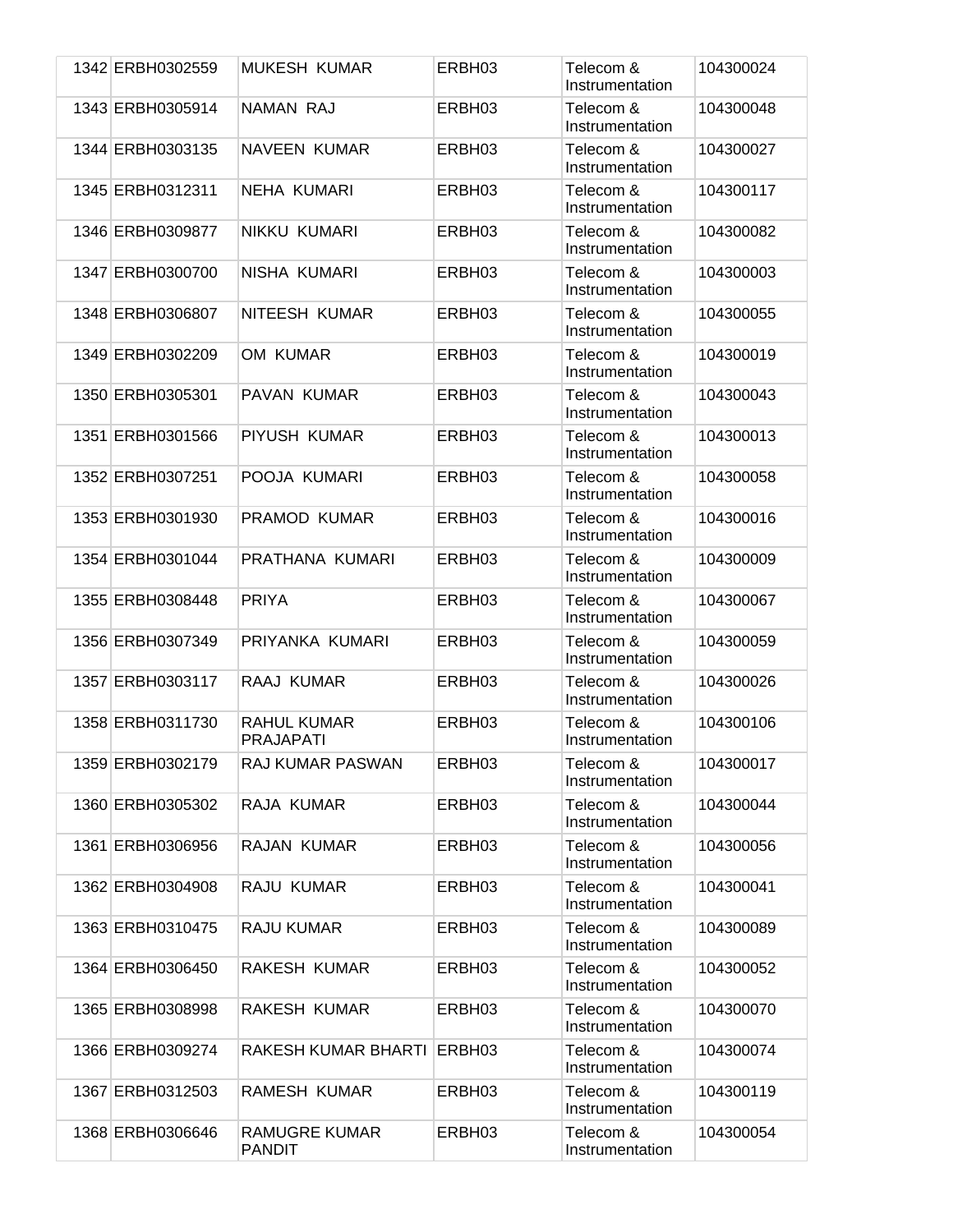| 1369 ERBH0303362 | RANJAN KUMAR                               | ERBH03 | Telecom &<br>Instrumentation | 104300029 |
|------------------|--------------------------------------------|--------|------------------------------|-----------|
| 1370 ERBH0309535 | RANJEET KUMAR                              | ERBH03 | Telecom &<br>Instrumentation | 104300077 |
| 1371 ERBH0309848 | RANJITA KUMARI                             | ERBH03 | Telecom &<br>Instrumentation | 104300081 |
| 1372 ERBH0310968 | RATNESH KUMAR                              | ERBH03 | Telecom &<br>Instrumentation | 104300095 |
| 1373 ERBH0307955 | RAUSHAN KUMAR                              | ERBH03 | Telecom &<br>Instrumentation | 104300062 |
| 1374 ERBH0301805 | RAUSHAN KUMAR                              | ERBH03 | Telecom &<br>Instrumentation | 104300015 |
| 1375 ERBH0308946 | RAVIKANT KUMAR                             | ERBH03 | Telecom &<br>Instrumentation | 104300069 |
| 1376 ERBH0311375 | RITU KUMARI                                | ERBH03 | Telecom &<br>Instrumentation | 104300103 |
| 1377 ERBH0311672 | <b>ROHIT</b>                               | ERBH03 | Telecom &<br>Instrumentation | 104300105 |
| 1378 ERBH0311210 | ROHIT KUMAR SHARMA                         | ERBH03 | Telecom &<br>Instrumentation | 104300100 |
| 1379 ERBH0311829 | ROUSHAN KUMAR                              | ERBH03 | Telecom &<br>Instrumentation | 104300110 |
| 1380 ERBH0308488 | SADHANA BHARTI                             | ERBH03 | Telecom &<br>Instrumentation | 104300068 |
| 1381 ERBH0310930 | <b>SALONI JAISWAL</b>                      | ERBH03 | Telecom &<br>Instrumentation | 104300093 |
| 1382 ERBH0305553 | SANDEEP KUMAR                              | ERBH03 | Telecom &<br>Instrumentation | 104300046 |
| 1383 ERBH0311562 | SANJEEV KUMAR                              | ERBH03 | Telecom &<br>Instrumentation | 104300104 |
| 1384 ERBH0309756 | <b>SANJEEV KUMAR</b>                       | ERBH03 | Telecom &<br>Instrumentation | 104300079 |
| 1385 ERBH0307555 | SANTOSH KUMAR                              | ERBH03 | Telecom &<br>Instrumentation | 104300060 |
| 1386 ERBH0306206 | SANTOSH KUMAR PASI                         | ERBH03 | Telecom &<br>Instrumentation | 104300050 |
| 1387 ERBH0312699 | <b>SANU KUMAR</b>                          | ERBH03 | Telecom &<br>Instrumentation | 104300122 |
| 1388 ERBH0301031 | SATYENDRA KUMAR                            | ERBH03 | Telecom &<br>Instrumentation | 104300008 |
| 1389 ERBH0311857 | SAURABH KUMAR                              | ERBH03 | Telecom &<br>Instrumentation | 104300112 |
| 1390 ERBH0308308 | <b>SEWANJALI</b>                           | ERBH03 | Telecom &<br>Instrumentation | 104300064 |
| 1391 ERBH0301571 | <b>SHIV SHANKAR KUMAR</b><br><b>PANDIT</b> | ERBH03 | Telecom &<br>Instrumentation | 104300014 |
| 1392 ERBH0306186 | SHREE GANESH JEE                           | ERBH03 | Telecom &<br>Instrumentation | 104300049 |
| 1393 ERBH0306225 | <b>SHREE KARTTIKAY JEE</b>                 | ERBH03 | Telecom &<br>Instrumentation | 104300051 |
| 1394 ERBH0305321 | <b>SHREYA SUMAN</b>                        | ERBH03 | Telecom &<br>Instrumentation | 104300045 |
| 1395 ERBH0311811 | <b>SHUBHAM</b>                             | ERBH03 | Telecom &<br>Instrumentation | 104300109 |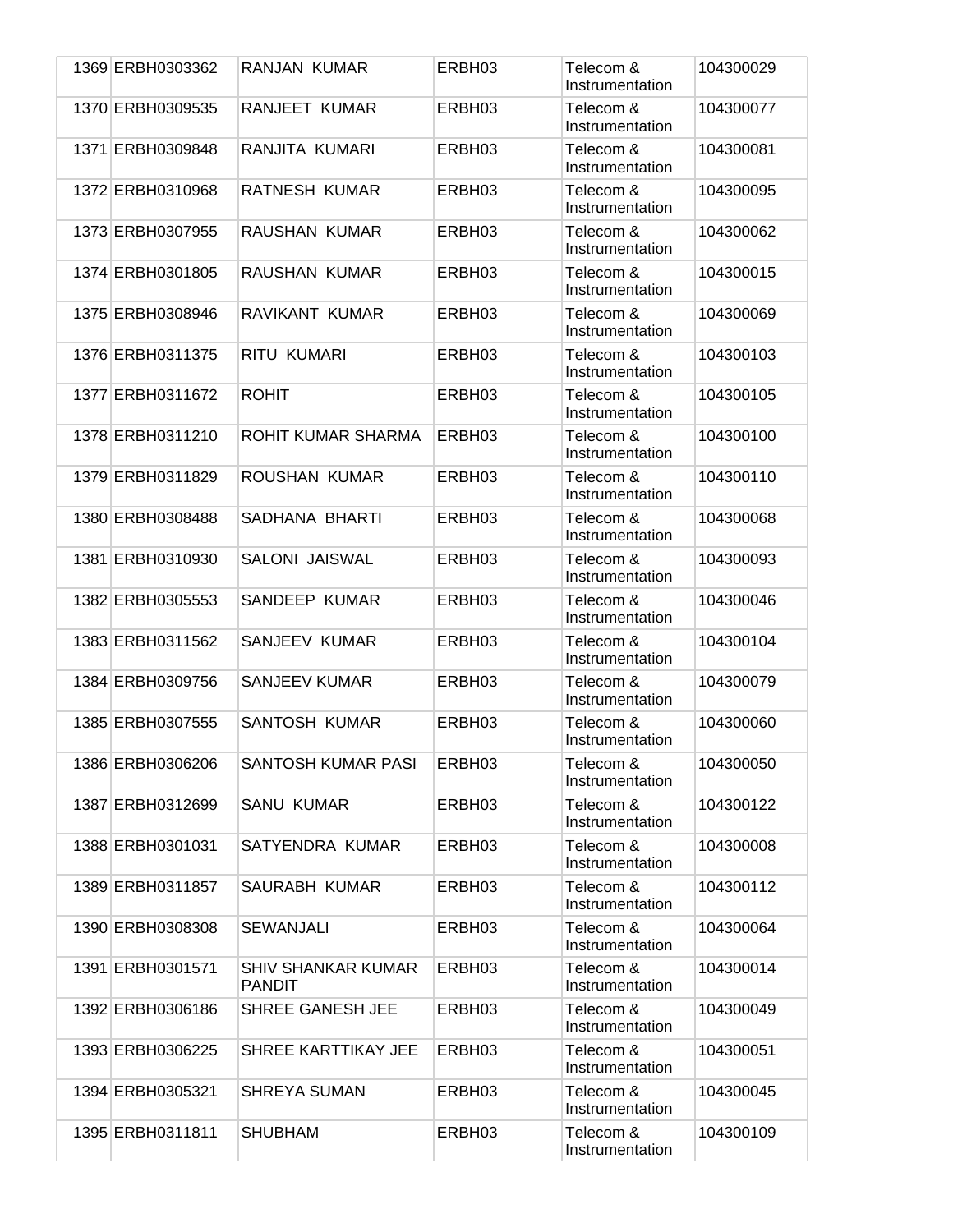| 1396 ERBH0309325 | SONALI KUMARI                          | ERBH03 | Telecom &<br>Instrumentation | 104300075 |
|------------------|----------------------------------------|--------|------------------------------|-----------|
| 1397 ERBH0311123 | <b>SUBODH KUMAR</b>                    | ERBH03 | Telecom &<br>Instrumentation | 104300098 |
| 1398 ERBH0303742 | <b>SUKESH KUMAR</b>                    | ERBH03 | Telecom &<br>Instrumentation | 104300033 |
| 1399 ERBH0311791 | <b>SUMAN KUMARI</b>                    | ERBH03 | Telecom &<br>Instrumentation | 104300108 |
| 1400 ERBH0301276 | <b>SUMIT KUMAR</b>                     | ERBH03 | Telecom &<br>Instrumentation | 104300010 |
| 1401 ERBH0309339 | <b>SUNITI KUMARI</b>                   | ERBH03 | Telecom &<br>Instrumentation | 104300076 |
| 1402 ERBH0312031 | <b>SUNNY KUMAR</b>                     | ERBH03 | Telecom &<br>Instrumentation | 104300114 |
| 1403 ERBH0311739 | <b>SURAJ MEHTA</b>                     | ERBH03 | Telecom &<br>Instrumentation | 104300107 |
| 1404 ERBH0311837 | <b>SURUCHI KUMARI</b>                  | ERBH03 | Telecom &<br>Instrumentation | 104300111 |
| 1405 ERBH0304857 | UMA SHANKAR KUMAR                      | ERBH03 | Telecom &<br>Instrumentation | 104300040 |
| 1406 ERBH0310604 | UTSAV KUMAR                            | ERBH03 | Telecom &<br>Instrumentation | 104300090 |
| 1407 ERBH0311294 | VIJENDRA KUMAR                         | ERBH03 | Telecom &<br>Instrumentation | 104300102 |
| 1408 ERBH0307909 | <b>VIKAS KUMAR MANDAL</b>              | ERBH03 | Telecom &<br>Instrumentation | 104300061 |
| 1409 ERBH0300570 | <b>VIKASH KUMAR</b>                    | ERBH03 | Telecom &<br>Instrumentation | 104300002 |
| 1410 ERBH0311146 | <b>VIKASH KUMAR</b>                    | ERBH03 | Telecom &<br>Instrumentation | 104300099 |
| 1411 ERBH0303466 | <b>VIKASH KUMAR</b>                    | ERBH03 | Telecom &<br>Instrumentation | 104300031 |
| 1412 ERBH0305057 | <b>VIKASH KUMAR SINGH</b>              | ERBH03 | Telecom &<br>Instrumentation | 104300042 |
| 1413 ERBH0310172 | <b>VIKRAM KUMAR</b>                    | ERBH03 | Telecom &<br>Instrumentation | 104300084 |
| 1414 ERBH0303430 | <b>VISHAL KUMAR</b>                    | ERBH03 | Telecom &<br>Instrumentation | 104300030 |
| 1415 ERBH0605108 | ABHISHEK KUMAR                         | ERBH06 | Assistant-Human<br>Resource  | 104600058 |
| 1416 ERBH0602932 | <b>ABHISHEK KUMAR</b>                  | ERBH06 | Assistant-Human<br>Resource  | 104600033 |
| 1417 ERBH0606461 | <b>ABHISHEK KUMAR</b>                  | ERBH06 | Assistant-Human<br>Resource  | 104600062 |
| 1418 ERBH0608179 | <b>ABHISHEK KUMAR</b><br><b>BHARTI</b> | ERBH06 | Assistant-Human<br>Resource  | 104600081 |
| 1419 ERBH0608883 | <b>ABHISHEK KUMAR</b><br>YADAV         | ERBH06 | Assistant-Human<br>Resource  | 104600087 |
| 1420 ERBH0602297 | ADITYA ACHARYA                         | ERBH06 | Assistant-Human<br>Resource  | 104600028 |
| 1421 ERBH0610833 | ADITYA KUMAR                           | ERBH06 | Assistant-Human<br>Resource  | 104600124 |
| 1422 ERBH0601897 | AHMAD ALI                              | ERBH06 | Assistant-Human<br>Resource  | 104600021 |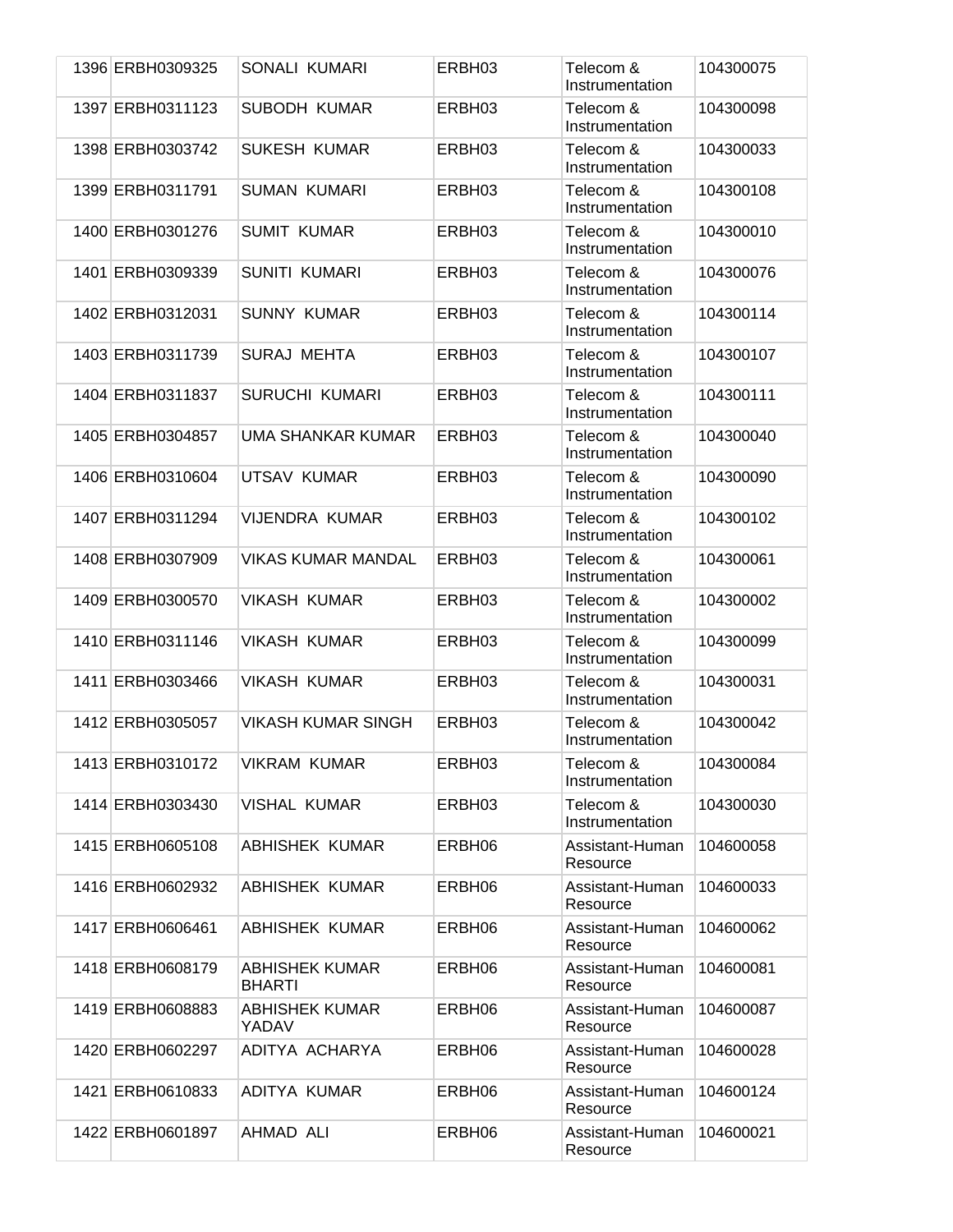| 1423 ERBH0604764 | AJAY KUMAR                            | ERBH06 | Assistant-Human<br>Resource | 104600053 |
|------------------|---------------------------------------|--------|-----------------------------|-----------|
| 1424 ERBH0603695 | AJEET KUMAR                           | ERBH06 | Assistant-Human<br>Resource | 104600043 |
| 1425 ERBH0604679 | <b>AJIT KUMAR</b>                     | ERBH06 | Assistant-Human<br>Resource | 104600052 |
| 1426 ERBH0602531 | AKASH SHARMA                          | ERBH06 | Assistant-Human<br>Resource | 104600031 |
| 1427 ERBH0610899 | <b>AKHILESH KUMAR</b>                 | ERBH06 | Assistant-Human<br>Resource | 104600126 |
| 1428 ERBH0603240 | AKSHAY KUMAR                          | ERBH06 | Assistant-Human<br>Resource | 104600038 |
| 1429 ERBH0609118 | <b>ALOK KUMAR</b>                     | ERBH06 | Assistant-Human<br>Resource | 104600091 |
| 1430 ERBH0610061 | AMAN KUMAR                            | ERBH06 | Assistant-Human<br>Resource | 104600105 |
| 1431 ERBH0604096 | AMAR KANT JHA                         | ERBH06 | Assistant-Human<br>Resource | 104600047 |
| 1432 ERBH0607952 | AMIT KUMAR                            | ERBH06 | Assistant-Human<br>Resource | 104600077 |
| 1433 ERBH0601650 | ANSH VAIBHAV                          | ERBH06 | Assistant-Human<br>Resource | 104600019 |
| 1434 ERBH0612116 | ANUJ KUMAR MANDAL                     | ERBH06 | Assistant-Human<br>Resource | 104600137 |
| 1435 ERBH0604467 | <b>ARVIND KUMAR</b>                   | ERBH06 | Assistant-Human<br>Resource | 104600049 |
| 1436 ERBH0610551 | <b>ASHISH KUMAR</b>                   | ERBH06 | Assistant-Human<br>Resource | 104600116 |
| 1437 ERBH0607022 | <b>ASHISH KUMAR</b>                   | ERBH06 | Assistant-Human<br>Resource | 104600068 |
| 1438 ERBH0600215 | <b>ASHWANI</b>                        | ERBH06 | Assistant-Human<br>Resource | 104600003 |
| 1439 ERBH0602276 | AVINASH KUMAR                         | ERBH06 | Assistant-Human<br>Resource | 104600027 |
| 1440 ERBH0610370 | <b>BANWARI KUMAR</b><br><b>MANDAL</b> | ERBH06 | Assistant-Human<br>Resource | 104600113 |
| 1441 ERBH0609047 | <b>BIJAY KUMAR</b>                    | ERBH06 | Assistant-Human<br>Resource | 104600090 |
| 1442 ERBH0601519 | <b>BIPIN SHARMA</b>                   | ERBH06 | Assistant-Human<br>Resource | 104600017 |
| 1443 ERBH0608918 | <b>BISHNU SHANKAR</b><br><b>SINGH</b> | ERBH06 | Assistant-Human<br>Resource | 104600088 |
| 1444 ERBH0601933 | <b>CHANDAN KUMAR</b>                  | ERBH06 | Assistant-Human<br>Resource | 104600023 |
| 1445 ERBH0606709 | DAYANAND SINGH                        | ERBH06 | Assistant-Human<br>Resource | 104600064 |
| 1446 ERBH0602380 | <b>DEEPAK KUMAR</b>                   | ERBH06 | Assistant-Human<br>Resource | 104600029 |
| 1447 ERBH0608054 | DHARMDEEP KUMAR                       | ERBH06 | Assistant-Human<br>Resource | 104600079 |
| 1448 ERBH0609998 | DHRUV KUMAR                           | ERBH06 | Assistant-Human<br>Resource | 104600104 |
| 1449 ERBH0606914 | DIVAKAR KUMAR                         | ERBH06 | Assistant-Human<br>Resource | 104600067 |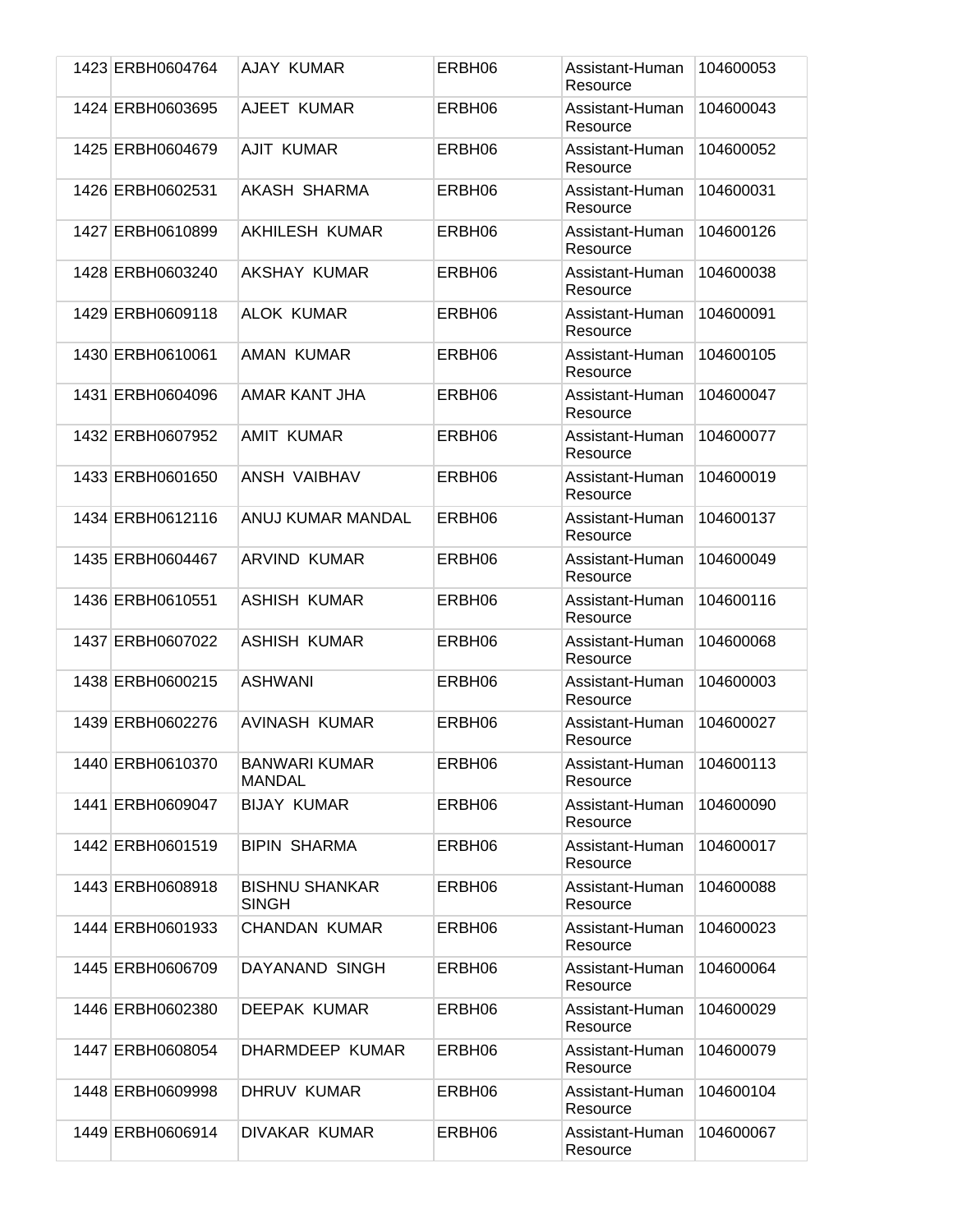| 1450 ERBH0600300 | <b>GAUTAM KUMAR</b>       | ERBH06 | Assistant-Human<br>Resource | 104600004 |
|------------------|---------------------------|--------|-----------------------------|-----------|
| 1451 ERBH0610548 | <b>GAUTAM KUMAR RAY</b>   | ERBH06 | Assistant-Human<br>Resource | 104600115 |
| 1452 ERBH0609960 | <b>GAUTAM KUMAR YADAV</b> | ERBH06 | Assistant-Human<br>Resource | 104600103 |
| 1453 ERBH0607376 | <b>GAYATRI KUMARI</b>     | ERBH06 | Assistant-Human<br>Resource | 104600072 |
| 1454 ERBH0601913 | <b>GUNJAN KUMAR</b>       | ERBH06 | Assistant-Human<br>Resource | 104600022 |
| 1455 ERBH0609656 | <b>HARIKISHOR VERMA</b>   | ERBH06 | Assistant-Human<br>Resource | 104600099 |
| 1456 ERBH0604880 | <b>HIMANSHU</b>           | ERBH06 | Assistant-Human<br>Resource | 104600054 |
| 1457 ERBH0609946 | <b>ISHA KUMARI</b>        | ERBH06 | Assistant-Human<br>Resource | 104600102 |
| 1458 ERBH0603343 | <b>JINU CHOUDHARY</b>     | ERBH06 | Assistant-Human<br>Resource | 104600041 |
| 1459 ERBH0604661 | <b>JUHI KUMARI</b>        | ERBH06 | Assistant-Human<br>Resource | 104600051 |
| 1460 ERBH0606838 | KAJAL KUMARI              | ERBH06 | Assistant-Human<br>Resource | 104600066 |
| 1461 ERBH0607519 | KALPANA KUMARI            | ERBH06 | Assistant-Human<br>Resource | 104600073 |
| 1462 ERBH0603284 | <b>KAMALJEET KUMAR</b>    | ERBH06 | Assistant-Human<br>Resource | 104600040 |
| 1463 ERBH0610522 | KANHAIYA KUMAR            | ERBH06 | Assistant-Human<br>Resource | 104600114 |
| 1464 ERBH0601244 | <b>KARAN KUMAR</b>        | ERBH06 | Assistant-Human<br>Resource | 104600015 |
| 1465 ERBH0608491 | <b>KESHAV ANAND</b>       | ERBH06 | Assistant-Human<br>Resource | 104600084 |
| 1466 ERBH0601240 | KHUSHBOO KUMARI           | ERBH06 | Assistant-Human<br>Resource | 104600014 |
| 1467 ERBH0602983 | KHUSHBU KUMARI            | ERBH06 | Assistant-Human<br>Resource | 104600034 |
| 1468 ERBH0607297 | KHUSHBU KUMARI            | ERBH06 | Assistant-Human<br>Resource | 104600070 |
| 1469 ERBH0610787 | <b>KRISHNA KUMAR</b>      | ERBH06 | Assistant-Human<br>Resource | 104600123 |
| 1470 ERBH0610228 | <b>KRISHNA KUMAR</b>      | ERBH06 | Assistant-Human<br>Resource | 104600111 |
| 1471 ERBH0608697 | KULDEEP KUMAR             | ERBH06 | Assistant-Human<br>Resource | 104600085 |
| 1472 ERBH0612067 | KUMARI JYOTASNA           | ERBH06 | Assistant-Human<br>Resource | 104600136 |
| 1473 ERBH0600654 | LOVENEET GUNJAN           | ERBH06 | Assistant-Human<br>Resource | 104600010 |
| 1474 ERBH0603091 | <b>MANISH KUMAR PATEL</b> | ERBH06 | Assistant-Human<br>Resource | 104600035 |
| 1475 ERBH0609204 | MD SAEEDANWAR             | ERBH06 | Assistant-Human<br>Resource | 104600094 |
| 1476 ERBH0610554 | <b>MD SADDAM HUSAIN</b>   | ERBH06 | Assistant-Human<br>Resource | 104600117 |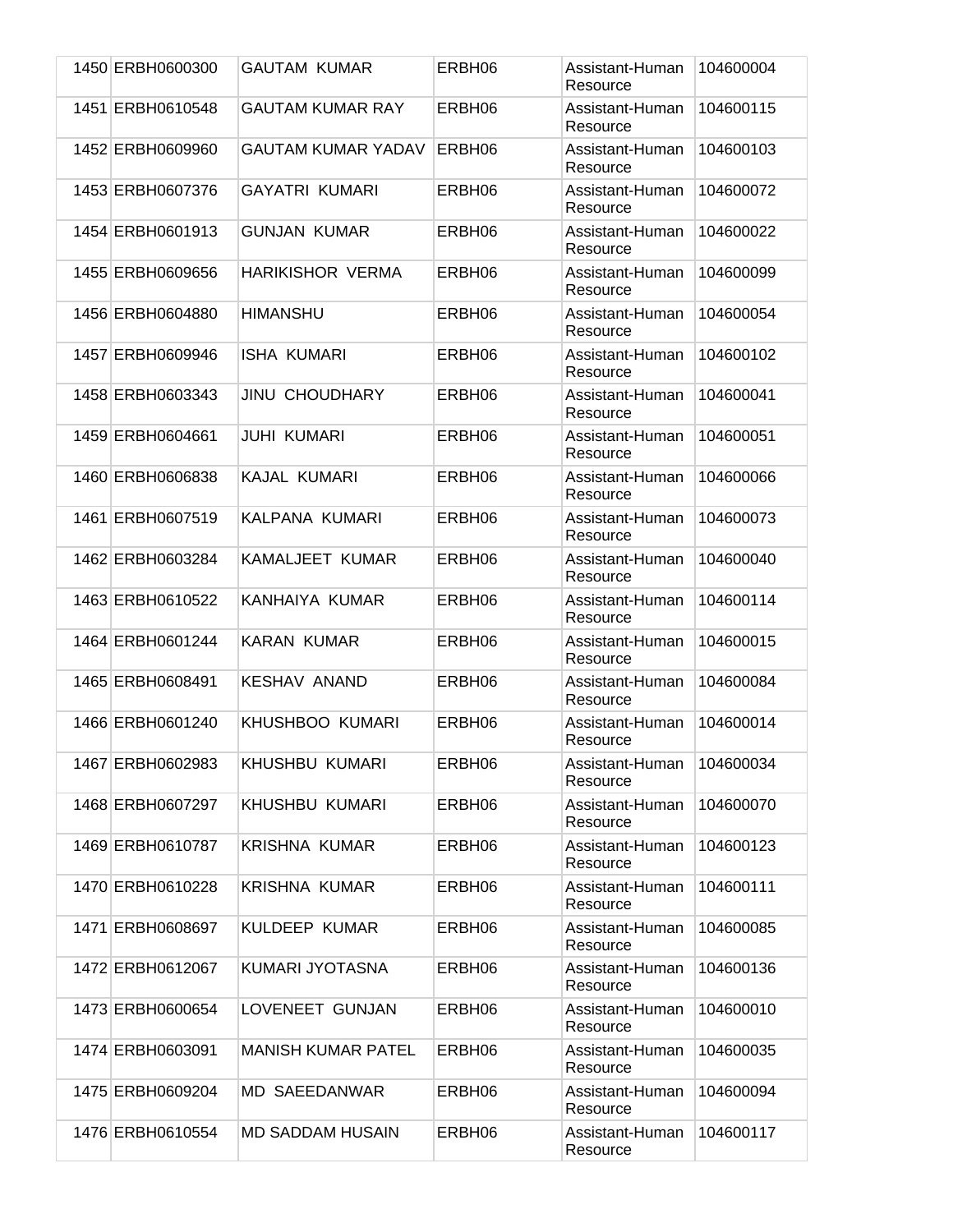| 1477 ERBH0610185 | MITHLESH KUMAR                           | ERBH06 | Assistant-Human<br>Resource | 104600110 |
|------------------|------------------------------------------|--------|-----------------------------|-----------|
| 1478 ERBH0611268 | <b>MOHAN KUMAR</b>                       | ERBH06 | Assistant-Human<br>Resource | 104600131 |
| 1479 ERBH0607686 | <b>MOUSHMI KUMARI</b>                    | ERBH06 | Assistant-Human<br>Resource | 104600076 |
| 1480 ERBH0607960 | NAVED AHMAD                              | ERBH06 | Assistant-Human<br>Resource | 104600078 |
| 1481 ERBH0600116 | <b>NIRAJ KUMAR</b>                       | ERBH06 | Assistant-Human<br>Resource | 104600002 |
| 1482 ERBH0603108 | NISHANT KUMAR                            | ERBH06 | Assistant-Human<br>Resource | 104600036 |
| 1483 ERBH0610094 | <b>NITESH KUMAR</b><br><b>SRIVASTAVA</b> | ERBH06 | Assistant-Human<br>Resource | 104600107 |
| 1484 ERBH0600904 | NITU KUMARI                              | ERBH06 | Assistant-Human<br>Resource | 104600011 |
| 1485 ERBH0604399 | PANKAJ KUMAR<br><b>GAUTAM</b>            | ERBH06 | Assistant-Human<br>Resource | 104600048 |
| 1486 ERBH0604954 | <b>PAWAN KUMAR</b>                       | ERBH06 | Assistant-Human<br>Resource | 104600056 |
| 1487 ERBH0609851 | PIYUSH KUMAR                             | ERBH06 | Assistant-Human<br>Resource | 104600101 |
| 1488 ERBH0612215 | POOJA KUMARI                             | ERBH06 | Assistant-Human<br>Resource | 104600139 |
| 1489 ERBH0609643 | PRABHAT RANJAN                           | ERBH06 | Assistant-Human<br>Resource | 104600098 |
| 1490 ERBH0602274 | <b>PRABHAT KUMAR</b><br><b>PRABHAKAR</b> | ERBH06 | Assistant-Human<br>Resource | 104600026 |
| 1491 ERBH0611357 | PRASHANT KUMAR                           | ERBH06 | Assistant-Human<br>Resource | 104600132 |
| 1492 ERBH0607621 | <b>PRAVIN KUMAR</b>                      | ERBH06 | Assistant-Human<br>Resource | 104600074 |
| 1493 ERBH0600337 | <b>PREM KUMAR</b>                        | ERBH06 | Assistant-Human<br>Resource | 104600007 |
| 1494 ERBH0602718 | <b>PREM SHANKAR MISHRA ERBH06</b>        |        | Assistant-Human<br>Resource | 104600032 |
| 1495 ERBH0601989 | PREMDIP KUMAR                            | ERBH06 | Assistant-Human<br>Resource | 104600024 |
| 1496 ERBH0601767 | PRINCE SHARMA                            | ERBH06 | Assistant-Human<br>Resource | 104600020 |
| 1497 ERBH0611169 | PRIYANKA RANI                            | ERBH06 | Assistant-Human<br>Resource | 104600129 |
| 1498 ERBH0607301 | PUJA KUMARI                              | ERBH06 | Assistant-Human<br>Resource | 104600071 |
| 1499 ERBH0602467 | RAGHAV KUMAR JHA                         | ERBH06 | Assistant-Human<br>Resource | 104600030 |
| 1500 ERBH0603938 | RAHUL KUMAR                              | ERBH06 | Assistant-Human<br>Resource | 104600046 |
| 1501 ERBH0605610 | RAHUL KUMAR PANDEY                       | ERBH06 | Assistant-Human<br>Resource | 104600059 |
| 1502 ERBH0610898 | RAJAN BHARTI                             | ERBH06 | Assistant-Human<br>Resource | 104600125 |
| 1503 ERBH0608436 | RAJANI KUMARI                            | ERBH06 | Assistant-Human<br>Resource | 104600083 |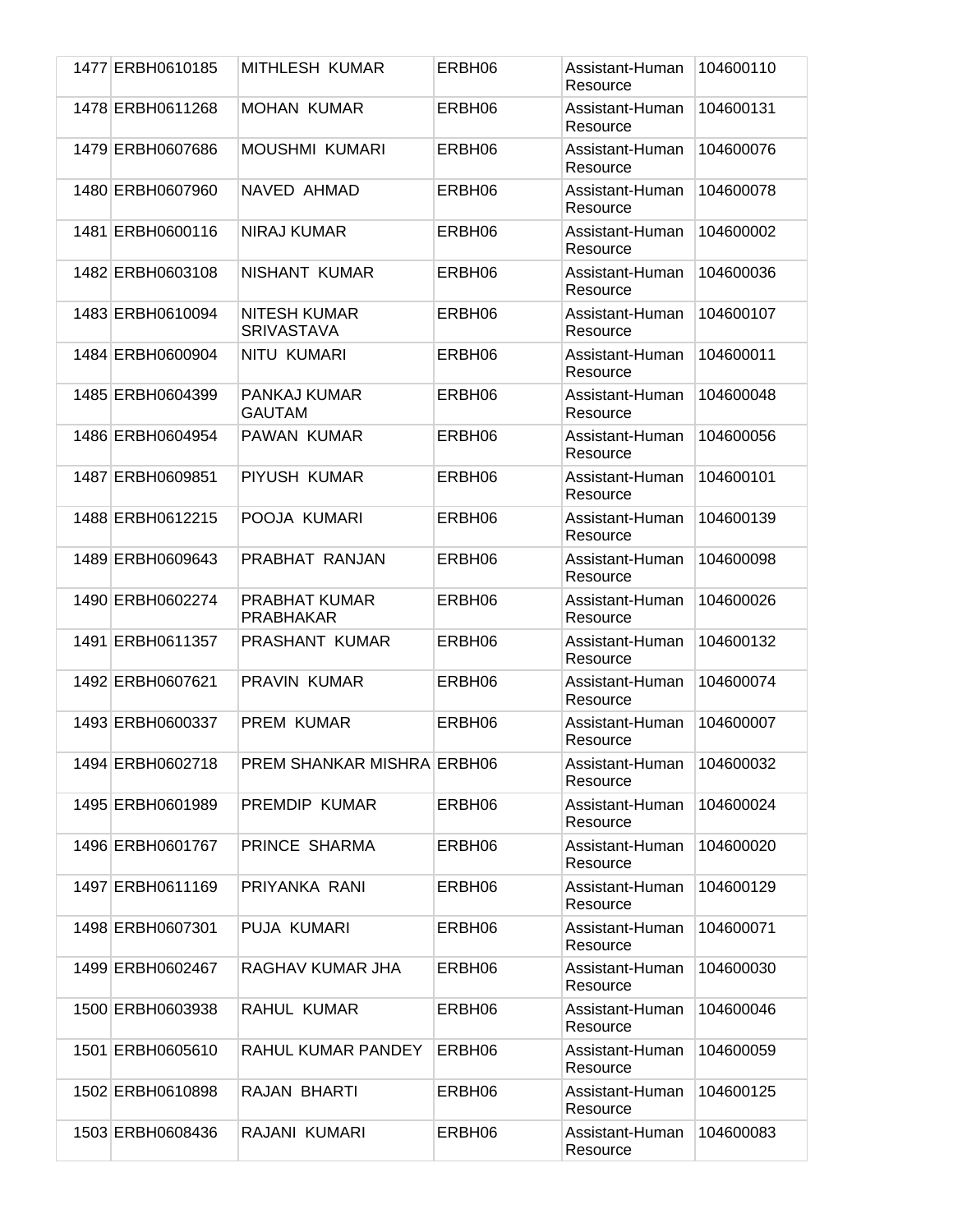| 1504 ERBH0607660 | RAJEEV KUMAR             | ERBH06 | Assistant-Human<br>Resource | 104600075 |
|------------------|--------------------------|--------|-----------------------------|-----------|
| 1505 ERBH0609416 | RAJEEV KUMAR             | ERBH06 | Assistant-Human<br>Resource | 104600096 |
| 1506 ERBH0610911 | RAJESH KUMAR             | ERBH06 | Assistant-Human<br>Resource | 104600127 |
| 1507 ERBH0612162 | RAJESH KUMAR             | ERBH06 | Assistant-Human<br>Resource | 104600138 |
| 1508 ERBH0609751 | RAJIV KUMAR              | ERBH06 | Assistant-Human<br>Resource | 104600100 |
| 1509 ERBH0607239 | RAJNISH PANDEY           | ERBH06 | Assistant-Human<br>Resource | 104600069 |
| 1510 ERBH0610738 | <b>RAJNISH KUMAR DAS</b> | ERBH06 | Assistant-Human<br>Resource | 104600122 |
| 1511 ERBH0608220 | <b>RAM NIVASH KUMAR</b>  | ERBH06 | Assistant-Human<br>Resource | 104600082 |
| 1512 ERBH0609563 | <b>RAM PRAWESH KUMAR</b> | ERBH06 | Assistant-Human<br>Resource | 104600097 |
| 1513 ERBH0610710 | RAMESH KUMAR DAS         | ERBH06 | Assistant-Human<br>Resource | 104600121 |
| 1514 ERBH0610692 | RANDHIR KUMAR            | ERBH06 | Assistant-Human<br>Resource | 104600120 |
| 1515 ERBH0608961 | RAVINDRA SINGH           | ERBH06 | Assistant-Human<br>Resource | 104600089 |
| 1516 ERBH0600583 | RISHIRAJ ANAND           | ERBH06 | Assistant-Human<br>Resource | 104600008 |
| 1517 ERBH0600335 | RITU RAJ RAVI            | ERBH06 | Assistant-Human<br>Resource | 104600006 |
| 1518 ERBH0609140 | RUPA KUMARI              | ERBH06 | Assistant-Human<br>Resource | 104600093 |
| 1519 ERBH0601168 | SADDAM ANSARI            | ERBH06 | Assistant-Human<br>Resource | 104600013 |
| 1520 ERBH0612783 | SAKSHI KUMARI            | ERBH06 | Assistant-Human<br>Resource | 104600142 |
| 1521 ERBH0603439 | SAURAV KUMAR SINGH       | ERBH06 | Assistant-Human<br>Resource | 104600042 |
| 1522 ERBH0603170 | <b>SHALINI BHARTI</b>    | ERBH06 | Assistant-Human<br>Resource | 104600037 |
| 1523 ERBH0606130 | SHANKAR KUMAR            | ERBH06 | Assistant-Human<br>Resource | 104600060 |
| 1524 ERBH0606454 | SHIKHA KUMARI            | ERBH06 | Assistant-Human<br>Resource | 104600061 |
| 1525 ERBH0611936 | <b>SHIV KUMAR PASWAN</b> | ERBH06 | Assistant-Human<br>Resource | 104600135 |
| 1526 ERBH0611508 | SHIVAM KUMAR GOLU        | ERBH06 | Assistant-Human<br>Resource | 104600133 |
| 1527 ERBH0610107 | SHREYA KUMARI            | ERBH06 | Assistant-Human<br>Resource | 104600108 |
| 1528 ERBH0611207 | SHUBHAM TIWARI           | ERBH06 | Assistant-Human<br>Resource | 104600130 |
| 1529 ERBH0603717 | SHUBHASHISH KUMAR        | ERBH06 | Assistant-Human<br>Resource | 104600044 |
| 1530 ERBH0610318 | SITARAM KUMAR            | ERBH06 | Assistant-Human<br>Resource | 104600112 |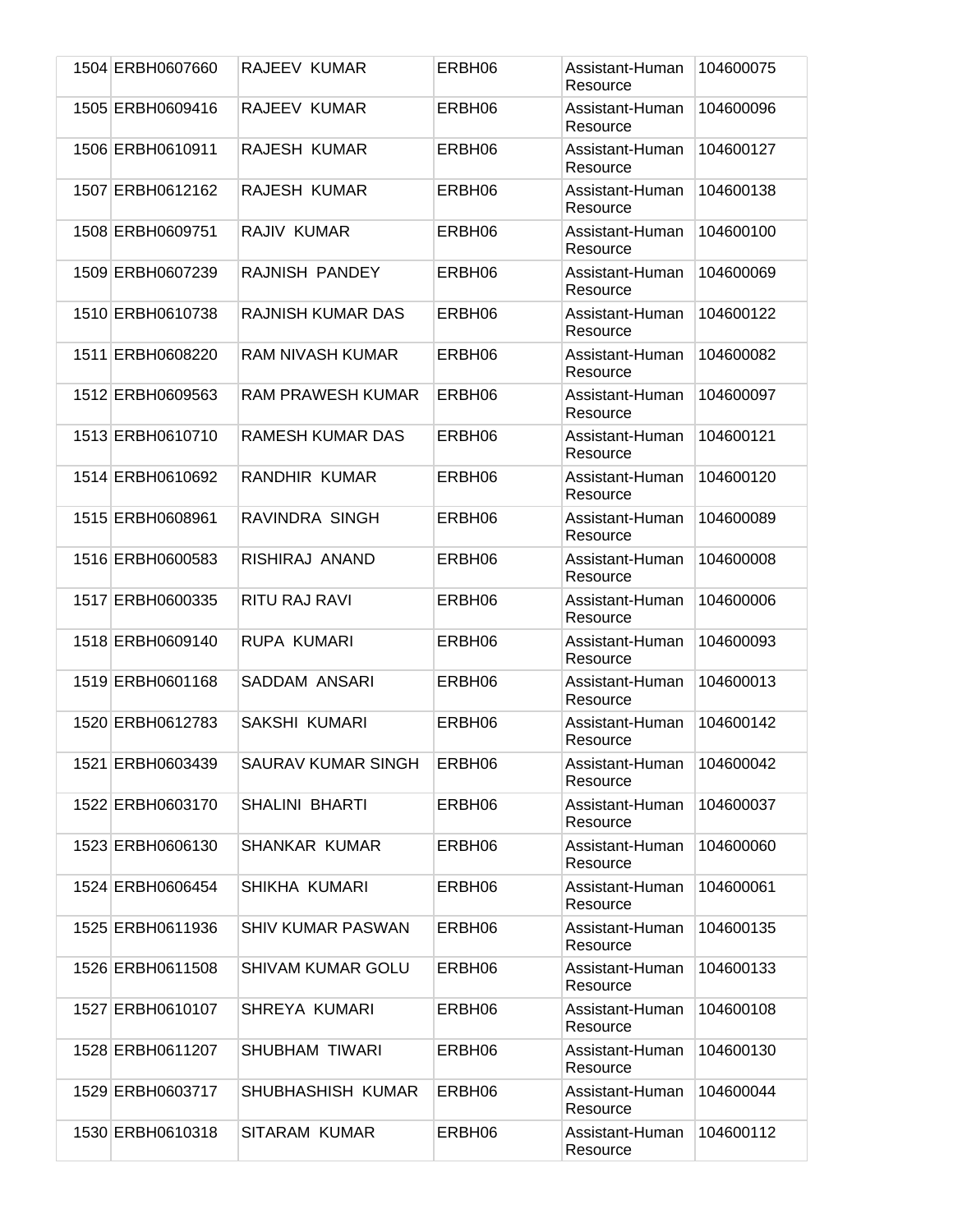|  | 1531 ERBH0604479 | <b>SUBHASH KUMAR</b>                      | ERBH06 | Assistant-Human<br>Resource | 104600050 |
|--|------------------|-------------------------------------------|--------|-----------------------------|-----------|
|  | 1532 ERBH0606531 | SUDHANSHU MANDAL                          | ERBH06 | Assistant-Human<br>Resource | 104600063 |
|  | 1533 ERBH0600061 | SUDHANSHU SHEKHAR                         | ERBH06 | Assistant-Human<br>Resource | 104600001 |
|  | 1534 ERBH0611817 | <b>SUHANI</b>                             | ERBH06 | Assistant-Human<br>Resource | 104600134 |
|  | 1535 ERBH0608094 | <b>SUJEET KUMAR</b>                       | ERBH06 | Assistant-Human<br>Resource | 104600080 |
|  | 1536 ERBH0609121 | <b>SUMAN SAURAV</b>                       | ERBH06 | Assistant-Human<br>Resource | 104600092 |
|  | 1537 ERBH0601142 | <b>SUMIT KUMAR</b>                        | ERBH06 | Assistant-Human<br>Resource | 104600012 |
|  | 1538 ERBH0601389 | <b>SUNIL KUMAR</b>                        | ERBH06 | Assistant-Human<br>Resource | 104600016 |
|  | 1539 ERBH0602157 | <b>SUNIL KUMAR</b>                        | ERBH06 | Assistant-Human<br>Resource | 104600025 |
|  | 1540 ERBH0603281 | <b>SURAJ KUMAR</b>                        | ERBH06 | Assistant-Human<br>Resource | 104600039 |
|  | 1541 ERBH0611044 | <b>SWETA KUMARI</b>                       | ERBH06 | Assistant-Human<br>Resource | 104600128 |
|  | 1542 ERBH0608751 | UJJWAL KUMAR                              | ERBH06 | Assistant-Human<br>Resource | 104600086 |
|  | 1543 ERBH0612535 | <b>VAIBHAV VERMA</b>                      | ERBH06 | Assistant-Human<br>Resource | 104600141 |
|  | 1544 ERBH0601530 | <b>VED PRAKASH</b>                        | ERBH06 | Assistant-Human<br>Resource | 104600018 |
|  | 1545 ERBH0604910 | <b>VIDYABHUSHAN</b><br><b>SHRIVASTAWA</b> | ERBH06 | Assistant-Human<br>Resource | 104600055 |
|  | 1546 ERBH0600312 | <b>VIKASH RANJAN GUPTA</b>                | ERBH06 | Assistant-Human<br>Resource | 104600005 |
|  | 1547 ERBH0603925 | <b>VIKESH KUMAR</b>                       | ERBH06 | Assistant-Human<br>Resource | 104600045 |
|  | 1548 ERBH0606814 | <b>VIKKY KUMAR</b><br><b>PRAJAPATI</b>    | ERBH06 | Assistant-Human<br>Resource | 104600065 |
|  | 1549 ERBH0605014 | <b>VIKRANT KUMAR</b>                      | ERBH06 | Assistant-Human<br>Resource | 104600057 |
|  | 1550 ERBH0610177 | <b>VIMAL KUMAR</b>                        | ERBH06 | Assistant-Human<br>Resource | 104600109 |
|  | 1551 ERBH0610666 | <b>VINAY KUMAR</b>                        | ERBH06 | Assistant-Human<br>Resource | 104600119 |
|  | 1552 ERBH0612229 | <b>VINIT KUMAR</b>                        | ERBH06 | Assistant-Human<br>Resource | 104600140 |
|  | 1553 ERBH0600585 | <b>VISHAL KUMAR SAH</b>                   | ERBH06 | Assistant-Human<br>Resource | 104600009 |
|  | 1554 ERBH0609244 | <b>VIVEK KUMAR</b>                        | ERBH06 | Assistant-Human<br>Resource | 104600095 |
|  | 1555 ERBH0610617 | <b>VIVEK KUMAR</b>                        | ERBH06 | Assistant-Human<br>Resource | 104600118 |
|  | 1556 ERBH0610084 | VIVEKANAND SHARMA                         | ERBH06 | Assistant-Human<br>Resource | 104600106 |
|  | 1557 ERBH0711940 | <b>ABHIJIT KUMAR SONU</b>                 | ERBH07 | Accountant                  | 104700050 |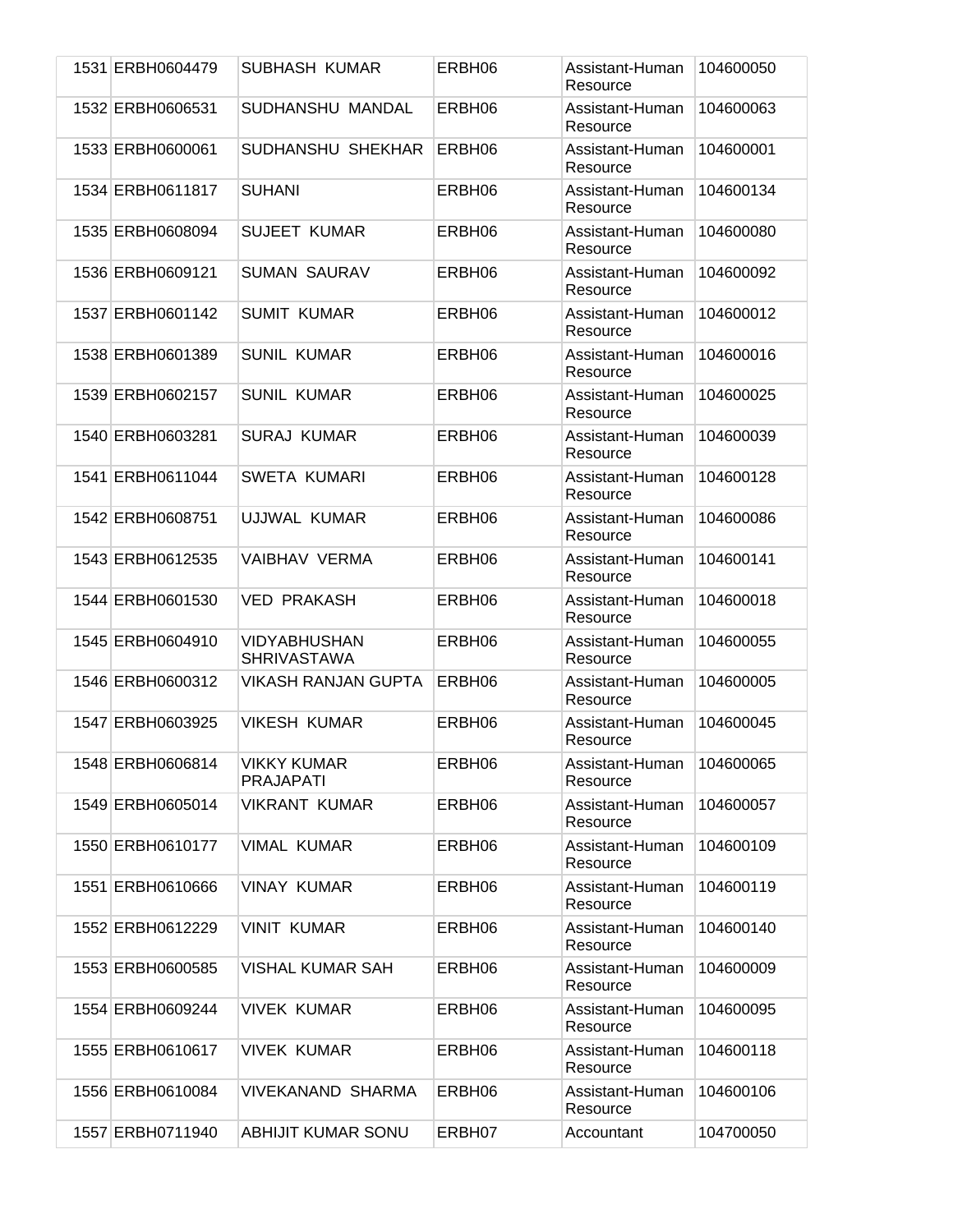| 1558 ERBH0711869 | ADITYA KUMAR                                | ERBH07 | Accountant | 104700049 |
|------------------|---------------------------------------------|--------|------------|-----------|
| 1559 ERBH0705868 | ADITYA KUMAR                                | ERBH07 | Accountant | 104700025 |
| 1560 ERBH0702055 | AJAY KUMAR SHARMA                           | ERBH07 | Accountant | 104700008 |
| 1561 ERBH0709180 | AKHIL JAIN                                  | ERBH07 | Accountant | 104700038 |
| 1562 ERBH0706652 | <b>ALOK UTPAL</b>                           | ERBH07 | Accountant | 104700027 |
| 1563 ERBH0704623 | AMAN KUMAR RAI                              | ERBH07 | Accountant | 104700022 |
| 1564 ERBH0710033 | AMIT RAJ                                    | ERBH07 | Accountant | 104700041 |
| 1565 ERBH0708106 | <b>ANKIT KUMAR</b>                          | ERBH07 | Accountant | 104700032 |
| 1566 ERBH0704973 | <b>ASHISH KUMAR BABUL</b>                   | ERBH07 | Accountant | 104700023 |
| 1567 ERBH0703582 | ASHUTOSH SHARMA                             | ERBH07 | Accountant | 104700016 |
| 1568 ERBH0707672 | <b>BAMBAM KUMAR</b>                         | ERBH07 | Accountant | 104700030 |
| 1569 ERBH0704083 | <b>BINAY KUMAR</b>                          | ERBH07 | Accountant | 104700021 |
| 1570 ERBH0703292 | <b>BISHAKHA PRIYA</b>                       | ERBH07 | Accountant | 104700014 |
| 1571 ERBH0700632 | <b>CHANDRASHEKHAR</b><br><b>KUMAR SINGH</b> | ERBH07 | Accountant | 104700002 |
| 1572 ERBH0712514 | <b>DEEPANKAR</b>                            | ERBH07 | Accountant | 104700053 |
| 1573 ERBH0700766 | <b>DEEPANSHU</b>                            | ERBH07 | Accountant | 104700003 |
| 1574 ERBH0703162 | <b>GANESH KUMAR JHA</b>                     | ERBH07 | Accountant | 104700012 |
| 1575 ERBH0706858 | HARSH RAJ                                   | ERBH07 | Accountant | 104700029 |
| 1576 ERBH0709251 | <b>KUNAL KUMAR</b>                          | ERBH07 | Accountant | 104700039 |
| 1577 ERBH0701932 | <b>KUNDAN KUMAR</b>                         | ERBH07 | Accountant | 104700007 |
| 1578 ERBH0706689 | LAV KUMAR                                   | ERBH07 | Accountant | 104700028 |
| 1579 ERBH0706296 | MD. SHAHID                                  | ERBH07 | Accountant | 104700026 |
| 1580 ERBH0710023 | <b>MISS MINU KUMARI</b>                     | ERBH07 | Accountant | 104700040 |
| 1581 ERBH0708243 | NIKHIL CHANCHAL                             | ERBH07 | Accountant | 104700033 |
| 1582 ERBH0701529 | OM PRAKASH BHARTI                           | ERBH07 | Accountant | 104700006 |
| 1583 ERBH0703838 | PANKAJ KUMAR                                | ERBH07 | Accountant | 104700018 |
| 1584 ERBH0702784 | POOJA KUMARI                                | ERBH07 | Accountant | 104700010 |
| 1585 ERBH0710110 | PRAKASH GUPTA                               | ERBH07 | Accountant | 104700043 |
| 1586 ERBH0712020 | <b>PUSHPANKAR</b>                           | ERBH07 | Accountant | 104700051 |
| 1587 ERBH0704070 | RAHUL RAJ RANJAN                            | ERBH07 | Accountant | 104700020 |
| 1588 ERBH0709049 | RAJA KUMAR                                  | ERBH07 | Accountant | 104700037 |
| 1589 ERBH0705418 | RAJU KUMAR                                  | ERBH07 | Accountant | 104700024 |
| 1590 ERBH0701517 | RAKESH KUMAR SINGH                          | ERBH07 | Accountant | 104700005 |
| 1591 ERBH0710259 | RANJAN KUMAR                                | ERBH07 | Accountant | 104700045 |
| 1592 ERBH0709020 | RANJAN KUMAR                                | ERBH07 | Accountant | 104700036 |
| 1593 ERBH0703205 | RAUSHAN KUMAR                               | ERBH07 | Accountant | 104700013 |
| 1594 ERBH0703606 | RISHABH KUMAR                               | ERBH07 | Accountant | 104700017 |
| 1595 ERBH0703494 | ROHIT JAYRAJ                                | ERBH07 | Accountant | 104700015 |
| 1596 ERBH0701063 | ROHIT KUMAR                                 | ERBH07 | Accountant | 104700004 |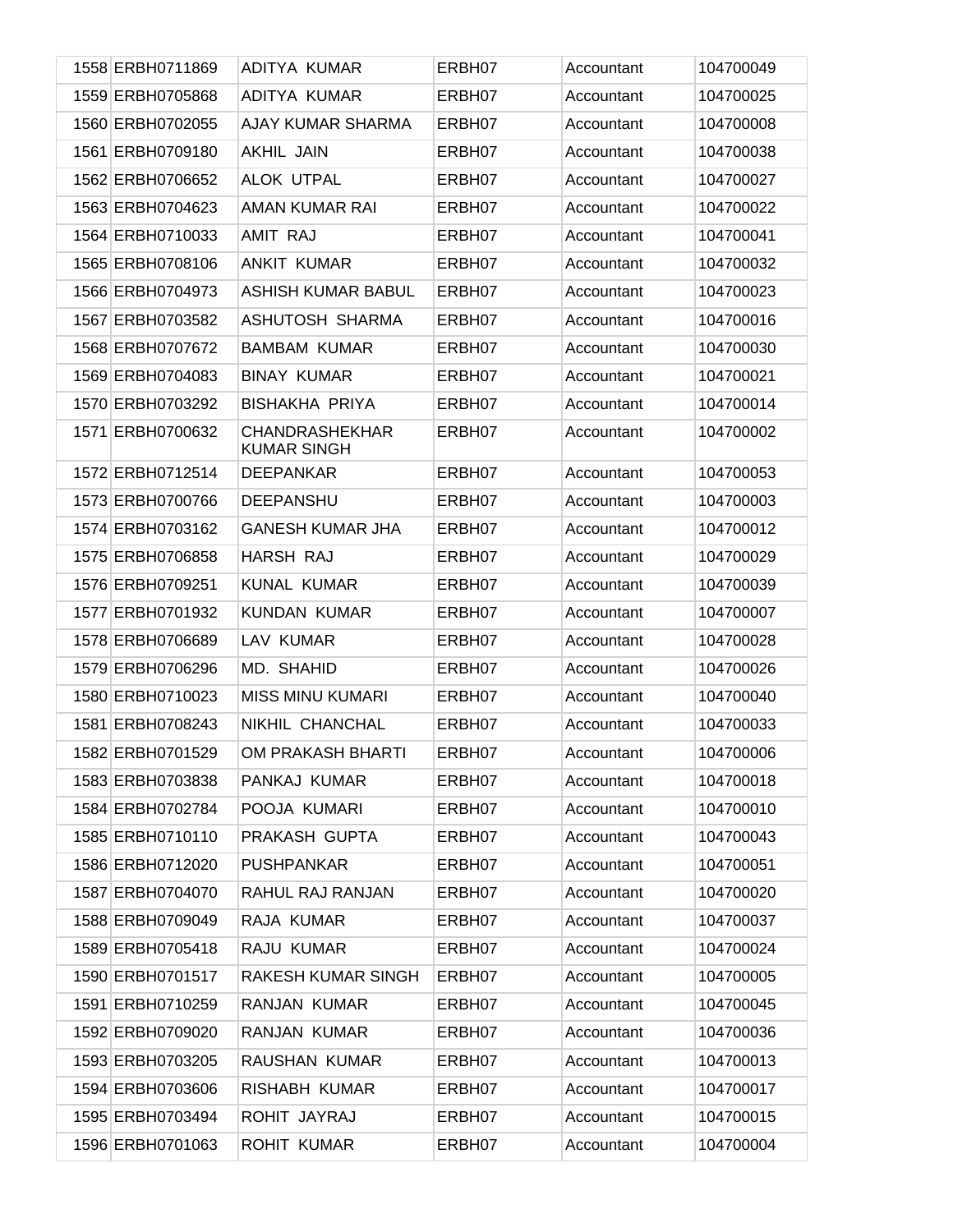| 1597 ERBH0707800 | <b>SAKET</b>                           | ERBH07 | Accountant | 104700031 |
|------------------|----------------------------------------|--------|------------|-----------|
| 1598 ERBH0703853 | <b>SAKET KUMAR</b>                     | ERBH07 | Accountant | 104700019 |
| 1599 ERBH0710079 | SAMPATH G                              | ERBH07 | Accountant | 104700042 |
| 1600 ERBH0700552 | SHUBHAM KUMAR                          | ERBH07 | Accountant | 104700001 |
| 1601 ERBH0710170 | SINGARAPU SRIKANTH                     | ERBH07 | Accountant | 104700044 |
| 1602 ERBH0710770 | <b>SUJIT KUMAR</b>                     | ERBH07 | Accountant | 104700047 |
| 1603 ERBH0711836 | <b>SUMAN SHARMA</b>                    | ERBH07 | Accountant | 104700048 |
| 1604 ERBH0710316 | <b>SUNIL KUMAR GUPTA</b>               | ERBH07 | Accountant | 104700046 |
| 1605 ERBH0708767 | <b>SURAJ KUMAR SINGH</b>               | ERBH07 | Accountant | 104700034 |
| 1606 ERBH0712173 | TANNU PRIYA                            | ERBH07 | Accountant | 104700052 |
| 1607 ERBH0703050 | <b>VINAY KUMAR</b><br><b>BHARDWAJ</b>  | ERBH07 | Accountant | 104700011 |
| 1608 ERBH0708932 | <b>VISHNU GOENKA</b>                   | ERBH07 | Accountant | 104700035 |
| 1609 ERBH0702101 | YOGESH PANDEY                          | ERBH07 | Accountant | 104700009 |
| 1610 ERUP0109436 | AASHUTOSH KUMAR<br><b>GUPTA</b>        | ERUP01 | Mechanical | 127100096 |
| 1611 ERUP0107573 | <b>ABHAY GIRI</b>                      | ERUP01 | Mechanical | 127100076 |
| 1612 ERUP0111489 | <b>ABHISHEK DUBEY</b>                  | ERUP01 | Mechanical | 127100134 |
| 1613 ERUP0112750 | <b>ABHISHEK KUMAR</b><br><b>PASWAN</b> | ERUP01 | Mechanical | 127100151 |
| 1614 ERUP0110036 | ADITYA YADAV                           | ERUP01 | Mechanical | 127100110 |
| 1615 ERUP0110753 | AJAY BHARATI                           | ERUP01 | Mechanical | 127100124 |
| 1616 ERUP0109464 | <b>AJEET KUMAR</b>                     | ERUP01 | Mechanical | 127100098 |
| 1617 ERUP0110233 | AKASH SAROJ                            | ERUP01 | Mechanical | 127100114 |
| 1618 ERUP0105482 | AKASH SRIVASTAVA                       | ERUP01 | Mechanical | 127100051 |
| 1619 ERUP0102600 | AKASH KUMAR SAHANI                     | ERUP01 | Mechanical | 127100022 |
| 1620 ERUP0109108 | AKHILESH KUMAR                         | ERUP01 | Mechanical | 127100090 |
| 1621 ERUP0106351 | <b>AKHILESH KUMAR</b><br><b>SINGH</b>  | ERUP01 | Mechanical | 127100063 |
| 1622 ERUP0108540 | <b>ALKA DEVI</b>                       | ERUP01 | Mechanical | 127100080 |
| 1623 ERUP0110698 | AMAN SAHAI                             | ERUP01 | Mechanical | 127100121 |
| 1624 ERUP0109046 | AMAN VERMA                             | ERUP01 | Mechanical | 127100089 |
| 1625 ERUP0109776 | <b>AMARESH KUMAR</b><br><b>SINGH</b>   | ERUP01 | Mechanical | 127100103 |
| 1626 ERUP0107346 | AMARNATH YADAV                         | ERUP01 | Mechanical | 127100072 |
| 1627 ERUP0112050 | AMBAJ KUMAR                            | ERUP01 | Mechanical | 127100142 |
| 1628 ERUP0107714 | <b>AMIT GAUTAM</b>                     | ERUP01 | Mechanical | 127100077 |
| 1629 ERUP0110118 | <b>AMIT PATEL</b>                      | ERUP01 | Mechanical | 127100113 |
| 1630 ERUP0107529 | AMIT KUMAR YADAV                       | ERUP01 | Mechanical | 127100075 |
| 1631 ERUP0112633 | AMIT KUMAR YADAV                       | ERUP01 | Mechanical | 127100150 |
| 1632 ERUP0101072 | <b>ANIL KORI</b>                       | ERUP01 | Mechanical | 127100009 |
| 1633 ERUP0109255 | ANIL KUMAR                             | ERUP01 | Mechanical | 127100092 |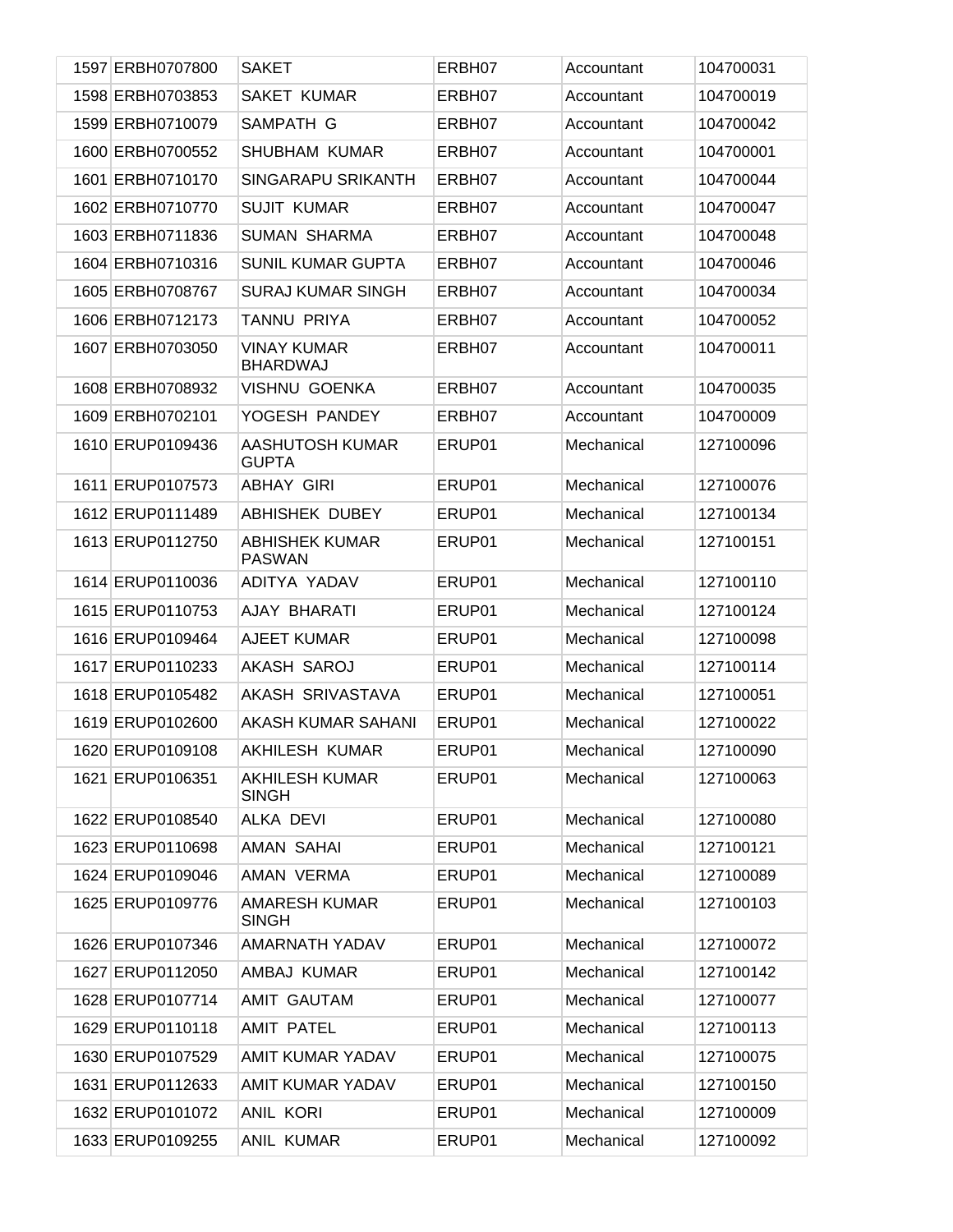| 1634 ERUP0105789 | <b>ANKIT PAL</b>                          | ERUP01 | Mechanical | 127100056 |
|------------------|-------------------------------------------|--------|------------|-----------|
| 1635 ERUP0110317 | <b>ANKIT TIWARI</b>                       | ERUP01 | Mechanical | 127100115 |
| 1636 ERUP0105897 | <b>ANNU YADAV</b>                         | ERUP01 | Mechanical | 127100058 |
| 1637 ERUP0108621 | ANOOP KUMAR YADAV                         | ERUP01 | Mechanical | 127100082 |
| 1638 ERUP0111336 | ANUP MAURYA                               | ERUP01 | Mechanical | 127100132 |
| 1639 ERUP0105921 | ANUP KUMAR SINGH                          | ERUP01 | Mechanical | 127100059 |
| 1640 ERUP0105382 | <b>ARUN KUMAR</b>                         | ERUP01 | Mechanical | 127100050 |
| 1641 ERUP0100880 | ARUN KUMAR SINGH                          | ERUP01 | Mechanical | 127100004 |
| 1642 ERUP0112577 | ARUN KUMAR YADAV                          | ERUP01 | Mechanical | 127100146 |
| 1643 ERUP0109595 | ASHWANI KUMAR                             | ERUP01 | Mechanical | 127100101 |
| 1644 ERUP0101005 | BAKHTEYAR RAZA KHAN ERUP01                |        | Mechanical | 127100007 |
| 1645 ERUP0107359 | <b>BRIJ RAJ YADAV</b>                     | ERUP01 | Mechanical | 127100073 |
| 1646 ERUP0103936 | <b>BRIJESH KUMAR NISHAD ERUP01</b>        |        | Mechanical | 127100031 |
| 1647 ERUP0104458 | <b>CHANDAN</b>                            | ERUP01 | Mechanical | 127100041 |
| 1648 ERUP0107036 | <b>CHANDAN KUMAR</b><br><b>PRAJAPATI</b>  | ERUP01 | Mechanical | 127100069 |
| 1649 ERUP0102682 | <b>CHANDRA PRAKASH</b>                    | ERUP01 | Mechanical | 127100024 |
| 1650 ERUP0105636 | CHHOTU KUMAR                              | ERUP01 | Mechanical | 127100055 |
| 1651 ERUP0109402 | DEEPAK KUMAR GUPTA                        | ERUP01 | Mechanical | 127100094 |
| 1652 ERUP0106267 | DHARMENDRA YADAV                          | ERUP01 | Mechanical | 127100062 |
| 1653 ERUP0111758 | DHEERAJ CHAUDHARY                         | ERUP01 | Mechanical | 127100138 |
| 1654 ERUP0111895 | DHEERAJ PANDEY                            | ERUP01 | Mechanical | 127100140 |
| 1655 ERUP0108250 | <b>DILIP KUMAR KUMAR</b>                  | ERUP01 | Mechanical | 127100079 |
| 1656 ERUP0100848 | <b>DIWAKAR PAL</b>                        | ERUP01 | Mechanical | 127100003 |
| 1657 ERUP0110681 | <b>GARIMA SINGH</b>                       | ERUP01 | Mechanical | 127100120 |
| 1658 ERUP0111293 | <b>GAURAV PRAKASH</b><br><b>SINGH</b>     | ERUP01 | Mechanical | 127100131 |
| 1659 ERUP0104942 | <b>GHANSHYAM</b><br><b>VISHWAKARMA</b>    | ERUP01 | Mechanical | 127100046 |
| 1660 ERUP0108775 | <b>GUNTA DILEEP KUMAR</b>                 | ERUP01 | Mechanical | 127100084 |
| 1661 ERUP0110457 | <b>HARENDRA SINGH</b><br><b>YADAV</b>     | ERUP01 | Mechanical | 127100117 |
| 1662 ERUP0111182 | HARSHENDRA YADAV                          | ERUP01 | Mechanical | 127100128 |
| 1663 ERUP0100622 | <b>HIMANSHU</b><br><b>VISHWAKARMA</b>     | ERUP01 | Mechanical | 127100002 |
| 1664 ERUP0104273 | JAMIN AHAMAD                              | ERUP01 | Mechanical | 127100036 |
| 1665 ERUP0102620 | <b>JITENDRA KUMAR</b><br><b>PRAJAPATI</b> | ERUP01 | Mechanical | 127100023 |
| 1666 ERUP0110035 | KAMLESH KUMAR PATEL ERUP01                |        | Mechanical | 127100109 |
| 1667 ERUP0112621 | KANHAIYA KUMAR<br><b>GUPTA</b>            | ERUP01 | Mechanical | 127100148 |
| 1668 ERUP0108687 | <b>KRASHANVIR</b>                         | ERUP01 | Mechanical | 127100083 |
| 1669 ERUP0111772 | <b>LAKHAN KUMAR</b>                       | ERUP01 | Mechanical | 127100139 |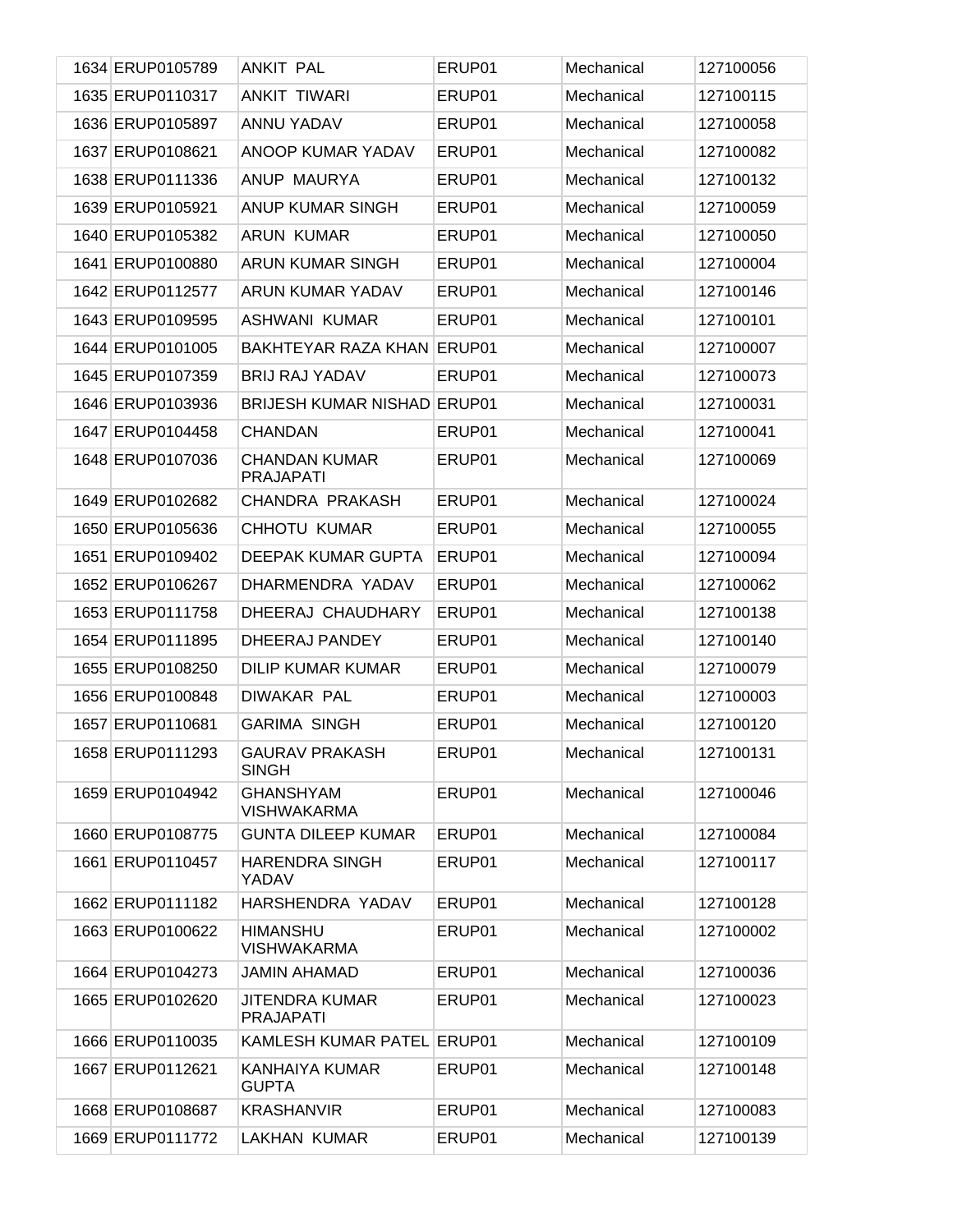| 1670 ERUP0103640 | LUCKY PAL                                | ERUP01 | Mechanical | 127100028 |
|------------------|------------------------------------------|--------|------------|-----------|
| 1671 ERUP0111354 | <b>MADHYAM KUMAR</b><br><b>GUPTA</b>     | ERUP01 | Mechanical | 127100133 |
| 1672 ERUP0103860 | MAHBOOB ALAM ANSARI ERUP01               |        | Mechanical | 127100030 |
| 1673 ERUP0105839 | <b>MAHENDRA</b>                          | ERUP01 | Mechanical | 127100057 |
| 1674 ERUP0103374 | MAHENDRA YADAV                           | ERUP01 | Mechanical | 127100026 |
| 1675 ERUP0110001 | MANEESH YADAV                            | ERUP01 | Mechanical | 127100108 |
| 1676 ERUP0103638 | MANISH SRIVASTAV                         | ERUP01 | Mechanical | 127100027 |
| 1677 ERUP0102060 | <b>MANISH KUMAR SAROJ</b>                | ERUP01 | Mechanical | 127100017 |
| 1678 ERUP0112609 | MANISH KUMAR YADAV                       | ERUP01 | Mechanical | 127100147 |
| 1679 ERUP0102220 | <b>MANOJ KUMAR</b>                       | ERUP01 | Mechanical | 127100020 |
| 1680 ERUP0104659 | <b>MANSEE</b>                            | ERUP01 | Mechanical | 127100045 |
| 1681 ERUP0102399 | <b>MAYANK KUMAR SINGH</b>                | ERUP01 | Mechanical | 127100021 |
| 1682 ERUP0101545 | <b>MD ASHFAQUE KHAN</b>                  | ERUP01 | Mechanical | 127100012 |
| 1683 ERUP0102199 | <b>MO SAHID</b>                          | ERUP01 | Mechanical | 127100019 |
| 1684 ERUP0110098 | MOHAN YADAV                              | ERUP01 | Mechanical | 127100112 |
| 1685 ERUP0107447 | <b>MOHD ASHAR ALI</b>                    | ERUP01 | Mechanical | 127100074 |
| 1686 ERUP0110716 | <b>MOHD FAISAL</b>                       | ERUP01 | Mechanical | 127100122 |
| 1687 ERUP0100960 | <b>MOTI LAL PATEL</b>                    | ERUP01 | Mechanical | 127100005 |
| 1688 ERUP0101066 | MUKESH VERMA                             | ERUP01 | Mechanical | 127100008 |
| 1689 ERUP0109143 | NARENDRA KUMAR                           | ERUP01 | Mechanical | 127100091 |
| 1690 ERUP0110037 | NIRAJ KUMAR                              | ERUP01 | Mechanical | 127100111 |
| 1691 ERUP0107226 | PANKAJ MAHAPATRA                         | ERUP01 | Mechanical | 127100071 |
| 1692 ERUP0101801 | PRADEEP PAL                              | ERUP01 | Mechanical | 127100015 |
| 1693 ERUP0112141 | PREM KAMAL                               | ERUP01 | Mechanical | 127100144 |
| 1694 ERUP0104240 | PRIYANKA SENGAR                          | ERUP01 | Mechanical | 127100035 |
| 1695 ERUP0104418 | PUSHPENDRA PAL<br><b>SINGH</b>           | ERUP01 | Mechanical | 127100040 |
| 1696 ERUP0101468 | RAHUL KUMAR                              | ERUP01 | Mechanical | 127100011 |
| 1697 ERUP0108573 | RAHUL KUMAR GUPTA                        | ERUP01 | Mechanical | 127100081 |
| 1698 ERUP0109447 | <b>RAJ KUMAR</b>                         | ERUP01 | Mechanical | 127100097 |
| 1699 ERUP0110790 | <b>RAJ KISHOR PASWAN</b>                 | ERUP01 | Mechanical | 127100126 |
| 1700 ERUP0105152 | <b>RAJ KUMAR</b>                         | ERUP01 | Mechanical | 127100049 |
| 1701 ERUP0106157 | RAJAN KUMAR GUPTA                        | ERUP01 | Mechanical | 127100061 |
| 1702 ERUP0106628 | <b>RAJAN KUMAR</b><br><b>MADESHIYA</b>   | ERUP01 | Mechanical | 127100065 |
| 1703 ERUP0104168 | <b>RAJAT KUMAR</b><br><b>MADDHESHIYA</b> | ERUP01 | Mechanical | 127100034 |
| 1704 ERUP0101219 | RAKESH KUMAR SINGH                       | ERUP01 | Mechanical | 127100010 |
| 1705 ERUP0105508 | RAM NIVASH YADAV                         | ERUP01 | Mechanical | 127100053 |
| 1706 ERUP0109789 | <b>RAVI KUMAR</b><br><b>VISHWAKARMA</b>  | ERUP01 | Mechanical | 127100104 |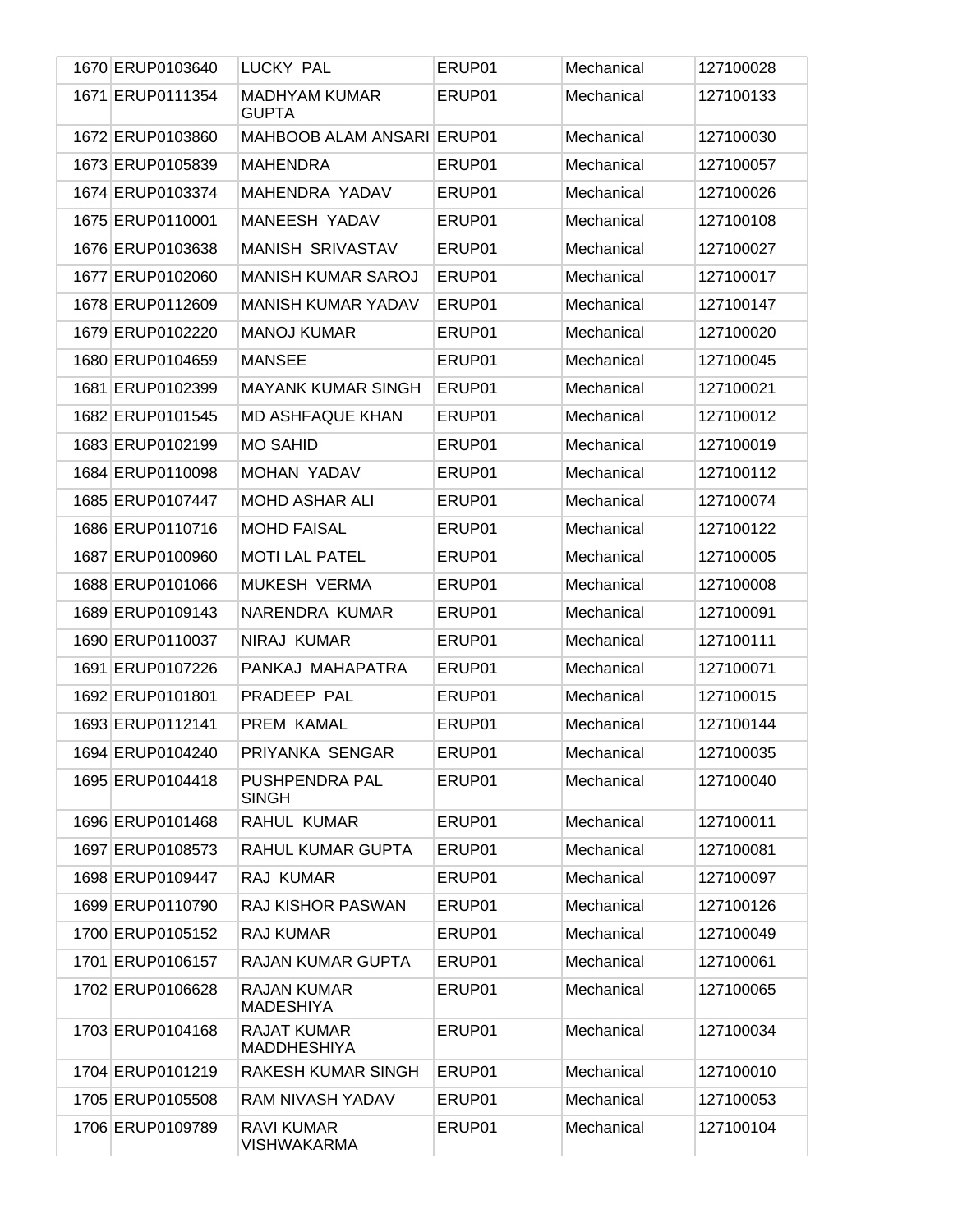| 1707 ERUP0105616 | RISHI NANDAN KUMAR                                  | ERUP01 | Mechanical | 127100054 |
|------------------|-----------------------------------------------------|--------|------------|-----------|
| 1708 ERUP0104975 | <b>ROHIT KUMAR</b>                                  | ERUP01 | Mechanical | 127100047 |
| 1709 ERUP0104519 | <b>ROHIT KUMAR</b>                                  | ERUP01 | Mechanical | 127100044 |
| 1710 ERUP0103277 | <b>RUCHI KAUSHAL</b>                                | ERUP01 | Mechanical | 127100025 |
| 1711 ERUP0111112 | <b>SACHIN KUMAR YADAV</b>                           | ERUP01 | Mechanical | 127100127 |
| 1712 ERUP0109328 | SAEED ANWAR                                         | ERUP01 | Mechanical | 127100093 |
| 1713 ERUP0106385 | SANDEEP                                             | ERUP01 | Mechanical | 127100064 |
| 1714 ERUP0104391 | SANDEEP CHOUDHARY                                   | ERUP01 | Mechanical | 127100039 |
| 1715 ERUP0100069 | SANDEEP KUMAR                                       | ERUP01 | Mechanical | 127100001 |
| 1716 ERUP0112322 | SANDEEP KUMAR                                       | ERUP01 | Mechanical | 127100145 |
| 1717 ERUP0112109 | <b>SANDEEP KUMAR</b><br>YADAV                       | ERUP01 | Mechanical | 127100143 |
| 1718 ERUP0103968 | <b>SANGITA PATEL</b>                                | ERUP01 | Mechanical | 127100032 |
| 1719 ERUP0102090 | SANJAY KUMAR                                        | ERUP01 | Mechanical | 127100018 |
| 1720 ERUP0109425 | <b>SARBESH BAHADUR</b><br><b>SHARMA</b>             | ERUP01 | Mechanical | 127100095 |
| 1721 ERUP0109030 | SATENDRA KUMAR RAHI                                 | ERUP01 | Mechanical | 127100088 |
| 1722 ERUP0104988 | SATISH CHAUHAN                                      | ERUP01 | Mechanical | 127100048 |
| 1723 ERUP0106694 | SHAILENDRA RAJBHAR                                  | ERUP01 | Mechanical | 127100066 |
| 1724 ERUP0111232 | <b>SHARDA SINGH PATEL</b>                           | ERUP01 | Mechanical | 127100129 |
| 1725 ERUP0107961 | SHIKHA SHIKHA<br><b>MAURYA</b>                      | ERUP01 | Mechanical | 127100078 |
| 1726 ERUP0101592 | <b>SHIVAM KUMAR</b><br><b>PRAJAPATI</b>             | ERUP01 | Mechanical | 127100013 |
| 1727 ERUP0106801 | SHIVENDRA SINGH                                     | ERUP01 | Mechanical | 127100067 |
| 1728 ERUP0108974 | <b>SHIVENDRA KUMAR</b><br><b>SHARMA</b>             | ERUP01 | Mechanical | 127100087 |
| 1729 ERUP0111233 | <b>SHLOK</b>                                        | ERUP01 | Mechanical | 127100130 |
| 1730 ERUP0105507 | SHUBHAM SHARMA                                      | ERUP01 | Mechanical | 127100052 |
| 1731 ERUP0110741 | <b>SONUSINGH</b><br><b>PRABHUNATHSINGH</b><br>YADAV | ERUP01 | Mechanical | 127100123 |
| 1732 ERUP0107061 | SOUMYAJIT ADHIKARI                                  | ERUP01 | Mechanical | 127100070 |
| 1733 ERUP0104290 | SUJEET RAI                                          | ERUP01 | Mechanical | 127100037 |
| 1734 ERUP0109634 | <b>SUNIL</b>                                        | ERUP01 | Mechanical | 127100102 |
| 1735 ERUP0106836 | <b>SUNIL KUMAR SHARMA</b>                           | ERUP01 | Mechanical | 127100068 |
| 1736 ERUP0111499 | SUNIL KUMAR YADAV                                   | ERUP01 | Mechanical | 127100135 |
| 1737 ERUP0111743 | <b>SUSHIL KUMAR GUPTA</b>                           | ERUP01 | Mechanical | 127100137 |
| 1738 ERUP0111928 | SWATI PANDEY                                        | ERUP01 | Mechanical | 127100141 |
| 1739 ERUP0110327 | <b>UDAY PRTAP</b>                                   | ERUP01 | Mechanical | 127100116 |
| 1740 ERUP0104508 | <b>VIJAY KUMAR</b>                                  | ERUP01 | Mechanical | 127100043 |
| 1741 ERUP0108970 | VIJAY YADAV                                         | ERUP01 | Mechanical | 127100086 |
| 1742 ERUP0110761 | <b>VIJAY NARAYAN PATHAK ERUP01</b>                  |        | Mechanical | 127100125 |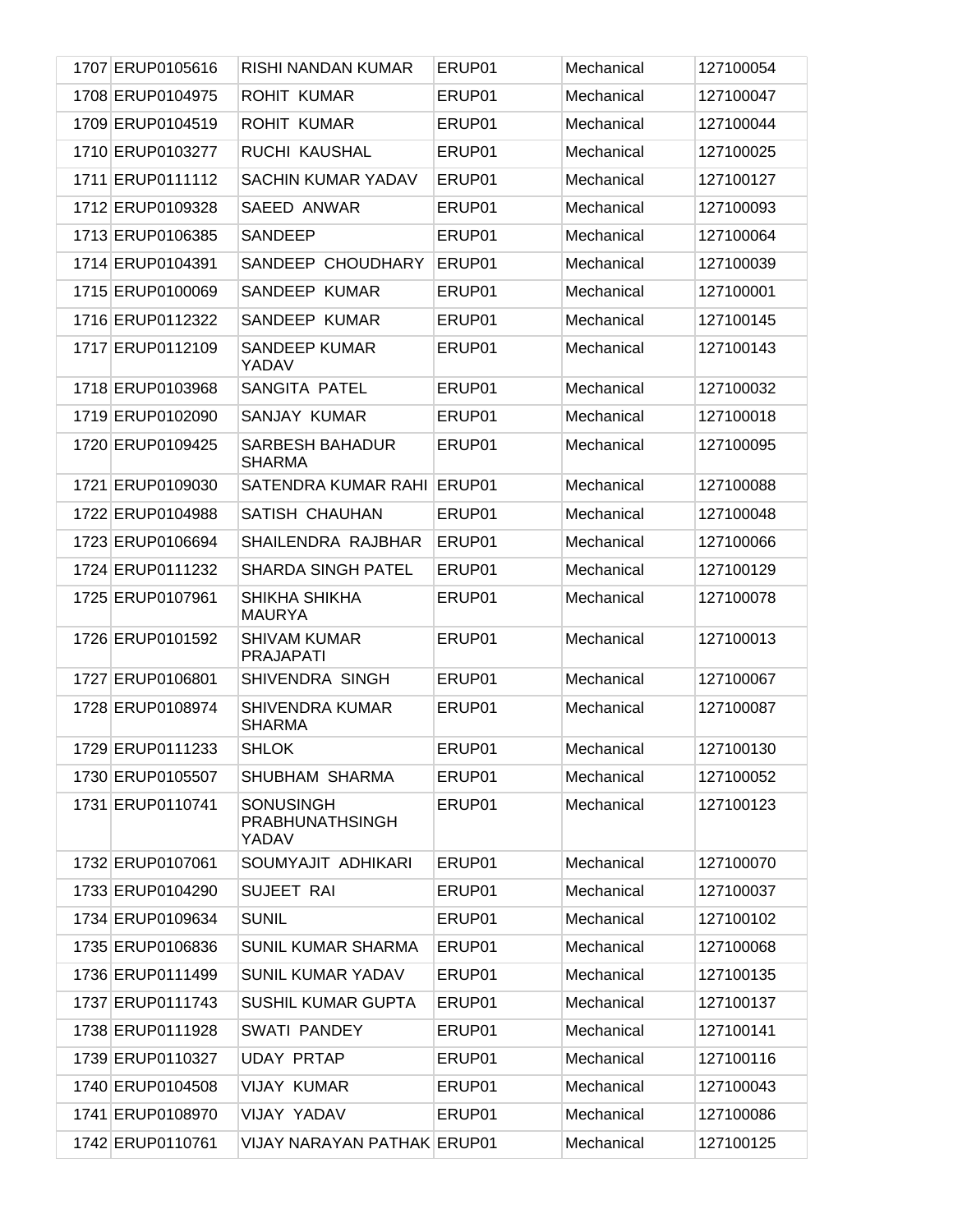| 1743 ERUP0109990 | <b>VIKASH KUMAR</b>                    | ERUP01 | Mechanical | 127100107 |
|------------------|----------------------------------------|--------|------------|-----------|
| 1744 ERUP0112627 | <b>VINAY VERMA</b>                     | ERUP01 | Mechanical | 127100149 |
| 1745 ERUP0108880 | <b>VINAY KUMAR TIWARI</b>              | ERUP01 | Mechanical | 127100085 |
| 1746 ERUP0105934 | <b>VINOD KUMAR</b>                     | ERUP01 | Mechanical | 127100060 |
| 1747 ERUP0109509 | <b>VIPIN KUMAR</b>                     | ERUP01 | Mechanical | 127100100 |
| 1748 ERUP0104489 | <b>VIPUL KUMAR TIWARI</b>              | ERUP01 | Mechanical | 127100042 |
| 1749 ERUP0104366 | <b>VIPUL PRATAP SINGH</b>              | ERUP01 | Mechanical | 127100038 |
| 1750 ERUP0101861 | <b>VISHAL GOND</b>                     | ERUP01 | Mechanical | 127100016 |
| 1751 ERUP0110565 | VISHAL JAISWAL                         | ERUP01 | Mechanical | 127100119 |
| 1752 ERUP0100989 | <b>VIVEK KUMAR</b>                     | ERUP01 | Mechanical | 127100006 |
| 1753 ERUP0109892 | <b>VIVEK MAURYA</b>                    | ERUP01 | Mechanical | 127100105 |
| 1754 ERUP0111612 | <b>VIVEK SHARMA</b>                    | ERUP01 | Mechanical | 127100136 |
| 1755 ERUP0109491 | <b>VIVEK SINGH</b>                     | ERUP01 | Mechanical | 127100099 |
| 1756 ERUP0110561 | <b>VIVEK SINGH</b>                     | ERUP01 | Mechanical | 127100118 |
| 1757 ERUP0103996 | <b>VIVEK VISHWAS</b>                   | ERUP01 | Mechanical | 127100033 |
| 1758 ERUP0109925 | <b>VIVEK KUMAR</b><br><b>KUSHWAHA</b>  | ERUP01 | Mechanical | 127100106 |
| 1759 ERUP0101602 | <b>VIVEK KUMAR SAHNI</b>               | ERUP01 | Mechanical | 127100014 |
| 1760 ERUP0103711 | YOGESH PRATAP<br>YADAV                 | ERUP01 | Mechanical | 127100029 |
| 1761 ERUP0212184 | <b>ABHAY PRASAD</b>                    | ERUP02 | Electrical | 127200135 |
| 1762 ERUP0200192 | ABHISHEK YADAV                         | ERUP02 | Electrical | 127200001 |
| 1763 ERUP0201129 | <b>ABHISHEK GOND</b>                   | ERUP02 | Electrical | 127200008 |
| 1764 ERUP0206708 | <b>ABHISHEKH KUMAR</b><br><b>GUPTA</b> | ERUP02 | Electrical | 127200077 |
| 1765 ERUP0210230 | AFTAB ALAM                             | ERUP02 | Electrical | 127200115 |
| 1766 ERUP0202908 | AJAY KUMAR                             | ERUP02 | Electrical | 127200023 |
| 1767 ERUP0203875 | AJAY KUMAR MAURYA                      | ERUP02 | Electrical | 127200036 |
| 1768 ERUP0201799 | AJAY KUMAR<br><b>VISHWAKARMA</b>       | ERUP02 | Electrical | 127200012 |
| 1769 ERUP0210083 | AJAY KUMAR YADAV                       | ERUP02 | Electrical | 127200111 |
| 1770 ERUP0211409 | AJEET YADAV                            | ERUP02 | Electrical | 127200129 |
| 1771 ERUP0205963 | AKASH CHAUDHARY                        | ERUP02 | Electrical | 127200058 |
| 1772 ERUP0207635 | <b>ALOK KUMAR</b>                      | ERUP02 | Electrical | 127200089 |
| 1773 ERUP0211222 | <b>ALOK RANJAN</b>                     | ERUP02 | Electrical | 127200127 |
| 1774 ERUP0206291 | AMIT KUMAR PANDEY                      | ERUP02 | Electrical | 127200068 |
| 1775 ERUP0205693 | ANAND KUMAR DUBEY                      | ERUP02 | Electrical | 127200055 |
| 1776 ERUP0202523 | ANGESH SHARMA                          | ERUP02 | Electrical | 127200019 |
| 1777 ERUP0207253 | ANIKET NAWAL                           | ERUP02 | Electrical | 127200083 |
| 1778 ERUP0210260 | <b>ANIKET RANA</b>                     | ERUP02 | Electrical | 127200116 |
| 1779 ERUP0202189 | ANJALI YADAV                           | ERUP02 | Electrical | 127200015 |
| 1780 ERUP0210836 | <b>ANJALI SINGH</b>                    | ERUP02 | Electrical | 127200123 |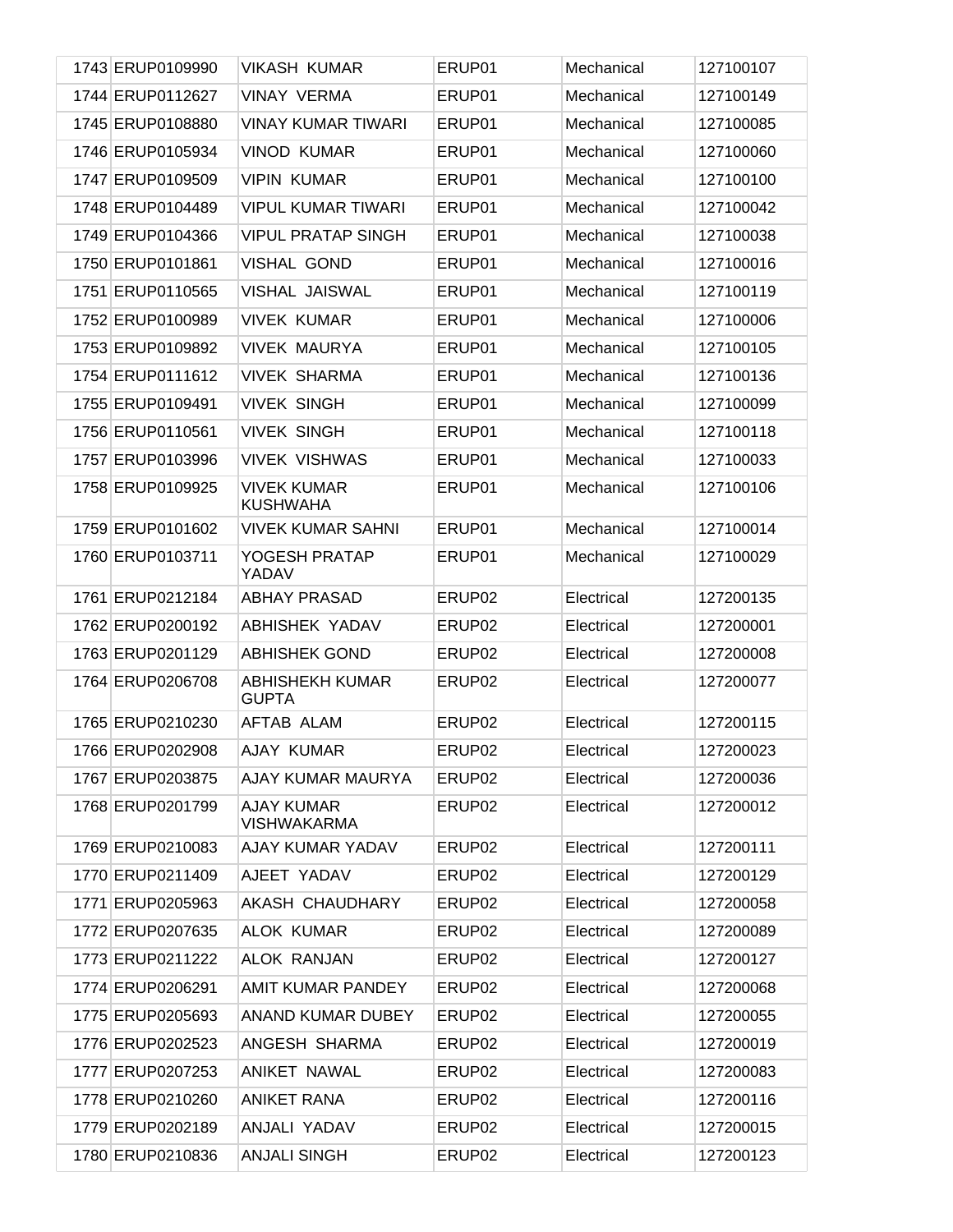| 1781 ERUP0209371 | <b>ANKIT KUMAR SHARMA</b>               | ERUP <sub>02</sub> | Electrical | 127200106 |
|------------------|-----------------------------------------|--------------------|------------|-----------|
| 1782 ERUP0203636 | <b>ANKUR SINGH</b>                      | ERUP02             | Electrical | 127200029 |
| 1783 ERUP0210564 | ARJUN KUSHWAHA                          | ERUP <sub>02</sub> | Electrical | 127200119 |
| 1784 ERUP0200444 | <b>AROON KUMAR</b><br><b>BHARDWAJ</b>   | ERUP02             | Electrical | 127200003 |
| 1785 ERUP0201471 | <b>ASHUTOSH KUMAR</b><br><b>GUPTA</b>   | ERUP02             | Electrical | 127200009 |
| 1786 ERUP0205511 | ASHVANI SHARMA                          | ERUP02             | Electrical | 127200053 |
| 1787 ERUP0202045 | ASUTOSH RATH                            | ERUP02             | Electrical | 127200014 |
| 1788 ERUP0212518 | ATUL KUMAR MISHRA                       | ERUP02             | Electrical | 127200140 |
| 1789 ERUP0206971 | <b>AWANEESH KUMAR</b><br><b>VERMA</b>   | ERUP02             | Electrical | 127200081 |
| 1790 ERUP0212779 | <b>BALIRAM YADAV</b>                    | ERUP <sub>02</sub> | Electrical | 127200144 |
| 1791 ERUP0207886 | <b>BALVEER KUMAR</b>                    | ERUP02             | Electrical | 127200091 |
| 1792 ERUP0206050 | <b>BASHISHTH KUMAR</b>                  | ERUP02             | Electrical | 127200061 |
| 1793 ERUP0206142 | BHARAT PRASAD GUPTA ERUP02              |                    | Electrical | 127200065 |
| 1794 ERUP0206126 | <b>BISHVESH PANDEY</b>                  | ERUP02             | Electrical | 127200064 |
| 1795 ERUP0210549 | <b>CHANDRA BHAN SINGH</b>               | ERUP02             | Electrical | 127200118 |
| 1796 ERUP0203900 | <b>CHANDRADEEP</b><br><b>MAURYA</b>     | ERUP02             | Electrical | 127200038 |
| 1797 ERUP0211979 | <b>DEEN DAYAL</b>                       | ERUP02             | Electrical | 127200134 |
| 1798 ERUP0208519 | DEEPAK KUMAR                            | ERUP02             | Electrical | 127200097 |
|                  |                                         |                    |            |           |
| 1799 ERUP0212510 | DEEPCHAND YADAV                         | ERUP02             | Electrical | 127200139 |
| 1800 ERUP0210146 | DHANANJAY YADAV                         | ERUP02             | Electrical | 127200113 |
| 1801 ERUP0206213 | DHIRENDRA YADAV                         | ERUP02             | Electrical | 127200066 |
| 1802 ERUP0206484 | <b>DINESH KUMAR</b><br><b>RAJBHAR</b>   | ERUP02             | Electrical | 127200071 |
| 1803 ERUP0209338 | FAHIM HUSAIN                            | ERUP02             | Electrical | 127200105 |
| 1804 ERUP0203776 | <b>GILEE GELVET HONS</b>                | ERUP02             | Electrical | 127200035 |
| 1805 ERUP0211764 | <b>GOVIND KUMAR</b>                     | ERUP02             | Electrical | 127200132 |
| 1806 ERUP0205426 | <b>GULSHAN KUMAR</b>                    | ERUP02             | Electrical | 127200052 |
| 1807 ERUP0204894 | <b>HARIKESH KUMAR</b>                   | ERUP02             | Electrical | 127200050 |
| 1808 ERUP0204733 | <b>INDRESH NISHAD</b>                   | ERUP02             | Electrical | 127200049 |
| 1809 ERUP0208414 | <b>INDRJEET KUMAR</b><br><b>RAJBHAR</b> | ERUP02             | Electrical | 127200094 |
| 1810 ERUP0212653 | <b>JAY PRAKASH</b>                      | ERUP02             | Electrical | 127200143 |
| 1811 ERUP0202825 | <b>JAY PRAKASH GUPTA</b>                | ERUP02             | Electrical | 127200021 |
| 1812 ERUP0209337 | JAYKISHAN VERMA                         | ERUP02             | Electrical | 127200104 |
| 1813 ERUP0203654 | <b>JITENDRA KUMAR</b>                   | ERUP02             | Electrical | 127200032 |
| 1814 ERUP0208497 | JITENDRA YADAV                          | ERUP02             | Electrical | 127200096 |
| 1815 ERUP0211591 | <b>KAPIL KUMAR</b>                      | ERUP02             | Electrical | 127200130 |
| 1816 ERUP0212246 | <b>KM JAYA CHOUDHARY</b>                | ERUP02             | Electrical | 127200136 |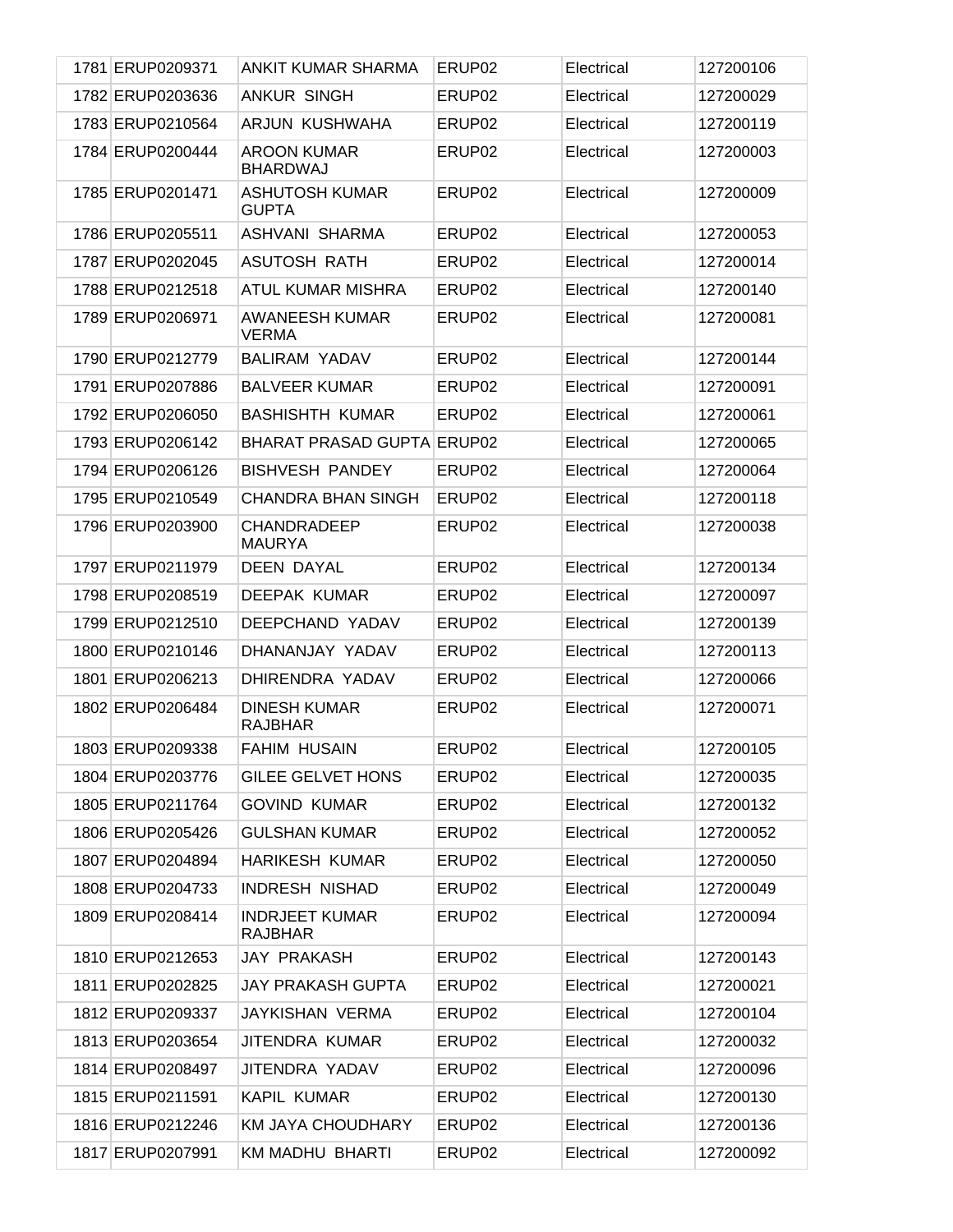| 1818 ERUP0211305 | <b>KSHITIJ KUMAR</b>                        | ERUP <sub>02</sub> | Electrical | 127200128 |
|------------------|---------------------------------------------|--------------------|------------|-----------|
| 1819 ERUP0204253 | <b>KUNWAR FATEH</b><br><b>BAHADUR SINGH</b> | ERUP02             | Electrical | 127200043 |
| 1820 ERUP0204131 | <b>KUNWAR SAURABH</b><br><b>SINGH</b>       | ERUP02             | Electrical | 127200042 |
| 1821 ERUP0207498 | <b>MANISH GUPTA</b>                         | ERUP02             | Electrical | 127200088 |
| 1822 ERUP0212413 | <b>MANISH KUMAR</b>                         | ERUP02             | Electrical | 127200137 |
| 1823 ERUP0207339 | <b>MANISH KUMAR</b>                         | ERUP02             | Electrical | 127200084 |
| 1824 ERUP0200859 | <b>MANOJ KUMAR</b>                          | ERUP02             | Electrical | 127200005 |
| 1825 ERUP0208933 | <b>MEHDI HASAN</b>                          | ERUP02             | Electrical | 127200102 |
| 1826 ERUP0206917 | <b>MOHD SUHAIL</b>                          | ERUP02             | Electrical | 127200080 |
| 1827 ERUP0208719 | <b>MUNSHI LAL BIND</b>                      | ERUP02             | Electrical | 127200099 |
| 1828 ERUP0208911 | NARENDRA KUMAR                              | ERUP02             | Electrical | 127200101 |
| 1829 ERUP0203943 | <b>NIKITA GARG</b>                          | ERUP02             | Electrical | 127200040 |
| 1830 ERUP0202823 | NITIN KUMAR                                 | ERUP02             | Electrical | 127200020 |
| 1831 ERUP0200275 | PANKAJ SHARMA                               | ERUP02             | Electrical | 127200002 |
| 1832 ERUP0208476 | PAVAN MAURYA                                | ERUP02             | Electrical | 127200095 |
| 1833 ERUP0206100 | <b>PAVAN KUMAR</b>                          | ERUP02             | Electrical | 127200062 |
| 1834 ERUP0200758 | PAVAN KUMAR VERMA                           | ERUP02             | Electrical | 127200004 |
| 1835 ERUP0211633 | PAWAN KUMAR                                 | ERUP02             | Electrical | 127200131 |
| 1836 ERUP0206761 | POOJA SONALI                                | ERUP02             | Electrical | 127200079 |
| 1837 ERUP0210178 | PRADIP PRASAD                               | ERUP02             | Electrical | 127200114 |
| 1838 ERUP0206398 | PRAGTI PANDEY                               | ERUP02             | Electrical | 127200070 |
| 1839 ERUP0204433 | PRAKASH GUPTA                               | ERUP02             | Electrical | 127200047 |
| 1840 ERUP0212560 | PRAKASH CHANDRA<br>YADAV                    | ERUP02             | Electrical | 127200142 |
| 1841 ERUP0204382 | PREM PAL NA NA                              | ERUP <sub>02</sub> | Electrical | 127200045 |
| 1842 ERUP0206043 | PRIYANKA SINGH                              | ERUP02             | Electrical | 127200060 |
| 1843 ERUP0207856 | PUSHP YADAV                                 | ERUP02             | Electrical | 127200090 |
| 1844 ERUP0202958 | RAHUL KUMAR                                 | ERUP02             | Electrical | 127200024 |
| 1845 ERUP0212504 | RAHUL MAURYA                                | ERUP02             | Electrical | 127200138 |
| 1846 ERUP0210771 | RAHUL SHARMA                                | ERUP02             | Electrical | 127200121 |
| 1847 ERUP0203890 | RAHUL SINGH                                 | ERUP02             | Electrical | 127200037 |
| 1848 ERUP0207452 | RAJEEV YADAV                                | ERUP02             | Electrical | 127200087 |
| 1849 ERUP0212532 | RAJENDRA GOGLE                              | ERUP02             | Electrical | 127200141 |
| 1850 ERUP0203143 | RAKESH PAL                                  | ERUP02             | Electrical | 127200027 |
| 1851 ERUP0203642 | RANJEET KUMAR                               | ERUP02             | Electrical | 127200030 |
| 1852 ERUP0201546 | RANJEET KUMAR GUPTA ERUP02                  |                    | Electrical | 127200010 |
| 1853 ERUP0209213 | RAVENDRA KUMAR                              | ERUP02             | Electrical | 127200103 |
| 1854 ERUP0210137 | <b>RAVI</b>                                 | ERUP02             | Electrical | 127200112 |
| 1855 ERUP0206661 | RAVI MOURYA                                 | ERUP02             | Electrical | 127200076 |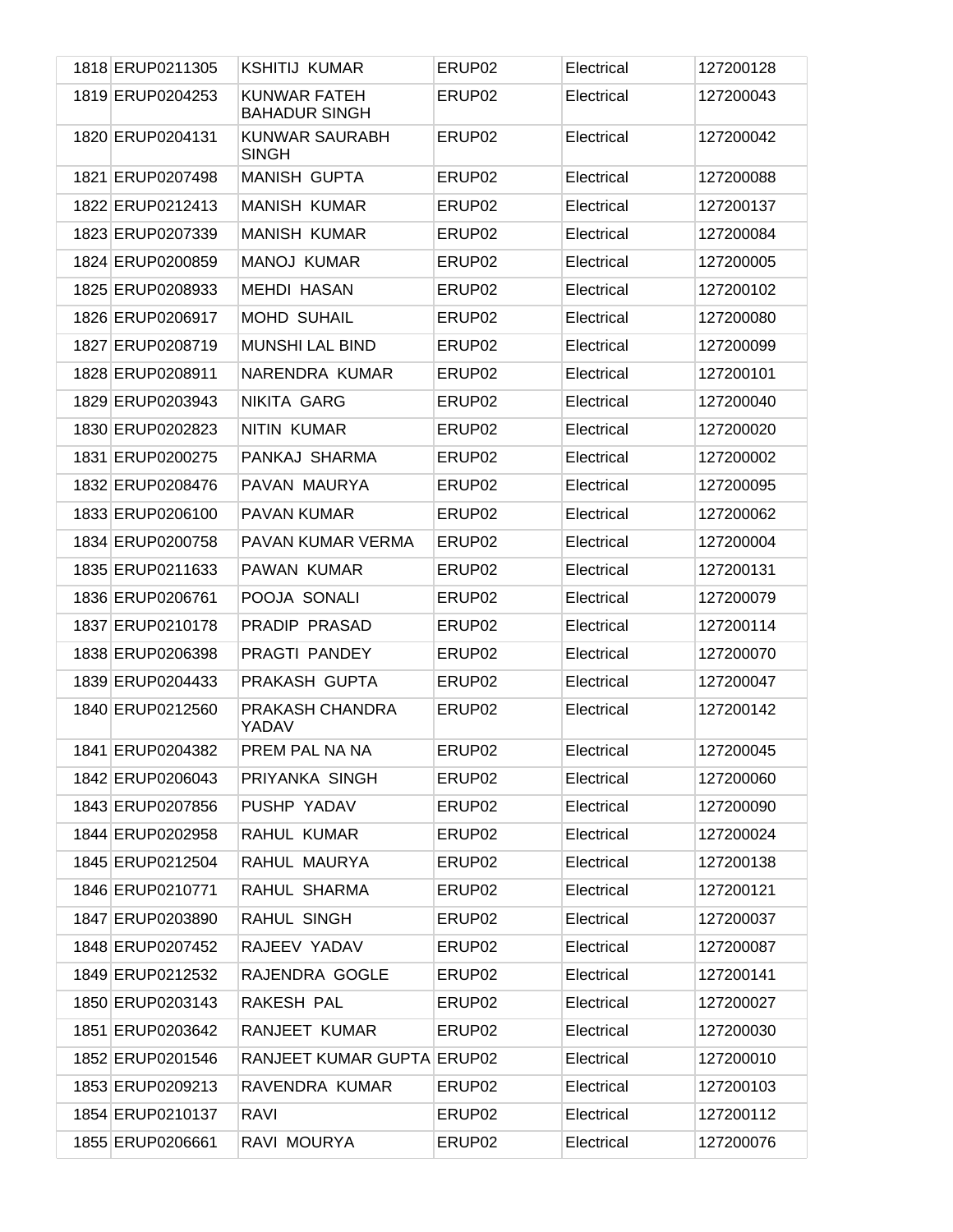| 1856 ERUP0211873 | RAVI SHANKAR MAURYA ERUP02               |                    | Electrical | 127200133 |
|------------------|------------------------------------------|--------------------|------------|-----------|
| 1857 ERUP0201559 | <b>RISHABH</b>                           | ERUP02             | Electrical | 127200011 |
| 1858 ERUP0207354 | RITESH KUMAR                             | ERUP02             | Electrical | 127200085 |
| 1859 ERUP0202496 | RITESH KUMAR PANDEY                      | ERUP02             | Electrical | 127200018 |
| 1860 ERUP0206595 | <b>ROHIT</b>                             | ERUP02             | Electrical | 127200074 |
| 1861 ERUP0211213 | ROHIT KUMAR RAO                          | ERUP02             | Electrical | 127200126 |
| 1862 ERUP0200884 | SANDEEP KUMAR                            | ERUP02             | Electrical | 127200007 |
| 1863 ERUP0208123 | SANDEEP KUMAR                            | ERUP02             | Electrical | 127200093 |
| 1864 ERUP0200873 | SANDEEP YADAV                            | ERUP02             | Electrical | 127200006 |
| 1865 ERUP0202978 | <b>SANDEEP KUMAR</b><br><b>PRAJAPATI</b> | ERUP02             | Electrical | 127200025 |
| 1866 ERUP0206749 | SARVESH PANDEY                           | ERUP02             | Electrical | 127200078 |
| 1867 ERUP0210362 | SATENDR 7071743307                       | ERUP02             | Electrical | 127200117 |
| 1868 ERUP0201823 | <b>SATENDRA KUMAR</b><br><b>GUPTA</b>    | ERUP02             | Electrical | 127200013 |
| 1869 ERUP0202866 | SATYAM SINGH                             | ERUP02             | Electrical | 127200022 |
| 1870 ERUP0206106 | SAUBHAGYA SINGH                          | ERUP02             | Electrical | 127200063 |
| 1871 ERUP0210977 | SAURABH SONI                             | ERUP02             | Electrical | 127200124 |
| 1872 ERUP0207418 | <b>SAURABH KUMAR</b><br><b>SHARMA</b>    | ERUP02             | Electrical | 127200086 |
| 1873 ERUP0203643 | <b>SHAILENDRA KUMAR</b>                  | ERUP <sub>02</sub> | Electrical | 127200031 |
| 1874 ERUP0206603 | <b>SHESH MANI VERMA</b>                  | ERUP02             | Electrical | 127200075 |
| 1875 ERUP0202315 | SHIVAM VERMA                             | ERUP <sub>02</sub> | Electrical | 127200016 |
| 1876 ERUP0202446 | SHIVANG SHANKHDHAR                       | ERUP02             | Electrical | 127200017 |
| 1877 ERUP0210981 | <b>SHIVDAYAL SINGH</b><br>YADAV          | ERUP02             | Electrical | 127200125 |
| 1878 ERUP0204268 | SHUBHAM PACHAURI                         | ERUP02             | Electrical | 127200044 |
| 1879 ERUP0206013 | SHUBHAM SHARMA                           | ERUP02             | Electrical | 127200059 |
| 1880 ERUP0210572 | SHUBHAM VERMA                            | ERUP02             | Electrical | 127200120 |
| 1881 ERUP0209451 | SIDDHARTH MISHRA                         | ERUP02             | Electrical | 127200109 |
| 1882 ERUP0209376 | SONOO KUMAR BIND                         | ERUP02             | Electrical | 127200107 |
| 1883 ERUP0204385 | SUDHIR SINGH                             | ERUP02             | Electrical | 127200046 |
| 1884 ERUP0206382 | SUDISH SINGH                             | ERUP02             | Electrical | 127200069 |
| 1885 ERUP0205093 | SUMIT NARAYAN                            | ERUP02             | Electrical | 127200051 |
| 1886 ERUP0210812 | <b>SUNIL KUMAR</b>                       | ERUP02             | Electrical | 127200122 |
| 1887 ERUP0207021 | <b>SUNIL MAURYA</b>                      | ERUP02             | Electrical | 127200082 |
| 1888 ERUP0203138 | <b>SUNIL KUMAR</b><br><b>KUSHWAHA</b>    | ERUP02             | Electrical | 127200026 |
| 1889 ERUP0205834 | SURAJ KUMAR GUPTA                        | ERUP02             | Electrical | 127200056 |
| 1890 ERUP0204545 | SURENDRA KUMAR                           | ERUP02             | Electrical | 127200048 |
| 1891 ERUP0203379 | <b>SURESH KUMAR</b>                      | ERUP02             | Electrical | 127200028 |
| 1892 ERUP0209424 | <b>UDAY NARAYAN</b><br><b>PRAJAPATI</b>  | ERUP02             | Electrical | 127200108 |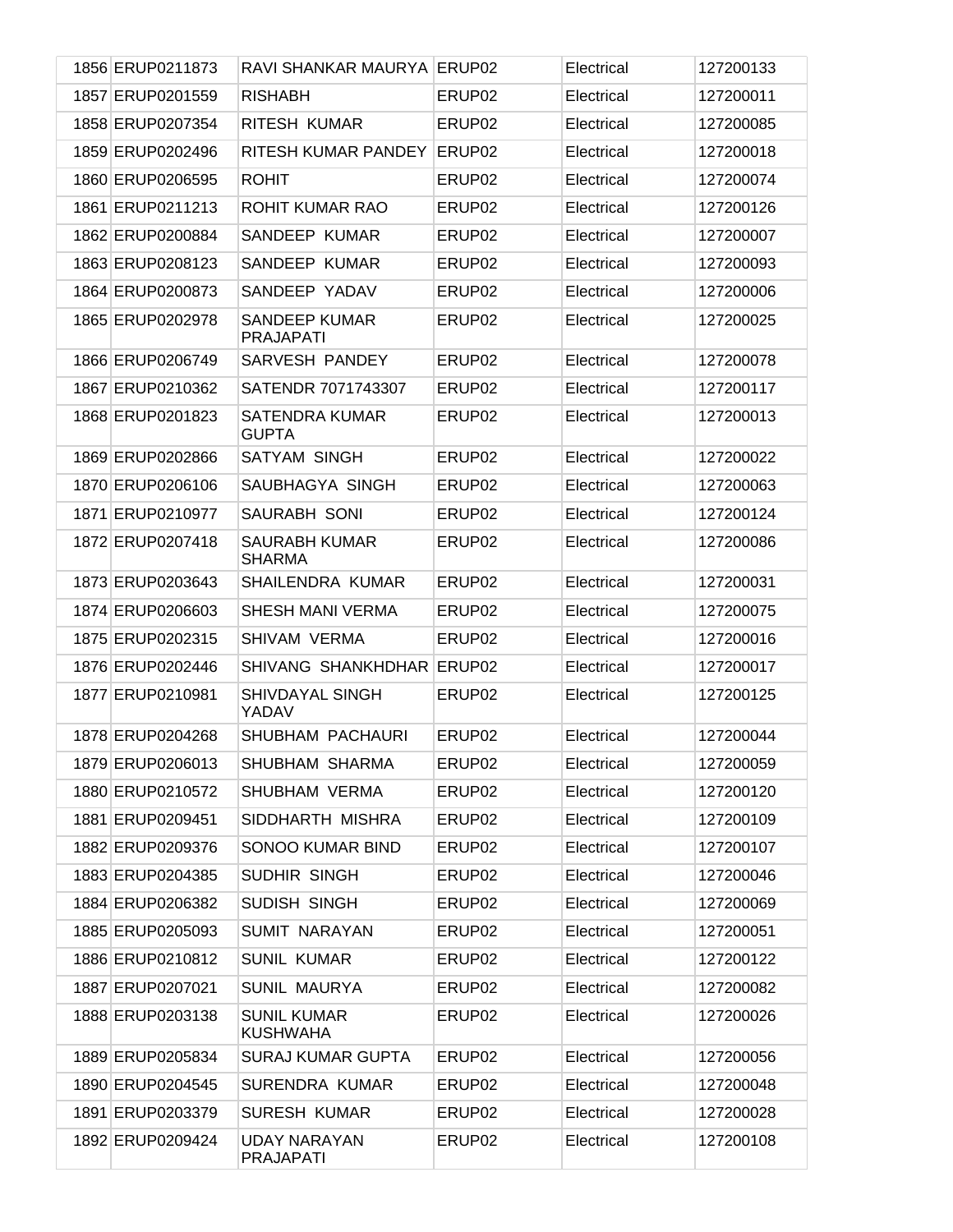| 1893 ERUP0205544 | <b>VIKAS KUMAR GUPTA</b>               | ERUP <sub>02</sub> | Electrical                   | 127200054 |
|------------------|----------------------------------------|--------------------|------------------------------|-----------|
| 1894 ERUP0204030 | VIKASH YADAV                           | ERUP02             | Electrical                   | 127200041 |
| 1895 ERUP0206250 | <b>VIPIN PAL</b>                       | ERUP <sub>02</sub> | Electrical                   | 127200067 |
| 1896 ERUP0209726 | <b>VIRENDRA KUMAR PAL</b>              | ERUP <sub>02</sub> | Electrical                   | 127200110 |
| 1897 ERUP0203740 | VISHAL JANGID                          | ERUP <sub>02</sub> | Electrical                   | 127200034 |
| 1898 ERUP0206507 | <b>VISHNU KUMAR</b>                    | ERUP02             | Electrical                   | 127200072 |
| 1899 ERUP0203904 | <b>VISHNU SINGH</b>                    | ERUP <sub>02</sub> | Electrical                   | 127200039 |
| 1900 ERUP0208527 | <b>VISHNU KUMAR GUPTA</b>              | ERUP <sub>02</sub> | Electrical                   | 127200098 |
| 1901 ERUP0203678 | VISHWANATH SINGH                       | ERUP <sub>02</sub> | Electrical                   | 127200033 |
| 1902 ERUP0208791 | <b>VIVEK SINGH YADAV</b>               | ERUP <sub>02</sub> | Electrical                   | 127200100 |
| 1903 ERUP0205903 | YASHPAL SINGH                          | ERUP <sub>02</sub> | Electrical                   | 127200057 |
| 1904 ERUP0206594 | YOGENDRA SINGH                         | ERUP <sub>02</sub> | Electrical                   | 127200073 |
| 1905 ERUP0304481 | <b>ABHISHEK KUMAR</b><br><b>MAURYA</b> | ERUP03             | Telecom &<br>Instrumentation | 127300021 |
| 1906 ERUP0303719 | ADITYA KUMAR GUPTA                     | ERUP03             | Telecom &<br>Instrumentation | 127300017 |
| 1907 ERUP0304939 | AFAJAL ALI ALI                         | ERUP03             | Telecom &<br>Instrumentation | 127300023 |
| 1908 ERUP0306301 | <b>AJAY SINGH</b>                      | ERUP03             | Telecom &<br>Instrumentation | 127300029 |
| 1909 ERUP0300830 | AMIT KUMAR YADAV                       | ERUP03             | Telecom &<br>Instrumentation | 127300004 |
| 1910 ERUP0309931 | ANKITA CHAUBEY                         | ERUP03             | Telecom &<br>Instrumentation | 127300047 |
| 1911 ERUP0303024 | ANUJ KUMAR<br><b>UPADHEYAY</b>         | ERUP03             | Telecom &<br>Instrumentation | 127300015 |
| 1912 ERUP0311184 | ARUN KUMAR SINGH                       | ERUP03             | Telecom &<br>Instrumentation | 127300051 |
| 1913 ERUP0306886 | <b>ASHISH KUMAR BIND</b>               | ERUP03             | Telecom &<br>Instrumentation | 127300036 |
| 1914 ERUP0306600 | <b>ASHISH KUMAR PATEL</b>              | ERUP03             | Telecom &<br>Instrumentation | 127300034 |
| 1915 ERUP0301269 | <b>ASHOK KUMAR GUPTA</b>               | ERUP03             | Telecom &<br>Instrumentation | 127300006 |
| 1916 ERUP0306903 | ATIQUE AHMAD ANSARI                    | ERUP03             | Telecom &<br>Instrumentation | 127300037 |
| 1917 ERUP0302911 | AVINASH NISHAD                         | ERUP03             | Telecom &<br>Instrumentation | 127300014 |
| 1918 ERUP0300165 | <b>BHANU PARTAP SINGH</b>              | ERUP03             | Telecom &<br>Instrumentation | 127300001 |
| 1919 ERUP0303087 | <b>BRIJESH YADAV</b>                   | ERUP03             | Telecom &<br>Instrumentation | 127300016 |
| 1920 ERUP0305054 | <b>DEVASHISH HALDAR</b>                | ERUP03             | Telecom &<br>Instrumentation | 127300024 |
| 1921 ERUP0311675 | <b>DHARMENDER</b><br>CHAUHAN           | ERUP03             | Telecom &<br>Instrumentation | 127300057 |
| 1922 ERUP0311437 | DHARMENDRA SINGH                       | ERUP03             | Telecom &<br>Instrumentation | 127300052 |
| 1923 ERUP0311652 | DIVYA UPADHYAY                         | ERUP03             | Telecom &<br>Instrumentation | 127300056 |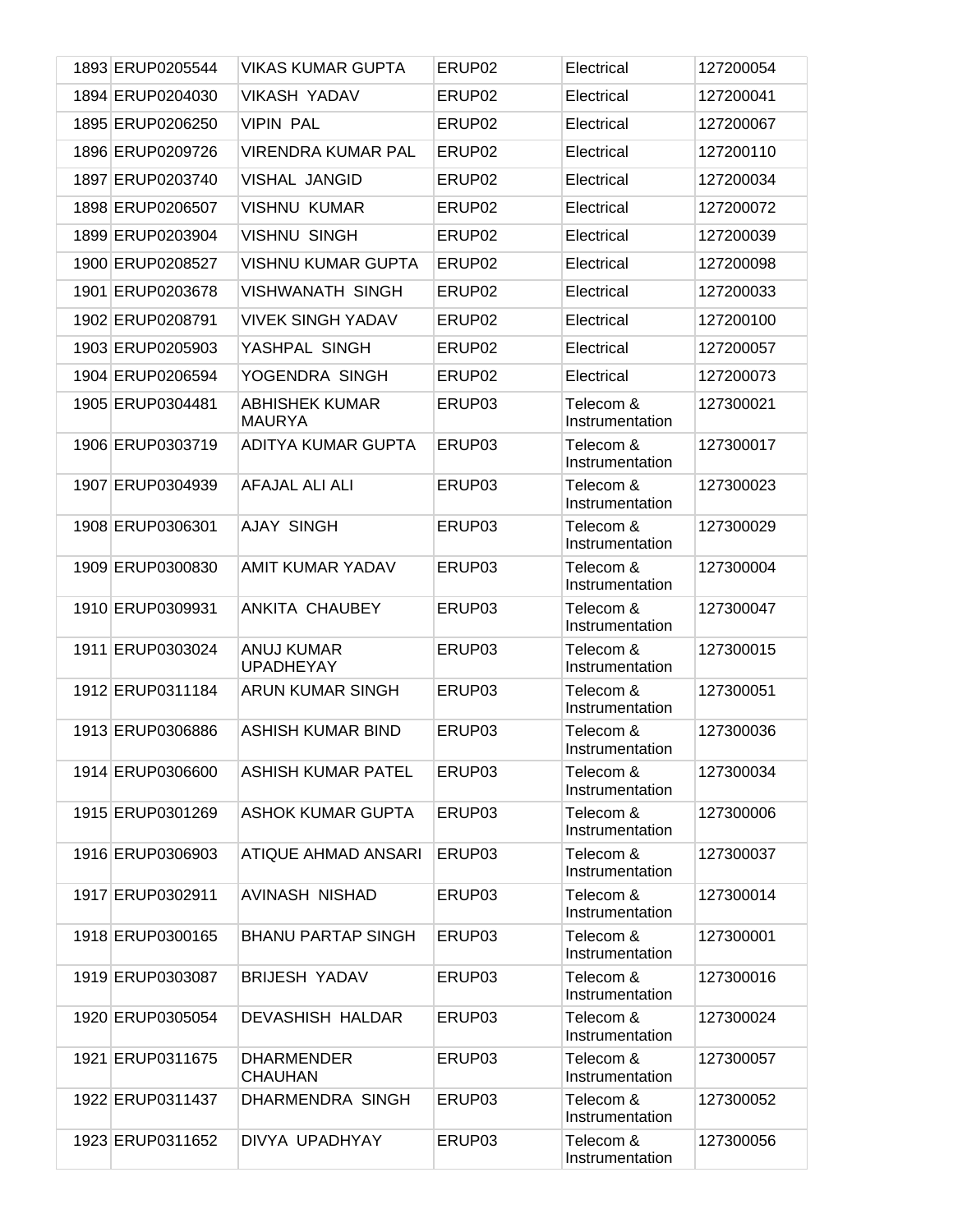| 1924 ERUP0305288 | <b>HARISHANKAR DEV</b><br>VISHWAKARMA    | ERUP03 | Telecom &<br>Instrumentation | 127300025 |
|------------------|------------------------------------------|--------|------------------------------|-----------|
| 1925 ERUP0310052 | KAVITA SINGH                             | ERUP03 | Telecom &<br>Instrumentation | 127300048 |
| 1926 ERUP0301720 | <b>KIRAN KUMARI</b>                      | ERUP03 | Telecom &<br>Instrumentation | 127300008 |
| 1927 ERUP0302079 | <b>KM RACHNA</b>                         | ERUP03 | Telecom &<br>Instrumentation | 127300011 |
| 1928 ERUP0302056 | <b>KRISHNA</b>                           | ERUP03 | Telecom &<br>Instrumentation | 127300010 |
| 1929 ERUP0311504 | <b>KUNAL</b>                             | ERUP03 | Telecom &<br>Instrumentation | 127300054 |
| 1930 ERUP0309646 | <b>MANISH KUSHVAHA</b>                   | ERUP03 | Telecom &<br>Instrumentation | 127300045 |
| 1931 ERUP0309222 | <b>MANISH KUMAR</b><br><b>KASHYAP</b>    | ERUP03 | Telecom &<br>Instrumentation | 127300041 |
| 1932 ERUP0308471 | <b>MANISH SINGH YADAV</b>                | ERUP03 | Telecom &<br>Instrumentation | 127300039 |
| 1933 ERUP0303809 | <b>MITHILESH KUMAR</b><br><b>CHAUHAN</b> | ERUP03 | Telecom &<br>Instrumentation | 127300019 |
| 1934 ERUP0311697 | <b>NITIN KUMAR</b>                       | ERUP03 | Telecom &<br>Instrumentation | 127300058 |
| 1935 ERUP0301534 | NITISH KUMAR                             | ERUP03 | Telecom &<br>Instrumentation | 127300007 |
| 1936 ERUP0303731 | PRIYANKA GUPTA                           | ERUP03 | Telecom &<br>Instrumentation | 127300018 |
| 1937 ERUP0309257 | PRIYANKA TIWARI                          | ERUP03 | Telecom &<br>Instrumentation | 127300043 |
| 1938 ERUP0310355 | RACHIT PATEL                             | ERUP03 | Telecom &<br>Instrumentation | 127300049 |
| 1939 ERUP0305810 | RAHUL BHUJ                               | ERUP03 | Telecom &<br>Instrumentation | 127300027 |
| 1940 ERUP0306455 | RAHUL HARLAL PAWAR                       | ERUP03 | Telecom &<br>Instrumentation | 127300030 |
| 1941 ERUP0300168 | RAJAT OJHA                               | ERUP03 | Telecom &<br>Instrumentation | 127300002 |
| 1942 ERUP0309787 | RAJESH KUMAR<br><b>JAISWAL</b>           | ERUP03 | Telecom &<br>Instrumentation | 127300046 |
| 1943 ERUP0301055 | RAJU YADAV                               | ERUP03 | Telecom &<br>Instrumentation | 127300005 |
| 1944 ERUP0302537 | RANA PRASAD                              | ERUP03 | Telecom &<br>Instrumentation | 127300013 |
| 1945 ERUP0305746 | RINKI GUPTA                              | ERUP03 | Telecom &<br>Instrumentation | 127300026 |
| 1946 ERUP0308703 | <b>ROHIT SINGH</b>                       | ERUP03 | Telecom &<br>Instrumentation | 127300040 |
| 1947 ERUP0306046 | SANGIT YADAV                             | ERUP03 | Telecom &<br>Instrumentation | 127300028 |
| 1948 ERUP0306483 | SANJEEV KUMAR                            | ERUP03 | Telecom &<br>Instrumentation | 127300033 |
| 1949 ERUP0303810 | <b>SANNY KUMAR</b>                       | ERUP03 | Telecom &<br>Instrumentation | 127300020 |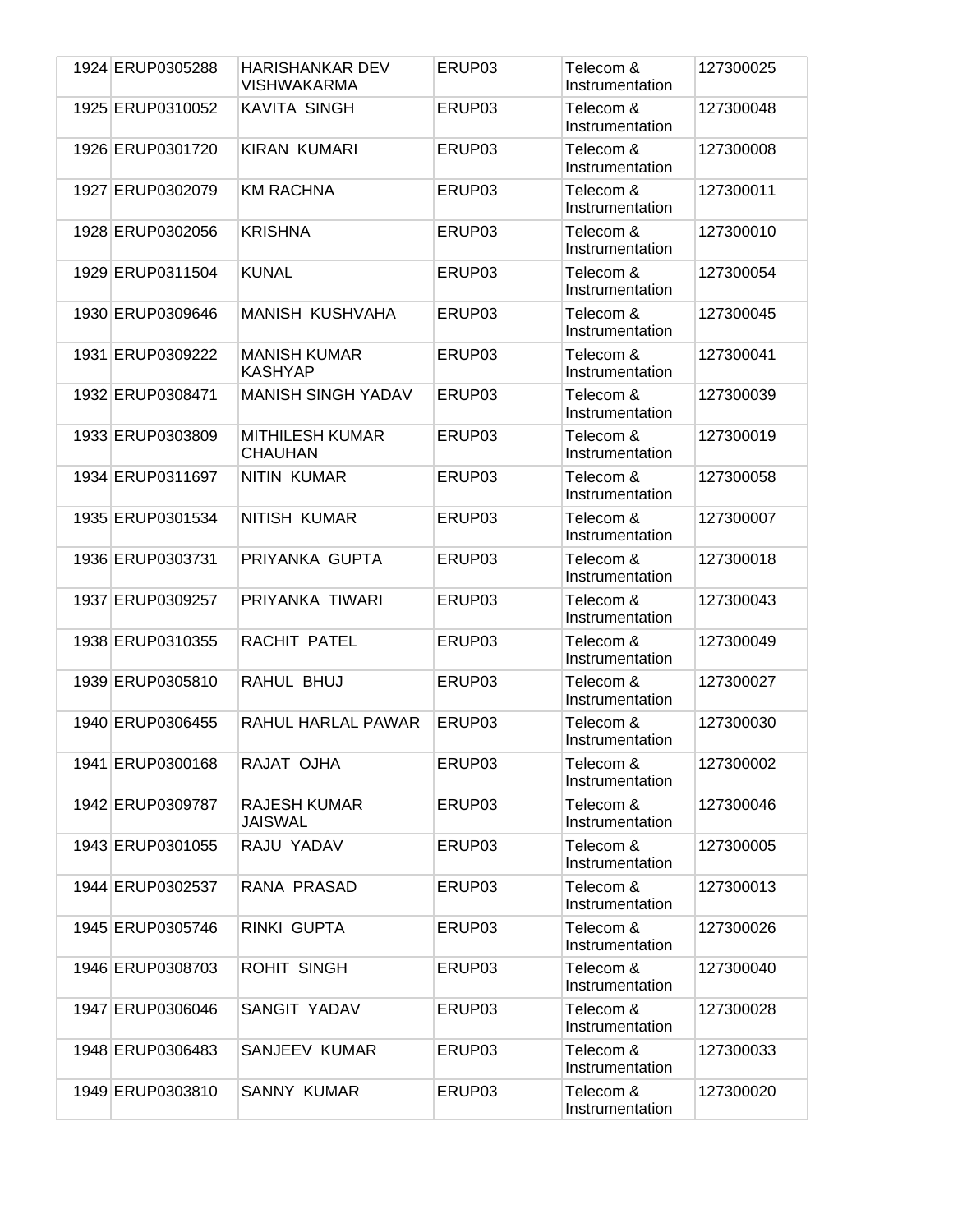| 1950 ERUP0311627 | <b>SANTOSH KUMAR</b><br>CHAUHAN KUMAR<br><b>CHAUHAN</b> | ERUP <sub>03</sub> | Telecom &<br>Instrumentation | 127300055 |
|------------------|---------------------------------------------------------|--------------------|------------------------------|-----------|
| 1951 ERUP0311073 | SAURABH CHANDRA                                         | ERUP03             | Telecom &<br>Instrumentation | 127300050 |
| 1952 ERUP0302138 | <b>SHIV SHANKAR</b>                                     | ERUP03             | Telecom &<br>Instrumentation | 127300012 |
| 1953 ERUP0306613 | <b>SHUBHAM</b>                                          | ERUP03             | Telecom &<br>Instrumentation | 127300035 |
| 1954 ERUP0300169 | SHUBHAM SHARMA                                          | ERUP03             | Telecom &<br>Instrumentation | 127300003 |
| 1955 ERUP0306458 | <b>SUMIT KUMAR MISHRA</b>                               | ERUP03             | Telecom &<br>Instrumentation | 127300031 |
| 1956 ERUP0311465 | <b>SURAJ KUMAR KUMAR</b><br><b>TRIVEDI</b>              | ERUP03             | Telecom &<br>Instrumentation | 127300053 |
| 1957 ERUP0309594 | <b>SWATI KARN</b>                                       | ERUP03             | Telecom &<br>Instrumentation | 127300044 |
| 1958 ERUP0309237 | TRIPTI PRAJAPATI                                        | ERUP03             | Telecom &<br>Instrumentation | 127300042 |
| 1959 ERUP0304643 | <b>VEER PRATAP</b>                                      | ERUP03             | Telecom &<br>Instrumentation | 127300022 |
| 1960 ERUP0306462 | <b>VIKRAM KUMAR SINGH</b>                               | ERUP03             | Telecom &<br>Instrumentation | 127300032 |
| 1961 ERUP0302012 | <b>VIMAL PRATAP SINGH</b>                               | ERUP03             | Telecom &<br>Instrumentation | 127300009 |
| 1962 ERUP0307044 | <b>VISHAL YADAV</b>                                     | ERUP03             | Telecom &<br>Instrumentation | 127300038 |
| 1963 ERWB0100613 | ABANI KHANRA                                            | ERWB01             | Mechanical                   | 129100041 |
| 1964 ERWB0103422 | <b>ABDUL SHARIF SEKH</b>                                | ERWB01             | Mechanical                   | 129100159 |
| 1965 ERWB0103591 | <b>ABHAY PRASAD</b><br><b>RABIDAS</b>                   | ERWB01             | Mechanical                   | 129100166 |
| 1966 ERWB0110855 | <b>ABHIJEET KUMAR SINGH ERWB01</b>                      |                    | Mechanical                   | 129100480 |
| 1967 ERWB0105653 | ABHIJIT HALDAR                                          | ERWB01             | Mechanical                   | 129100257 |
| 1968 ERWB0109629 | ABHIJIT PANDIT                                          | ERWB01             | Mechanical                   | 129100439 |
| 1969 ERWB0108027 | <b>ABHISHEK GUPTA</b>                                   | ERWB01             | Mechanical                   | 129100361 |
| 1970 ERWB0103092 | ABHISHEK KARMAKAR                                       | ERWB01             | Mechanical                   | 129100140 |
| 1971 ERWB0105357 | <b>ABHISHEK MAKUR</b>                                   | ERWB01             | Mechanical                   | 129100243 |
| 1972 ERWB0110541 | ABHISHEK PRASAD<br><b>SHAW</b>                          | ERWB01             | Mechanical                   | 129100470 |
| 1973 ERWB0106371 | ADITYA KUMAR                                            | ERWB01             | Mechanical                   | 129100291 |
| 1974 ERWB0106150 | AJAY KUMAR                                              | ERWB01             | Mechanical                   | 129100279 |
| 1975 ERWB0108979 | AJAY KUMAR                                              | ERWB01             | Mechanical                   | 129100402 |
| 1976 ERWB0103798 | AJAY KUMAR NAYAK                                        | ERWB01             | Mechanical                   | 129100177 |
| 1977 ERWB0111229 | AJIT KUMAR                                              | ERWB01             | Mechanical                   | 129100502 |
| 1978 ERWB0105967 | <b>AKASH FOUZDER</b>                                    | ERWB01             | Mechanical                   | 129100266 |
| 1979 ERWB0106222 | AKASH KUMAR RANJAN                                      | ERWB01             | Mechanical                   | 129100286 |
| 1980 ERWB0112550 | AKASH KUMAR SHAW                                        | ERWB01             | Mechanical                   | 129100565 |
| 1981 ERWB0107892 | AKRAM                                                   | ERWB01             | Mechanical                   | 129100354 |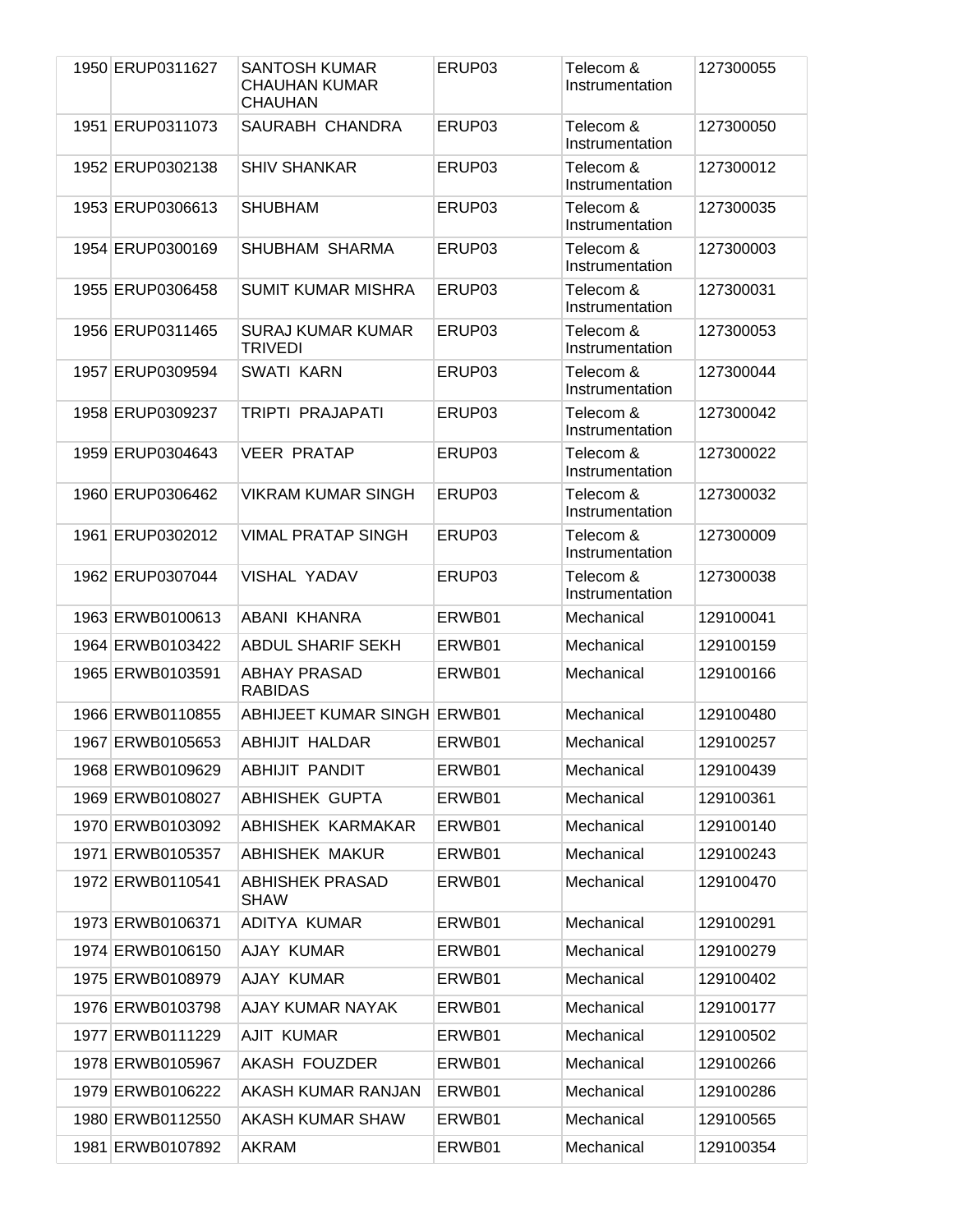| 1982 ERWB0112390 | AKSHAY DAS BAIRAGYA ERWB01 |        | Mechanical | 129100554 |
|------------------|----------------------------|--------|------------|-----------|
| 1983 ERWB0107580 | ALOK CHANDRABHARTI         | ERWB01 | Mechanical | 129100343 |
| 1984 ERWB0100238 | AMAR MONDAL                | ERWB01 | Mechanical | 129100009 |
| 1985 ERWB0108337 | AMAR SUTRADHAR             | ERWB01 | Mechanical | 129100371 |
| 1986 ERWB0101062 | AMARESH MONDAL             | ERWB01 | Mechanical | 129100054 |
| 1987 ERWB0105273 | AMARTYA DAS                | ERWB01 | Mechanical | 129100237 |
| 1988 ERWB0109467 | AMIR KHAN                  | ERWB01 | Mechanical | 129100430 |
| 1989 ERWB0109399 | <b>AMIT BETO</b>           | ERWB01 | Mechanical | 129100424 |
| 1990 ERWB0112405 | AMIT DAS                   | ERWB01 | Mechanical | 129100556 |
| 1991 ERWB0107365 | AMIT DOLAI                 | ERWB01 | Mechanical | 129100337 |
| 1992 ERWB0106196 | <b>AMIT GHOSH</b>          | ERWB01 | Mechanical | 129100282 |
| 1993 ERWB0104098 | <b>AMIT HALDER</b>         | ERWB01 | Mechanical | 129100186 |
| 1994 ERWB0107245 | AMIT JANA                  | ERWB01 | Mechanical | 129100331 |
| 1995 ERWB0111300 | AMIT KARMAKAR              | ERWB01 | Mechanical | 129100504 |
| 1996 ERWB0111674 | <b>AMIT RANJAN</b>         | ERWB01 | Mechanical | 129100525 |
| 1997 ERWB0101123 | <b>AMIT SARKAR</b>         | ERWB01 | Mechanical | 129100057 |
| 1998 ERWB0103793 | AMIT KUMAR BASKEY          | ERWB01 | Mechanical | 129100175 |
| 1999 ERWB0107256 | AMIT KUMAR MANDI           | ERWB01 | Mechanical | 129100334 |
| 2000 ERWB0111913 | <b>AMIT KUMAR SINGH</b>    | ERWB01 | Mechanical | 129100534 |
| 2001 ERWB0105935 | AMRITA PRADHAN             | ERWB01 | Mechanical | 129100263 |
| 2002 ERWB0102954 | ANANTA RUIDAS              | ERWB01 | Mechanical | 129100133 |
| 2003 ERWB0111971 | ANIMESH HAZRA              | ERWB01 | Mechanical | 129100541 |
| 2004 ERWB0107040 | ANIMESH KUNDU              | ERWB01 | Mechanical | 129100319 |
| 2005 ERWB0104936 | ANIMESH MAJI               | ERWB01 | Mechanical | 129100223 |
| 2006 ERWB0103031 | <b>ANIRBAN</b>             | ERWB01 | Mechanical | 129100137 |
| 2007 ERWB0104055 | ANIRBAN BANERJEE           | ERWB01 | Mechanical | 129100184 |
| 2008 ERWB0112650 | ANIRUDDHA MAITY            | ERWB01 | Mechanical | 129100571 |
| 2009 ERWB0102623 | ANIRUDDHA PAL              | ERWB01 | Mechanical | 129100114 |
| 2010 ERWB0102449 | ANISHA SINGH               | ERWB01 | Mechanical | 129100107 |
| 2011 ERWB0107172 | ANKAN ROY                  | ERWB01 | Mechanical | 129100326 |
| 2012 ERWB0105908 | ANSHUMAN BEZ               | ERWB01 | Mechanical | 129100262 |
| 2013 ERWB0105406 | ANUP KUMAR NAYAK           | ERWB01 | Mechanical | 129100246 |
| 2014 ERWB0111477 | ANUPAM JANA                | ERWB01 | Mechanical | 129100510 |
| 2015 ERWB0112623 | ANUPAM KUMAR               | ERWB01 | Mechanical | 129100570 |
| 2016 ERWB0109916 | ANUPAM PANDA               | ERWB01 | Mechanical | 129100444 |
| 2017 ERWB0112696 | ANUPAM KUMAR NAG           | ERWB01 | Mechanical | 129100574 |
| 2018 ERWB0107355 | ANURAG KUMAR               | ERWB01 | Mechanical | 129100336 |
| 2019 ERWB0108504 | ARABINDA MURMU             | ERWB01 | Mechanical | 129100379 |
| 2020 ERWB0100226 | ARDHENDU KALA              | ERWB01 | Mechanical | 129100006 |
| 2021 ERWB0101324 | ARGHA BISWAS               | ERWB01 | Mechanical | 129100064 |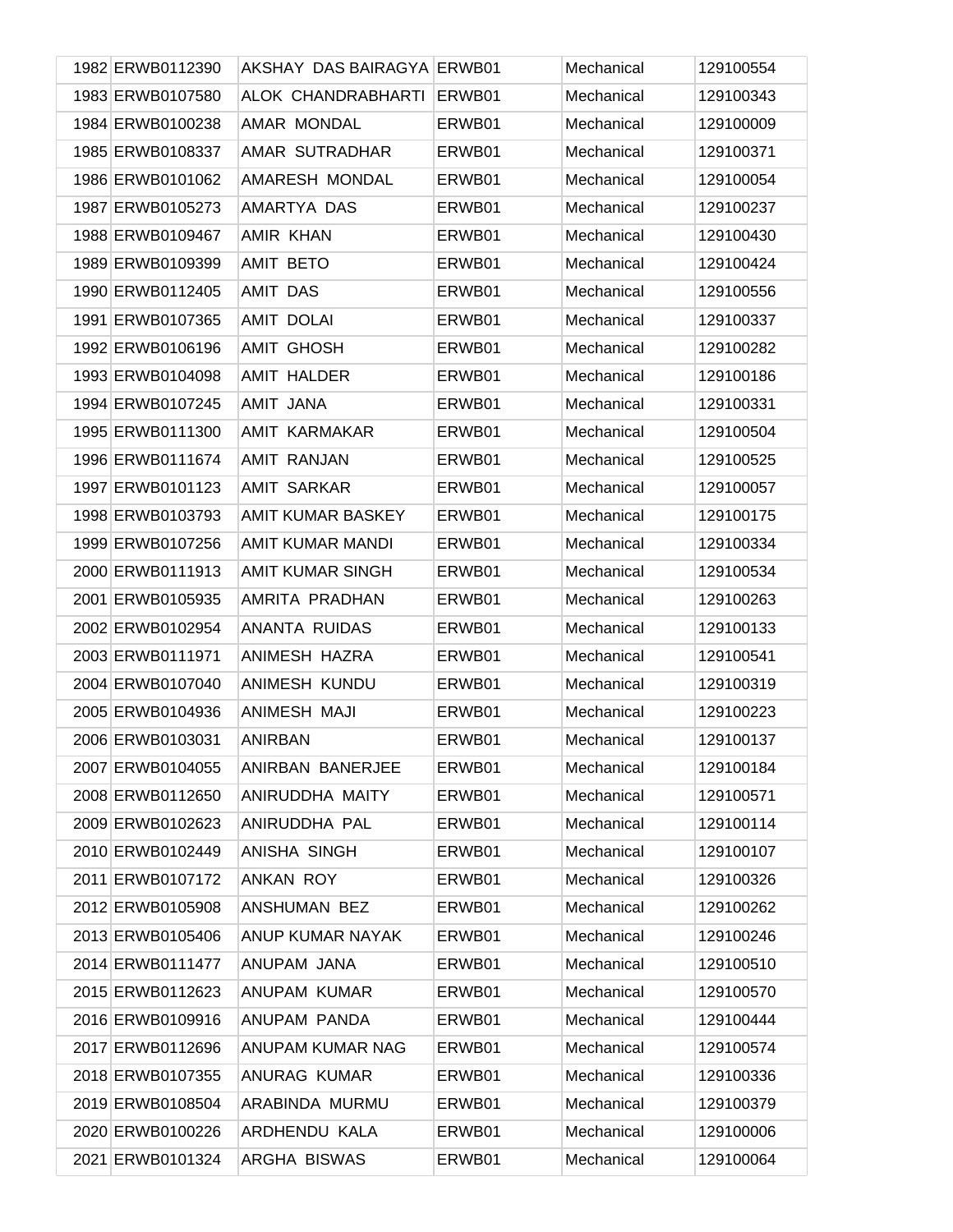| 2022 ERWB0106527 | ARGHA KOLEY                    | ERWB01 | Mechanical | 129100299 |
|------------------|--------------------------------|--------|------------|-----------|
| 2023 ERWB0110491 | <b>ARGHYA BISWAS</b>           | ERWB01 | Mechanical | 129100467 |
| 2024 ERWB0100034 | <b>ARIJIT BANERJEE</b>         | ERWB01 | Mechanical | 129100001 |
| 2025 ERWB0111615 | ARINDAM<br><b>BHATTACHARYA</b> | ERWB01 | Mechanical | 129100517 |
| 2026 ERWB0112041 | ARINDAM CHATTERJEE             | ERWB01 | Mechanical | 129100542 |
| 2027 ERWB0106506 | ARINDAM DEY                    | ERWB01 | Mechanical | 129100297 |
| 2028 ERWB0100673 | ARINDAM DUTTA                  | ERWB01 | Mechanical | 129100042 |
| 2029 ERWB0102159 | <b>ARINDAM ROY</b>             | ERWB01 | Mechanical | 129100096 |
| 2030 ERWB0107726 | <b>ARINDAM ROY</b>             | ERWB01 | Mechanical | 129100347 |
| 2031 ERWB0110980 | ARINDAM DAS KABIRAJ            | ERWB01 | Mechanical | 129100486 |
| 2032 ERWB0103885 | <b>ARITRADIP ROY</b>           | ERWB01 | Mechanical | 129100178 |
| 2033 ERWB0107232 | ARKA BOSE                      | ERWB01 | Mechanical | 129100329 |
| 2034 ERWB0106239 | ARKA ROY                       | ERWB01 | Mechanical | 129100287 |
| 2035 ERWB0111541 | <b>ARNAB GHOSH</b>             | ERWB01 | Mechanical | 129100513 |
| 2036 ERWB0111387 | ARNAB MUKHERJEE                | ERWB01 | Mechanical | 129100506 |
| 2037 ERWB0100357 | ARNAB PATRA                    | ERWB01 | Mechanical | 129100020 |
| 2038 ERWB0109315 | ARPAN PAL                      | ERWB01 | Mechanical | 129100417 |
| 2039 ERWB0105398 | ARPAN SAMANTA                  | ERWB01 | Mechanical | 129100245 |
| 2040 ERWB0102191 | ARSHAD ALI                     | ERWB01 | Mechanical | 129100097 |
| 2041 ERWB0109807 | <b>ARUN KUMAR MAHATO</b>       | ERWB01 | Mechanical | 129100441 |
| 2042 ERWB0102804 | ARUNABHA MONDAL                | ERWB01 | Mechanical | 129100127 |
| 2043 ERWB0109951 | ARUP ADAK                      | ERWB01 | Mechanical | 129100446 |
| 2044 ERWB0104105 | <b>ARUP SHARMA</b>             | ERWB01 | Mechanical | 129100188 |
| 2045 ERWB0111963 | ARUP KUMAR BAG                 | ERWB01 | Mechanical | 129100540 |
| 2046 ERWB0107014 | ARUP KUMAR MONDAL              | ERWB01 | Mechanical | 129100317 |
| 2047 ERWB0104434 | ARUP KUMAR PRADHAN             | ERWB01 | Mechanical | 129100198 |
| 2048 ERWB0102450 | ARVIND KUMAR                   | ERWB01 | Mechanical | 129100108 |
| 2049 ERWB0109429 | ARYAN KASHYAP                  | ERWB01 | Mechanical | 129100428 |
| 2050 ERWB0105486 | ASHADULLAH KHALID              | ERWB01 | Mechanical | 129100249 |
| 2051 ERWB0111594 | <b>ASHIS THAKUR</b>            | ERWB01 | Mechanical | 129100515 |
| 2052 ERWB0101432 | <b>ASHISH CHOWDHURY</b>        | ERWB01 | Mechanical | 129100072 |
| 2053 ERWB0101445 | <b>ASHUTOSH KUMAR</b>          | ERWB01 | Mechanical | 129100073 |
| 2054 ERWB0101544 | ASISH MOHAPATRA                | ERWB01 | Mechanical | 129100077 |
| 2055 ERWB0111750 | ATANU GOSWAMI                  | ERWB01 | Mechanical | 129100528 |
| 2056 ERWB0103053 | ATANU SARKAR                   | ERWB01 | Mechanical | 129100138 |
| 2057 ERWB0109525 | <b>AVIJIT BASAK</b>            | ERWB01 | Mechanical | 129100433 |
| 2058 ERWB0108755 | <b>AVIJIT MAITY</b>            | ERWB01 | Mechanical | 129100393 |
| 2059 ERWB0105552 | AVIJIT MOHANTA                 | ERWB01 | Mechanical | 129100252 |
| 2060 ERWB0100278 | <b>AVIJIT MONDAL</b>           | ERWB01 | Mechanical | 129100013 |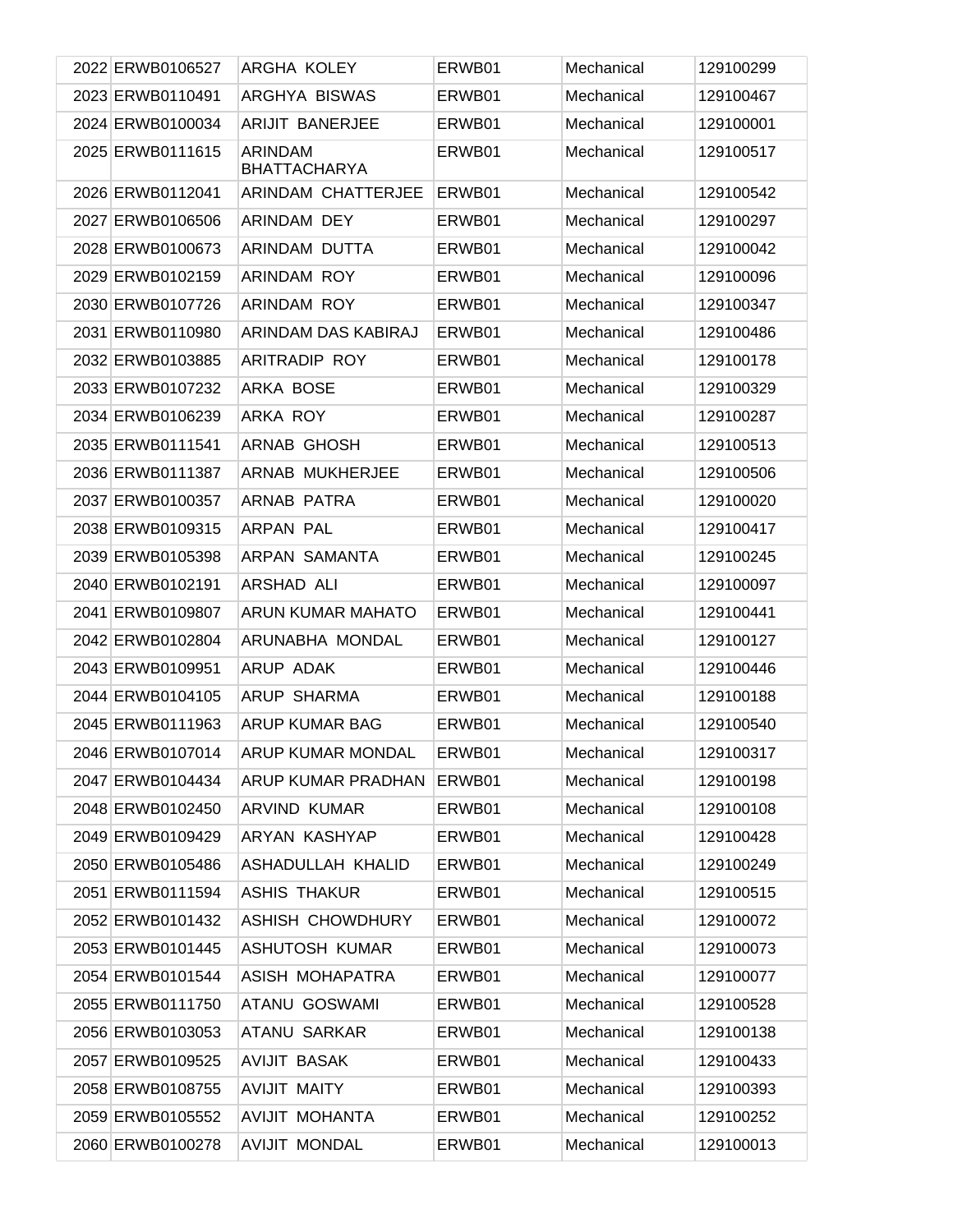| 2061 ERWB0107103 | <b>AVIJIT ROY</b>                                  | ERWB01 | Mechanical | 129100322 |
|------------------|----------------------------------------------------|--------|------------|-----------|
| 2062 ERWB0102529 | <b>AVIK SARKAR</b>                                 | ERWB01 | Mechanical | 129100111 |
| 2063 ERWB0106209 | <b>AVISHEK DAS</b>                                 | ERWB01 | Mechanical | 129100285 |
| 2064 ERWB0102497 | AYAN DUTTA                                         | ERWB01 | Mechanical | 129100110 |
| 2065 ERWB0112688 | <b>AYAN GURIA</b>                                  | ERWB01 | Mechanical | 129100573 |
| 2066 ERWB0105965 | AYAN SARDAR                                        | ERWB01 | Mechanical | 129100265 |
| 2067 ERWB0109547 | AYUSH KUMAR PODDAR                                 | ERWB01 | Mechanical | 129100434 |
| 2068 ERWB0106123 | <b>BAHADUR SHAIKH</b>                              | ERWB01 | Mechanical | 129100277 |
| 2069 ERWB0104506 | <b>BARA BABU MAHALI</b>                            | ERWB01 | Mechanical | 129100202 |
| 2070 ERWB0110235 | <b>BHABESH MANDAL</b>                              | ERWB01 | Mechanical | 129100453 |
| 2071 ERWB0105349 | <b>BHAGIRATH PUR KUMAR ERWB01</b><br><b>SCHOOL</b> |        | Mechanical | 129100242 |
| 2072 ERWB0100535 | <b>BHAIRAB CHANDRA MAJI ERWB01</b>                 |        | Mechanical | 129100035 |
| 2073 ERWB0106414 | <b>BHARAT BHUSHAN</b>                              | ERWB01 | Mechanical | 129100292 |
| 2074 ERWB0101049 | <b>BHARAT MAHATO</b>                               | ERWB01 | Mechanical | 129100052 |
| 2075 ERWB0102461 | <b>BHASKAR MONDAL</b>                              | ERWB01 | Mechanical | 129100109 |
| 2076 ERWB0100307 | <b>BIBEK GOPE</b>                                  | ERWB01 | Mechanical | 129100018 |
| 2077 ERWB0108572 | <b>BIBEK DAS BOURI</b>                             | ERWB01 | Mechanical | 129100384 |
| 2078 ERWB0112289 | <b>BIJOY DAS</b>                                   | ERWB01 | Mechanical | 129100551 |
| 2079 ERWB0104513 | <b>BIKRAM DAS</b>                                  | ERWB01 | Mechanical | 129100203 |
| 2080 ERWB0108113 | <b>BIKRAM HEMBRAM</b>                              | ERWB01 | Mechanical | 129100366 |
| 2081 ERWB0106770 | <b>BIKRAM SARKAR</b>                               | ERWB01 | Mechanical | 129100308 |
| 2082 ERWB0109938 | <b>BIKRAMJIT MONDAL</b>                            | ERWB01 | Mechanical | 129100445 |
| 2083 ERWB0103778 | <b>BIMAL PRAMANICK</b>                             | ERWB01 | Mechanical | 129100174 |
| 2084 ERWB0109400 | <b>BIPASHA SUR</b>                                 | ERWB01 | Mechanical | 129100425 |
| 2085 ERWB0108119 | <b>BIPIN KUMAR</b>                                 | ERWB01 | Mechanical | 129100367 |
| 2086 ERWB0101258 | <b>BIPLAB ADHIKARI</b>                             | ERWB01 | Mechanical | 129100062 |
| 2087 ERWB0104739 | <b>BIPLAB BISWAS</b>                               | ERWB01 | Mechanical | 129100214 |
| 2088 ERWB0100394 | <b>BIPUL MAITY</b>                                 | ERWB01 | Mechanical | 129100026 |
| 2089 ERWB0100400 | <b>BISHAL KR MAHATO</b>                            | ERWB01 | Mechanical | 129100027 |
| 2090 ERWB0111648 | <b>BISHAL RANJAN SAHA</b>                          | ERWB01 | Mechanical | 129100522 |
| 2091 ERWB0105122 | <b>BISHNU KUMAR</b>                                | ERWB01 | Mechanical | 129100228 |
| 2092 ERWB0108585 | <b>BISHWAJIT</b><br><b>BHATTACHARJEE</b>           | ERWB01 | Mechanical | 129100385 |
| 2093 ERWB0105346 | BISWA NATH                                         | ERWB01 | Mechanical | 129100240 |
| 2094 ERWB0107907 | <b>BISWAJIT MONDAL</b>                             | ERWB01 | Mechanical | 129100355 |
| 2095 ERWB0108314 | <b>BISWAJIT SARKAR</b>                             | ERWB01 | Mechanical | 129100369 |
| 2096 ERWB0100391 | <b>BISWARUP CHHATAIT</b>                           | ERWB01 | Mechanical | 129100024 |
| 2097 ERWB0107008 | <b>BRITISH KUNDU</b>                               | ERWB01 | Mechanical | 129100316 |
| 2098 ERWB0107475 | <b>BUDDHADEB DEBNATH</b>                           | ERWB01 | Mechanical | 129100342 |
| 2099 ERWB0112528 | <b>BUDDHADEB PAUL</b>                              | ERWB01 | Mechanical | 129100563 |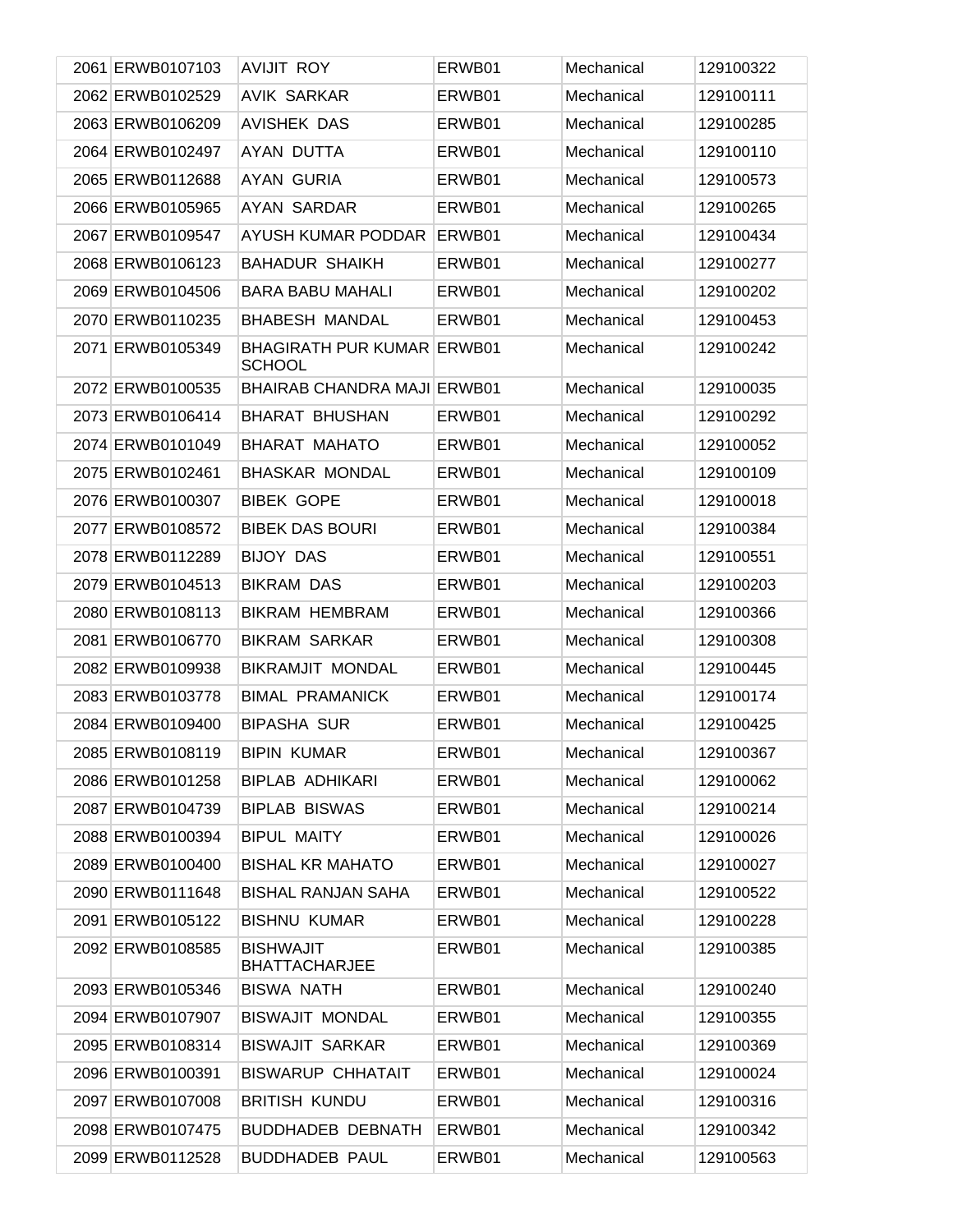| 2100 ERWB0112139 | <b>CHANDAN BISWAS</b>                   | ERWB01 | Mechanical | 129100543 |
|------------------|-----------------------------------------|--------|------------|-----------|
| 2101 ERWB0106622 | <b>CHANDAN SINGH</b>                    | ERWB01 | Mechanical | 129100302 |
| 2102 ERWB0111053 | CHANDRA KANTA<br><b>KARMAKAR</b>        | ERWB01 | Mechanical | 129100491 |
| 2103 ERWB0101807 | <b>CHANDRA PRAKASH</b><br><b>GAUTAM</b> | ERWB01 | Mechanical | 129100084 |
| 2104 ERWB0104721 | <b>CHANDRA PRAKASH</b><br><b>MISHRA</b> | ERWB01 | Mechanical | 129100212 |
| 2105 ERWB0110431 | <b>CHANDRAKANT</b><br><b>SHARMA</b>     | ERWB01 | Mechanical | 129100463 |
| 2106 ERWB0103408 | <b>CHETAN KUMAR SINGH</b>               | ERWB01 | Mechanical | 129100156 |
| 2107 ERWB0108978 | CHHATHTHU PRASAD<br><b>KESHARI</b>      | ERWB01 | Mechanical | 129100401 |
| 2108 ERWB0105622 | CHHOTON DAS                             | ERWB01 | Mechanical | 129100255 |
| 2109 ERWB0110550 | CHINMOY ADAK                            | ERWB01 | Mechanical | 129100472 |
| 2110 ERWB0110781 | <b>CHIRAG CHATTERJEE</b>                | ERWB01 | Mechanical | 129100479 |
| 2111 ERWB0112603 | CHITA RANJAN NAIK                       | ERWB01 | Mechanical | 129100569 |
| 2112 ERWB0100385 | DAYAMAY KUMAR                           | ERWB01 | Mechanical | 129100023 |
| 2113 ERWB0101691 | DEBABRATA DAS                           | ERWB01 | Mechanical | 129100083 |
| 2114 ERWB0106753 | <b>DEBASHIS MONDAL</b>                  | ERWB01 | Mechanical | 129100307 |
| 2115 ERWB0103324 | <b>DEBASHIS MONDAL</b>                  | ERWB01 | Mechanical | 129100151 |
| 2116 ERWB0102011 | <b>DEBASIS HIRA</b>                     | ERWB01 | Mechanical | 129100090 |
| 2117 ERWB0100529 | <b>DEBASIS MANDAL</b>                   | ERWB01 | Mechanical | 129100033 |
| 2118 ERWB0107002 | <b>DEBNATH DAS</b>                      | ERWB01 | Mechanical | 129100315 |
| 2119 ERWB0107249 | DEEP SHEEL                              | ERWB01 | Mechanical | 129100332 |
| 2120 ERWB0111153 | DEEPAK KUMAR                            | ERWB01 | Mechanical | 129100499 |
| 2121 ERWB0107842 | <b>DEEPAK KUMAR</b>                     | ERWB01 | Mechanical | 129100351 |
| 2122 ERWB0101196 | DEEPAK KUMAR SAW                        | ERWB01 | Mechanical | 129100060 |
| 2123 ERWB0108535 | <b>DEV PRASAD</b>                       | ERWB01 | Mechanical | 129100381 |
| 2124 ERWB0108520 | DHANANJOY SAMANTA                       | ERWB01 | Mechanical | 129100380 |
| 2125 ERWB0106015 | DHARMJEET KUMAR                         | ERWB01 | Mechanical | 129100272 |
| 2126 ERWB0109426 | <b>DHIRAJ CHANDRA</b>                   | ERWB01 | Mechanical | 129100427 |
| 2127 ERWB0109396 | DHIRAJ KUMAR                            | ERWB01 | Mechanical | 129100422 |
| 2128 ERWB0111637 | <b>DILCHAND KUMAR</b><br><b>NONIYA</b>  | ERWB01 | Mechanical | 129100520 |
| 2129 ERWB0109626 | DILIP KUMAR YADAV                       | ERWB01 | Mechanical | 129100438 |
| 2130 ERWB0110463 | <b>DIPAK KUMAR SINGH</b>                | ERWB01 | Mechanical | 129100464 |
| 2131 ERWB0105261 | <b>DIPANJAN MALLICK</b>                 | ERWB01 | Mechanical | 129100236 |
| 2132 ERWB0100607 | <b>DIPANKAR BISWAS</b>                  | ERWB01 | Mechanical | 129100040 |
| 2133 ERWB0112366 | DIPANKAR ROY                            | ERWB01 | Mechanical | 129100553 |
| 2134 ERWB0100881 | <b>DIPON KIRTONIA</b>                   | ERWB01 | Mechanical | 129100046 |
| 2135 ERWB0106320 | <b>DIPUJIT BACHAR</b>                   | ERWB01 | Mechanical | 129100290 |
| 2136 ERWB0108693 | DIVYAKANT KUMAR                         | ERWB01 | Mechanical | 129100392 |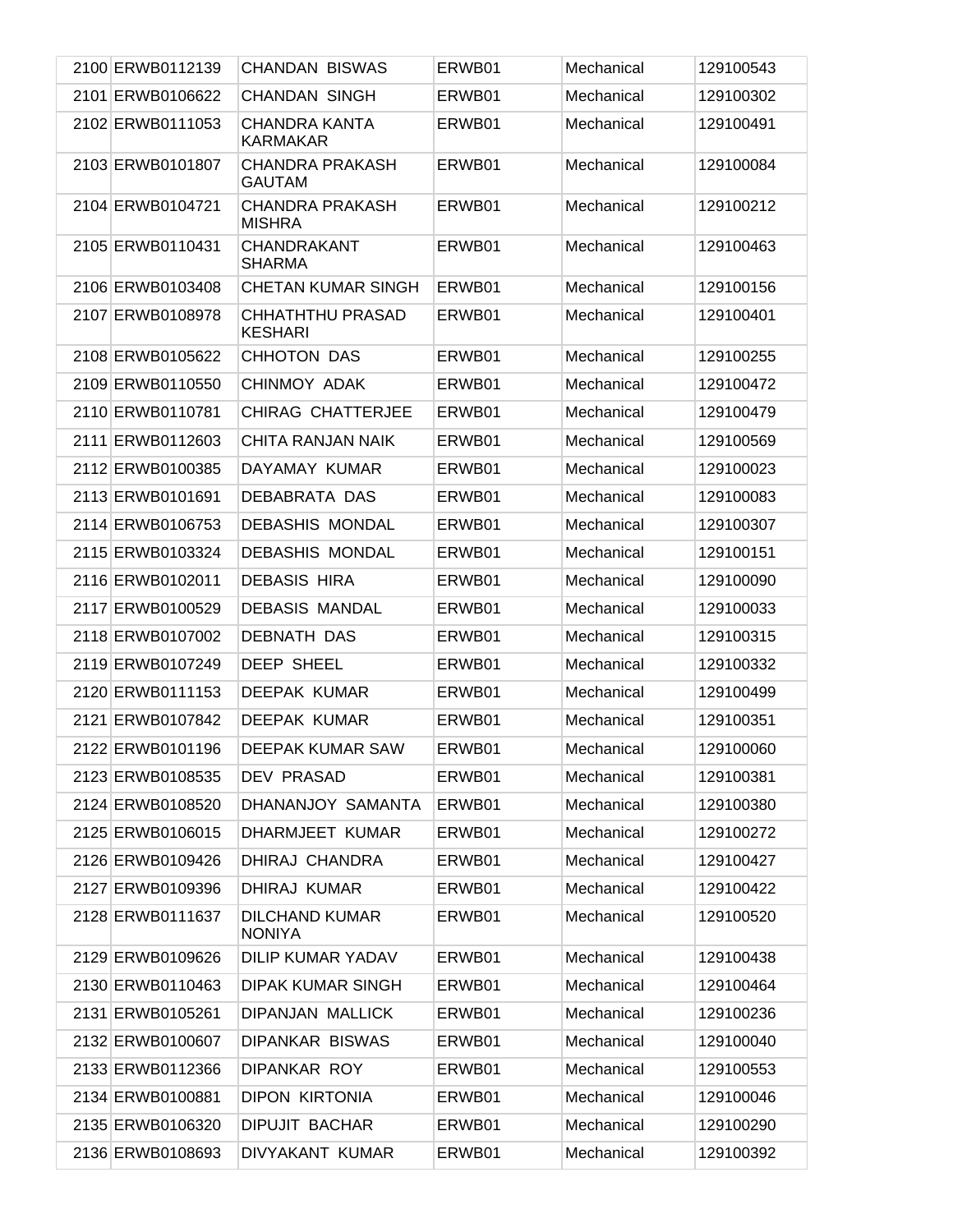| 2137 ERWB0107094 | <b>DWIPENDU SARKAR</b>                   | ERWB01 | Mechanical | 129100321 |
|------------------|------------------------------------------|--------|------------|-----------|
| 2138 ERWB0103572 | <b>EVON MONDAL</b>                       | ERWB01 | Mechanical | 129100164 |
| 2139 ERWB0107878 | <b>FARID ALAM</b>                        | ERWB01 | Mechanical | 129100352 |
| 2140 ERWB0103689 | <b>GANGA KUMAR SHARMA</b>                | ERWB01 | Mechanical | 129100170 |
| 2141 ERWB0108473 | <b>GAUTAM KUMAR</b>                      | ERWB01 | Mechanical | 129100378 |
| 2142 ERWB0101213 | <b>GAUTAM KUMAR PATEL</b>                | ERWB01 | Mechanical | 129100061 |
| 2143 ERWB0105287 | <b>GHANSHYAM PRASAD</b>                  | ERWB01 | Mechanical | 129100238 |
| 2144 ERWB0112421 | <b>GOJJILLA MALLESH</b>                  | ERWB01 | Mechanical | 129100558 |
| 2145 ERWB0100492 | <b>GOURAB DUTTA</b>                      | ERWB01 | Mechanical | 129100030 |
| 2146 ERWB0108336 | <b>HARIBOLA SARKAR</b>                   | ERWB01 | Mechanical | 129100370 |
| 2147 ERWB0106897 | <b>HEMANT KUMAR</b>                      | ERWB01 | Mechanical | 129100310 |
| 2148 ERWB0108372 | <b>HEMLAL MAHATO</b>                     | ERWB01 | Mechanical | 129100373 |
| 2149 ERWB0104260 | <b>HIRANMAY BACHHAR</b>                  | ERWB01 | Mechanical | 129100193 |
| 2150 ERWB0105547 | <b>HUMAYAN KABIR SK</b>                  | ERWB01 | Mechanical | 129100251 |
| 2151 ERWB0104269 | <b>IKBAL HOSSAIN</b>                     | ERWB01 | Mechanical | 129100195 |
| 2152 ERWB0105289 | <b>INDRAJIT BERA</b>                     | ERWB01 | Mechanical | 129100239 |
| 2153 ERWB0104536 | <b>INDRANIL MONDAL</b>                   | ERWB01 | Mechanical | 129100204 |
| 2154 ERWB0103225 | <b>IPSITA GHOSAL</b>                     | ERWB01 | Mechanical | 129100145 |
| 2155 ERWB0112502 | <b>ISHAN DEY</b>                         | ERWB01 | Mechanical | 129100562 |
| 2156 ERWB0105347 | JAMIRUDDIN ANSARI                        | ERWB01 | Mechanical | 129100241 |
| 2157 ERWB0109199 | <b>JANARDAN KUMAR</b><br><b>MODAK</b>    | ERWB01 | Mechanical | 129100411 |
| 2158 ERWB0110337 | JAYANTA ROY                              | ERWB01 | Mechanical | 129100459 |
| 2159 ERWB0106690 | JAYANTA ROY                              | ERWB01 | Mechanical | 129100305 |
| 2160 ERWB0106198 | <b>JOY BHANDARI</b>                      | ERWB01 | Mechanical | 129100283 |
| 2161 ERWB0112589 | <b>JOY DEBNATH</b>                       | ERWB01 | Mechanical | 129100567 |
| 2162 ERWB0104142 | JOYDEEP BANERJEE                         | ERWB01 | Mechanical | 129100189 |
| 2163 ERWB0109093 | JOYDEEP MAJUMDAR                         | ERWB01 | Mechanical | 129100406 |
| 2164 ERWB0101459 | <b>JOYDIP MONDAL</b>                     | ERWB01 | Mechanical | 129100076 |
| 2165 ERWB0103385 | <b>JYOTIPAL SUNIL</b><br><b>THORMOTE</b> | ERWB01 | Mechanical | 129100154 |
| 2166 ERWB0100318 | KAJAL BAURI                              | ERWB01 | Mechanical | 129100019 |
| 2167 ERWB0100694 | KAJAL MAHATO                             | ERWB01 | Mechanical | 129100043 |
| 2168 ERWB0110478 | KAJAL KUMAR MANDAL                       | ERWB01 | Mechanical | 129100465 |
| 2169 ERWB0112283 | KALICHARAN MAHATO                        | ERWB01 | Mechanical | 129100550 |
| 2170 ERWB0108768 | KALIPRASANNA GARAI                       | ERWB01 | Mechanical | 129100394 |
| 2171 ERWB0107801 | KANAILAL MANDI                           | ERWB01 | Mechanical | 129100350 |
| 2172 ERWB0100929 | <b>KANCHAN MAITY</b>                     | ERWB01 | Mechanical | 129100049 |
| 2173 ERWB0108859 | KARAN KUMAR RAJAK                        | ERWB01 | Mechanical | 129100395 |
| 2174 ERWB0108888 | KARAN KUMAR RAJAK                        | ERWB01 | Mechanical | 129100396 |
| 2175 ERWB0112231 | <b>KARTICK DAS</b>                       | ERWB01 | Mechanical | 129100546 |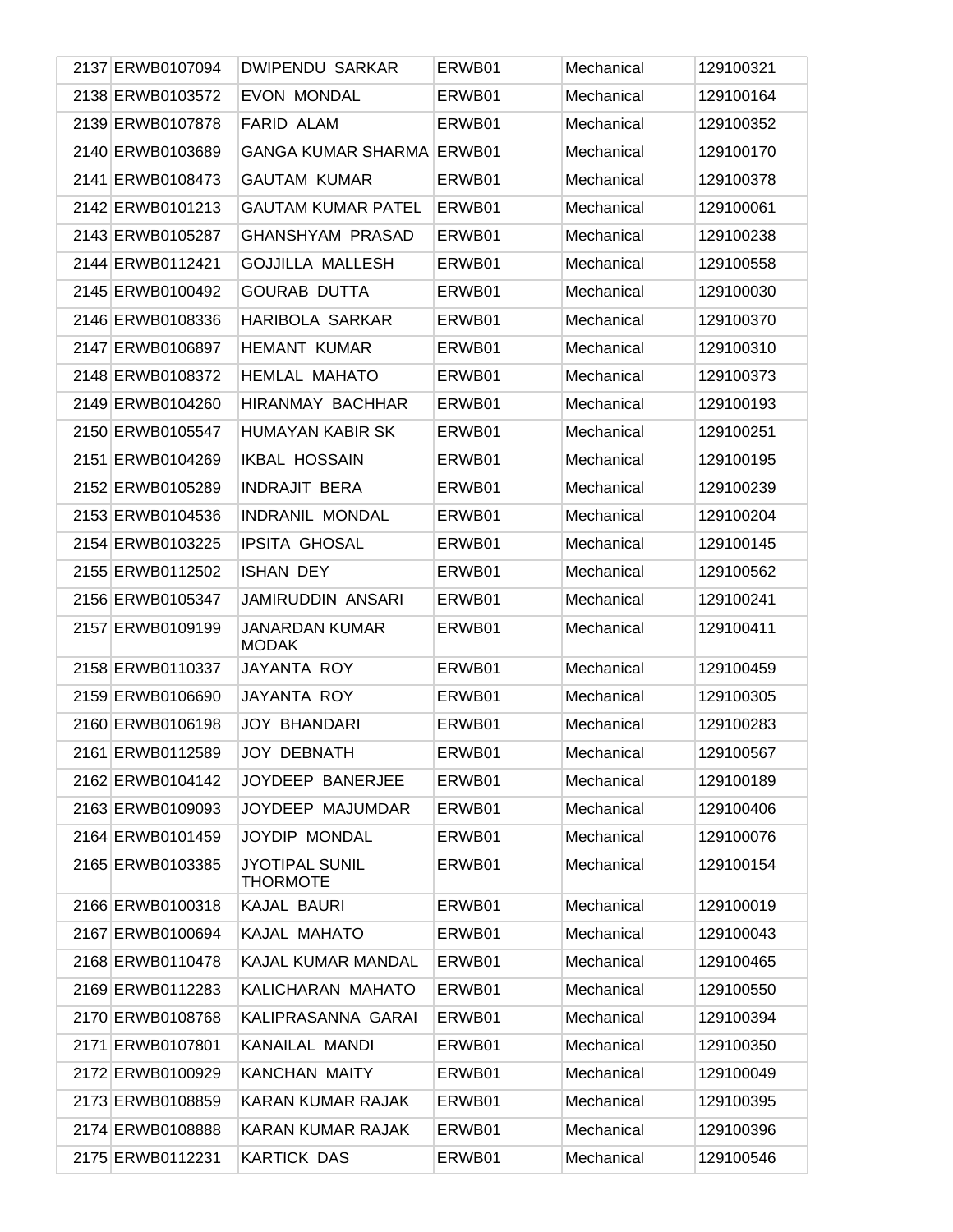| 2176 ERWB0111657 | KAUSHAL KUMAR                         | ERWB01 | Mechanical | 129100523 |
|------------------|---------------------------------------|--------|------------|-----------|
| 2177 ERWB0105945 | KAUSHAL KUMAR DAS                     | ERWB01 | Mechanical | 129100264 |
| 2178 ERWB0100244 | <b>KAUSHIK BISWAS</b>                 | ERWB01 | Mechanical | 129100011 |
| 2179 ERWB0106095 | KINGSHUK MUKHERJEE                    | ERWB01 | Mechanical | 129100275 |
| 2180 ERWB0110929 | KIRAN KUMARI TIWARI                   | ERWB01 | Mechanical | 129100484 |
| 2181 ERWB0101398 | <b>KLINTON LAKSHMAN</b>               | ERWB01 | Mechanical | 129100069 |
| 2182 ERWB0112437 | KOUSHIK MANDAL                        | ERWB01 | Mechanical | 129100559 |
| 2183 ERWB0109471 | KOUSHIK SARKAR                        | ERWB01 | Mechanical | 129100431 |
| 2184 ERWB0107060 | KOUSIK MONDAL                         | ERWB01 | Mechanical | 129100320 |
| 2185 ERWB0111493 | <b>KRISHENDU MALLICK</b>              | ERWB01 | Mechanical | 129100512 |
| 2186 ERWB0109007 | <b>KRISHNA KUMAR</b>                  | ERWB01 | Mechanical | 129100403 |
| 2187 ERWB0109403 | KRISHNA KUMAR YADAV                   | ERWB01 | Mechanical | 129100426 |
| 2188 ERWB0100301 | <b>KRISHNENDU PACHAL</b>              | ERWB01 | Mechanical | 129100016 |
| 2189 ERWB0108628 | LAXMI KUMARI                          | ERWB01 | Mechanical | 129100387 |
| 2190 ERWB0105029 | LAXMI NARAYAN PURAN                   | ERWB01 | Mechanical | 129100226 |
| 2191 ERWB0102997 | LAXMINARAYAN BAURI                    | ERWB01 | Mechanical | 129100134 |
| 2192 ERWB0105259 | LITU SK                               | ERWB01 | Mechanical | 129100235 |
| 2193 ERWB0100063 | <b>MADAN MOHAN</b>                    | ERWB01 | Mechanical | 129100002 |
| 2194 ERWB0109292 | MADHU MUKHERJEE                       | ERWB01 | Mechanical | 129100415 |
| 2195 ERWB0100598 | MAHESHWAR PAL                         | ERWB01 | Mechanical | 129100038 |
| 2196 ERWB0109075 | MAHESWAR HANSDA                       | ERWB01 | Mechanical | 129100405 |
| 2197 ERWB0109459 | <b>MALAY GHOSH</b>                    | ERWB01 | Mechanical | 129100429 |
| 2198 ERWB0111087 | <b>MANAS MAJI</b>                     | ERWB01 | Mechanical | 129100494 |
| 2199 ERWB0102341 | MANAS SAMANTA                         | ERWB01 | Mechanical | 129100103 |
| 2200 ERWB0111288 | <b>MANISHA</b><br><b>BHATTACHARYA</b> | ERWB01 | Mechanical | 129100503 |
| 2201 ERWB0111399 | MANNA DE                              | ERWB01 | Mechanical | 129100507 |
| 2202 ERWB0104498 | <b>MANOJIT BERA</b>                   | ERWB01 | Mechanical | 129100200 |
| 2203 ERWB0101079 | MARKUSH MURMU                         | ERWB01 | Mechanical | 129100055 |
| 2204 ERWB0100778 | MD EZAZ                               | ERWB01 | Mechanical | 129100044 |
| 2205 ERWB0101354 | <b>MD ARMAN KHAN</b>                  | ERWB01 | Mechanical | 129100065 |
| 2206 ERWB0110106 | <b>MD AZHAR KHAN</b>                  | ERWB01 | Mechanical | 129100451 |
| 2207 ERWB0110099 | <b>MD FAISHAL QURESHI</b>             | ERWB01 | Mechanical | 129100450 |
| 2208 ERWB0111023 | <b>MD FORID KHAN</b>                  | ERWB01 | Mechanical | 129100489 |
| 2209 ERWB0102286 | <b>MD GOLAM MOSTOFA</b>               | ERWB01 | Mechanical | 129100100 |
| 2210 ERWB0112530 | <b>MD HASIM ANSARI</b>                | ERWB01 | Mechanical | 129100564 |
| 2211 ERWB0112176 | <b>MD HOSSEN IMAM</b>                 | ERWB01 | Mechanical | 129100545 |
| 2212 ERWB0104748 | <b>MD IMRAN KHAN</b>                  | ERWB01 | Mechanical | 129100215 |
| 2213 ERWB0107416 | MD JAWED ANSARI                       | ERWB01 | Mechanical | 129100339 |
| 2214 ERWB0104788 | MD JUYEL ISLAM                        | ERWB01 | Mechanical | 129100216 |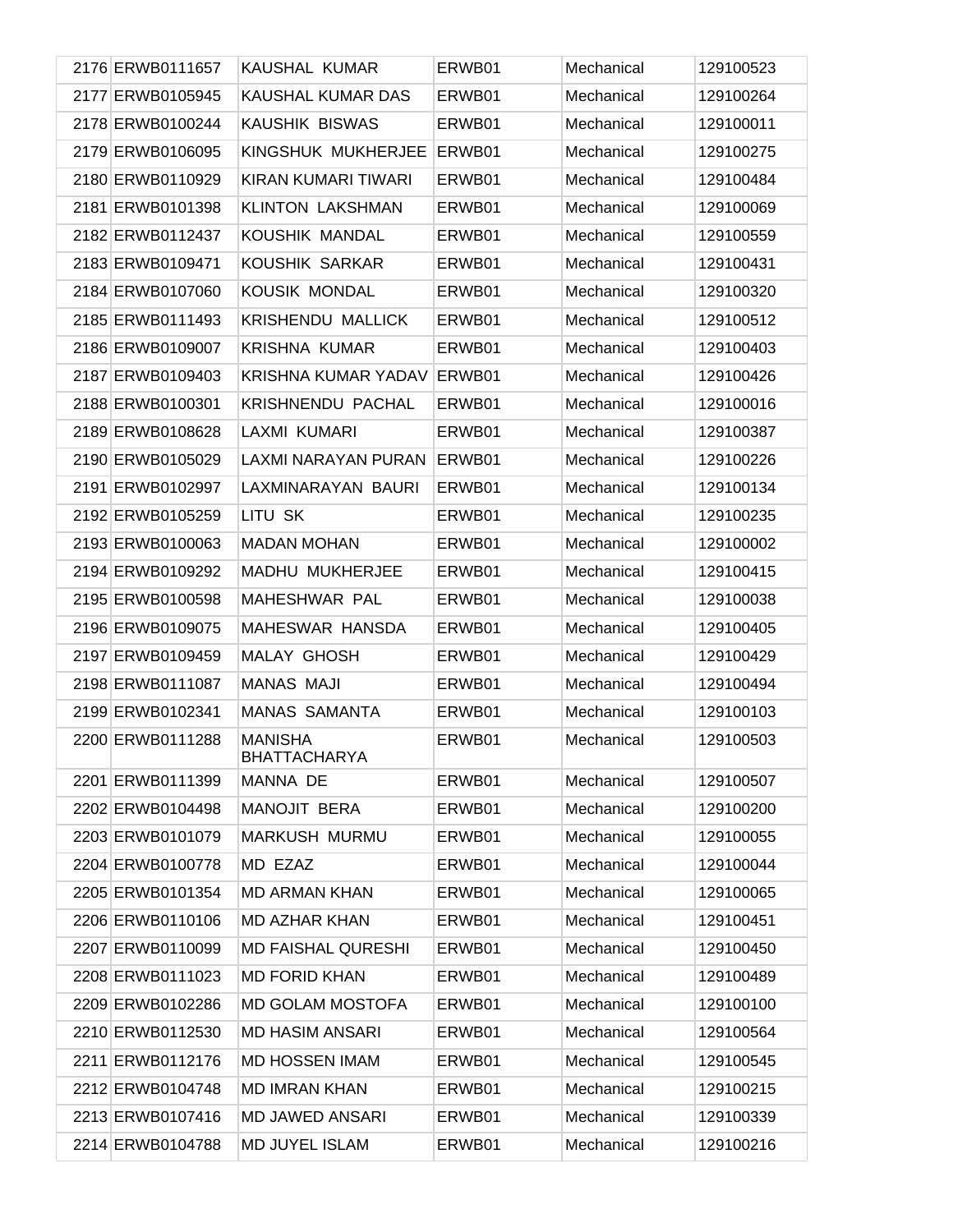| 2215 ERWB0102730 | <b>MD KASHEF RASUL</b>                     | ERWB01 | Mechanical | 129100123 |
|------------------|--------------------------------------------|--------|------------|-----------|
| 2216 ERWB0104847 | <b>MD NAZIBUR RAHAMAN</b>                  | ERWB01 | Mechanical | 129100219 |
| 2217 ERWB0100501 | MD RABNAWAZ QAISAR<br><b>QAISAR ANSARI</b> | ERWB01 | Mechanical | 129100031 |
| 2218 ERWB0111927 | <b>MD SADDAM HUSSAIN</b>                   | ERWB01 | Mechanical | 129100535 |
| 2219 ERWB0111962 | <b>MEGHNATH KUNDU</b>                      | ERWB01 | Mechanical | 129100539 |
| 2220 ERWB0103201 | <b>MIHIR MANDI</b>                         | ERWB01 | Mechanical | 129100144 |
| 2221 ERWB0106941 | MILAN KUMAR BEHERA                         | ERWB01 | Mechanical | 129100312 |
| 2222 ERWB0102868 | MITENDAR KUMAR                             | ERWB01 | Mechanical | 129100130 |
| 2223 ERWB0103371 | MONENDRA KUMAR                             | ERWB01 | Mechanical | 129100153 |
| 2224 ERWB0108346 | <b>MONISH AHAMAD</b>                       | ERWB01 | Mechanical | 129100372 |
| 2225 ERWB0106418 | MONOJIT GHOSH                              | ERWB01 | Mechanical | 129100293 |
| 2226 ERWB0109188 | MONORANJAN KHANRA                          | ERWB01 | Mechanical | 129100409 |
| 2227 ERWB0101660 | <b>MOUSUMI SARKAR</b>                      | ERWB01 | Mechanical | 129100082 |
| 2228 ERWB0104974 | <b>MRINAL DAS</b>                          | ERWB01 | Mechanical | 129100225 |
| 2229 ERWB0112341 | <b>MRINAL KANTI JANA</b>                   | ERWB01 | Mechanical | 129100552 |
| 2230 ERWB0109881 | <b>MRINMOY MONDAL</b>                      | ERWB01 | Mechanical | 129100443 |
| 2231 ERWB0108677 | <b>MRINMOY SAMANTA</b>                     | ERWB01 | Mechanical | 129100390 |
| 2232 ERWB0106724 | <b>MUKESH KUMAR</b>                        | ERWB01 | Mechanical | 129100306 |
| 2233 ERWB0106057 | MUKESH RAJWAR                              | ERWB01 | Mechanical | 129100274 |
| 2234 ERWB0107202 | MUKESH KUMAR MAHTO                         | ERWB01 | Mechanical | 129100328 |
| 2235 ERWB0105652 | NABARUN KUMAR DAS                          | ERWB01 | Mechanical | 129100256 |
| 2236 ERWB0104563 | NARAYAN<br><b>BHATTACHARYYA</b>            | ERWB01 | Mechanical | 129100205 |
| 2237 ERWB0106181 | <b>NAVNEET SINGH SAHEB</b>                 | ERWB01 | Mechanical | 129100280 |
| 2238 ERWB0101298 | NILKANTHA BHANDARI                         | ERWB01 | Mechanical | 129100063 |
| 2239 ERWB0102698 | NIMAI CHAND HALDAR                         | ERWB01 | Mechanical | 129100121 |
| 2240 ERWB0111956 | NIRAJ KUMAR                                | ERWB01 | Mechanical | 129100538 |
| 2241 ERWB0102904 | NIRAJ KUMAR                                | ERWB01 | Mechanical | 129100131 |
| 2242 ERWB0101446 | NIRANJAN KUMAR                             | ERWB01 | Mechanical | 129100074 |
| 2243 ERWB0106910 | NIRJHAR ROY                                | ERWB01 | Mechanical | 129100311 |
| 2244 ERWB0107917 | NITESH BAITHA                              | ERWB01 | Mechanical | 129100357 |
| 2245 ERWB0103231 | NITYA NANDA KOLEY                          | ERWB01 | Mechanical | 129100146 |
| 2246 ERWB0100503 | PALASH CHANDRA<br><b>MONDAL</b>            | ERWB01 | Mechanical | 129100032 |
| 2247 ERWB0111479 | PANKAJ KUMAR<br><b>SHARMA</b>              | ERWB01 | Mechanical | 129100511 |
| 2248 ERWB0103263 | PAPPU KUMAR MALLICK                        | ERWB01 | Mechanical | 129100147 |
| 2249 ERWB0104850 | PARAMESHWAR DAS                            | ERWB01 | Mechanical | 129100220 |
| 2250 ERWB0104031 | PARESH DAS                                 | ERWB01 | Mechanical | 129100183 |
| 2251 ERWB0104012 | PARTHA BAIDYA                              | ERWB01 | Mechanical | 129100182 |
| 2252 ERWB0110704 | PARTHAPRATIM KUNDU                         | ERWB01 | Mechanical | 129100477 |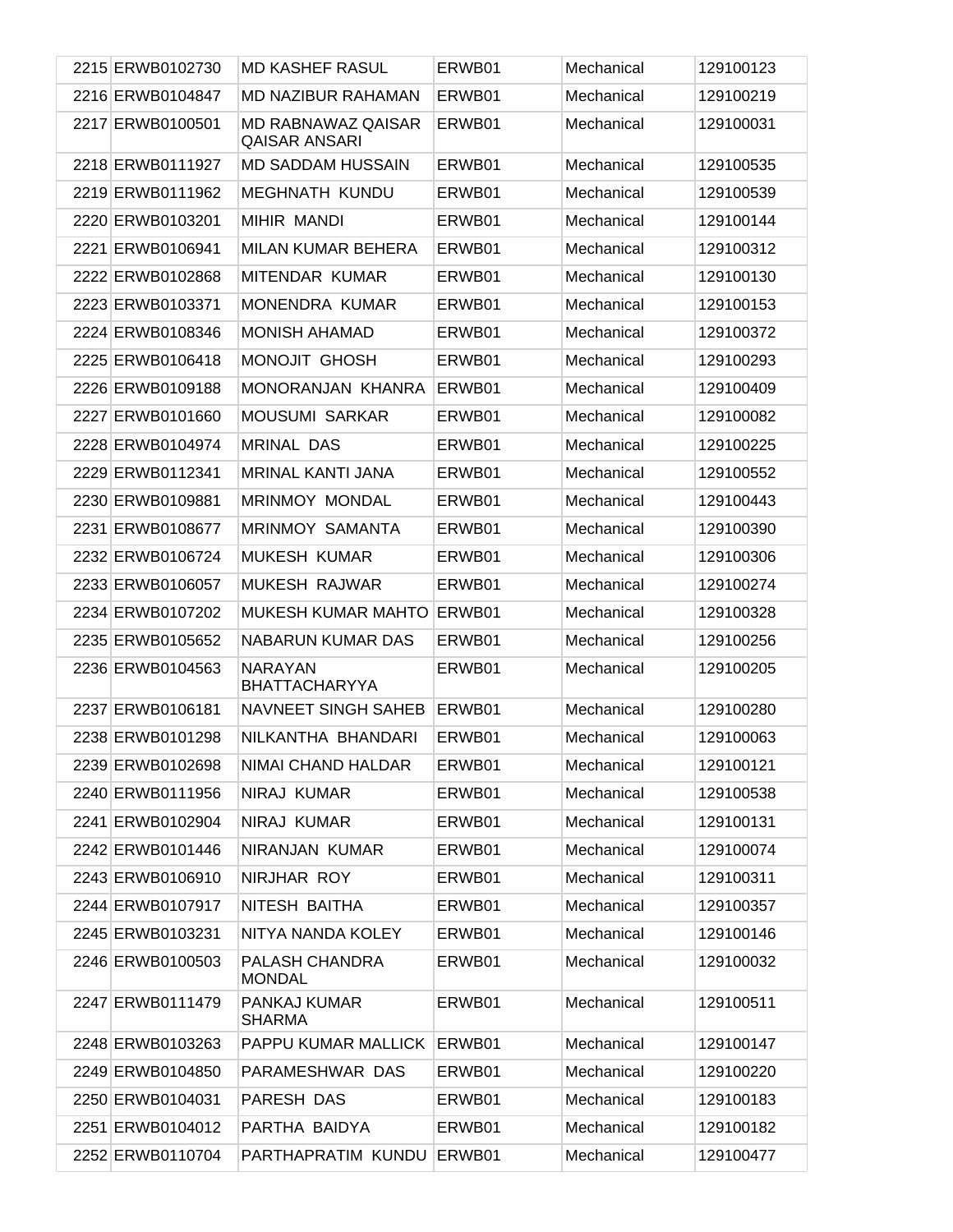| 2253 ERWB0111878 | PAWAN KUMAR SAH                        | ERWB01 | Mechanical | 129100532 |
|------------------|----------------------------------------|--------|------------|-----------|
| 2254 ERWB0102084 | PIJUS GHOSH                            | ERWB01 | Mechanical | 129100094 |
| 2255 ERWB0110314 | PINKU KUMAR                            | ERWB01 | Mechanical | 129100458 |
| 2256 ERWB0111897 | PINTU ROY                              | ERWB01 | Mechanical | 129100533 |
| 2257 ERWB0110633 | PIYUSH KUMAR NIRMAL                    | ERWB01 | Mechanical | 129100474 |
| 2258 ERWB0105150 | PORITOSH MAHATO                        | ERWB01 | Mechanical | 129100231 |
| 2259 ERWB0109398 | PRADIP SOREN                           | ERWB01 | Mechanical | 129100423 |
| 2260 ERWB0108015 | PRALAY GHOSH                           | ERWB01 | Mechanical | 129100360 |
| 2261 ERWB0105183 | PRANAY KR MANDAL                       | ERWB01 | Mechanical | 129100233 |
| 2262 ERWB0101915 | PRASENJIT AKHULI                       | ERWB01 | Mechanical | 129100087 |
| 2263 ERWB0100366 | <b>PRASENJIT</b><br><b>CHAKRABORTY</b> | ERWB01 | Mechanical | 129100021 |
| 2264 ERWB0100545 | PRASENJIT DEY                          | ERWB01 | Mechanical | 129100036 |
| 2265 ERWB0103551 | PRASENJIT GORAIN                       | ERWB01 | Mechanical | 129100163 |
| 2266 ERWB0106107 | PRASENJIT KOLEY                        | ERWB01 | Mechanical | 129100276 |
| 2267 ERWB0111099 | PREM CHANDRA KUMAR                     | ERWB01 | Mechanical | 129100495 |
| 2268 ERWB0110353 | PREM KUMAR MANDAL                      | ERWB01 | Mechanical | 129100461 |
| 2269 ERWB0101577 | PREM MARANDI                           | ERWB01 | Mechanical | 129100079 |
| 2270 ERWB0106201 | PRITAM DEY                             | ERWB01 | Mechanical | 129100284 |
| 2271 ERWB0111190 | PRITAM GHOSH                           | ERWB01 | Mechanical | 129100501 |
| 2272 ERWB0112489 | PRITAM KUMAR                           | ERWB01 | Mechanical | 129100561 |
| 2273 ERWB0103093 | PRITAM MAITY                           | ERWB01 | Mechanical | 129100141 |
| 2274 ERWB0103361 | PRITAM MAL                             | ERWB01 | Mechanical | 129100152 |
| 2275 ERWB0100587 | PRIYA SANKAR BAG                       | ERWB01 | Mechanical | 129100037 |
| 2276 ERWB0112596 | PRIYADARSAN<br><b>MAHARANA</b>         | ERWB01 | Mechanical | 129100568 |
| 2277 ERWB0104841 | PROKASH MONDAL                         | ERWB01 | Mechanical | 129100218 |
| 2278 ERWB0108084 | RABIN DUTTA                            | ERWB01 | Mechanical | 129100365 |
| 2279 ERWB0109331 | RABIN SAMANTA                          | ERWB01 | Mechanical | 129100419 |
| 2280 ERWB0108430 | RABINDRA NATH SINGH                    | ERWB01 | Mechanical | 129100376 |
| 2281 ERWB0109569 | RABINDRA NATH SINGH                    | ERWB01 | Mechanical | 129100437 |
| 2282 ERWB0103417 | RABISANKAR GHOSH                       | ERWB01 | Mechanical | 129100158 |
| 2283 ERWB0105130 | RAGHUNATH MURMU                        | ERWB01 | Mechanical | 129100230 |
| 2284 ERWB0110569 | RAHUL KUMAR                            | ERWB01 | Mechanical | 129100473 |
| 2285 ERWB0110889 | RAJ DAS                                | ERWB01 | Mechanical | 129100483 |
| 2286 ERWB0100229 | RAJDEEP KAYET                          | ERWB01 | Mechanical | 129100007 |
| 2287 ERWB0107236 | RAJENDRA KUMAR                         | ERWB01 | Mechanical | 129100330 |
| 2288 ERWB0104833 | RAJESH KARAR                           | ERWB01 | Mechanical | 129100217 |
| 2289 ERWB0103069 | RAJESH MAHATO                          | ERWB01 | Mechanical | 129100139 |
| 2290 ERWB0107651 | RAJESH PRASAD                          | ERWB01 | Mechanical | 129100344 |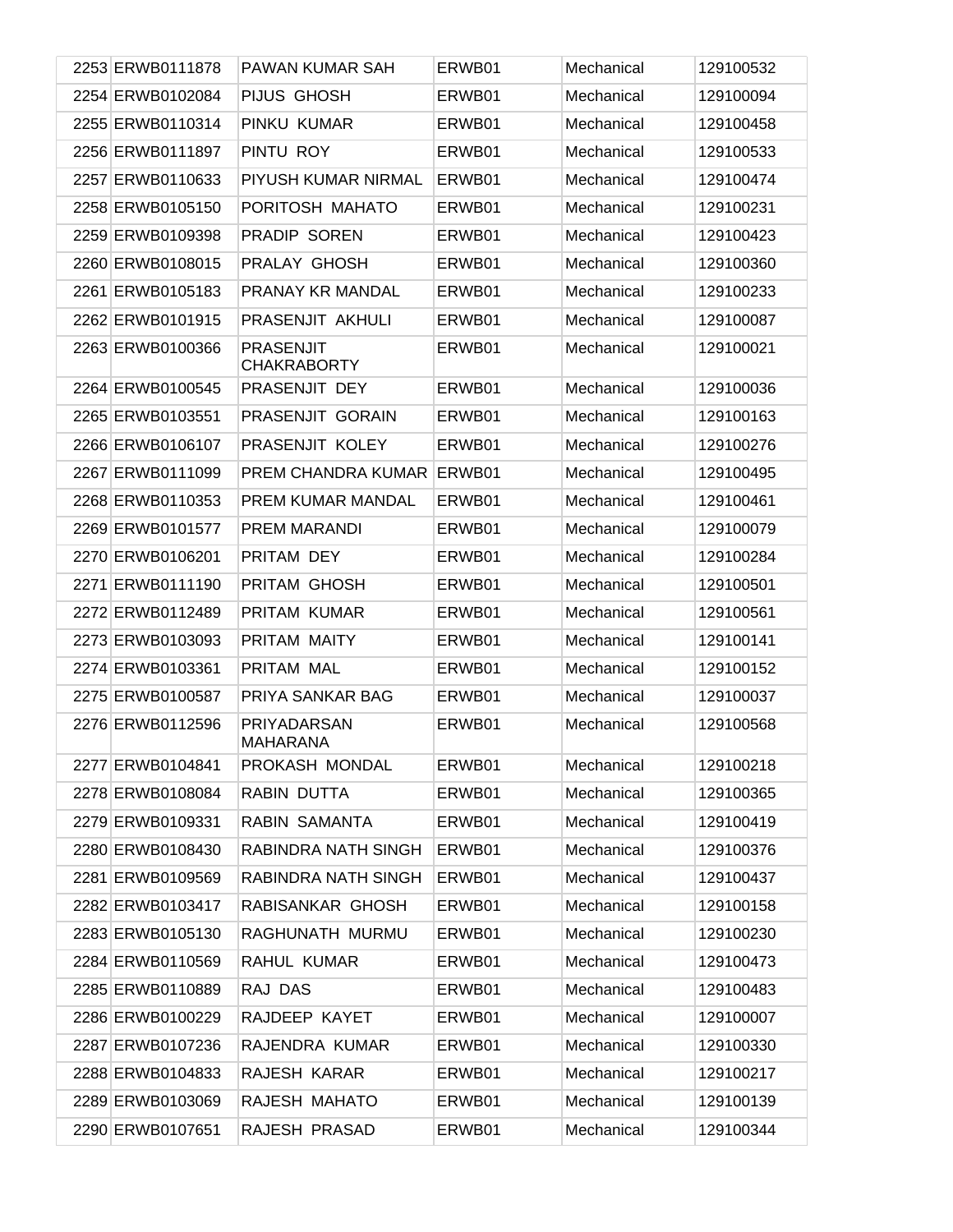| 2291 ERWB0111443 | RAJESH KUMAR<br><b>RAUSHAN</b>        | ERWB01 | Mechanical | 129100508 |
|------------------|---------------------------------------|--------|------------|-----------|
| 2292 ERWB0112411 | RAJKUMAR MONDAL                       | ERWB01 | Mechanical | 129100557 |
| 2293 ERWB0101402 | RAJSEKHAR DAS                         | ERWB01 | Mechanical | 129100070 |
| 2294 ERWB0111557 | RAJU DAS                              | ERWB01 | Mechanical | 129100514 |
| 2295 ERWB0110346 | RAJU KUMAR MANDAL                     | ERWB01 | Mechanical | 129100460 |
| 2296 ERWB0101574 | RAKIBUL ISLAM                         | ERWB01 | Mechanical | 129100078 |
| 2297 ERWB0110271 | <b>RAKTIM PAL</b>                     | ERWB01 | Mechanical | 129100455 |
| 2298 ERWB0112678 | <b>RAM MILAN</b>                      | ERWB01 | Mechanical | 129100572 |
| 2299 ERWB0108960 | RAMAKANT MAHATO                       | ERWB01 | Mechanical | 129100400 |
| 2300 ERWB0102816 | RAMBARAN DAS                          | ERWB01 | Mechanical | 129100128 |
| 2301 ERWB0103433 | RAMESHWAR PD SHAW                     | ERWB01 | Mechanical | 129100160 |
| 2302 ERWB0108692 | RANAJIT KUNDU                         | ERWB01 | Mechanical | 129100391 |
| 2303 ERWB0109840 | RANAJOY DEBNATH                       | ERWB01 | Mechanical | 129100442 |
| 2304 ERWB0102020 | RANIT DUTTA                           | ERWB01 | Mechanical | 129100091 |
| 2305 ERWB0108444 | RANIT ROY                             | ERWB01 | Mechanical | 129100377 |
| 2306 ERWB0107954 | RANJAN KUMAR BAG                      | ERWB01 | Mechanical | 129100358 |
| 2307 ERWB0107885 | RANJAN KUMAR BASKEY ERWB01            |        | Mechanical | 129100353 |
| 2308 ERWB0106514 | RANJEET NONIA                         | ERWB01 | Mechanical | 129100298 |
| 2309 ERWB0104720 | RATNADEEP KAR                         | ERWB01 | Mechanical | 129100211 |
| 2310 ERWB0106565 | RAVI SHANKAR KUMAR<br><b>MISHRA</b>   | ERWB01 | Mechanical | 129100300 |
| 2311 ERWB0104439 | RAVIRANJAN KUMAR                      | ERWB01 | Mechanical | 129100199 |
| 2312 ERWB0107386 | <b>RISHANI</b><br><b>BHATTACHARYA</b> | ERWB01 | Mechanical | 129100338 |
| 2313 ERWB0107956 | <b>RITAM PAL</b>                      | ERWB01 | Mechanical | 129100359 |
| 2314 ERWB0104629 | RITESH SAPUI                          | ERWB01 | Mechanical | 129100207 |
| 2315 ERWB0103937 | RIYAJUDDIN AZAD                       | ERWB01 | Mechanical | 129100180 |
| 2316 ERWB0110982 | ROBISHANKAR ADAK                      | ERWB01 | Mechanical | 129100487 |
| 2317 ERWB0107196 | <b>ROHAN MUKHERJEE</b>                | ERWB01 | Mechanical | 129100327 |
| 2318 ERWB0104276 | ROSHAN KUMAR                          | ERWB01 | Mechanical | 129100196 |
| 2319 ERWB0107916 | ROUSHAN KUMAR<br><b>TIWARY</b>        | ERWB01 | Mechanical | 129100356 |
| 2320 ERWB0103971 | RUMA KHATUN                           | ERWB01 | Mechanical | 129100181 |
| 2321 ERWB0103188 | <b>RUP SANATAN SARKAR</b>             | ERWB01 | Mechanical | 129100142 |
| 2322 ERWB0102769 | <b>SABUJ GHARAMI</b>                  | ERWB01 | Mechanical | 129100126 |
| 2323 ERWB0107759 | <b>SABYASACHI</b><br><b>KARMAKAR</b>  | ERWB01 | Mechanical | 129100348 |
| 2324 ERWB0109212 | SAGAR SAIKAT MONDAL ERWB01            |        | Mechanical | 129100412 |
| 2325 ERWB0110636 | SAIKAT BANERJEE                       | ERWB01 | Mechanical | 129100475 |
| 2326 ERWB0106639 | SAIKAT DAS                            | ERWB01 | Mechanical | 129100303 |
| 2327 ERWB0105125 | SAIKAT KARMAKAR                       | ERWB01 | Mechanical | 129100229 |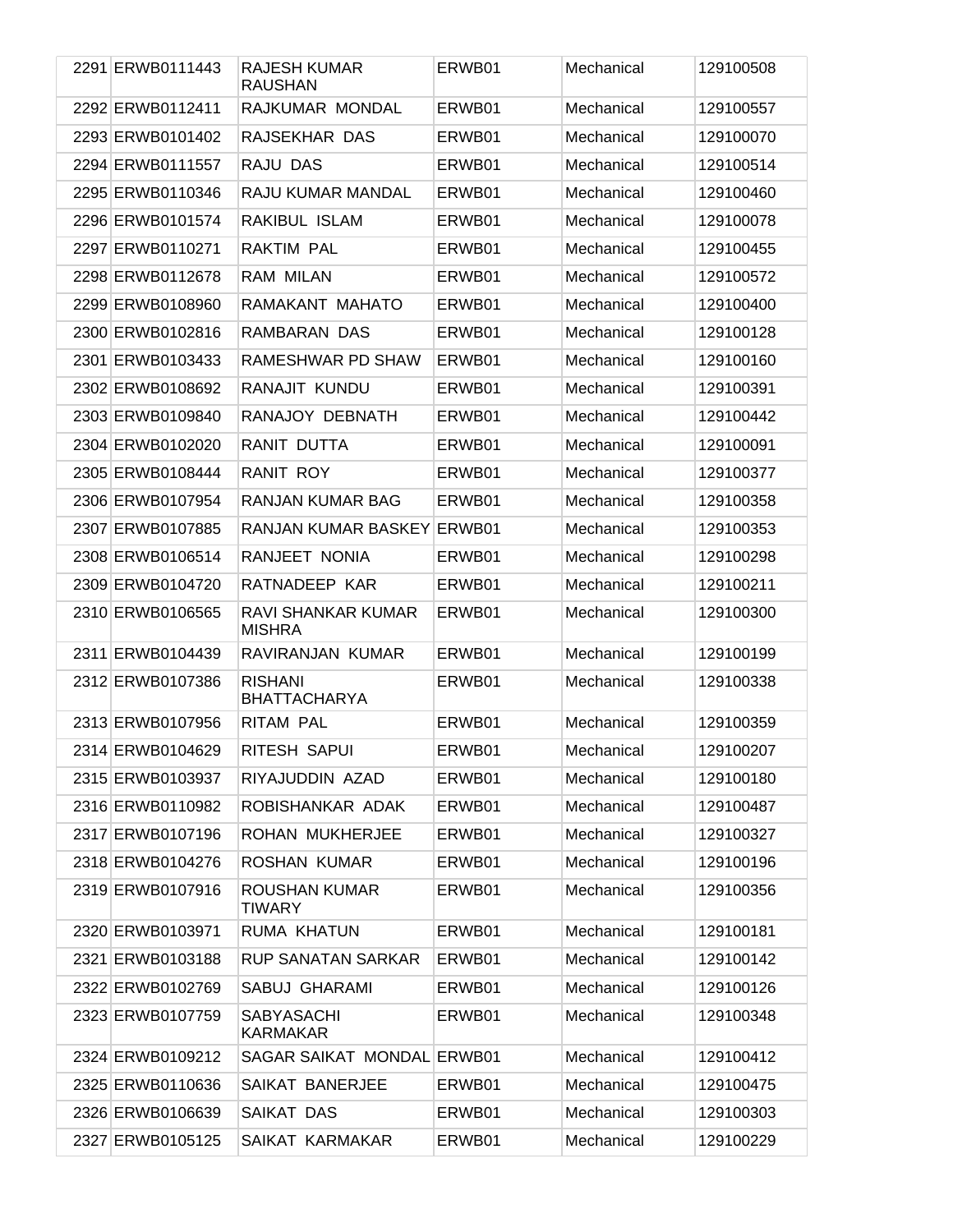| 2328 ERWB0105694 | SAIKAT PAL                                | ERWB01 | Mechanical | 129100259 |
|------------------|-------------------------------------------|--------|------------|-----------|
| 2329 ERWB0104931 | SAIKAT SAMANTA                            | ERWB01 | Mechanical | 129100222 |
| 2330 ERWB0105479 | <b>SAIRAM SUTAR</b>                       | ERWB01 | Mechanical | 129100248 |
| 2331 ERWB0100242 | SAMARESH BAG                              | ERWB01 | Mechanical | 129100010 |
| 2332 ERWB0108061 | <b>SAMBHU CHARAN</b><br><b>CHARAN DAS</b> | ERWB01 | Mechanical | 129100363 |
| 2333 ERWB0107119 | <b>SAMIM HOSSAIN</b>                      | ERWB01 | Mechanical | 129100323 |
| 2334 ERWB0103016 | <b>SAMIRAN DEY</b>                        | ERWB01 | Mechanical | 129100136 |
| 2335 ERWB0108654 | <b>SAMIRAN GHARA</b>                      | ERWB01 | Mechanical | 129100388 |
| 2336 ERWB0112404 | <b>SAMIRAN KHAN</b>                       | ERWB01 | Mechanical | 129100555 |
| 2337 ERWB0102750 | SAMIRAN PAL                               | ERWB01 | Mechanical | 129100125 |
| 2338 ERWB0112171 | <b>SANCHAYAN</b><br><b>MUKHERJEE</b>      | ERWB01 | Mechanical | 129100544 |
| 2339 ERWB0111867 | SANDEEP ANAND                             | ERWB01 | Mechanical | 129100531 |
| 2340 ERWB0101639 | SANDEEP KARMAKAR                          | ERWB01 | Mechanical | 129100081 |
| 2341 ERWB0102744 | SANDEEP KUMAR                             | ERWB01 | Mechanical | 129100124 |
| 2342 ERWB0111084 | SANDIP DUTTA                              | ERWB01 | Mechanical | 129100493 |
| 2343 ERWB0106843 | SANDIP GHOSH                              | ERWB01 | Mechanical | 129100309 |
| 2344 ERWB0107134 | SANDIP KARMAKAR                           | ERWB01 | Mechanical | 129100324 |
| 2345 ERWB0111952 | SANDIP SEN                                | ERWB01 | Mechanical | 129100537 |
| 2346 ERWB0105083 | SANDIP KUMAR KOIRI                        | ERWB01 | Mechanical | 129100227 |
| 2347 ERWB0105509 | SANJAY KUMBKHAR                           | ERWB01 | Mechanical | 129100250 |
| 2348 ERWB0104228 | <b>SANJAY KUMAR</b><br><b>CHOUDHARY</b>   | ERWB01 | Mechanical | 129100192 |
| 2349 ERWB0101396 | SANJEET KUMAR                             | ERWB01 | Mechanical | 129100068 |
| 2350 ERWB0107032 | SANJOY BHUNIA                             | ERWB01 | Mechanical | 129100318 |
| 2351 ERWB0103625 | SANJOY MANDI                              | ERWB01 | Mechanical | 129100167 |
| 2352 ERWB0102690 | SANTANU GHOSH                             | ERWB01 | Mechanical | 129100120 |
| 2353 ERWB0110984 | SANTANU MAITY                             | ERWB01 | Mechanical | 129100488 |
| 2354 ERWB0106303 | SANTOSH KUMAR RAI                         | ERWB01 | Mechanical | 129100289 |
| 2355 ERWB0101174 | SANTU SAMANTA                             | ERWB01 | Mechanical | 129100059 |
| 2356 ERWB0107712 | SAPTAM BAURI                              | ERWB01 | Mechanical | 129100345 |
| 2357 ERWB0101944 | <b>SARBOJIT PAUL</b>                      | ERWB01 | Mechanical | 129100089 |
| 2358 ERWB0104202 | SARTHAK MITRA                             | ERWB01 | Mechanical | 129100191 |
| 2359 ERWB0109332 | SATINATH MONDAL                           | ERWB01 | Mechanical | 129100420 |
| 2360 ERWB0104663 | SATYAJIT HATI                             | ERWB01 | Mechanical | 129100208 |
| 2361 ERWB0101124 | SATYAJIT PATRA                            | ERWB01 | Mechanical | 129100058 |
| 2362 ERWB0105977 | <b>SATYENDRA</b><br><b>VISWAKARMA</b>     | ERWB01 | Mechanical | 129100268 |
| 2363 ERWB0110293 | SAURABH KUMAR                             | ERWB01 | Mechanical | 129100456 |
| 2364 ERWB0106430 | <b>SAYAN MONDAL</b>                       | ERWB01 | Mechanical | 129100294 |
| 2365 ERWB0102430 | SAYED MARUF HOSSAIN ERWB01                |        | Mechanical | 129100106 |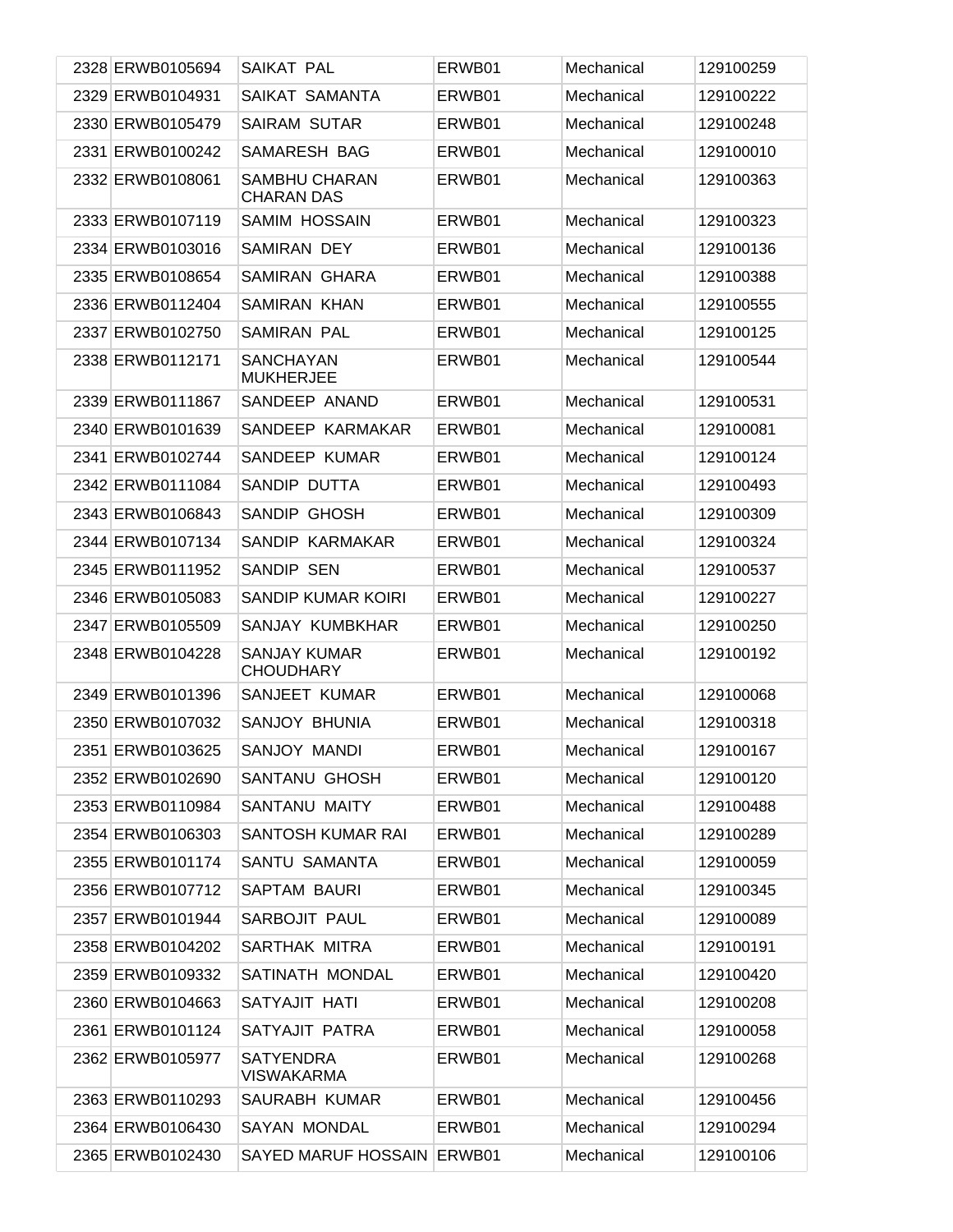| 2366 ERWB0109252 | SHAIBAL DAS                           | ERWB01 | Mechanical | 129100414 |
|------------------|---------------------------------------|--------|------------|-----------|
| 2367 ERWB0101061 | <b>SHAILESH PRASAD</b>                | ERWB01 | Mechanical | 129100053 |
| 2368 ERWB0100302 | <b>SHANTANU BISWAS</b>                | ERWB01 | Mechanical | 129100017 |
| 2369 ERWB0111175 | SHAYAN SAMANTA                        | ERWB01 | Mechanical | 129100500 |
| 2370 ERWB0101003 | SHIBAPRASAD SARDAR                    | ERWB01 | Mechanical | 129100050 |
| 2371 ERWB0102628 | SHIBEN BOXI                           | ERWB01 | Mechanical | 129100115 |
| 2372 ERWB0106990 | <b>SHITANGSHU</b><br><b>SADHUKHAN</b> | ERWB01 | Mechanical | 129100314 |
| 2373 ERWB0110869 | <b>SHUBHAM KUMAR</b>                  | ERWB01 | Mechanical | 129100482 |
| 2374 ERWB0104970 | SHUBHAM PRAMANIK                      | ERWB01 | Mechanical | 129100224 |
| 2375 ERWB0110299 | SHUBHANKAR ROY                        | ERWB01 | Mechanical | 129100457 |
| 2376 ERWB0108412 | <b>SHYAMAL KARAN</b>                  | ERWB01 | Mechanical | 129100375 |
| 2377 ERWB0111628 | SHYAMAPADA MONDAL                     | ERWB01 | Mechanical | 129100518 |
| 2378 ERWB0105985 | <b>SHYAMSUNDAR</b><br><b>BISWAS</b>   | ERWB01 | Mechanical | 129100269 |
| 2379 ERWB0110253 | SIDDHARTH KARMAKAR                    | ERWB01 | Mechanical | 129100454 |
| 2380 ERWB0106987 | SIDDHARTH KUMAR                       | ERWB01 | Mechanical | 129100313 |
| 2381 ERWB0102044 | SIRAJUL ISLAM MONDAL                  | ERWB01 | Mechanical | 129100092 |
| 2382 ERWB0101036 | <b>SK JASIMUDDIN</b>                  | ERWB01 | Mechanical | 129100051 |
| 2383 ERWB0103268 | <b>SK RAMJAN</b>                      | ERWB01 | Mechanical | 129100149 |
| 2384 ERWB0109549 | <b>SK SAIFUDDIN</b>                   | ERWB01 | Mechanical | 129100435 |
| 2385 ERWB0109345 | <b>SK SALAUDDIN</b>                   | ERWB01 | Mechanical | 129100421 |
| 2386 ERWB0111464 | SK AKRAM ALI                          | ERWB01 | Mechanical | 129100509 |
| 2387 ERWB0103282 | <b>SK AMIR SOHEL</b>                  | ERWB01 | Mechanical | 129100150 |
| 2388 ERWB0110430 | SK AMZAD ALI                          | ERWB01 | Mechanical | 129100462 |
| 2389 ERWB0102909 | <b>SK AQTAR UDDIN</b>                 | ERWB01 | Mechanical | 129100132 |
| 2390 ERWB0109167 | SK BAYEJID HASSAN                     | ERWB01 | Mechanical | 129100407 |
| 2391 ERWB0100858 | <b>SK JASIMUDDIN</b>                  | ERWB01 | Mechanical | 129100045 |
| 2392 ERWB0111596 | <b>SK MD HARISH</b>                   | ERWB01 | Mechanical | 129100516 |
| 2393 ERWB0102674 | <b>SK SADDAM HOSSEIN</b>              | ERWB01 | Mechanical | 129100117 |
| 2394 ERWB0106184 | <b>SK SOHEL AHMED</b>                 | ERWB01 | Mechanical | 129100281 |
| 2395 ERWB0108561 | SOHAM GHOSH                           | ERWB01 | Mechanical | 129100382 |
| 2396 ERWB0100925 | <b>SOM KUMAR</b>                      | ERWB01 | Mechanical | 129100048 |
| 2397 ERWB0106488 | <b>SOMEN SARKAR</b>                   | ERWB01 | Mechanical | 129100295 |
| 2398 ERWB0101092 | SOMNATH SARKAR                        | ERWB01 | Mechanical | 129100056 |
| 2399 ERWB0102554 | SONU GHOSH                            | ERWB01 | Mechanical | 129100112 |
| 2400 ERWB0107250 | SOUMADIP MONDAL                       | ERWB01 | Mechanical | 129100333 |
| 2401 ERWB0112232 | SOUMADWIP MONDAL                      | ERWB01 | Mechanical | 129100547 |
| 2402 ERWB0103009 | <b>SOUMEN BOURI</b>                   | ERWB01 | Mechanical | 129100135 |
| 2403 ERWB0103795 | <b>SOUMEN JANA</b>                    | ERWB01 | Mechanical | 129100176 |
| 2404 ERWB0101838 | SOUMEN KISKU                          | ERWB01 | Mechanical | 129100086 |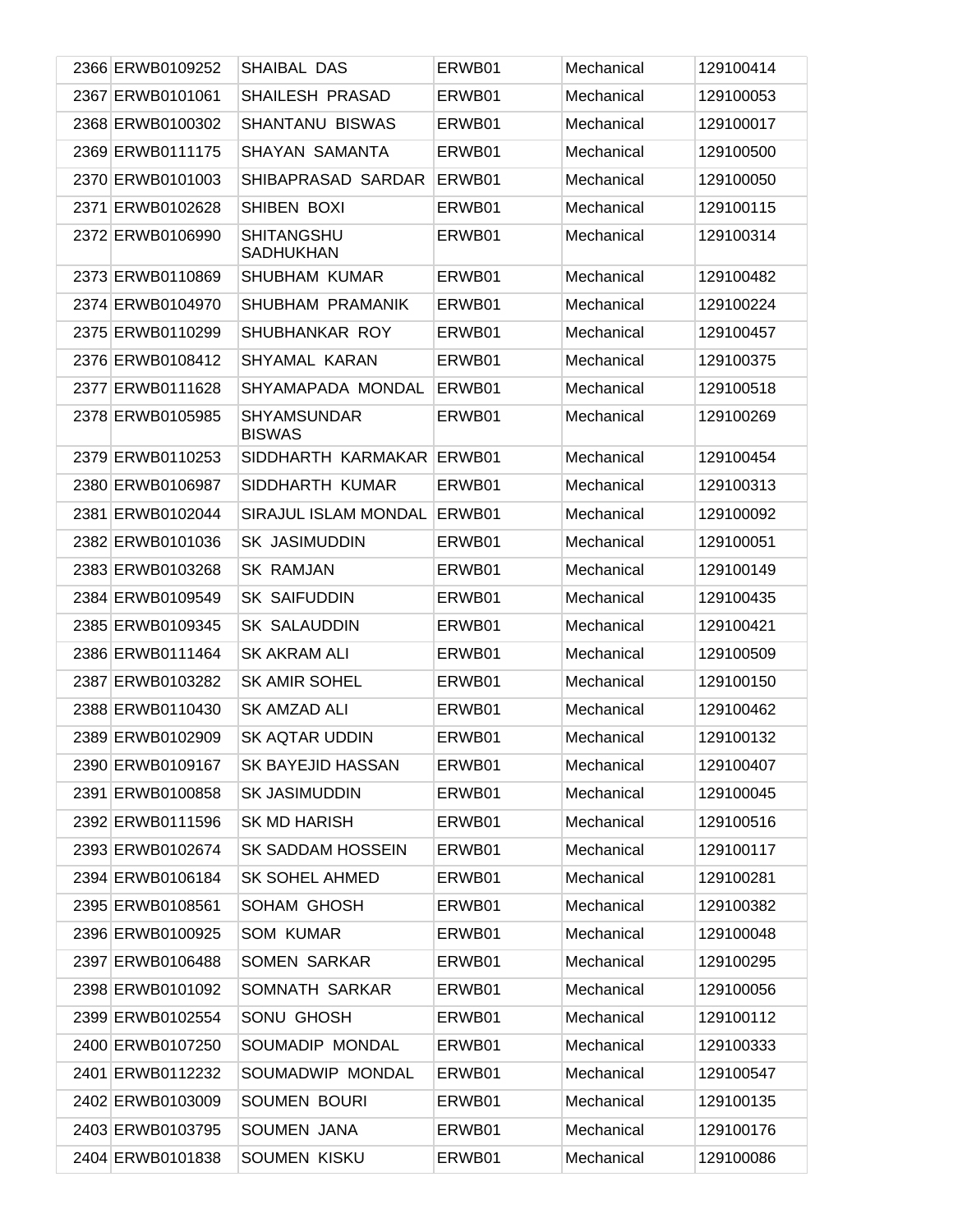| 2405 ERWB0100256 | SOUMEN KR SAHOO                         | ERWB01 | Mechanical | 129100012 |
|------------------|-----------------------------------------|--------|------------|-----------|
| 2406 ERWB0102299 | <b>SOUMEN SEKHAR</b><br><b>MONDAL</b>   | ERWB01 | Mechanical | 129100101 |
| 2407 ERWB0100369 | SOUMIK DAS                              | ERWB01 | Mechanical | 129100022 |
| 2408 ERWB0109556 | SOUMYADIP ACHARYA                       | ERWB01 | Mechanical | 129100436 |
| 2409 ERWB0105991 | SOUMYADIP KARAN                         | ERWB01 | Mechanical | 129100270 |
| 2410 ERWB0103501 | SOURADIP SAHA                           | ERWB01 | Mechanical | 129100162 |
| 2411 ERWB0109476 | SOURAV BERA                             | ERWB01 | Mechanical | 129100432 |
| 2412 ERWB0102702 | SOURAV BURNWAL                          | ERWB01 | Mechanical | 129100122 |
| 2413 ERWB0102413 | SOURAV DAS                              | ERWB01 | Mechanical | 129100105 |
| 2414 ERWB0111935 | SOURAV DEY                              | ERWB01 | Mechanical | 129100536 |
| 2415 ERWB0100236 | SOURAV DHARA                            | ERWB01 | Mechanical | 129100008 |
| 2416 ERWB0102264 | SOURAV MAITI                            | ERWB01 | Mechanical | 129100099 |
| 2417 ERWB0102243 | SOURAV MANDAL                           | ERWB01 | Mechanical | 129100098 |
| 2418 ERWB0108603 | SOURAV SAHA                             | ERWB01 | Mechanical | 129100386 |
| 2419 ERWB0106011 | SOURAV SAMANTA                          | ERWB01 | Mechanical | 129100271 |
| 2420 ERWB0110112 | SOURIK BERA                             | ERWB01 | Mechanical | 129100452 |
| 2421 ERWB0101358 | SOUVIK BISWAS                           | ERWB01 | Mechanical | 129100066 |
| 2422 ERWB0110537 | SOVAN CHAKRABORTY                       | ERWB01 | Mechanical | 129100468 |
| 2423 ERWB0110486 | <b>SRIDHAR MANJHI</b>                   | ERWB01 | Mechanical | 129100466 |
| 2424 ERWB0100157 | SUBHADEEP MONDAL                        | ERWB01 | Mechanical | 129100005 |
| 2425 ERWB0111647 | SUBHADIP BANGAL                         | ERWB01 | Mechanical | 129100521 |
| 2426 ERWB0100892 | SUBHADIP SAHU                           | ERWB01 | Mechanical | 129100047 |
| 2427 ERWB0107258 | SUBHADIP SAMANTA                        | ERWB01 | Mechanical | 129100335 |
| 2428 ERWB0100392 | <b>SUBHADITYA</b><br><b>CHAKRABORTY</b> | ERWB01 | Mechanical | 129100025 |
| 2429 ERWB0106489 | SUBHAJIT DAS                            | ERWB01 | Mechanical | 129100296 |
| 2430 ERWB0104571 | SUBHAJIT MONDAL                         | ERWB01 | Mechanical | 129100206 |
| 2431 ERWB0108376 | SUBHAJIT NANDI                          | ERWB01 | Mechanical | 129100374 |
| 2432 ERWB0109972 | SUBHAJIT PAUL                           | ERWB01 | Mechanical | 129100448 |
| 2433 ERWB0105449 | <b>SUBHAM DAS</b>                       | ERWB01 | Mechanical | 129100247 |
| 2434 ERWB0102653 | <b>SUBHAM KUNDU</b>                     | ERWB01 | Mechanical | 129100116 |
| 2435 ERWB0104075 | SUBHAM MONDAL                           | ERWB01 | Mechanical | 129100185 |
| 2436 ERWB0104501 | SUBHANKAR JANA                          | ERWB01 | Mechanical | 129100201 |
| 2437 ERWB0111787 | SUBHANKAR MONDAL                        | ERWB01 | Mechanical | 129100529 |
| 2438 ERWB0108936 | SUBHANKAR ROY                           | ERWB01 | Mechanical | 129100398 |
| 2439 ERWB0101367 | <b>SUBHAS CHANDRA</b><br><b>GAYEN</b>   | ERWB01 | Mechanical | 129100067 |
| 2440 ERWB0112556 | SUBHASH SOREN                           | ERWB01 | Mechanical | 129100566 |
| 2441 ERWB0100295 | SUBHASISH GARU                          | ERWB01 | Mechanical | 129100015 |
| 2442 ERWB0106654 | <b>SUBHO SARKAR</b>                     | ERWB01 | Mechanical | 129100304 |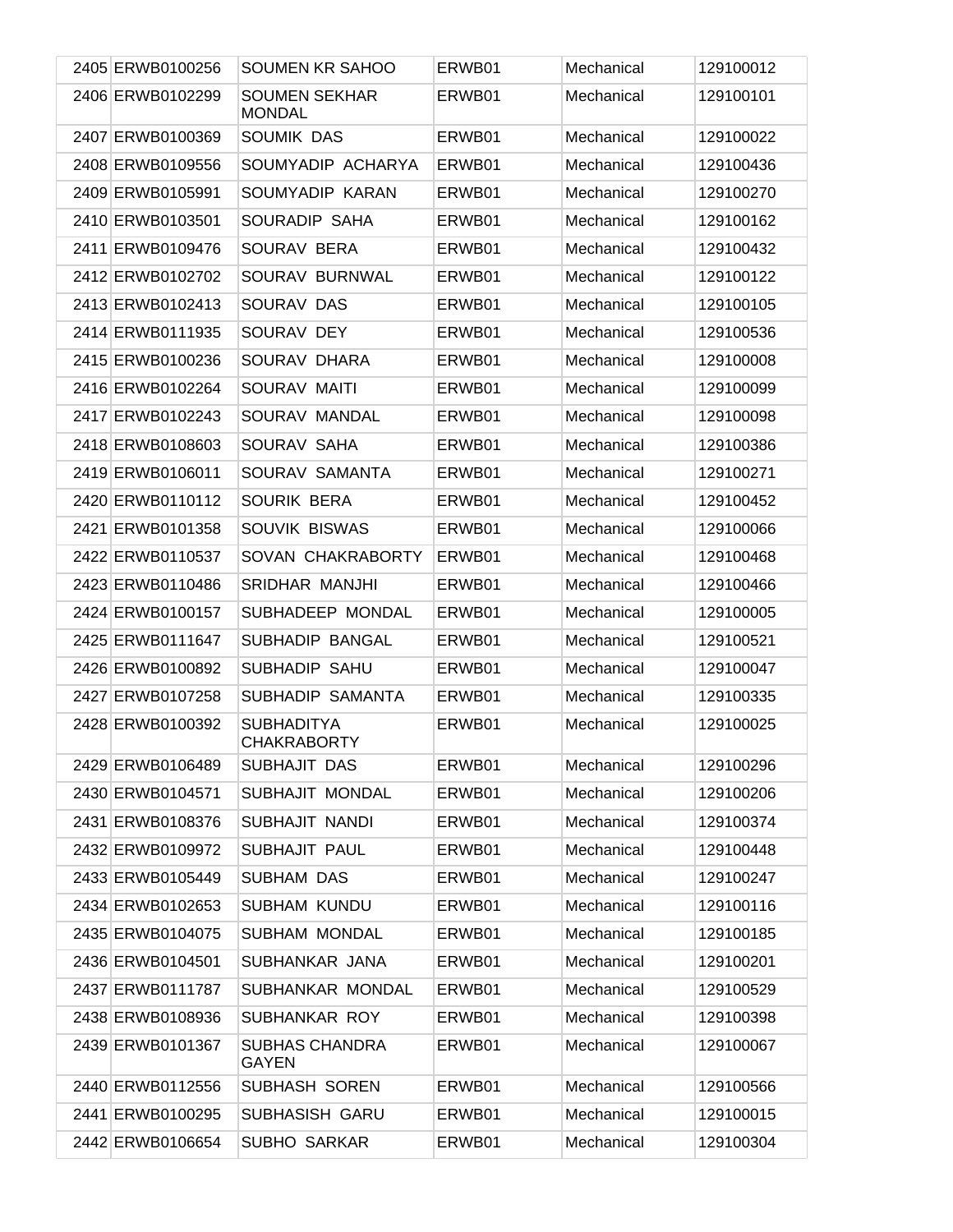| 2443 ERWB0100487 | SUBHOJIT DUTTA             | ERWB01 | Mechanical | 129100029 |
|------------------|----------------------------|--------|------------|-----------|
| 2444 ERWB0105366 | SUBRATA BISWAS             | ERWB01 | Mechanical | 129100244 |
| 2445 ERWB0104316 | SUBRATA MAL                | ERWB01 | Mechanical | 129100197 |
| 2446 ERWB0102393 | SUBRATA MANNA              | ERWB01 | Mechanical | 129100104 |
| 2447 ERWB0101453 | <b>SUBRATA NAYEK</b>       | ERWB01 | Mechanical | 129100075 |
| 2448 ERWB0104155 | SUDIP BHADRA               | ERWB01 | Mechanical | 129100190 |
| 2449 ERWB0101833 | <b>SUDIP MAHATA</b>        | ERWB01 | Mechanical | 129100085 |
| 2450 ERWB0105818 | SUDIP PANDIT               | ERWB01 | Mechanical | 129100261 |
| 2451 ERWB0108658 | SUDIP SAHA                 | ERWB01 | Mechanical | 129100389 |
| 2452 ERWB0105968 | SUDIP SAMANTA              | ERWB01 | Mechanical | 129100267 |
| 2453 ERWB0109195 | SUDIPTA GHOSH              | ERWB01 | Mechanical | 129100410 |
| 2454 ERWB0106032 | SUDIPTA PAUL               | ERWB01 | Mechanical | 129100273 |
| 2455 ERWB0109229 | SUDIPTA KUMAR DEY          | ERWB01 | Mechanical | 129100413 |
| 2456 ERWB0100133 | SUJAN DE                   | ERWB01 | Mechanical | 129100004 |
| 2457 ERWB0102676 | <b>SUJIT MAITI</b>         | ERWB01 | Mechanical | 129100118 |
| 2458 ERWB0103479 | <b>SUJIT ROUTH</b>         | ERWB01 | Mechanical | 129100161 |
| 2459 ERWB0111710 | <b>SUJIT RAY SARKAR</b>    | ERWB01 | Mechanical | 129100526 |
| 2460 ERWB0101611 | <b>SUJOY MONDAL</b>        | ERWB01 | Mechanical | 129100080 |
| 2461 ERWB0103682 | <b>SUKANTA GHOSH</b>       | ERWB01 | Mechanical | 129100169 |
| 2462 ERWB0104889 | SUKANTA MISHRA             | ERWB01 | Mechanical | 129100221 |
| 2463 ERWB0102574 | <b>SUKDEV HEMBRAM</b>      | ERWB01 | Mechanical | 129100113 |
| 2464 ERWB0109050 | SUKHENDU DUTTA             | ERWB01 | Mechanical | 129100404 |
| 2465 ERWB0108908 | <b>SUMAN CHOWDHURY</b>     | ERWB01 | Mechanical | 129100397 |
| 2466 ERWB0105802 | <b>SUMAN DUTTA</b>         | ERWB01 | Mechanical | 129100260 |
| 2467 ERWB0110539 | <b>SUMAN GIRI</b>          | ERWB01 | Mechanical | 129100469 |
| 2468 ERWB0111630 | <b>SUMAN KARMAKAR</b>      | ERWB01 | Mechanical | 129100519 |
| 2469 ERWB0108173 | <b>SUMAN KUMAR</b>         | ERWB01 | Mechanical | 129100368 |
| 2470 ERWB0108570 | <b>SUMAN MONDAL</b>        | ERWB01 | Mechanical | 129100383 |
| 2471 ERWB0110946 | <b>SUMAN PATRA</b>         | ERWB01 | Mechanical | 129100485 |
| 2472 ERWB0105223 | <b>SUMAN KUMAR MODI</b>    | ERWB01 | Mechanical | 129100234 |
| 2473 ERWB0110543 | <b>SUMAN KUMAR SINGH</b>   | ERWB01 | Mechanical | 129100471 |
| 2474 ERWB0110639 | <b>SUMAN KUMAR THAKUR</b>  | ERWB01 | Mechanical | 129100476 |
| 2475 ERWB0101941 | SUMANTA MANDAL             | ERWB01 | Mechanical | 129100088 |
| 2476 ERWB0102063 | <b>SUMIT DAS</b>           | ERWB01 | Mechanical | 129100093 |
| 2477 ERWB0111027 | <b>SUMIT SARKAR</b>        | ERWB01 | Mechanical | 129100490 |
| 2478 ERWB0112258 | <b>SUMIT SHOW</b>          | ERWB01 | Mechanical | 129100549 |
| 2479 ERWB0100130 | <b>SUMITH PRASAD RAJAK</b> | ERWB01 | Mechanical | 129100003 |
| 2480 ERWB0103677 | SUMITRA GHORAI             | ERWB01 | Mechanical | 129100168 |
| 2481 ERWB0110863 | <b>SUNIL HEMBROM</b>       | ERWB01 | Mechanical | 129100481 |
| 2482 ERWB0104729 | SUNIL KUMAR GOPE           | ERWB01 | Mechanical | 129100213 |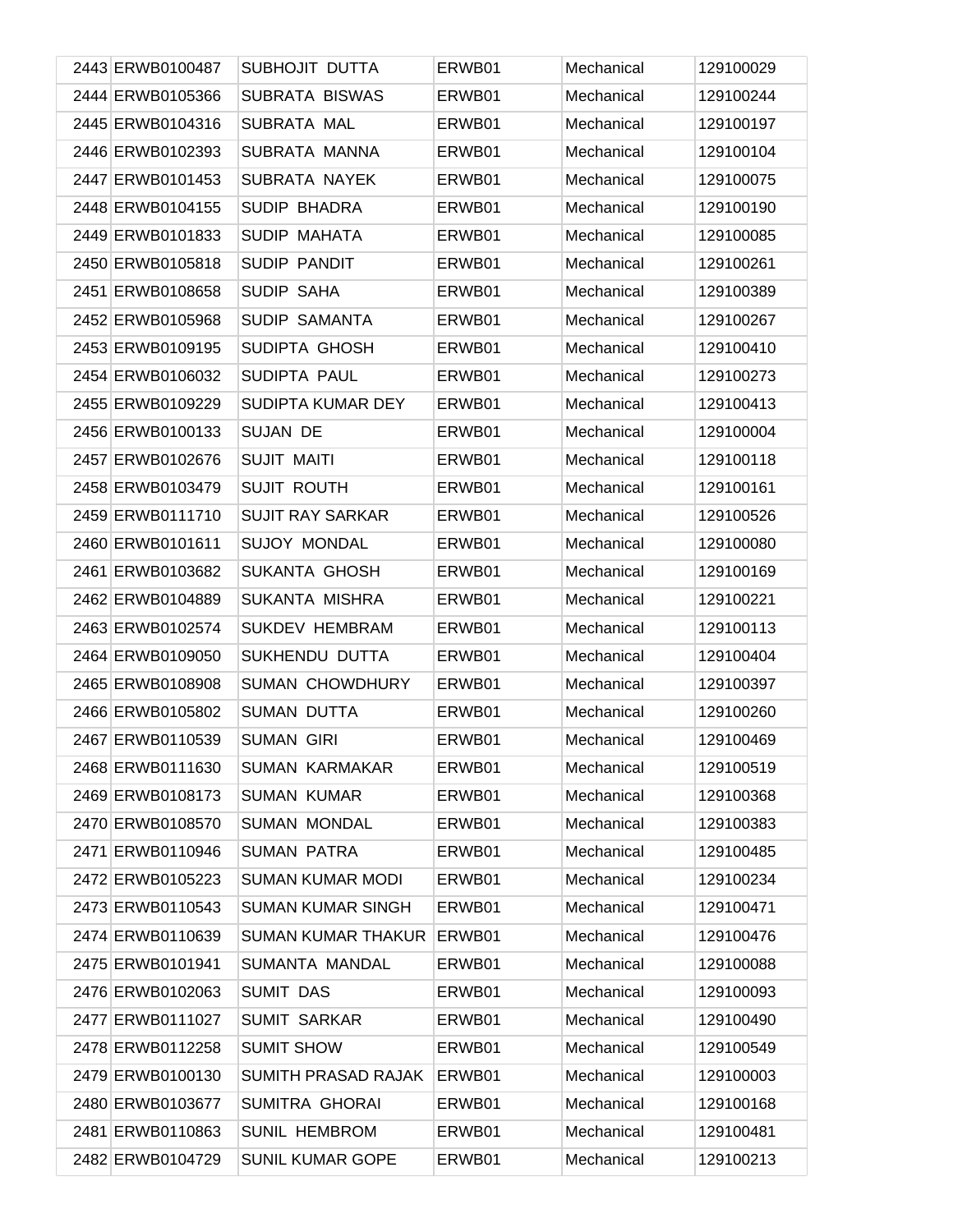| 2483 ERWB0103265 | <b>SUNNY PRASAD</b>                   | ERWB01 | Mechanical | 129100148 |
|------------------|---------------------------------------|--------|------------|-----------|
| 2484 ERWB0108072 | <b>SUPRATIM DAS</b>                   | ERWB01 | Mechanical | 129100364 |
| 2485 ERWB0105692 | SUPRIYA ROY                           | ERWB01 | Mechanical | 129100258 |
| 2486 ERWB0109632 | SUPRIYO RAJ                           | ERWB01 | Mechanical | 129100440 |
| 2487 ERWB0102847 | <b>SURAJ KUMAR</b>                    | ERWB01 | Mechanical | 129100129 |
| 2488 ERWB0111809 | SURAJIT MONDAL                        | ERWB01 | Mechanical | 129100530 |
| 2489 ERWB0106131 | SURESH ROY                            | ERWB01 | Mechanical | 129100278 |
| 2490 ERWB0107430 | <b>SURYA KANTA MAITY</b>              | ERWB01 | Mechanical | 129100340 |
| 2491 ERWB0104103 | <b>SURYA SEKHAR</b><br><b>PRADHAN</b> | ERWB01 | Mechanical | 129100187 |
| 2492 ERWB0100431 | SUSANTA JANA                          | ERWB01 | Mechanical | 129100028 |
| 2493 ERWB0103387 | SUSANTA PATRA                         | ERWB01 | Mechanical | 129100155 |
| 2494 ERWB0104719 | SUSHANTA MAITY                        | ERWB01 | Mechanical | 129100210 |
| 2495 ERWB0103732 | <b>SUTIRTHA</b><br><b>CHAKRABORTY</b> | ERWB01 | Mechanical | 129100172 |
| 2496 ERWB0100530 | <b>SUVAM MANDAL</b>                   | ERWB01 | Mechanical | 129100034 |
| 2497 ERWB0109317 | SUVOJIT DUTTA                         | ERWB01 | Mechanical | 129100418 |
| 2498 ERWB0107720 | SWARAJ DEBNATH                        | ERWB01 | Mechanical | 129100346 |
| 2499 ERWB0107149 | SWARNIL CHOWDHURY                     | ERWB01 | Mechanical | 129100325 |
| 2500 ERWB0103415 | SWAROOP PRADEEP<br><b>PATIL</b>       | ERWB01 | Mechanical | 129100157 |
| 2501 ERWB0111744 | <b>SYED SARZIDUL KAISAR</b>           | ERWB01 | Mechanical | 129100527 |
| 2502 ERWB0111145 | TABREJ ANSARI                         | ERWB01 | Mechanical | 129100498 |
| 2503 ERWB0111058 | TAMAL KOLEY                           | ERWB01 | Mechanical | 129100492 |
| 2504 ERWB0103200 | TAMAL SADHUKHAN                       | ERWB01 | Mechanical | 129100143 |
| 2505 ERWB0107779 | TAMAL SINGHA ROY                      | ERWB01 | Mechanical | 129100349 |
| 2506 ERWB0106579 | TANMOY KOLEY                          | ERWB01 | Mechanical | 129100301 |
| 2507 ERWB0110767 | TANMOY SARKAR                         | ERWB01 | Mechanical | 129100478 |
| 2508 ERWB0111671 | TANUJIT DAS                           | ERWB01 | Mechanical | 129100524 |
| 2509 ERWB0108939 | TANUMOY PAUL                          | ERWB01 | Mechanical | 129100399 |
| 2510 ERWB0112236 | TAPAS DUTTA                           | ERWB01 | Mechanical | 129100548 |
| 2511 ERWB0105159 | TARAK PAUL                            | ERWB01 | Mechanical | 129100232 |
| 2512 ERWB0103715 | TARAK SARKAR                          | ERWB01 | Mechanical | 129100171 |
| 2513 ERWB0104264 | <b>TARAK NATH DAS</b>                 | ERWB01 | Mechanical | 129100194 |
| 2514 ERWB0112461 | TARUN MAJUMDER                        | ERWB01 | Mechanical | 129100560 |
| 2515 ERWB0103733 | THOMAS MARANDI                        | ERWB01 | Mechanical | 129100173 |
| 2516 ERWB0108046 | TOPHAN GOSWAMI                        | ERWB01 | Mechanical | 129100362 |
| 2517 ERWB0109172 | TOTA RAM HEMBRAM                      | ERWB01 | Mechanical | 129100408 |
| 2518 ERWB0102112 | TUNISH MAITRA                         | ERWB01 | Mechanical | 129100095 |
| 2519 ERWB0102305 | <b>UDAY BHANU KISKU</b>               | ERWB01 | Mechanical | 129100102 |
| 2520 ERWB0105583 | <b>UDIT NARAYAN SINGH</b>             | ERWB01 | Mechanical | 129100253 |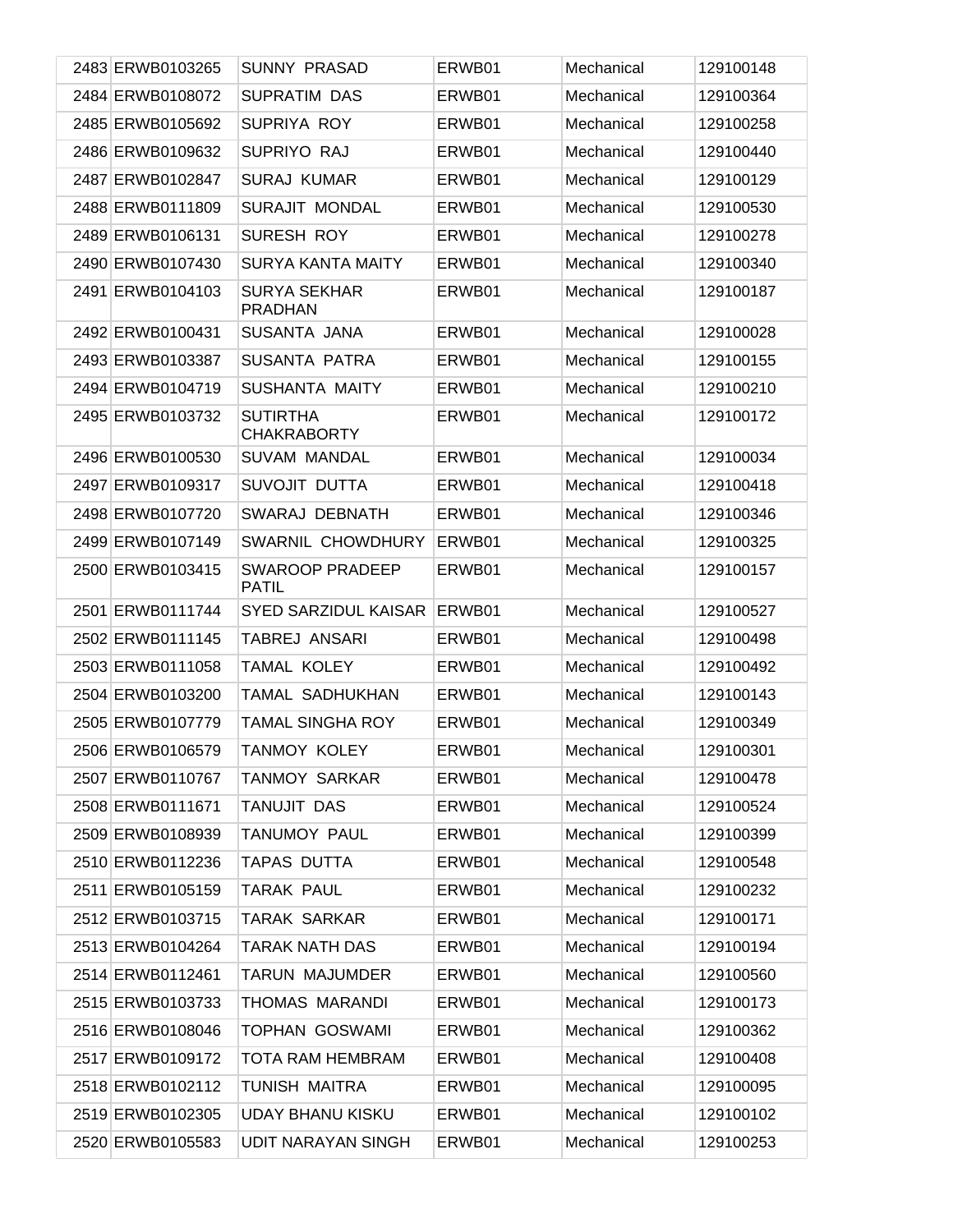| 2521 ERWB0100600 | UJJWAL DEY                            | ERWB01 | Mechanical | 129100039 |
|------------------|---------------------------------------|--------|------------|-----------|
| 2522 ERWB0107450 | <b>UTTAM KUMAR</b><br><b>PRAMANIK</b> | ERWB01 | Mechanical | 129100341 |
| 2523 ERWB0111115 | UTTAM KUMAR YADAV                     | ERWB01 | Mechanical | 129100496 |
| 2524 ERWB0106248 | <b>VARSHA KUMARI</b>                  | ERWB01 | Mechanical | 129100288 |
| 2525 ERWB0109312 | <b>VIBHA KUMARI</b>                   | ERWB01 | Mechanical | 129100416 |
| 2526 ERWB0105585 | <b>VIKAS KUMAR SAW</b>                | ERWB01 | Mechanical | 129100254 |
| 2527 ERWB0104676 | <b>VIKASH KUMAR</b>                   | ERWB01 | Mechanical | 129100209 |
| 2528 ERWB0109964 | VIKASH VISHWAKARMA                    | ERWB01 | Mechanical | 129100447 |
| 2529 ERWB0101419 | <b>VIMALA PRASAD BARAI</b>            | ERWB01 | Mechanical | 129100071 |
| 2530 ERWB0102681 | <b>VINAY KUMAR</b>                    | ERWB01 | Mechanical | 129100119 |
| 2531 ERWB0109973 | <b>VINAY PAL</b>                      | ERWB01 | Mechanical | 129100449 |
| 2532 ERWB0111144 | <b>VINAY KUMAR GUPTA</b>              | ERWB01 | Mechanical | 129100497 |
| 2533 ERWB0103585 | <b>VISHAL GORAI</b>                   | ERWB01 | Mechanical | 129100165 |
| 2534 ERWB0111302 | <b>VISHNU KANT RAI</b>                | ERWB01 | Mechanical | 129100505 |
| 2535 ERWB0100279 | <b>VIVEK KUMAR SINGH</b>              | ERWB01 | Mechanical | 129100014 |
| 2536 ERWB0103892 | <b>WAKAR HOSSAIN</b>                  | ERWB01 | Mechanical | 129100179 |
| 2537 ERWB0211728 | <b>ABDHESH KUMAR</b>                  | ERWB02 | Electrical | 129200487 |
| 2538 ERWB0211849 | ABDUL ALIM                            | ERWB02 | Electrical | 129200497 |
| 2539 ERWB0200393 | <b>ABDUL SALAM ANSARI</b>             | ERWB02 | Electrical | 129200030 |
| 2540 ERWB0206457 | <b>ABHIJIT BISWAS</b>                 | ERWB02 | Electrical | 129200288 |
| 2541 ERWB0211725 | <b>ABHIJIT CHARI</b>                  | ERWB02 | Electrical | 129200485 |
| 2542 ERWB0206319 | ABHIJIT DUTTA                         | ERWB02 | Electrical | 129200283 |
| 2543 ERWB0207676 | <b>ABHIJIT KUMAR</b>                  | ERWB02 | Electrical | 129200335 |
| 2544 ERWB0207295 | <b>ABHIJIT KUNDU</b>                  | ERWB02 | Electrical | 129200320 |
| 2545 ERWB0205587 | <b>ABHIJIT PAUL</b>                   | ERWB02 | Electrical | 129200249 |
| 2546 ERWB0210556 | ABHINEET KUMAR                        | ERWB02 | Electrical | 129200438 |
| 2547 ERWB0205250 | <b>ABHISHEK KUMAR</b>                 | ERWB02 | Electrical | 129200229 |
| 2548 ERWB0207683 | <b>ACHIRANGSHU</b><br><b>SENGUPTA</b> | ERWB02 | Electrical | 129200336 |
| 2549 ERWB0203038 | ADESH MISHRA                          | ERWB02 | Electrical | 129200135 |
| 2550 ERWB0211090 | <b>ADITI PAL</b>                      | ERWB02 | Electrical | 129200457 |
| 2551 ERWB0203148 | AHMED SHAHNAWAZ                       | ERWB02 | Electrical | 129200143 |
| 2552 ERWB0205833 | AHSAN AHMAD                           | ERWB02 | Electrical | 129200258 |
| 2553 ERWB0202746 | AJAY KUMAR                            | ERWB02 | Electrical | 129200124 |
| 2554 ERWB0200399 | AJIT KUMAR RANA                       | ERWB02 | Electrical | 129200031 |
| 2555 ERWB0203481 | AKASH MAJHI                           | ERWB02 | Electrical | 129200151 |
| 2556 ERWB0204153 | AKASH NATH                            | ERWB02 | Electrical | 129200181 |
| 2557 ERWB0201179 | AKASH SRIMANI                         | ERWB02 | Electrical | 129200079 |
| 2558 ERWB0210872 | AKASH KUMAR MONDAL                    | ERWB02 | Electrical | 129200452 |
| 2559 ERWB0203581 | AKHILESH YADAV                        | ERWB02 | Electrical | 129200157 |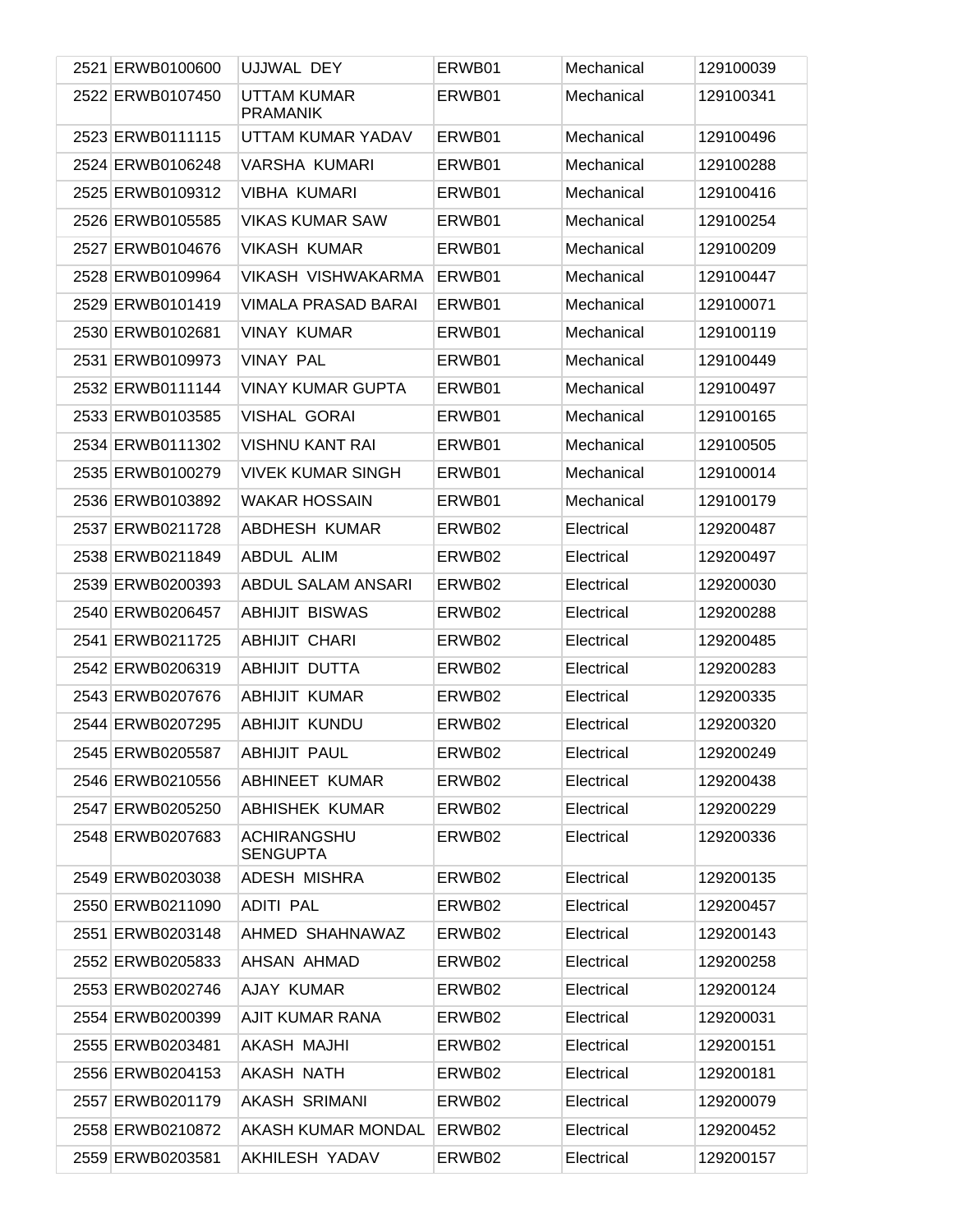| 2560 ERWB0201683 | AKSHAYA KUMAR SETHI                   | ERWB02 | Electrical | 129200093 |
|------------------|---------------------------------------|--------|------------|-----------|
| 2561 ERWB0204512 | <b>AKSHOY KUMAR</b><br><b>SAMANTA</b> | ERWB02 | Electrical | 129200197 |
| 2562 ERWB0210347 | ALAMGIR ALI MONDAL                    | ERWB02 | Electrical | 129200432 |
| 2563 ERWB0206071 | ALPANA MANDI                          | ERWB02 | Electrical | 129200269 |
| 2564 ERWB0211509 | AMALENDU BERA                         | ERWB02 | Electrical | 129200476 |
| 2565 ERWB0211769 | AMARJEET KUMAR                        | ERWB02 | Electrical | 129200490 |
| 2566 ERWB0200104 | AMIT ADAK                             | ERWB02 | Electrical | 129200004 |
| 2567 ERWB0207495 | AMIT CHOUHAN                          | ERWB02 | Electrical | 129200330 |
| 2568 ERWB0203156 | AMIT KUMAR                            | ERWB02 | Electrical | 129200145 |
| 2569 ERWB0209638 | <b>AMIT KUNDU</b>                     | ERWB02 | Electrical | 129200417 |
| 2570 ERWB0207782 | <b>AMIT MONDAL</b>                    | ERWB02 | Electrical | 129200341 |
| 2571 ERWB0200257 | <b>AMIT MRIDHA</b>                    | ERWB02 | Electrical | 129200011 |
| 2572 ERWB0203145 | AMIT KUMAR MANDAL                     | ERWB02 | Electrical | 129200142 |
| 2573 ERWB0202142 | <b>AMIT KUMAR ROY</b>                 | ERWB02 | Electrical | 129200106 |
| 2574 ERWB0204830 | ANANDA GHOSH                          | ERWB02 | Electrical | 129200208 |
| 2575 ERWB0209445 | ANIKET SANGRAM                        | ERWB02 | Electrical | 129200411 |
| 2576 ERWB0203751 | ANIMESH MONDAL                        | ERWB02 | Electrical | 129200169 |
| 2577 ERWB0200878 | ANIRBAN DEY                           | ERWB02 | Electrical | 129200064 |
| 2578 ERWB0201334 | ANIRBAN DUTTA                         | ERWB02 | Electrical | 129200083 |
| 2579 ERWB0202139 | <b>ANIRBAN ROY</b>                    | ERWB02 | Electrical | 129200105 |
| 2580 ERWB0203054 | ANJALI MAJI                           | ERWB02 | Electrical | 129200137 |
| 2581 ERWB0208814 | ANJAN MONDAL                          | ERWB02 | Electrical | 129200386 |
| 2582 ERWB0212030 | <b>ANJAN SAMADDER</b>                 | ERWB02 | Electrical | 129200504 |
| 2583 ERWB0211251 | ANJAN KUMAR SINGH                     | ERWB02 | Electrical | 129200462 |
| 2584 ERWB0210219 | <b>ANKIT GUPTA</b>                    | ERWB02 | Electrical | 129200429 |
| 2585 ERWB0207953 | <b>ANKIT KUMAR ANAND</b>              | ERWB02 | Electrical | 129200351 |
| 2586 ERWB0210020 | ANKITA RANJAN                         | ERWB02 | Electrical | 129200425 |
| 2587 ERWB0208001 | ANKITA ROY                            | ERWB02 | Electrical | 129200355 |
| 2588 ERWB0209245 | ANKITA SHARMA                         | ERWB02 | Electrical | 129200402 |
| 2589 ERWB0200065 | ANTARA MANDAL                         | ERWB02 | Electrical | 129200002 |
| 2590 ERWB0200293 | ANUBHA SUR                            | ERWB02 | Electrical | 129200016 |
| 2591 ERWB0200565 | ANUMOY GHOSH                          | ERWB02 | Electrical | 129200051 |
| 2592 ERWB0212385 | ANUP KUMAR JANA                       | ERWB02 | Electrical | 129200516 |
| 2593 ERWB0204871 | ANUP KUMAR MAJEE                      | ERWB02 | Electrical | 129200209 |
| 2594 ERWB0207767 | ANUPAM DAS                            | ERWB02 | Electrical | 129200339 |
| 2595 ERWB0205817 | <b>APURBA</b><br><b>CHAKRABORTY</b>   | ERWB02 | Electrical | 129200256 |
| 2596 ERWB0206494 | APURBA MAITY                          | ERWB02 | Electrical | 129200289 |
| 2597 ERWB0206236 | APURBA MANDAL                         | ERWB02 | Electrical | 129200278 |
| 2598 ERWB0200526 | ARAFAT ALI                            | ERWB02 | Electrical | 129200049 |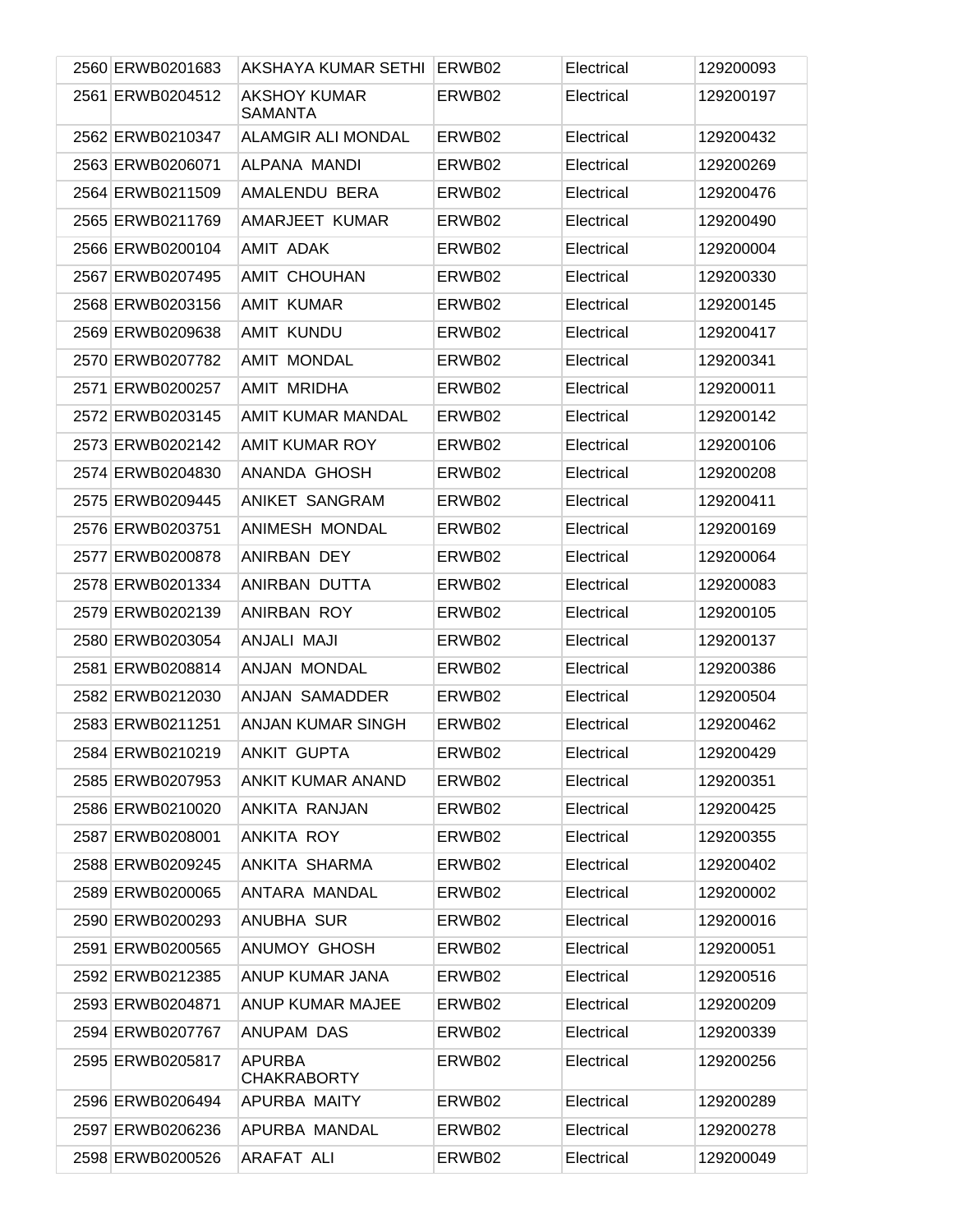| 2599 ERWB0211903 | <b>ARIJEET SAMANTA</b>                 | ERWB02 | Electrical | 129200501 |
|------------------|----------------------------------------|--------|------------|-----------|
| 2600 ERWB0210624 | <b>ARIJIT DAS</b>                      | ERWB02 | Electrical | 129200445 |
| 2601 ERWB0207756 | ARINDAM MUKHERJEE                      | ERWB02 | Electrical | 129200338 |
| 2602 ERWB0211790 | <b>ARJUN BAR</b>                       | ERWB02 | Electrical | 129200492 |
| 2603 ERWB0204007 | <b>ARNAB BASU</b>                      | ERWB02 | Electrical | 129200176 |
| 2604 ERWB0208347 | <b>ARNAB MAITI</b>                     | ERWB02 | Electrical | 129200367 |
| 2605 ERWB0201954 | <b>AROJIT GHOSH</b>                    | ERWB02 | Electrical | 129200101 |
| 2606 ERWB0205470 | ARPAN GUHA                             | ERWB02 | Electrical | 129200244 |
| 2607 ERWB0208107 | ARPAN HALDER                           | ERWB02 | Electrical | 129200359 |
| 2608 ERWB0200808 | ARPITA PAUL                            | ERWB02 | Electrical | 129200059 |
| 2609 ERWB0203538 | ARUN MONDAL                            | ERWB02 | Electrical | 129200153 |
| 2610 ERWB0209391 | ARUP ADHIKARY                          | ERWB02 | Electrical | 129200408 |
| 2611 ERWB0200810 | <b>ARUP BISWAS</b>                     | ERWB02 | Electrical | 129200060 |
| 2612 ERWB0207811 | <b>ARUP DAS</b>                        | ERWB02 | Electrical | 129200343 |
| 2613 ERWB0207182 | <b>ASANSOL</b><br><b>BHATTACHERJEE</b> | ERWB02 | Electrical | 129200315 |
| 2614 ERWB0207414 | ASIF ALAM                              | ERWB02 | Electrical | 129200324 |
| 2615 ERWB0203949 | <b>ASIM KUMAR SINHA</b>                | ERWB02 | Electrical | 129200174 |
| 2616 ERWB0206816 | <b>ASISH MAJI</b>                      | ERWB02 | Electrical | 129200305 |
| 2617 ERWB0200515 | ASISH OJHA                             | ERWB02 | Electrical | 129200047 |
| 2618 ERWB0211643 | ATANU SAHOO                            | ERWB02 | Electrical | 129200479 |
| 2619 ERWB0202611 | ATANU SAMANTA                          | ERWB02 | Electrical | 129200119 |
| 2620 ERWB0207501 | <b>AVIJIT ROY</b>                      | ERWB02 | Electrical | 129200331 |
| 2621 ERWB0206092 | <b>AVIJIT KR MONDAL</b>                | ERWB02 | Electrical | 129200271 |
| 2622 ERWB0206526 | <b>AVIRUP ROY</b>                      | ERWB02 | Electrical | 129200291 |
| 2623 ERWB0206041 | <b>AYAN BANIK</b>                      | ERWB02 | Electrical | 129200266 |
| 2624 ERWB0207417 | AYAN HAZRA                             | ERWB02 | Electrical | 129200325 |
| 2625 ERWB0204175 | AYAN PATRA                             | ERWB02 | Electrical | 129200184 |
| 2626 ERWB0202899 | <b>BABAN HALDER</b>                    | ERWB02 | Electrical | 129200128 |
| 2627 ERWB0205471 | <b>BABON GAYEN</b>                     | ERWB02 | Electrical | 129200245 |
| 2628 ERWB0207984 | <b>BADI VINOD KUMAR</b>                | ERWB02 | Electrical | 129200354 |
| 2629 ERWB0200264 | <b>BAGISH KUNDU</b>                    | ERWB02 | Electrical | 129200012 |
| 2630 ERWB0212329 | <b>BAMDEV MANDAL</b>                   | ERWB02 | Electrical | 129200510 |
| 2631 ERWB0203220 | <b>BAPAN HALDER</b>                    | ERWB02 | Electrical | 129200148 |
| 2632 ERWB0206331 | <b>BAPAN PAL</b>                       | ERWB02 | Electrical | 129200285 |
| 2633 ERWB0210009 | <b>BAPI GHOSH</b>                      | ERWB02 | Electrical | 129200424 |
| 2634 ERWB0201732 | <b>BAPPA NASKAR</b>                    | ERWB02 | Electrical | 129200096 |
| 2635 ERWB0209055 | <b>BEDACHARYA</b><br><b>CHOUDHURY</b>  | ERWB02 | Electrical | 129200396 |
| 2636 ERWB0208426 | <b>BHUPENDRA GOLWE</b>                 | ERWB02 | Electrical | 129200371 |
| 2637 ERWB0200252 | <b>BIBHUTIMALA SAH</b>                 | ERWB02 | Electrical | 129200010 |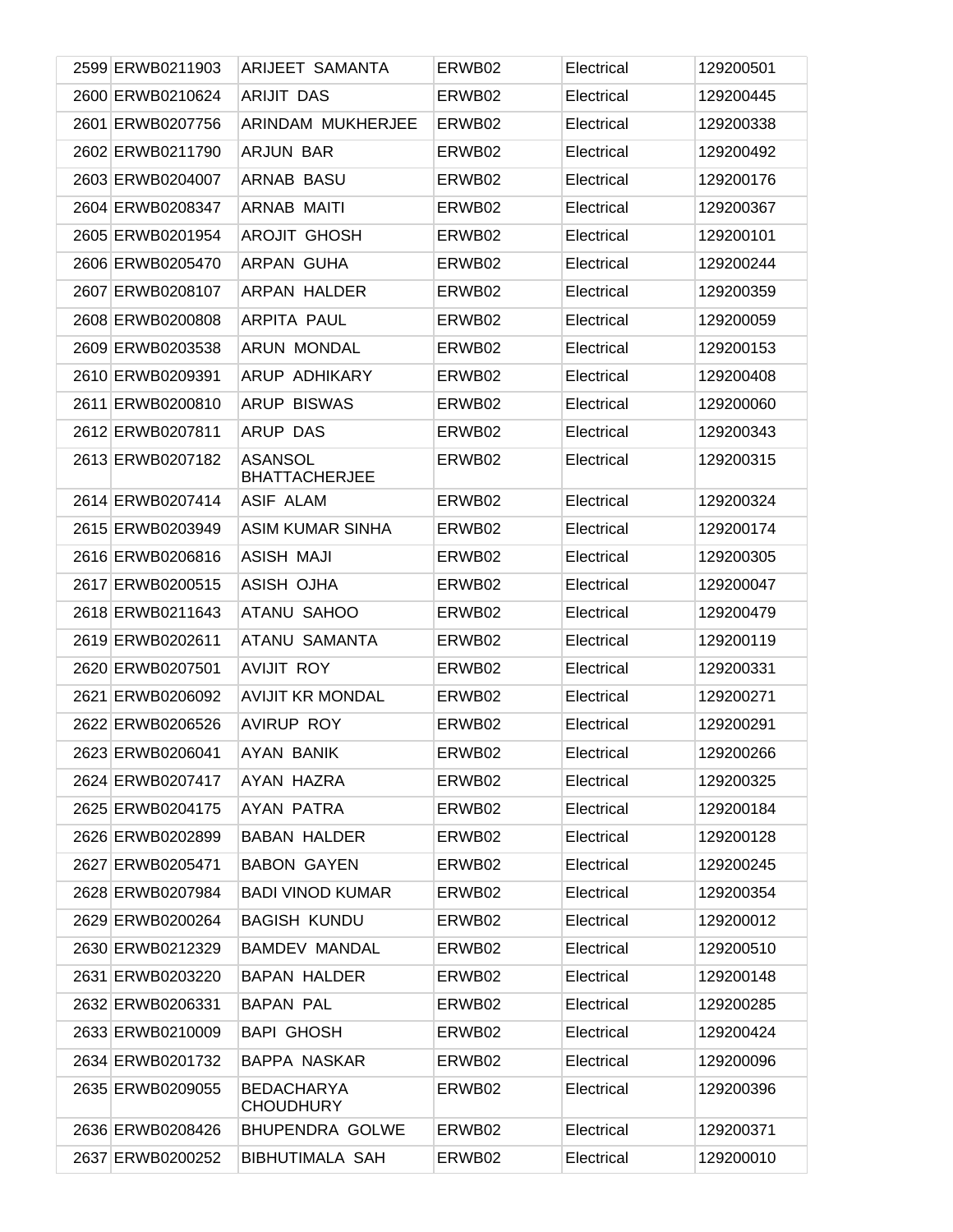| 2638 ERWB0211664 | <b>BIJOY BAKSHI</b>                   | ERWB02 | Electrical | 129200480 |
|------------------|---------------------------------------|--------|------------|-----------|
| 2639 ERWB0203747 | <b>BIJOY MONDAL</b>                   | ERWB02 | Electrical | 129200167 |
| 2640 ERWB0211483 | <b>BIKASH RAJAK</b>                   | ERWB02 | Electrical | 129200472 |
| 2641 ERWB0210590 | <b>BIKRAM KARMAKAR</b>                | ERWB02 | Electrical | 129200441 |
| 2642 ERWB0202035 | <b>BIKRAM SARDAR</b>                  | ERWB02 | Electrical | 129200104 |
| 2643 ERWB0206359 | <b>BIKRAM SARKAR</b>                  | ERWB02 | Electrical | 129200287 |
| 2644 ERWB0203045 | <b>BIKRAMJIT MUNSHI</b>               | ERWB02 | Electrical | 129200136 |
| 2645 ERWB0212440 | <b>BIMAL MURMU</b>                    | ERWB02 | Electrical | 129200518 |
| 2646 ERWB0212486 | <b>BIMAN BHOWMICK</b>                 | ERWB02 | Electrical | 129200520 |
| 2647 ERWB0212840 | <b>BINTESH KUMAR</b><br><b>PANDEY</b> | ERWB02 | Electrical | 129200532 |
| 2648 ERWB0210730 | <b>BIPLAB KUMAR MONDAL</b>            | ERWB02 | Electrical | 129200449 |
| 2649 ERWB0209262 | BIRENDRANATH NAYEK                    | ERWB02 | Electrical | 129200403 |
| 2650 ERWB0204211 | <b>BISHNU PADA MAHATA</b>             | ERWB02 | Electrical | 129200187 |
| 2651 ERWB0212378 | <b>BISWAJIT GHOSH</b>                 | ERWB02 | Electrical | 129200515 |
| 2652 ERWB0212584 | <b>BISWAJIT MANDAL</b>                | ERWB02 | Electrical | 129200526 |
| 2653 ERWB0212671 | <b>BISWAJIT MURMU</b>                 | ERWB02 | Electrical | 129200529 |
| 2654 ERWB0200066 | <b>BISWAJIT PAL</b>                   | ERWB02 | Electrical | 129200003 |
| 2655 ERWB0210895 | <b>BITHI DEBNATH</b>                  | ERWB02 | Electrical | 129200453 |
| 2656 ERWB0204425 | <b>BUDDHADEV MAJEE</b>                | ERWB02 | Electrical | 129200193 |
| 2657 ERWB0208740 | CHANDAN KARMAKAR                      | ERWB02 | Electrical | 129200381 |
| 2658 ERWB0205251 | CHANDAN PAKIRA                        | ERWB02 | Electrical | 129200230 |
| 2659 ERWB0212155 | <b>CHANDAN KUMAR</b><br><b>NASKAR</b> | ERWB02 | Electrical | 129200506 |
| 2660 ERWB0208725 | <b>CHANDAN KUMAR</b><br><b>VERMA</b>  | ERWB02 | Electrical | 129200380 |
| 2661 ERWB0200888 | CHINMAY HALDER                        | ERWB02 | Electrical | 129200066 |
| 2662 ERWB0204829 | CHINMAY PRAMANIK                      | ERWB02 | Electrical | 129200207 |
| 2663 ERWB0208499 | CHINMAY KUMAR SAMAL ERWB02            |        | Electrical | 129200374 |
| 2664 ERWB0207096 | <b>CHINMOY BERA</b>                   | ERWB02 | Electrical | 129200312 |
| 2665 ERWB0207323 | CHINMOY MRIDHA                        | ERWB02 | Electrical | 129200323 |
| 2666 ERWB0207073 | DEBABRATA DAS                         | ERWB02 | Electrical | 129200310 |
| 2667 ERWB0205047 | DEBABRATA DAS                         | ERWB02 | Electrical | 129200221 |
| 2668 ERWB0203748 | <b>DEBAJYOTI</b><br><b>CHATTERJEE</b> | ERWB02 | Electrical | 129200168 |
| 2669 ERWB0207914 | DEBAJYOTI KARMAKAR                    | ERWB02 | Electrical | 129200349 |
| 2670 ERWB0206882 | DEBANJAN MAITI                        | ERWB02 | Electrical | 129200307 |
| 2671 ERWB0200481 | <b>DEBASHIS HALDER</b>                | ERWB02 | Electrical | 129200040 |
| 2672 ERWB0200674 | <b>DEBASIS CHOWBEY</b>                | ERWB02 | Electrical | 129200053 |
| 2673 ERWB0206031 | <b>DEBASIS MONDAL</b>                 | ERWB02 | Electrical | 129200265 |
| 2674 ERWB0202472 | <b>DEBASISH DAS</b>                   | ERWB02 | Electrical | 129200114 |
| 2675 ERWB0201339 | <b>DEBASISH GARAIN</b>                | ERWB02 | Electrical | 129200084 |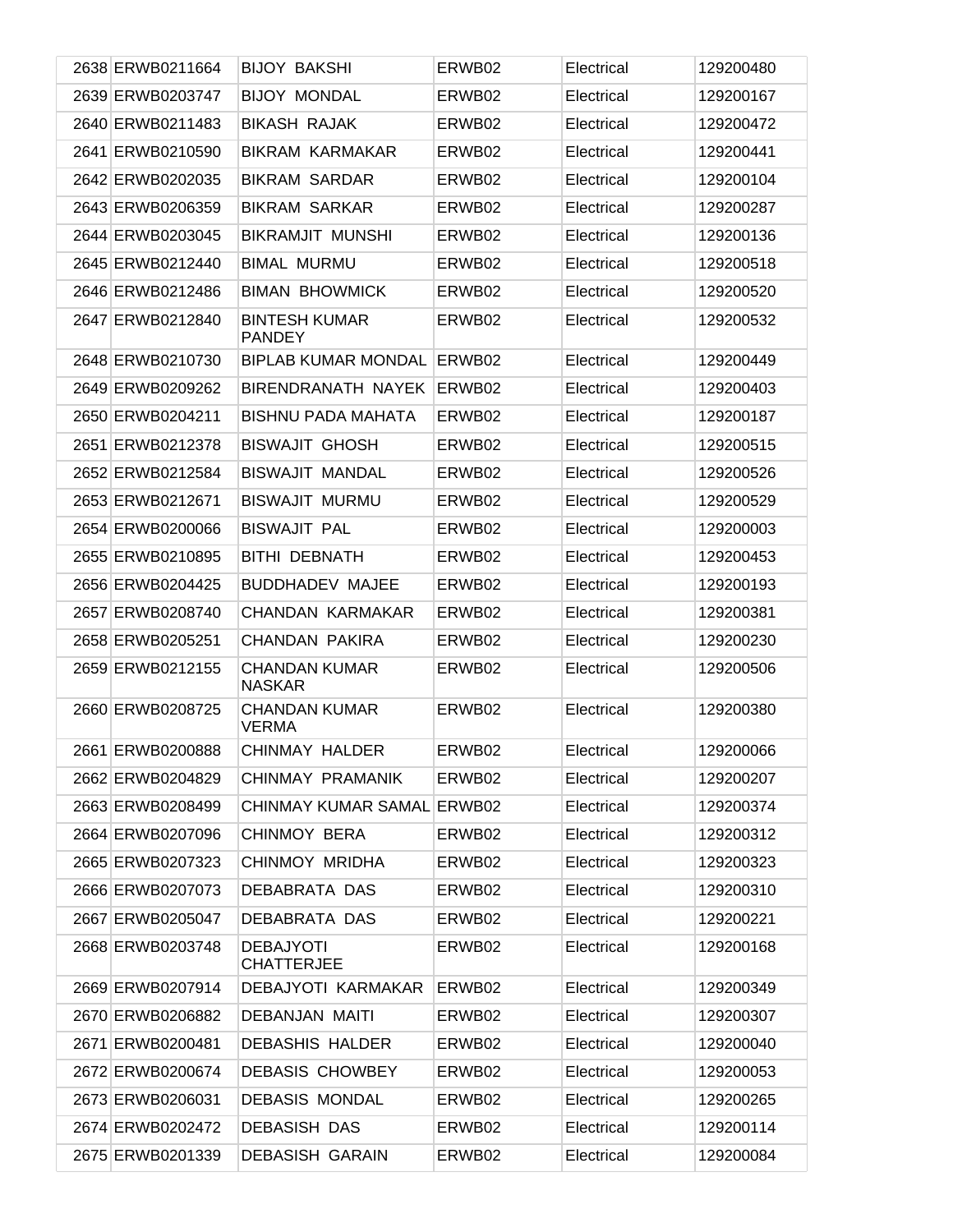| 2676 ERWB0203746 | DEBAYAN MOHAN<br><b>GOSWAMI</b>         | ERWB02 | Electrical | 129200166 |
|------------------|-----------------------------------------|--------|------------|-----------|
| 2677 ERWB0204158 | <b>DEBPRATIM SAHA</b>                   | ERWB02 | Electrical | 129200182 |
| 2678 ERWB0202340 | DEBRAJ SAMANTA                          | ERWB02 | Electrical | 129200110 |
| 2679 ERWB0207117 | DEEP RAY                                | ERWB02 | Electrical | 129200313 |
| 2680 ERWB0204797 | DEEPAYAN DUTTA                          | ERWB02 | Electrical | 129200204 |
| 2681 ERWB0211771 | <b>DEVASHISH KUMAR</b><br><b>MANDAL</b> | ERWB02 | Electrical | 129200491 |
| 2682 ERWB0202926 | DIBAKAR GHOSH                           | ERWB02 | Electrical | 129200129 |
| 2683 ERWB0205334 | DIBAKAR LAHA                            | ERWB02 | Electrical | 129200234 |
| 2684 ERWB0207321 | <b>DIBAKAR PATRO</b>                    | ERWB02 | Electrical | 129200321 |
| 2685 ERWB0204495 | <b>DIBAKAR RAY</b>                      | ERWB02 | Electrical | 129200196 |
| 2686 ERWB0211941 | <b>DIBAKAR SARKAR</b>                   | ERWB02 | Electrical | 129200502 |
| 2687 ERWB0207183 | <b>DIBYENDU KHATUA</b>                  | ERWB02 | Electrical | 129200316 |
| 2688 ERWB0204714 | <b>DIBYENDU SEN</b>                     | ERWB02 | Electrical | 129200203 |
| 2689 ERWB0210619 | <b>DINABANDHU DAS</b>                   | ERWB02 | Electrical | 129200444 |
| 2690 ERWB0212511 | <b>DIPIKA PATRA</b>                     | ERWB02 | Electrical | 129200523 |
| 2691 ERWB0211507 | DIPTESH CHATTERJEE                      | ERWB02 | Electrical | 129200475 |
| 2692 ERWB0205257 | <b>DIPTESH SARKAR</b><br><b>GUPTA</b>   | ERWB02 | Electrical | 129200231 |
| 2693 ERWB0212494 | DISHA GHOSH                             | ERWB02 | Electrical | 129200521 |
| 2694 ERWB0211100 | <b>DURGA SAMANTA</b>                    | ERWB02 | Electrical | 129200458 |
| 2695 ERWB0207837 | <b>DWIBENDU DAS</b>                     | ERWB02 | Electrical | 129200344 |
| 2696 ERWB0208423 | <b>DWIPENDU BISWAS</b>                  | ERWB02 | Electrical | 129200370 |
| 2697 ERWB0209441 | <b>FARHAN SHAKIB</b>                    | ERWB02 | Electrical | 129200410 |
| 2698 ERWB0201773 | <b>GAUTAM KUMAR</b>                     | ERWB02 | Electrical | 129200097 |
| 2699 ERWB0206666 | <b>GHAZIA NASIM</b>                     | ERWB02 | Electrical | 129200299 |
| 2700 ERWB0201053 | <b>GOPAL MONDAL</b>                     | ERWB02 | Electrical | 129200074 |
| 2701 ERWB0208773 | <b>GOPAL SARKAR</b>                     | ERWB02 | Electrical | 129200382 |
| 2702 ERWB0203064 | <b>GOPAL TEOARY</b>                     | ERWB02 | Electrical | 129200138 |
| 2703 ERWB0210418 | <b>GOURANGA</b><br><b>MAHAPATRA</b>     | ERWB02 | Electrical | 129200434 |
| 2704 ERWB0208694 | <b>GOURAV KUMAR</b>                     | ERWB02 | Electrical | 129200377 |
| 2705 ERWB0205880 | HABIBUR MONDAL                          | ERWB02 | Electrical | 129200259 |
| 2706 ERWB0206499 | <b>HEMANT KUMAR</b><br><b>SHARMA</b>    | ERWB02 | Electrical | 129200290 |
| 2707 ERWB0211433 | <b>HEMONTA BISWAS</b>                   | ERWB02 | Electrical | 129200469 |
| 2708 ERWB0208804 | <b>HIRAMAN BISWAS</b>                   | ERWB02 | Electrical | 129200384 |
| 2709 ERWB0211271 | <b>HRISHIKESH GHOSH</b>                 | ERWB02 | Electrical | 129200463 |
| 2710 ERWB0204554 | <b>IMRAN KHAN</b>                       | ERWB02 | Electrical | 129200199 |
| 2711 ERWB0200160 | <b>INDRAJIT DAS</b>                     | ERWB02 | Electrical | 129200007 |
| 2712 ERWB0205473 | <b>INDRAJIT GHOSH</b>                   | ERWB02 | Electrical | 129200247 |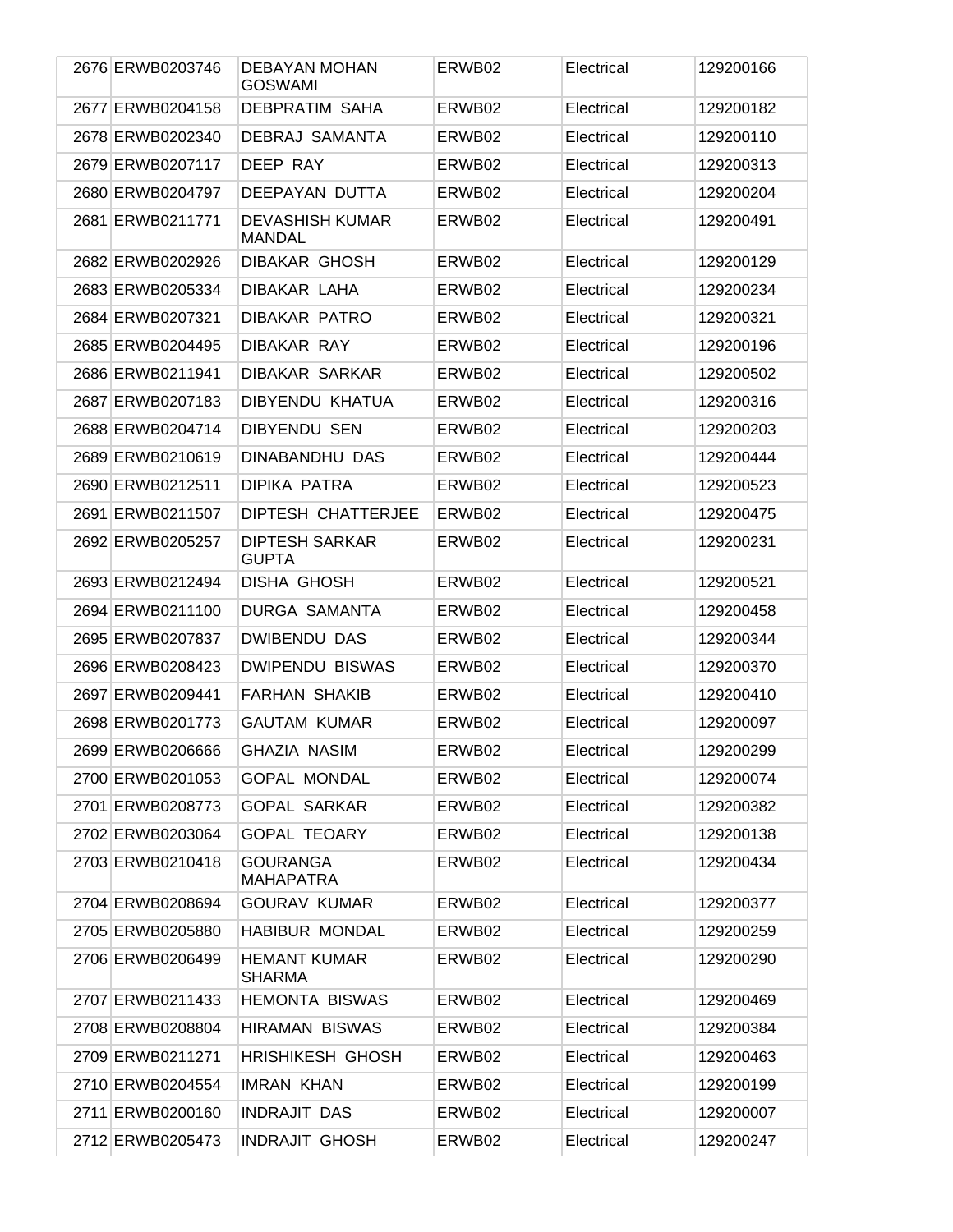| 2713 ERWB0203668 | <b>INDRAJIT PAUL</b>                    | ERWB02 | Electrical | 129200162 |
|------------------|-----------------------------------------|--------|------------|-----------|
| 2714 ERWB0205827 | <b>INDRAJIT ROY</b>                     | ERWB02 | Electrical | 129200257 |
| 2715 ERWB0200426 | <b>INDRANIL MUKHERJEE</b>               | ERWB02 | Electrical | 129200035 |
| 2716 ERWB0206284 | <b>JAGADISH CHANDRA</b><br><b>SAHOO</b> | ERWB02 | Electrical | 129200280 |
| 2717 ERWB0211379 | <b>JAGANNATH KORA</b>                   | ERWB02 | Electrical | 129200466 |
| 2718 ERWB0200387 | JAGATJYATI SARDAR                       | ERWB02 | Electrical | 129200029 |
| 2719 ERWB0205348 | JAYANTA MANDAL                          | ERWB02 | Electrical | 129200235 |
| 2720 ERWB0204903 | JAYANTI PARIDA                          | ERWB02 | Electrical | 129200211 |
| 2721 ERWB0212133 | JAYNANDAN KUMAR                         | ERWB02 | Electrical | 129200505 |
| 2722 ERWB0202200 | <b>JISHAN AHMED KHAN</b>                | ERWB02 | Electrical | 129200107 |
| 2723 ERWB0209606 | JOYPRAKASH GAIN                         | ERWB02 | Electrical | 129200415 |
| 2724 ERWB0209872 | <b>JYOTI BARAI</b>                      | ERWB02 | Electrical | 129200421 |
| 2725 ERWB0201411 | <b>KABIR SAIKH</b>                      | ERWB02 | Electrical | 129200087 |
| 2726 ERWB0209230 | KALANAND KUMAR                          | ERWB02 | Electrical | 129200401 |
| 2727 ERWB0208812 | <b>KALYAN BISWAS</b>                    | ERWB02 | Electrical | 129200385 |
| 2728 ERWB0205217 | KALYAN GHOSH                            | ERWB02 | Electrical | 129200228 |
| 2729 ERWB0211854 | <b>KAMALESH PAL</b>                     | ERWB02 | Electrical | 129200498 |
| 2730 ERWB0208188 | KAMESHWAR KUMAR                         | ERWB02 | Electrical | 129200361 |
| 2731 ERWB0207052 | KANCHAN PARAMANIK                       | ERWB02 | Electrical | 129200309 |
| 2732 ERWB0206341 | <b>KARIM SK</b>                         | ERWB02 | Electrical | 129200286 |
| 2733 ERWB0202738 | <b>KAUSHIK GAIN</b>                     | ERWB02 | Electrical | 129200123 |
| 2734 ERWB0203571 | <b>KAYUM MONDAL</b>                     | ERWB02 | Electrical | 129200154 |
| 2735 ERWB0203632 | <b>KHUSHI KUMARI</b>                    | ERWB02 | Electrical | 129200159 |
| 2736 ERWB0211391 | <b>KIRON SK</b>                         | ERWB02 | Electrical | 129200467 |
| 2737 ERWB0210579 | KOUSHIK DUTTA                           | ERWB02 | Electrical | 129200440 |
| 2738 ERWB0205186 | KOUSHIK MAJI                            | ERWB02 | Electrical | 129200226 |
| 2739 ERWB0212500 | <b>KOUSHIK PAUL</b>                     | ERWB02 | Electrical | 129200522 |
| 2740 ERWB0205667 | KOUSIK GHORA                            | ERWB02 | Electrical | 129200252 |
| 2741 ERWB0201512 | <b>KRISANU PARUI</b>                    | ERWB02 | Electrical | 129200089 |
| 2742 ERWB0200405 | <b>KRISHNA GHOSH</b>                    | ERWB02 | Electrical | 129200033 |
| 2743 ERWB0208699 | <b>KRISHNA GHOSH</b>                    | ERWB02 | Electrical | 129200378 |
| 2744 ERWB0200907 | <b>KRISHNA PAUL</b>                     | ERWB02 | Electrical | 129200067 |
| 2745 ERWB0200480 | <b>KRISHNA CHANDRA</b><br>PAUL          | ERWB02 | Electrical | 129200039 |
| 2746 ERWB0200355 | <b>KRISHNENDU PATRA</b>                 | ERWB02 | Electrical | 129200025 |
| 2747 ERWB0207883 | <b>KRISHNENDU PAUL</b>                  | ERWB02 | Electrical | 129200347 |
| 2748 ERWB0202350 | <b>KRISHNENDU SAMANTA</b>               | ERWB02 | Electrical | 129200111 |
| 2749 ERWB0211767 | KUMARJIT DUTTA                          | ERWB02 | Electrical | 129200489 |
| 2750 ERWB0205184 | KUSHAL SAMADDER                         | ERWB02 | Electrical | 129200225 |
| 2751 ERWB0200484 | LABANYA PAL                             | ERWB02 | Electrical | 129200041 |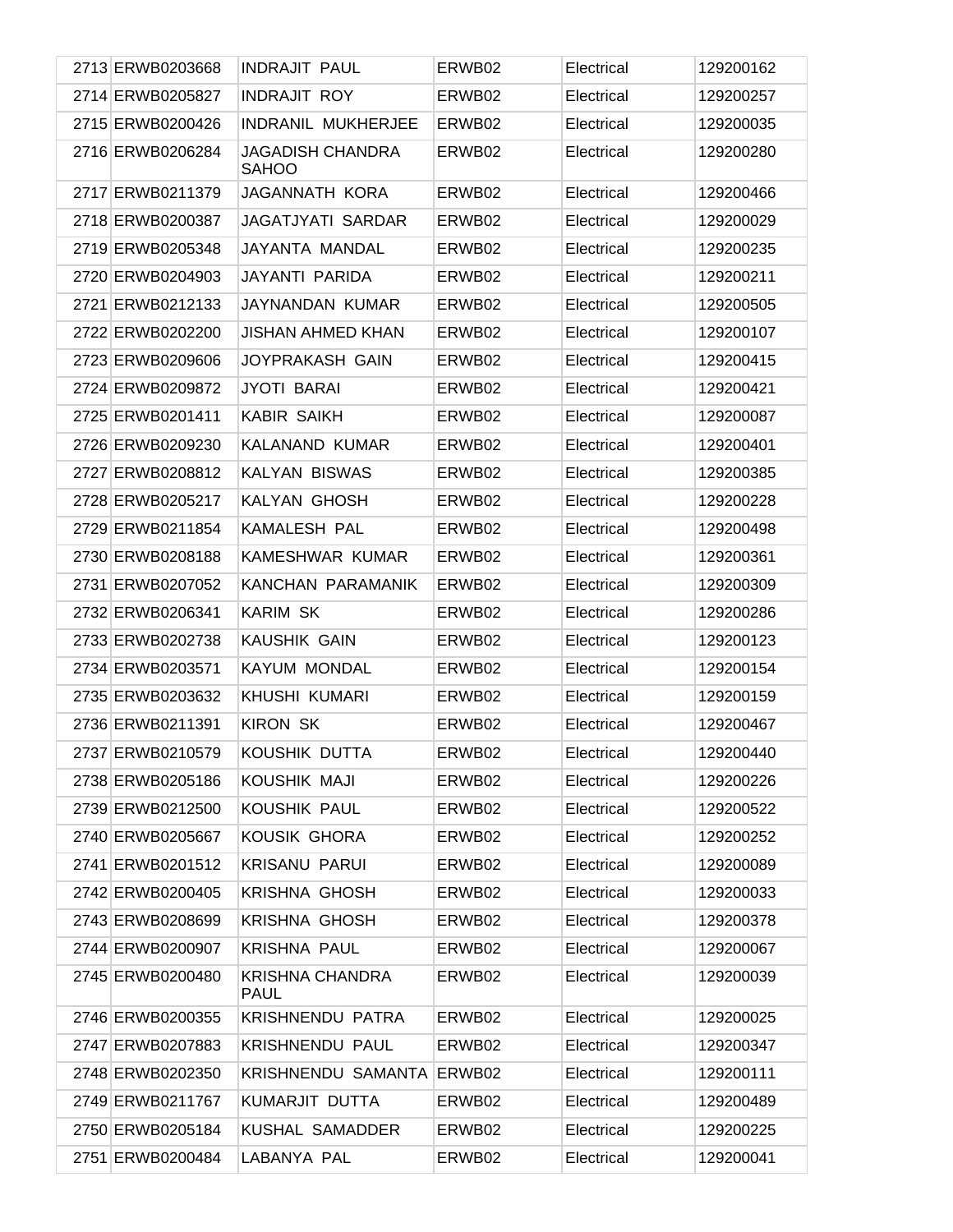| 2752 ERWB0205356 | <b>LAKHINDAR SHAW</b>      | ERWB02 | Electrical | 129200236 |
|------------------|----------------------------|--------|------------|-----------|
| 2753 ERWB0206255 | <b>LAXMAN SARDAR</b>       | ERWB02 | Electrical | 129200279 |
| 2754 ERWB0208664 | LIJA DUTTA                 | ERWB02 | Electrical | 129200376 |
| 2755 ERWB0200829 | <b>MALOY GHOSH</b>         | ERWB02 | Electrical | 129200062 |
| 2756 ERWB0208124 | <b>MANAS PATRA</b>         | ERWB02 | Electrical | 129200360 |
| 2757 ERWB0211808 | <b>MANIK BISWAS</b>        | ERWB02 | Electrical | 129200493 |
| 2758 ERWB0210008 | MANISANKAR BERA            | ERWB02 | Electrical | 129200423 |
| 2759 ERWB0206172 | MANJU DOLAI JANA           | ERWB02 | Electrical | 129200274 |
| 2760 ERWB0207293 | <b>MANOJ MONDAL</b>        | ERWB02 | Electrical | 129200318 |
| 2761 ERWB0207467 | MASONA JANA                | ERWB02 | Electrical | 129200327 |
| 2762 ERWB0208093 | <b>MAYANK</b>              | ERWB02 | Electrical | 129200358 |
| 2763 ERWB0200313 | MD ALFARHAD HUSSAIN ERWB02 |        | Electrical | 129200018 |
| 2764 ERWB0200403 | <b>MD SABBIR</b>           | ERWB02 | Electrical | 129200032 |
| 2765 ERWB0203575 | <b>MD SHOYAB AKHTAR</b>    | ERWB02 | Electrical | 129200156 |
| 2766 ERWB0202009 | <b>MILAN DAS</b>           | ERWB02 | Electrical | 129200103 |
| 2767 ERWB0205430 | <b>MILAN LAYEK</b>         | ERWB02 | Electrical | 129200242 |
| 2768 ERWB0204166 | MINTU MONDAL               | ERWB02 | Electrical | 129200183 |
| 2769 ERWB0200320 | <b>MOHAN DAS</b>           | ERWB02 | Electrical | 129200021 |
| 2770 ERWB0204920 | MOLOY DAS                  | ERWB02 | Electrical | 129200212 |
| 2771 ERWB0210328 | MOUMITA MUKHERJEE          | ERWB02 | Electrical | 129200431 |
| 2772 ERWB0204101 | <b>MOUSAM MONDAL</b>       | ERWB02 | Electrical | 129200179 |
| 2773 ERWB0205472 | <b>MRINAL MITRA</b>        | ERWB02 | Electrical | 129200246 |
| 2774 ERWB0204231 | <b>MRINAL KANTI PARIA</b>  | ERWB02 | Electrical | 129200189 |
| 2775 ERWB0209098 | MRUTYUNJAY ROUT            | ERWB02 | Electrical | 129200397 |
| 2776 ERWB0203341 | MUKUL KUMAR JHA            | ERWB02 | Electrical | 129200150 |
| 2777 ERWB0201310 | <b>NABA KUMAR SINGH</b>    | ERWB02 | Electrical | 129200082 |
| 2778 ERWB0200846 | NAKUL MONDAL               | ERWB02 | Electrical | 129200063 |
| 2779 ERWB0208700 | NANDALAL MAITY             | ERWB02 | Electrical | 129200379 |
| 2780 ERWB0211845 | NARAYAN BISWAS             | ERWB02 | Electrical | 129200496 |
| 2781 ERWB0206085 | NAYAN GHOSH                | ERWB02 | Electrical | 129200270 |
| 2782 ERWB0211723 | NAZIUR RAHAMAN             | ERWB02 | Electrical | 129200483 |
| 2783 ERWB0212194 | NILADRI DEY                | ERWB02 | Electrical | 129200507 |
| 2784 ERWB0208453 | NILADRI PAUL               | ERWB02 | Electrical | 129200372 |
| 2785 ERWB0211109 | NITESH KUMAR GUPTA         | ERWB02 | Electrical | 129200459 |
| 2786 ERWB0211019 | <b>NITISH</b>              | ERWB02 | Electrical | 129200454 |
| 2787 ERWB0205380 | PANKAJ KANTI PAUL          | ERWB02 | Electrical | 129200237 |
| 2788 ERWB0211883 | PAPIYA BANERJEE            | ERWB02 | Electrical | 129200499 |
| 2789 ERWB0200297 | PARESH GHOSH               | ERWB02 | Electrical | 129200017 |
| 2790 ERWB0206598 | PARESH GORAI               | ERWB02 | Electrical | 129200295 |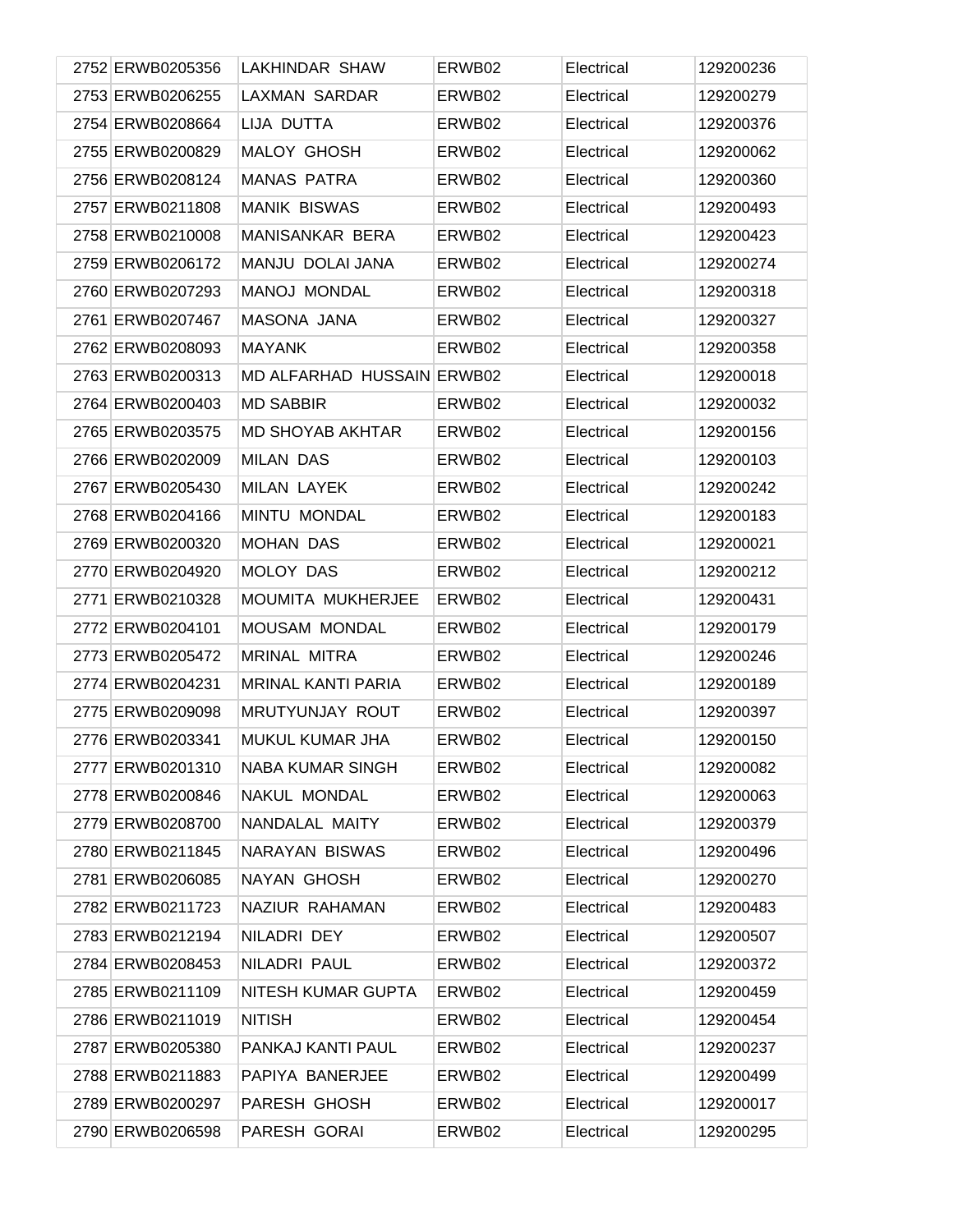| 2791 ERWB0211394 | <b>PARITOSH</b><br><b>DEBGOSWAMI</b>   | ERWB02 | Electrical | 129200468 |
|------------------|----------------------------------------|--------|------------|-----------|
| 2792 ERWB0203144 | PARTHA DEOGHARIA                       | ERWB02 | Electrical | 129200141 |
| 2793 ERWB0207474 | <b>PARTHA SARATHI</b><br><b>MONDAL</b> | ERWB02 | Electrical | 129200328 |
| 2794 ERWB0210358 | PAWAN KUMAR                            | ERWB02 | Electrical | 129200433 |
| 2795 ERWB0200524 | PIJUSH SINGHA                          | ERWB02 | Electrical | 129200048 |
| 2796 ERWB0204967 | PINTU GAYEN                            | ERWB02 | Electrical | 129200215 |
| 2797 ERWB0209465 | PRADEEP KUMAR<br><b>SINGHA</b>         | ERWB02 | Electrical | 129200413 |
| 2798 ERWB0208902 | <b>PRADIP SAU</b>                      | ERWB02 | Electrical | 129200392 |
| 2799 ERWB0200287 | PRADIP KUMAR MAITY                     | ERWB02 | Electrical | 129200014 |
| 2800 ERWB0211494 | <b>PRAKASH SHIL</b>                    | ERWB02 | Electrical | 129200473 |
| 2801 ERWB0202267 | PRANAY CHOWDHURY                       | ERWB02 | Electrical | 129200109 |
| 2802 ERWB0201874 | PRASENJIT BAG                          | ERWB02 | Electrical | 129200099 |
| 2803 ERWB0207459 | PRASENJIT DAS                          | ERWB02 | Electrical | 129200326 |
| 2804 ERWB0203617 | PRASENJIT DUTTA                        | ERWB02 | Electrical | 129200158 |
| 2805 ERWB0204455 | PRASENJIT MAJEE                        | ERWB02 | Electrical | 129200195 |
| 2806 ERWB0209870 | PRASUN SINGHA ROY                      | ERWB02 | Electrical | 129200420 |
| 2807 ERWB0205155 | PRATIBIMBA SARKAR                      | ERWB02 | Electrical | 129200224 |
| 2808 ERWB0205720 | PRATIK GOSWAMI                         | ERWB02 | Electrical | 129200254 |
| 2809 ERWB0212687 | PRATIK MUKHERJEE                       | ERWB02 | Electrical | 129200530 |
| 2810 ERWB0208320 | PREMCHANDRA DAS                        | ERWB02 | Electrical | 129200365 |
| 2811 ERWB0206605 | PRITAM DAS                             | ERWB02 | Electrical | 129200296 |
| 2812 ERWB0202662 | PRITAM KUMAR                           | ERWB02 | Electrical | 129200122 |
| 2813 ERWB0206693 | PRITAM MONDAL                          | ERWB02 | Electrical | 129200300 |
| 2814 ERWB0202775 | PRONAB POREL                           | ERWB02 | Electrical | 129200127 |
| 2815 ERWB0206546 | PRONOY BISTU                           | ERWB02 | Electrical | 129200293 |
| 2816 ERWB0210168 | PROSEN ROY                             | ERWB02 | Electrical | 129200428 |
| 2817 ERWB0208903 | PROSENJIT MAJUMDER                     | ERWB02 | Electrical | 129200393 |
| 2818 ERWB0205283 | PUJAN CHAKRABORTY                      | ERWB02 | Electrical | 129200232 |
| 2819 ERWB0204875 | PURABI NASKAR                          | ERWB02 | Electrical | 129200210 |
| 2820 ERWB0203661 | PURNENDU MONDAL                        | ERWB02 | Electrical | 129200161 |
| 2821 ERWB0208821 | RABISANKAR BARIK                       | ERWB02 | Electrical | 129200388 |
| 2822 ERWB0211690 | RAGHAV KUMAR                           | ERWB02 | Electrical | 129200482 |
| 2823 ERWB0205518 | RAGHUNANDAN KUMAR ERWB02               |        | Electrical | 129200248 |
| 2824 ERWB0208463 | RAHUL DAS                              | ERWB02 | Electrical | 129200373 |
| 2825 ERWB0206796 | RAHUL MAHAPATRA                        | ERWB02 | Electrical | 129200304 |
| 2826 ERWB0203109 | RAHUL RAKSHIT                          | ERWB02 | Electrical | 129200140 |
| 2827 ERWB0211134 | RAHUL RAY                              | ERWB02 | Electrical | 129200460 |
| 2828 ERWB0204199 | RAHUL ROY                              | ERWB02 | Electrical | 129200186 |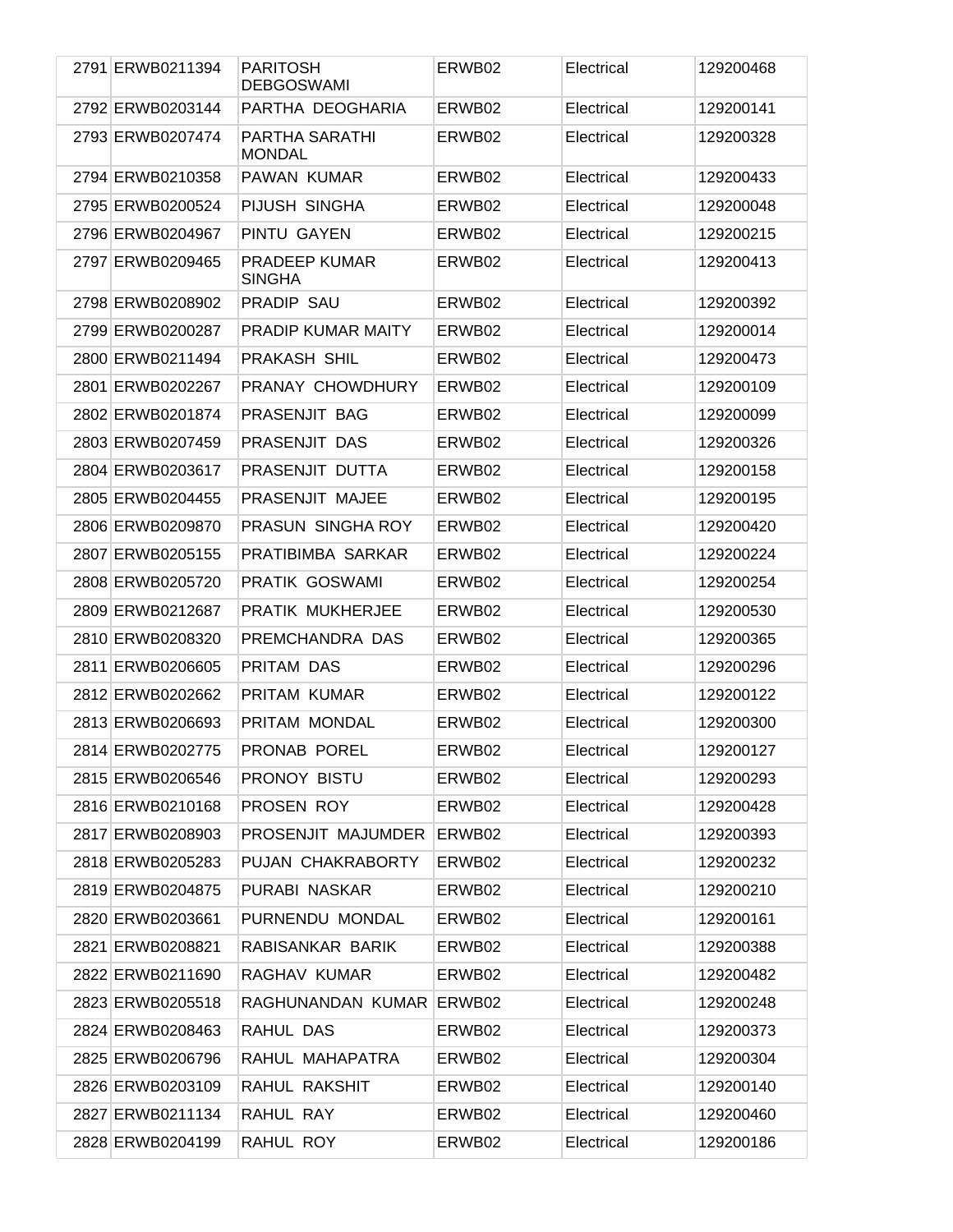| 2829 ERWB0200334 | RAHUL SEN                            | ERWB02 | Electrical | 129200023 |
|------------------|--------------------------------------|--------|------------|-----------|
| 2830 ERWB0211152 | RAHUL SHARMA                         | ERWB02 | Electrical | 129200461 |
| 2831 ERWB0209455 | RAHUL YADAV                          | ERWB02 | Electrical | 129200412 |
| 2832 ERWB0203788 | <b>RAHUL KUMAR SINGH</b>             | ERWB02 | Electrical | 129200172 |
| 2833 ERWB0201869 | RAJ KUMAR RAJWAR                     | ERWB02 | Electrical | 129200098 |
| 2834 ERWB0200062 | RAJA DEB                             | ERWB02 | Electrical | 129200001 |
| 2835 ERWB0201037 | RAJAT DEY                            | ERWB02 | Electrical | 129200073 |
| 2836 ERWB0204338 | RAJAT MOCHARY                        | ERWB02 | Electrical | 129200191 |
| 2837 ERWB0208864 | RAJEEV RANJAN                        | ERWB02 | Electrical | 129200389 |
| 2838 ERWB0206174 | RAJENDRA KRISHNA<br><b>SINGH</b>     | ERWB02 | Electrical | 129200275 |
| 2839 ERWB0200314 | RAJESH HALDER                        | ERWB02 | Electrical | 129200019 |
| 2840 ERWB0211947 | <b>RAJESH KUMAR</b>                  | ERWB02 | Electrical | 129200503 |
| 2841 ERWB0204540 | RAJKUMAR MIDYA DAS                   | ERWB02 | Electrical | 129200198 |
| 2842 ERWB0201087 | RAKESH HALDER                        | ERWB02 | Electrical | 129200075 |
| 2843 ERWB0205918 | RAKESH KHATUA                        | ERWB02 | Electrical | 129200261 |
| 2844 ERWB0207076 | RAKESH KUMAR NAYAK                   | ERWB02 | Electrical | 129200311 |
| 2845 ERWB0209363 | RAMESH JANA                          | ERWB02 | Electrical | 129200404 |
| 2846 ERWB0202216 | RANJEET KUMAR                        | ERWB02 | Electrical | 129200108 |
| 2847 ERWB0202546 | RANJU SAMANTA                        | ERWB02 | Electrical | 129200117 |
| 2848 ERWB0207876 | <b>RASMIRANJAN</b><br><b>PRADHAN</b> | ERWB02 | Electrical | 129200346 |
| 2849 ERWB0210133 | RATNA HALDER                         | ERWB02 | Electrical | 129200426 |
| 2850 ERWB0205712 | RAUNAK MISHRA                        | ERWB02 | Electrical | 129200253 |
| 2851 ERWB0200198 | <b>RAVI ROUSHAN KUMAR</b>            | ERWB02 | Electrical | 129200009 |
| 2852 ERWB0205210 | RAVISHANKAR KUMAR                    | ERWB02 | Electrical | 129200227 |
| 2853 ERWB0204100 | RHITAM MALLICK                       | ERWB02 | Electrical | 129200178 |
| 2854 ERWB0208995 | RINSHU KUMARI                        | ERWB02 | Electrical | 129200394 |
| 2855 ERWB0212376 | RIPAN MONDAL                         | ERWB02 | Electrical | 129200514 |
| 2856 ERWB0202006 | RITU KAR                             | ERWB02 | Electrical | 129200102 |
| 2857 ERWB0205021 | ROHAN MAITI                          | ERWB02 | Electrical | 129200219 |
| 2858 ERWB0206210 | ROVAN KUMAR DEY                      | ERWB02 | Electrical | 129200277 |
| 2859 ERWB0200361 | RUBEL SHAIKH                         | ERWB02 | Electrical | 129200026 |
| 2860 ERWB0210606 | RUPAN SARKAR                         | ERWB02 | Electrical | 129200443 |
| 2861 ERWB0200112 | SABIAR RAHAMAN                       | ERWB02 | Electrical | 129200005 |
| 2862 ERWB0208873 | SABYASACHI PATTY                     | ERWB02 | Electrical | 129200390 |
| 2863 ERWB0204992 | SACHIDANAND KUMAR<br><b>MAHATO</b>   | ERWB02 | Electrical | 129200218 |
| 2864 ERWB0207608 | <b>SACHIN KUMAR</b>                  | ERWB02 | Electrical | 129200334 |
| 2865 ERWB0209797 | SADHAN BERA                          | ERWB02 | Electrical | 129200418 |
| 2866 ERWB0205951 | SAIKAT GHOSH                         | ERWB02 | Electrical | 129200262 |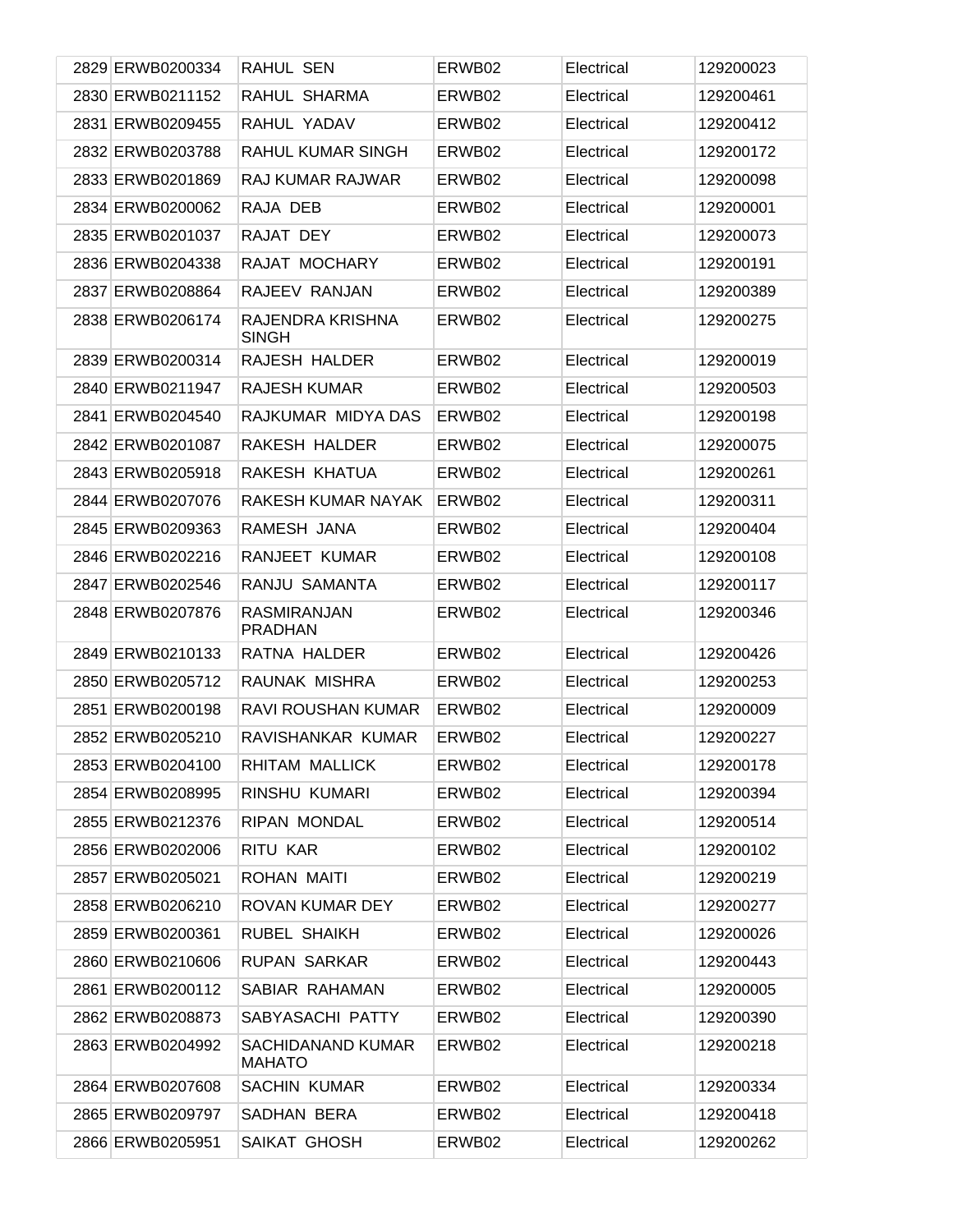| 2867 ERWB0211077 | <b>SAJIB PAUL</b>     | ERWB02 | Electrical | 129200455 |
|------------------|-----------------------|--------|------------|-----------|
| 2868 ERWB0201556 | SAJID ALI             | ERWB02 | Electrical | 129200091 |
| 2869 ERWB0201877 | SAMARESH BARMAN       | ERWB02 | Electrical | 129200100 |
| 2870 ERWB0200677 | SAMIR ANKURA          | ERWB02 | Electrical | 129200054 |
| 2871 ERWB0203574 | SAMIRAN MARDANYA      | ERWB02 | Electrical | 129200155 |
| 2872 ERWB0204987 | <b>SAMIRAN SARKAR</b> | ERWB02 | Electrical | 129200217 |
| 2873 ERWB0207706 | SANATAN BASAK         | ERWB02 | Electrical | 129200337 |
| 2874 ERWB0202753 | SANDEEP KUMAR         | ERWB02 | Electrical | 129200125 |
| 2875 ERWB0202951 | SANDIP DAS            | ERWB02 | Electrical | 129200131 |
| 2876 ERWB0203683 | SANDIPAN MAITY        | ERWB02 | Electrical | 129200163 |
| 2877 ERWB0200531 | SANJAY GHORA          | ERWB02 | Electrical | 129200050 |
| 2878 ERWB0212617 | SANJAY SAMANTA        | ERWB02 | Electrical | 129200527 |
| 2879 ERWB0202757 | SANJAY KUMAR BISOI    | ERWB02 | Electrical | 129200126 |
| 2880 ERWB0210603 | SANJIB DAS            | ERWB02 | Electrical | 129200442 |
| 2881 ERWB0208817 | SANJIB PAUL           | ERWB02 | Electrical | 129200387 |
| 2882 ERWB0200968 | SANJOY PRAMANIK       | ERWB02 | Electrical | 129200069 |
| 2883 ERWB0211085 | SANJU PAL             | ERWB02 | Electrical | 129200456 |
| 2884 ERWB0206311 | SANJU PODDAR          | ERWB02 | Electrical | 129200282 |
| 2885 ERWB0205415 | SANKAR SINGHA         | ERWB02 | Electrical | 129200239 |
| 2886 ERWB0205454 | SANKHA DEEP SAHA      | ERWB02 | Electrical | 129200243 |
| 2887 ERWB0206060 | <b>SANMOY KUNDU</b>   | ERWB02 | Electrical | 129200267 |
| 2888 ERWB0204828 | SANTANU MANDAL        | ERWB02 | Electrical | 129200206 |
| 2889 ERWB0200315 | SANTIMOY SEN          | ERWB02 | Electrical | 129200020 |
| 2890 ERWB0204019 | SAPTARSHI SARANGI     | ERWB02 | Electrical | 129200177 |
| 2891 ERWB0203739 | <b>SATYA BISWAS</b>   | ERWB02 | Electrical | 129200165 |
| 2892 ERWB0207901 | SATYAJIT GHOSH        | ERWB02 | Electrical | 129200348 |
| 2893 ERWB0202605 | SATYAJIT RANA         | ERWB02 | Electrical | 129200118 |
| 2894 ERWB0208884 | SAURAV BISWAS         | ERWB02 | Electrical | 129200391 |
| 2895 ERWB0200362 | <b>SAYAN BANERJEE</b> | ERWB02 | Electrical | 129200027 |
| 2896 ERWB0200346 | SAYAN BERA            | ERWB02 | Electrical | 129200024 |
| 2897 ERWB0203218 | SAYAN BERA            | ERWB02 | Electrical | 129200147 |
| 2898 ERWB0201111 | <b>SAYAN DEBNATH</b>  | ERWB02 | Electrical | 129200076 |
| 2899 ERWB0212563 | SAYAN SANTRA          | ERWB02 | Electrical | 129200525 |
| 2900 ERWB0201309 | SAYANTAN JANA         | ERWB02 | Electrical | 129200081 |
| 2901 ERWB0209120 | SAYANTANI DATTA       | ERWB02 | Electrical | 129200398 |
| 2902 ERWB0206563 | <b>SEKH MAKHON</b>    | ERWB02 | Electrical | 129200294 |
| 2903 ERWB0205038 | <b>SEKHAR DAS</b>     | ERWB02 | Electrical | 129200220 |
| 2904 ERWB0205127 | SHIBKALI KHANRA       | ERWB02 | Electrical | 129200223 |
| 2905 ERWB0201381 | SHIMALA PRASAD BARAI  | ERWB02 | Electrical | 129200086 |
| 2906 ERWB0212277 | SHIRSENDU HALDER      | ERWB02 | Electrical | 129200508 |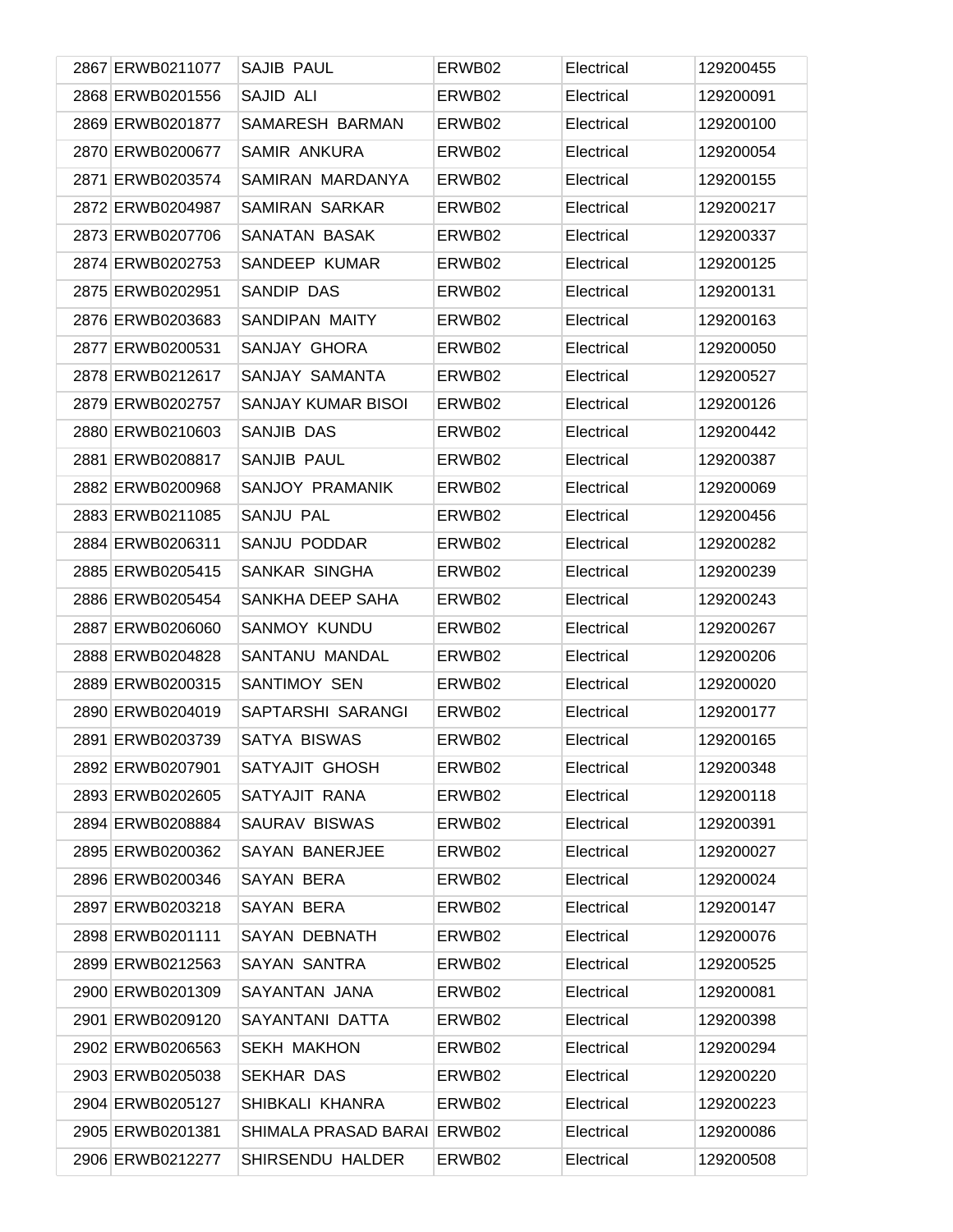| 2907 ERWB0200821 | <b>SHUBHAM SARKAR</b>                         | ERWB02 | Electrical | 129200061 |
|------------------|-----------------------------------------------|--------|------------|-----------|
| 2908 ERWB0204222 | SHUBHANKAR DAS                                | ERWB02 | Electrical | 129200188 |
| 2909 ERWB0206098 | SHUDHANSHU KUMAR<br>YADAV                     | ERWB02 | Electrical | 129200272 |
| 2910 ERWB0209434 | SHUVAJIT KUNDU                                | ERWB02 | Electrical | 129200409 |
| 2911 ERWB0210778 | <b>SHYAM KUMAR</b>                            | ERWB02 | Electrical | 129200450 |
| 2912 ERWB0204710 | <b>SHYAM SUNDAR DUTTA</b>                     | ERWB02 | Electrical | 129200202 |
| 2913 ERWB0210694 | SHYAM SUNDAR GHOSH                            | ERWB02 | Electrical | 129200447 |
| 2914 ERWB0208207 | SIBARAM PATTNAIK                              | ERWB02 | Electrical | 129200363 |
| 2915 ERWB0207507 | SIBASISH KAR                                  | ERWB02 | Electrical | 129200332 |
| 2916 ERWB0200440 | SIDDHARTHA BANERJEE ERWB02<br><b>BANERJEE</b> |        | Electrical | 129200036 |
| 2917 ERWB0203007 | SINTU DUTTA                                   | ERWB02 | Electrical | 129200133 |
| 2918 ERWB0209815 | <b>SINTU GHORAI</b>                           | ERWB02 | Electrical | 129200419 |
| 2919 ERWB0200291 | <b>SK SAMIM</b>                               | ERWB02 | Electrical | 129200015 |
| 2920 ERWB0201032 | <b>SK FEROJ HOSEN</b>                         | ERWB02 | Electrical | 129200072 |
| 2921 ERWB0209196 | <b>SK MIJANUR ISLAM</b>                       | ERWB02 | Electrical | 129200399 |
| 2922 ERWB0200410 | <b>SK MOGBUL ALI</b>                          | ERWB02 | Electrical | 129200034 |
| 2923 ERWB0204933 | SK SAMSER ALI                                 | ERWB02 | Electrical | 129200213 |
| 2924 ERWB0207133 | SNEHASIS DAS                                  | ERWB02 | Electrical | 129200314 |
| 2925 ERWB0200271 | SOMA MAJI                                     | ERWB02 | Electrical | 129200013 |
| 2926 ERWB0205899 | <b>SOMA MOULICK</b>                           | ERWB02 | Electrical | 129200260 |
| 2927 ERWB0203104 | SOMENATH MAHATO                               | ERWB02 | Electrical | 129200139 |
| 2928 ERWB0203704 | SOMESH KUMAR PATRA                            | ERWB02 | Electrical | 129200164 |
| 2929 ERWB0205594 | SOMNATH BERA                                  | ERWB02 | Electrical | 129200250 |
| 2930 ERWB0208792 | SOMNATH DAS                                   | ERWB02 | Electrical | 129200383 |
| 2931 ERWB0210651 | SOMNATH MAHATO                                | ERWB02 | Electrical | 129200446 |
| 2932 ERWB0208348 | SOMNATH MAITY                                 | ERWB02 | Electrical | 129200368 |
| 2933 ERWB0200714 | SOMNATH MUKHERJEE                             | ERWB02 | Electrical | 129200056 |
| 2934 ERWB0200512 | SOUGATA SARKAR                                | ERWB02 | Electrical | 129200046 |
| 2935 ERWB0206135 | SOUMEN MODAK                                  | ERWB02 | Electrical | 129200273 |
| 2936 ERWB0207560 | SOUMEN KUMAR JANA                             | ERWB02 | Electrical | 129200333 |
| 2937 ERWB0209517 | SOUMIK MANDAL                                 | ERWB02 | Electrical | 129200414 |
| 2938 ERWB0212288 | <b>SOUMYA</b><br><b>CHAKRABORTY</b>           | ERWB02 | Electrical | 129200509 |
| 2939 ERWB0212393 | SOUMYA GHOSH                                  | ERWB02 | Electrical | 129200517 |
| 2940 ERWB0207979 | SOUMYA<br><b>ROYCHOWDHURY</b>                 | ERWB02 | Electrical | 129200353 |
| 2941 ERWB0208359 | SOUMYADIP HALDER                              | ERWB02 | Electrical | 129200369 |
| 2942 ERWB0210427 | SOUMYAJIT DAS                                 | ERWB02 | Electrical | 129200435 |
| 2943 ERWB0208509 | <b>SOUMYAKANTI</b><br><b>ADHIKARY</b>         | ERWB02 | Electrical | 129200375 |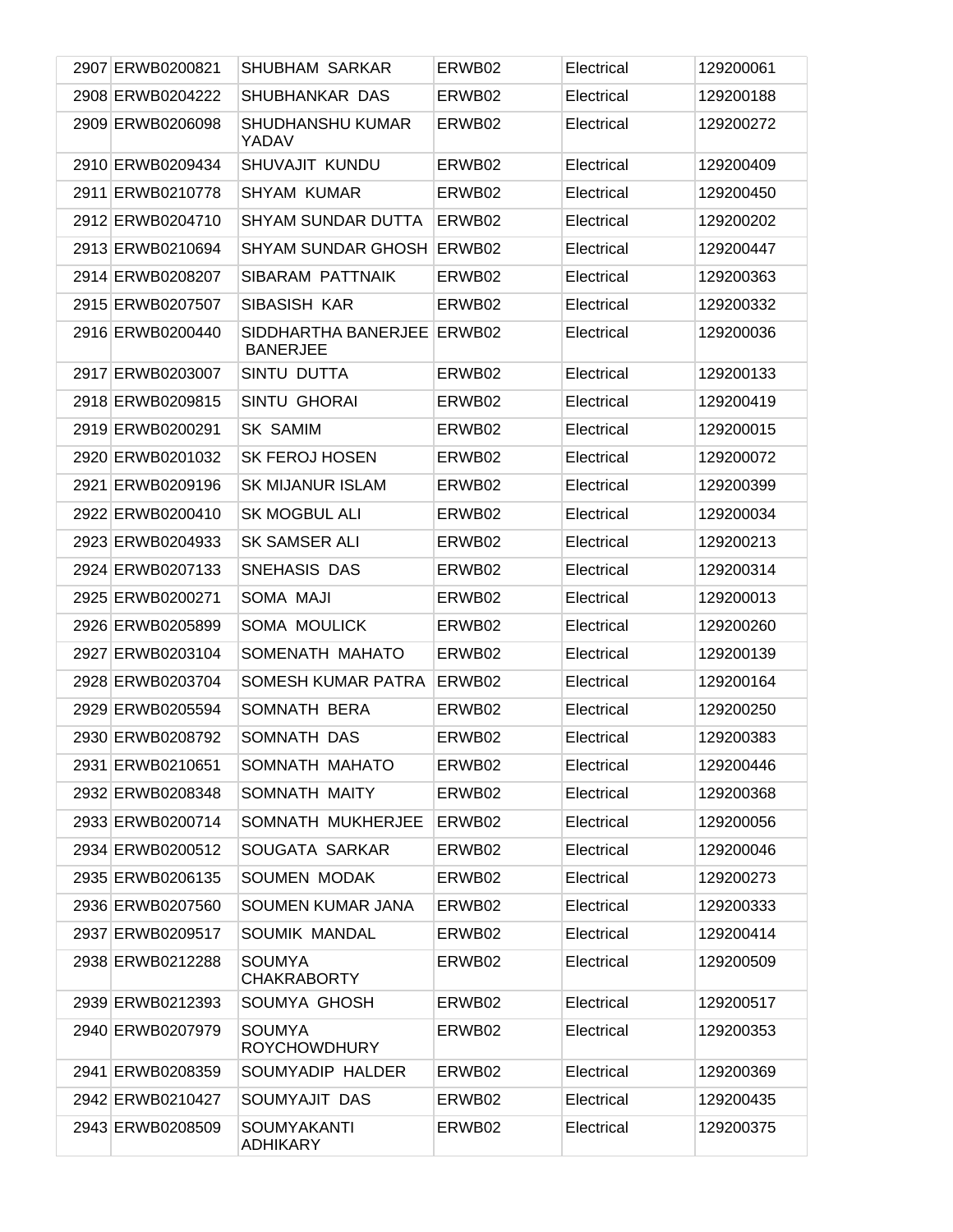| 2944 ERWB0206792 | SOUNAK GHOSH                             | ERWB02 | Electrical | 129200303 |
|------------------|------------------------------------------|--------|------------|-----------|
| 2945 ERWB0201378 | SOURAB KUMAR BALA                        | ERWB02 | Electrical | 129200085 |
| 2946 ERWB0205790 | SOURAV BISWAS                            | ERWB02 | Electrical | 129200255 |
| 2947 ERWB0204371 | SOURAV DAS                               | ERWB02 | Electrical | 129200192 |
| 2948 ERWB0206530 | SOURAV DUTTA                             | ERWB02 | Electrical | 129200292 |
| 2949 ERWB0201265 | SOURAV MAJUMDER                          | ERWB02 | Electrical | 129200080 |
| 2950 ERWB0207037 | SOURAV MANDAL                            | ERWB02 | Electrical | 129200308 |
| 2951 ERWB0209383 | SOURAV MONDAL                            | ERWB02 | Electrical | 129200406 |
| 2952 ERWB0203030 | SOURAV MUKHERJEE                         | ERWB02 | Electrical | 129200134 |
| 2953 ERWB0205961 | SOURAV ROY                               | ERWB02 | Electrical | 129200263 |
| 2954 ERWB0207964 | SOURAV SAHA                              | ERWB02 | Electrical | 129200352 |
| 2955 ERWB0200644 | SOURAV SARKAR                            | ERWB02 | Electrical | 129200052 |
| 2956 ERWB0201162 | SOUVIK CHOWDHURY                         | ERWB02 | Electrical | 129200078 |
| 2957 ERWB0211275 | SOUVIK JANA                              | ERWB02 | Electrical | 129200464 |
| 2958 ERWB0201541 | SOUVIK MONDAL                            | ERWB02 | Electrical | 129200090 |
| 2959 ERWB0200975 | <b>SOUVIK TARAWAL</b>                    | ERWB02 | Electrical | 129200071 |
| 2960 ERWB0210283 | SOVAN DEY                                | ERWB02 | Electrical | 129200430 |
| 2961 ERWB0204955 | <b>SOVAN PAL</b>                         | ERWB02 | Electrical | 129200214 |
| 2962 ERWB0201161 | SRIKANTA GHOSHAL                         | ERWB02 | Electrical | 129200077 |
| 2963 ERWB0201443 | <b>SRIKANTA MUKHERJEE</b>                | ERWB02 | Electrical | 129200088 |
| 2964 ERWB0206325 | SUBHA DEY                                | ERWB02 | Electrical | 129200284 |
| 2965 ERWB0211726 | SUBHA RUIDAS                             | ERWB02 | Electrical | 129200486 |
| 2966 ERWB0206288 | SUBHADEEP RAY                            | ERWB02 | Electrical | 129200281 |
| 2967 ERWB0200475 | SUBHADIP ADAK                            | ERWB02 | Electrical | 129200038 |
| 2968 ERWB0205625 | <b>SUBHAJIT BANERJEE</b>                 | ERWB02 | Electrical | 129200251 |
| 2969 ERWB0210143 | SUBHAJIT HOR                             | ERWB02 | Electrical | 129200427 |
| 2970 ERWB0200879 | SUBHAJIT KAR                             | ERWB02 | Electrical | 129200065 |
| 2971 ERWB0212367 | SUBHAJIT ROY                             | ERWB02 | Electrical | 129200512 |
| 2972 ERWB0205966 | <b>SUBHAM DAS</b>                        | ERWB02 | Electrical | 129200264 |
| 2973 ERWB0206063 | <b>SUBHAM DAS</b>                        | ERWB02 | Electrical | 129200268 |
| 2974 ERWB0203005 | <b>SUBHANKAR</b><br><b>BHATTACHARJEE</b> | ERWB02 | Electrical | 129200132 |
| 2975 ERWB0204616 | SUBHANKAR MITRA                          | ERWB02 | Electrical | 129200200 |
| 2976 ERWB0207193 | SUBHASIS KARAN                           | ERWB02 | Electrical | 129200317 |
| 2977 ERWB0204621 | SUBHENDU BANERJEE                        | ERWB02 | Electrical | 129200201 |
| 2978 ERWB0212476 | SUBHENDU DAS                             | ERWB02 | Electrical | 129200519 |
| 2979 ERWB0201728 | SUBHODEEP GHOSH                          | ERWB02 | Electrical | 129200095 |
| 2980 ERWB0206626 | SUBHOJIT SEN                             | ERWB02 | Electrical | 129200297 |
| 2981 ERWB0211348 | SUBHRANIL SEN                            | ERWB02 | Electrical | 129200465 |
| 2982 ERWB0208195 | <b>SUBRATA BISWAS</b>                    | ERWB02 | Electrical | 129200362 |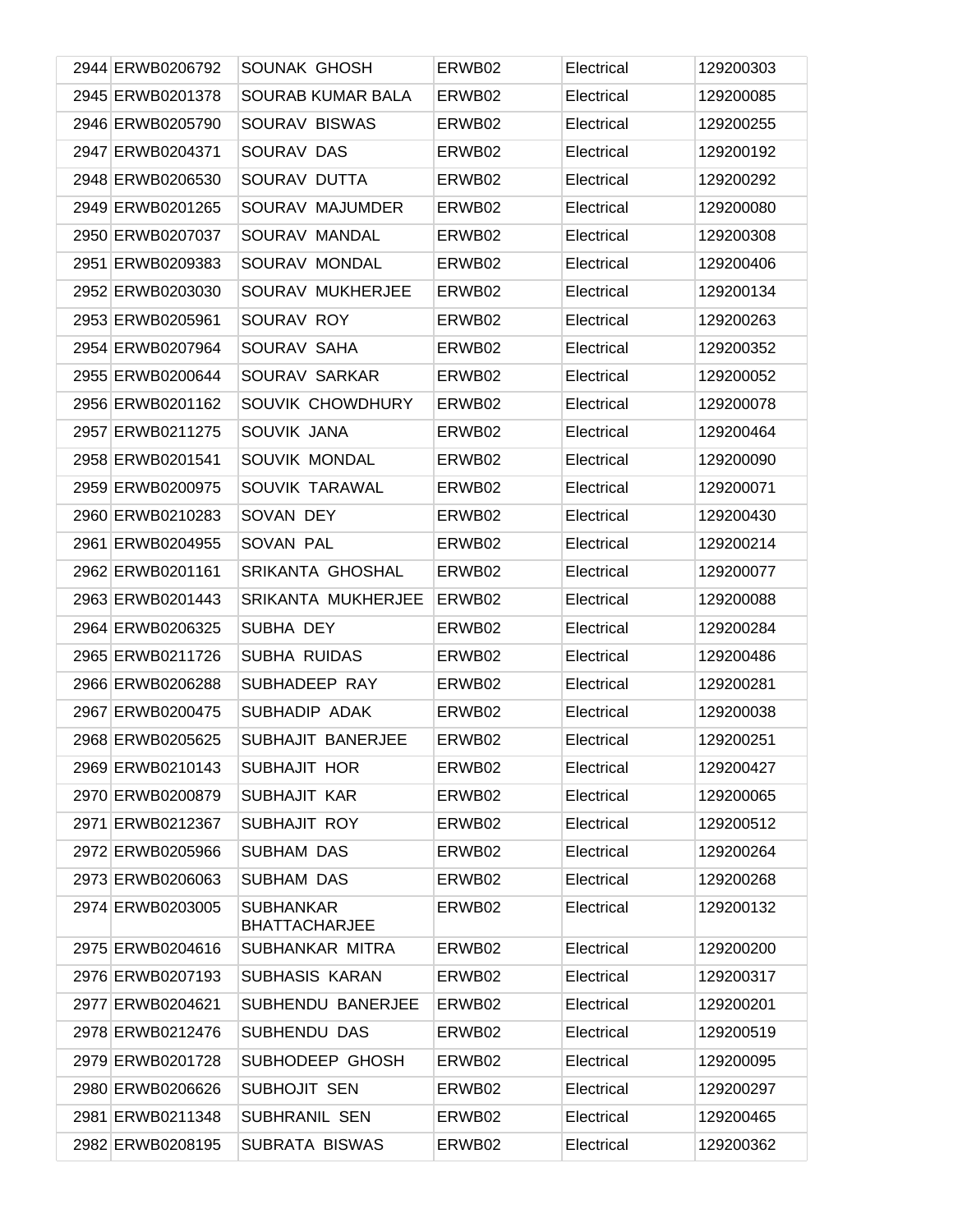| 2983 ERWB0200493 | SUBRATA DAS               | ERWB02 | Electrical | 129200043 |
|------------------|---------------------------|--------|------------|-----------|
| 2984 ERWB0212332 | <b>SUBRATA PAUL</b>       | ERWB02 | Electrical | 129200511 |
| 2985 ERWB0200505 | <b>SUDAM DAS</b>          | ERWB02 | Electrical | 129200044 |
| 2986 ERWB0207294 | <b>SUDEV KUNDU</b>        | ERWB02 | Electrical | 129200319 |
| 2987 ERWB0211843 | <b>SUDIP BANK</b>         | ERWB02 | Electrical | 129200495 |
| 2988 ERWB0211495 | SUDIP DHARA               | ERWB02 | Electrical | 129200474 |
| 2989 ERWB0203782 | SUDIP MAITY               | ERWB02 | Electrical | 129200171 |
| 2990 ERWB0205309 | <b>SUDIP NANDI</b>        | ERWB02 | Electrical | 129200233 |
| 2991 ERWB0211724 | <b>SUDIP KUMAR DAS</b>    | ERWB02 | Electrical | 129200484 |
| 2992 ERWB0203651 | SUDIPTA MISTRY            | ERWB02 | Electrical | 129200160 |
| 2993 ERWB0206879 | <b>SUHAM RANA</b>         | ERWB02 | Electrical | 129200306 |
| 2994 ERWB0212368 | <b>SUJAN MONDAL</b>       | ERWB02 | Electrical | 129200513 |
| 2995 ERWB0209203 | <b>SUJAN SARKAR</b>       | ERWB02 | Electrical | 129200400 |
| 2996 ERWB0212522 | SUJEET KUMAR YADAV        | ERWB02 | Electrical | 129200524 |
| 2997 ERWB0203886 | <b>SUJOY DAS</b>          | ERWB02 | Electrical | 129200173 |
| 2998 ERWB0210712 | <b>SUJOY GANGULY</b>      | ERWB02 | Electrical | 129200448 |
| 2999 ERWB0209617 | <b>SUJOY MAITI</b>        | ERWB02 | Electrical | 129200416 |
| 3000 ERWB0200139 | <b>SUMAN BAIRI</b>        | ERWB02 | Electrical | 129200006 |
| 3001 ERWB0204197 | <b>SUMAN BISUI</b>        | ERWB02 | Electrical | 129200185 |
| 3002 ERWB0204809 | <b>SUMAN DUTTA</b>        | ERWB02 | Electrical | 129200205 |
| 3003 ERWB0209388 | <b>SUMAN GOMASTA</b>      | ERWB02 | Electrical | 129200407 |
| 3004 ERWB0201712 | <b>SUMAN MAITY</b>        | ERWB02 | Electrical | 129200094 |
| 3005 ERWB0203304 | <b>SUMAN MAITY</b>        | ERWB02 | Electrical | 129200149 |
| 3006 ERWB0200384 | <b>SUMAN MAJHI</b>        | ERWB02 | Electrical | 129200028 |
| 3007 ERWB0205429 | <b>SUMAN PAHARI</b>       | ERWB02 | Electrical | 129200241 |
| 3008 ERWB0208344 | <b>SUMAN PAIK</b>         | ERWB02 | Electrical | 129200366 |
| 3009 ERWB0200755 | <b>SUMAN PRADHAN</b>      | ERWB02 | Electrical | 129200058 |
| 3010 ERWB0202388 | SUMANTA MAJHI             | ERWB02 | Electrical | 129200113 |
| 3011 ERWB0206790 | <b>SUMIT JANA</b>         | ERWB02 | Electrical | 129200302 |
| 3012 ERWB0202937 | <b>SUMIT KABIRAJ</b>      | ERWB02 | Electrical | 129200130 |
| 3013 ERWB0206779 | <b>SUMIT KUMAR SHARMA</b> | ERWB02 | Electrical | 129200301 |
| 3014 ERWB0211625 | SUNIL BOURI               | ERWB02 | Electrical | 129200478 |
| 3015 ERWB0205078 | <b>SUNIL SHAW</b>         | ERWB02 | Electrical | 129200222 |
| 3016 ERWB0210547 | <b>SUNITA KUMARI</b>      | ERWB02 | Electrical | 129200437 |
| 3017 ERWB0200973 | SUPARNA REJ               | ERWB02 | Electrical | 129200070 |
| 3018 ERWB0200753 | SUPARNA SEN               | ERWB02 | Electrical | 129200057 |
| 3019 ERWB0200691 | SUPRAMA MONDAL            | ERWB02 | Electrical | 129200055 |
| 3020 ERWB0207322 | SUPRIYA BISWAS            | ERWB02 | Electrical | 129200322 |
| 3021 ERWB0200474 | SUPRIYA KABIRAJ           | ERWB02 | Electrical | 129200037 |
| 3022 ERWB0210437 | SUPRIYA KARMAKAR          | ERWB02 | Electrical | 129200436 |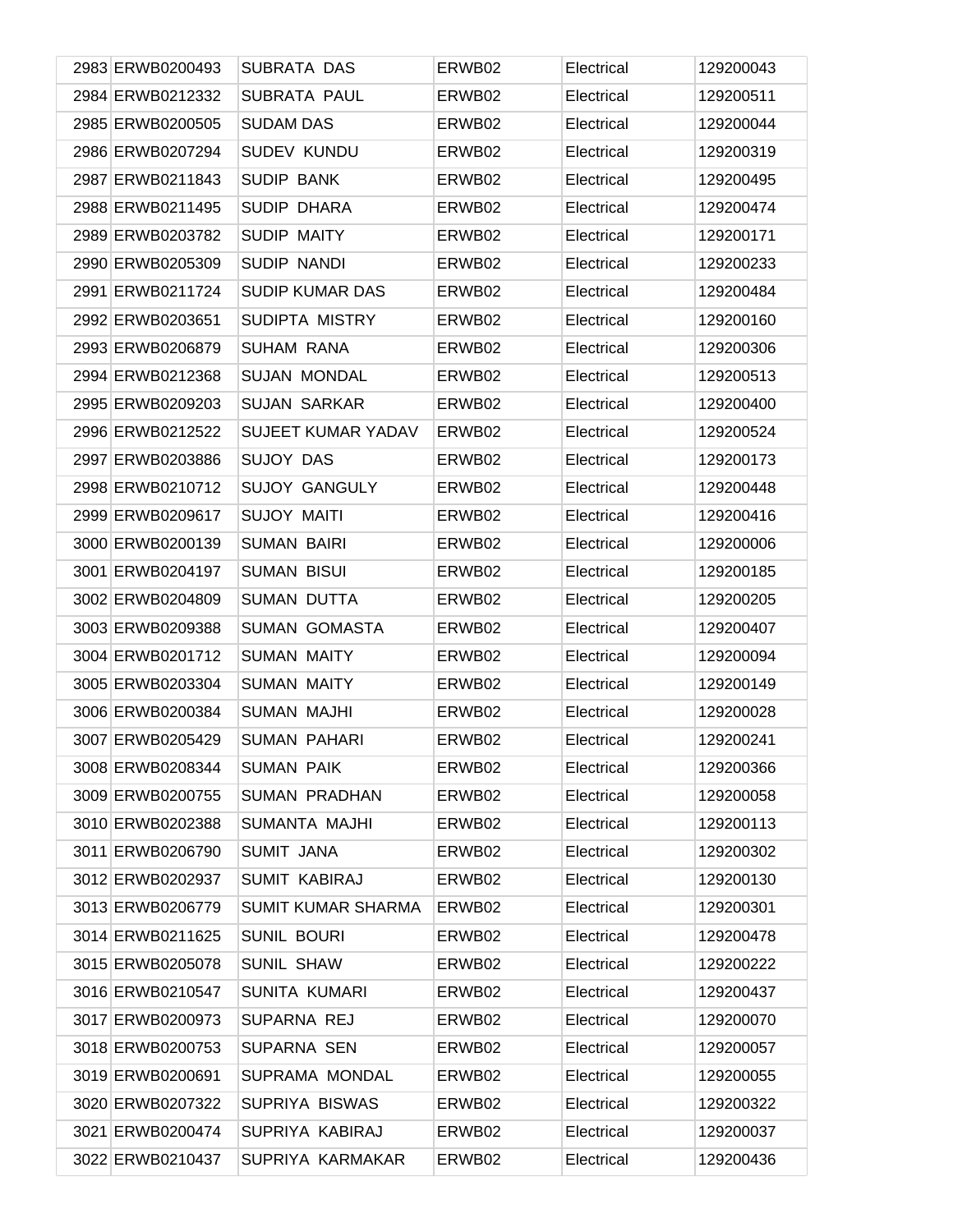| 3023 ERWB0205411 | <b>SUPRIYO BISWAS</b>                  | ERWB02 | Electrical | 129200238 |
|------------------|----------------------------------------|--------|------------|-----------|
| 3024 ERWB0207771 | SUPRIYO DAW                            | ERWB02 | Electrical | 129200340 |
| 3025 ERWB0211830 | SURAJ MONDAL                           | ERWB02 | Electrical | 129200494 |
| 3026 ERWB0209054 | <b>SURAJ KUMAR SAW</b>                 | ERWB02 | Electrical | 129200395 |
| 3027 ERWB0212742 | <b>SURAJ KUMAR SOREN</b>               | ERWB02 | Electrical | 129200531 |
| 3028 ERWB0200489 | <b>SURAJIT BERA</b>                    | ERWB02 | Electrical | 129200042 |
| 3029 ERWB0204151 | <b>SURAJIT PANJA</b>                   | ERWB02 | Electrical | 129200180 |
| 3030 ERWB0210846 | <b>SURAJIT SAU</b>                     | ERWB02 | Electrical | 129200451 |
| 3031 ERWB0200172 | <b>SURENDRA KUMAR</b><br><b>MAHATO</b> | ERWB02 | Electrical | 129200008 |
| 3032 ERWB0209981 | <b>SUROJ DEBNATH</b>                   | ERWB02 | Electrical | 129200422 |
| 3033 ERWB0207949 | <b>SUROJIT PAL</b>                     | ERWB02 | Electrical | 129200350 |
| 3034 ERWB0202536 | <b>SURYA KANTA DAS</b>                 | ERWB02 | Electrical | 129200115 |
| 3035 ERWB0202352 | <b>SURYA KANTA JANA</b>                | ERWB02 | Electrical | 129200112 |
| 3036 ERWB0206641 | <b>SUSANTA BAURI</b>                   | ERWB02 | Electrical | 129200298 |
| 3037 ERWB0200945 | <b>SUSANTA KUMAR SETHI</b>             | ERWB02 | Electrical | 129200068 |
| 3038 ERWB0203154 | <b>SUSHANT KUMAR</b>                   | ERWB02 | Electrical | 129200144 |
| 3039 ERWB0202543 | SUVADEEP DEY                           | ERWB02 | Electrical | 129200116 |
| 3040 ERWB0211438 | SUVAJIT HAIT                           | ERWB02 | Electrical | 129200470 |
| 3041 ERWB0204986 | SUVANKAR PODDER                        | ERWB02 | Electrical | 129200216 |
| 3042 ERWB0202654 | SWARNAV BOXI                           | ERWB02 | Electrical | 129200120 |
| 3043 ERWB0203495 | <b>TAMAL MONDAL</b>                    | ERWB02 | Electrical | 129200152 |
| 3044 ERWB0211667 | <b>TAMAL KUMAR DAS</b>                 | ERWB02 | Electrical | 129200481 |
| 3045 ERWB0210567 | TANAYA MONDAL                          | ERWB02 | Electrical | 129200439 |
| 3046 ERWB0208039 | TANMAY ADHIKARY                        | ERWB02 | Electrical | 129200356 |
| 3047 ERWB0200326 | <b>TANMAY SARKAR</b>                   | ERWB02 | Electrical | 129200022 |
| 3048 ERWB0203186 | <b>TANMOY DURLAV</b>                   | ERWB02 | Electrical | 129200146 |
| 3049 ERWB0200507 | <b>TANMOY ROY</b>                      | ERWB02 | Electrical | 129200045 |
| 3050 ERWB0209382 | TAPAS ADAK                             | ERWB02 | Electrical | 129200405 |
| 3051 ERWB0203770 | TAPAS SHIL                             | ERWB02 | Electrical | 129200170 |
| 3052 ERWB0202660 | <b>TAPASWINI BEURA</b>                 | ERWB02 | Electrical | 129200121 |
| 3053 ERWB0201632 | TATHAGATA DASGUPTA ERWB02              |        | Electrical | 129200092 |
| 3054 ERWB0207794 | TIMIR BARAN MANDAL                     | ERWB02 | Electrical | 129200342 |
| 3055 ERWB0207485 | <b>TOTAN DAS</b>                       | ERWB02 | Electrical | 129200329 |
| 3056 ERWB0205423 | TUFAN OJHA                             | ERWB02 | Electrical | 129200240 |
| 3057 ERWB0211588 | <b>TUSHAR DHANK</b>                    | ERWB02 | Electrical | 129200477 |
| 3058 ERWB0211733 | TWINKLE RAJ                            | ERWB02 | Electrical | 129200488 |
| 3059 ERWB0212639 | <b>UDAYAN BOSE</b>                     | ERWB02 | Electrical | 129200528 |
| 3060 ERWB0208063 | UTTIYA SUKUL                           | ERWB02 | Electrical | 129200357 |
| 3061 ERWB0204435 | <b>VIJAY NONIA</b>                     | ERWB02 | Electrical | 129200194 |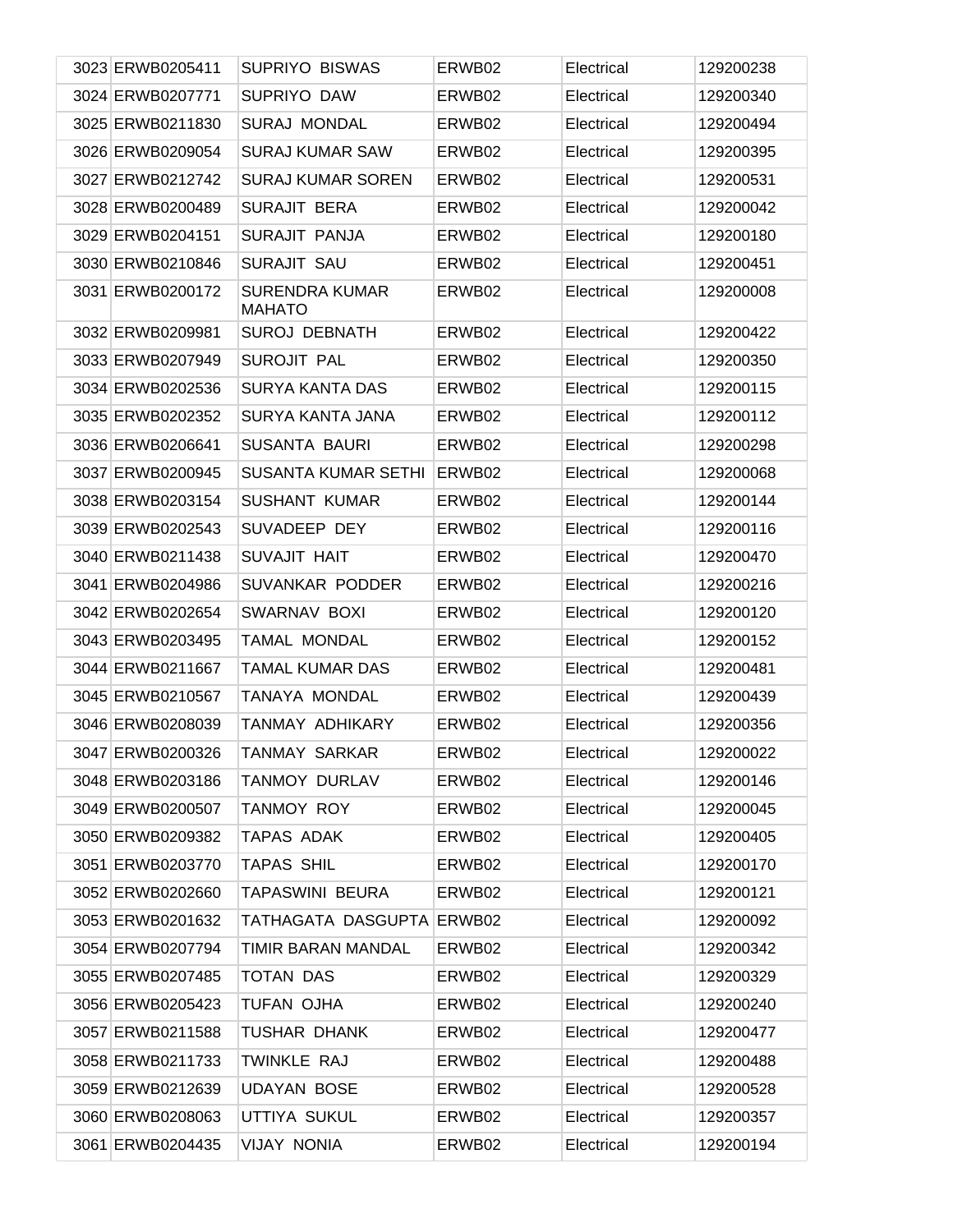| 3062 ERWB0207873 | <b>VIKASH KUMAR</b>                       | ERWB02 | Electrical                   | 129200345 |
|------------------|-------------------------------------------|--------|------------------------------|-----------|
| 3063 ERWB0208310 | <b>VIKASH KUMAR</b>                       | ERWB02 | Electrical                   | 129200364 |
| 3064 ERWB0211889 | <b>VINAY KUMAR MAHATO</b>                 | ERWB02 | Electrical                   | 129200500 |
| 3065 ERWB0203986 | <b>VISHAL KUMAR</b>                       | ERWB02 | Electrical                   | 129200175 |
| 3066 ERWB0211446 | <b>WAKIL KUMAR RAM</b>                    | ERWB02 | Electrical                   | 129200471 |
| 3067 ERWB0204249 | YADUNANDAN SHAHANI                        | ERWB02 | Electrical                   | 129200190 |
| 3068 ERWB0206191 | YOGENDRA KUMAR                            | ERWB02 | Electrical                   | 129200276 |
| 3069 ERWB0310109 | ABHEEK CHATTERJEE                         | ERWB03 | Telecom &<br>Instrumentation | 129300100 |
| 3070 ERWB0308981 | AKANKSHA SINGH                            | ERWB03 | Telecom &<br>Instrumentation | 129300079 |
| 3071 ERWB0308034 | AKANSHU KUMAR                             | ERWB03 | Telecom &<br>Instrumentation | 129300069 |
| 3072 ERWB0312129 | AKASH KUMAR                               | ERWB03 | Telecom &<br>Instrumentation | 129300127 |
| 3073 ERWB0311846 | AKASH KUMAR                               | ERWB03 | Telecom &<br>Instrumentation | 129300122 |
| 3074 ERWB0309349 | AKASH KUMAR PAUL                          | ERWB03 | Telecom &<br>Instrumentation | 129300087 |
| 3075 ERWB0309978 | <b>AKHILESH KUMAR</b><br><b>CHAUDHARY</b> | ERWB03 | Telecom &<br>Instrumentation | 129300097 |
| 3076 ERWB0311887 | ANAMIKA CHATTERJEE                        | ERWB03 | Telecom &<br>Instrumentation | 129300124 |
| 3077 ERWB0310404 | ANIMESH MONDAL                            | ERWB03 | Telecom &<br>Instrumentation | 129300104 |
| 3078 ERWB0309493 | ANINDITA CHATTERJEE                       | ERWB03 | Telecom &<br>Instrumentation | 129300090 |
| 3079 ERWB0308175 | ANIRBAN DAS                               | ERWB03 | Telecom &<br>Instrumentation | 129300072 |
| 3080 ERWB0309373 | ANKIT ANAND                               | ERWB03 | Telecom &<br>Instrumentation | 129300088 |
| 3081 ERWB0311172 | ANUJ KUMAR YADAV                          | ERWB03 | Telecom &<br>Instrumentation | 129300114 |
| 3082 ERWB0303245 | <b>ANUP SAU</b>                           | ERWB03 | Telecom &<br>Instrumentation | 129300022 |
| 3083 ERWB0309846 | ARGHYO GHOSH                              | ERWB03 | Telecom &<br>Instrumentation | 129300094 |
| 3084 ERWB0306589 | <b>ARIJIT ROY</b>                         | ERWB03 | Telecom &<br>Instrumentation | 129300053 |
| 3085 ERWB0304901 | <b>ARIN PAUL</b>                          | ERWB03 | Telecom &<br>Instrumentation | 129300034 |
| 3086 ERWB0302705 | ARITRA DATTA                              | ERWB03 | Telecom &<br>Instrumentation | 129300018 |
| 3087 ERWB0304494 | ARITRAM RAKSHIT                           | ERWB03 | Telecom &<br>Instrumentation | 129300030 |
| 3088 ERWB0309343 | ARUNABHA DAS                              | ERWB03 | Telecom &<br>Instrumentation | 129300086 |
| 3089 ERWB0310051 | ARUP DUTTA                                | ERWB03 | Telecom &<br>Instrumentation | 129300099 |
| 3090 ERWB0307716 | <b>ASHUTOSH KUMAR</b><br><b>BHARTI</b>    | ERWB03 | Telecom &<br>Instrumentation | 129300066 |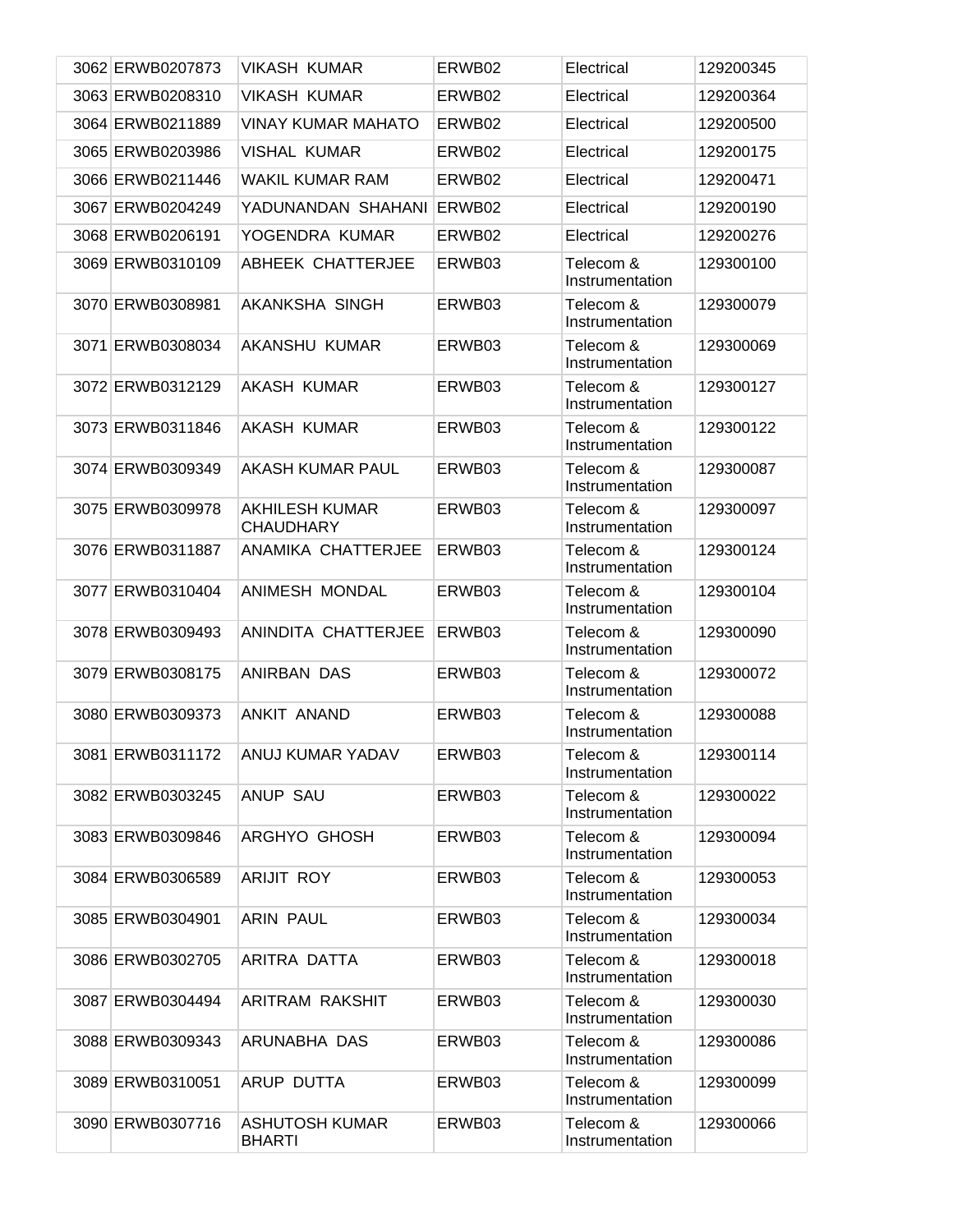| 3091 ERWB0310031 | ATIN JANA                                  | ERWB03 | Telecom &<br>Instrumentation | 129300098 |
|------------------|--------------------------------------------|--------|------------------------------|-----------|
| 3092 ERWB0311411 | <b>AVIJIT BOSU ROY</b><br><b>CHOWDHURY</b> | ERWB03 | Telecom &<br>Instrumentation | 129300118 |
| 3093 ERWB0311189 | <b>AYON SEN</b>                            | ERWB03 | Telecom &<br>Instrumentation | 129300115 |
| 3094 ERWB0309898 | <b>BAISAKHI PAUL</b>                       | ERWB03 | Telecom &<br>Instrumentation | 129300095 |
| 3095 ERWB0303543 | <b>BIDISHA CHOWDHURY</b>                   | ERWB03 | Telecom &<br>Instrumentation | 129300025 |
| 3096 ERWB0308929 | <b>BIKRAM SHOW</b>                         | ERWB03 | Telecom &<br>Instrumentation | 129300078 |
| 3097 ERWB0311129 | <b>BIPUL GHOSH</b>                         | ERWB03 | Telecom &<br>Instrumentation | 129300112 |
| 3098 ERWB0308146 | <b>BISWANATH SARDSA</b>                    | ERWB03 | Telecom &<br>Instrumentation | 129300070 |
| 3099 ERWB0309720 | <b>BUBAI PAL</b>                           | ERWB03 | Telecom &<br>Instrumentation | 129300093 |
| 3100 ERWB0310131 | CHANDNI MUKHERJEE                          | ERWB03 | Telecom &<br>Instrumentation | 129300101 |
| 3101 ERWB0300159 | CHANDRIMA DAS                              | ERWB03 | Telecom &<br>Instrumentation | 129300002 |
| 3102 ERWB0306758 | <b>CHIRANJIT SEAL</b>                      | ERWB03 | Telecom &<br>Instrumentation | 129300055 |
| 3103 ERWB0305344 | DAISY RANI DEKA                            | ERWB03 | Telecom &<br>Instrumentation | 129300043 |
| 3104 ERWB0304604 | <b>DIPANJAN BISWAS</b>                     | ERWB03 | Telecom &<br>Instrumentation | 129300031 |
| 3105 ERWB0307455 | <b>DIROJ BISWAS</b>                        | ERWB03 | Telecom &<br>Instrumentation | 129300063 |
| 3106 ERWB0305087 | ENAKSHI GHOSHAL                            | ERWB03 | Telecom &<br>Instrumentation | 129300039 |
| 3107 ERWB0306774 | <b>GAURAB SARDAR</b>                       | ERWB03 | Telecom &<br>Instrumentation | 129300058 |
| 3108 ERWB0312608 | <b>GAURI SHANKAR</b><br><b>CHAUDHARY</b>   | ERWB03 | Telecom &<br>Instrumentation | 129300135 |
| 3109 ERWB0305340 | <b>GOURAV DAS</b>                          | ERWB03 | Telecom &<br>Instrumentation | 129300042 |
| 3110 ERWB0311521 | <b>INDRANIL DEY</b>                        | ERWB03 | Telecom &<br>Instrumentation | 129300120 |
| 3111 ERWB0300272 | JAGANNATH NANDI                            | ERWB03 | Telecom &<br>Instrumentation | 129300005 |
| 3112 ERWB0305424 | JAY NARAYAN PAL                            | ERWB03 | Telecom &<br>Instrumentation | 129300044 |
| 3113 ERWB0312085 | JAYA DAS                                   | ERWB03 | Telecom &<br>Instrumentation | 129300126 |
| 3114 ERWB0308528 | JAYANTA DAS                                | ERWB03 | Telecom &<br>Instrumentation | 129300074 |
| 3115 ERWB0309094 | JITENDRA KUMAR                             | ERWB03 | Telecom &<br>Instrumentation | 129300083 |
| 3116 ERWB0304849 | JYOTIPRIYA SEN                             | ERWB03 | Telecom &<br>Instrumentation | 129300033 |
| 3117 ERWB0301896 | KHUSHBOO KUMARI                            | ERWB03 | Telecom &<br>Instrumentation | 129300014 |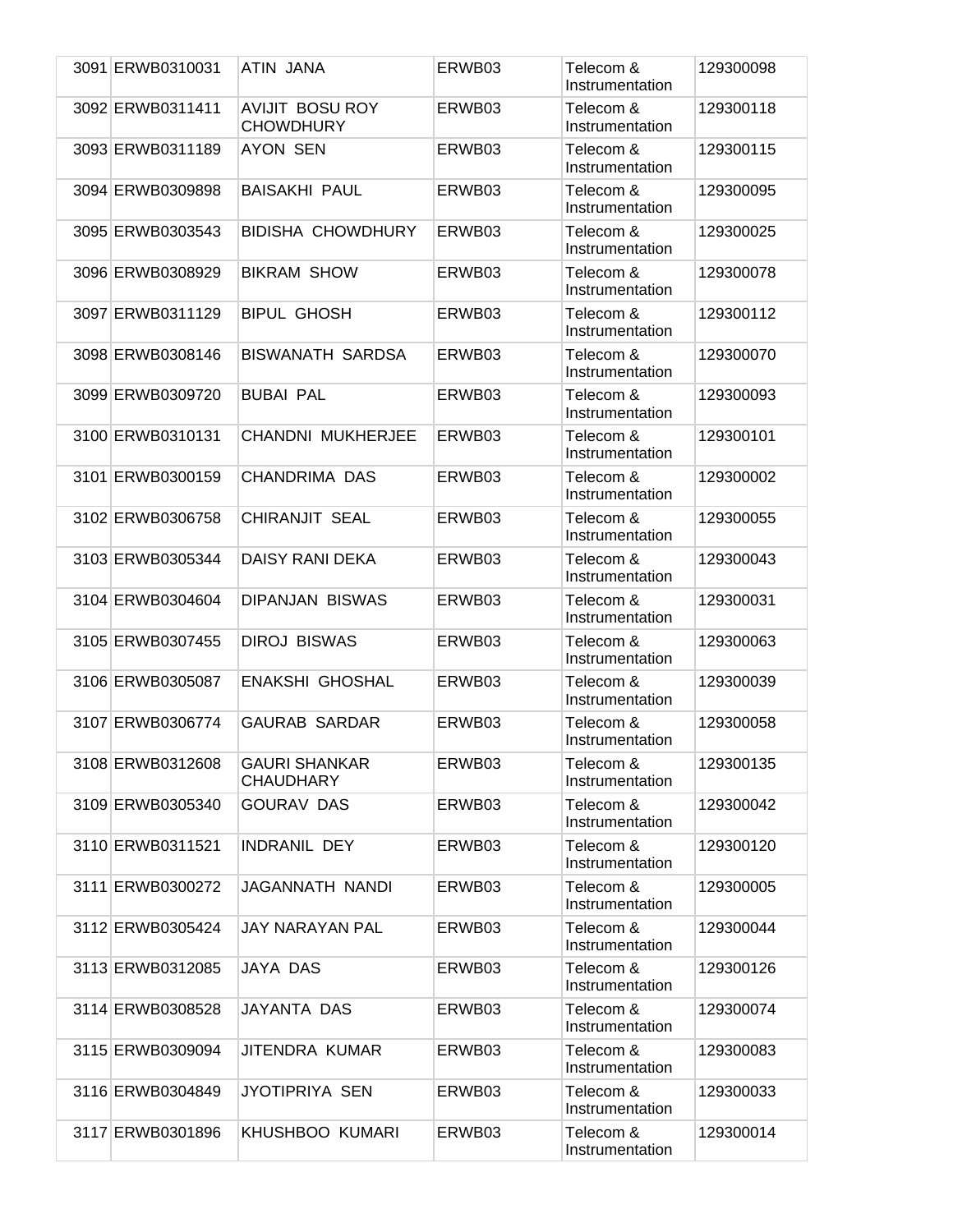| 3118 ERWB0309036 | KOYEL DAS                                | ERWB03 | Telecom &<br>Instrumentation | 129300081 |
|------------------|------------------------------------------|--------|------------------------------|-----------|
| 3119 ERWB0308636 | KRISHNASHRI MAJI                         | ERWB03 | Telecom &<br>Instrumentation | 129300075 |
| 3120 ERWB0310856 | <b>KUNAL KISHOR GOURAV</b>               | ERWB03 | Telecom &<br>Instrumentation | 129300109 |
| 3121 ERWB0300772 | LAXMIKANTA SEN                           | ERWB03 | Telecom &<br>Instrumentation | 129300011 |
| 3122 ERWB0307211 | <b>MAHABUB AHAMMED</b><br><b>MALLICK</b> | ERWB03 | Telecom &<br>Instrumentation | 129300061 |
| 3123 ERWB0311906 | <b>MALAY SAILA</b>                       | ERWB03 | Telecom &<br>Instrumentation | 129300125 |
| 3124 ERWB0300681 | <b>MD MISTER JINNA</b>                   | ERWB03 | Telecom &<br>Instrumentation | 129300010 |
| 3125 ERWB0300267 | <b>MD SARIFUL ISLAM</b>                  | ERWB03 | Telecom &<br>Instrumentation | 129300004 |
| 3126 ERWB0309937 | <b>MOHD NAUSAD ALI</b><br><b>ANSARI</b>  | ERWB03 | Telecom &<br>Instrumentation | 129300096 |
| 3127 ERWB0301185 | <b>NEETU KUMARI</b>                      | ERWB03 | Telecom &<br>Instrumentation | 129300012 |
| 3128 ERWB0311327 | NIRAJ TIWARI                             | ERWB03 | Telecom &<br>Instrumentation | 129300116 |
| 3129 ERWB0310147 | NOOR ALAM                                | ERWB03 | Telecom &<br>Instrumentation | 129300103 |
| 3130 ERWB0300299 | PABAN KUMAR ROY                          | ERWB03 | Telecom &<br>Instrumentation | 129300007 |
| 3131 ERWB0300285 | PANKAJ KUMAR<br><b>SHARMA</b>            | ERWB03 | Telecom &<br>Instrumentation | 129300006 |
| 3132 ERWB0309541 | PARIMAL RANO                             | ERWB03 | Telecom &<br>Instrumentation | 129300091 |
| 3133 ERWB0308999 | PRABASH KUMAR DAS                        | ERWB03 | Telecom &<br>Instrumentation | 129300080 |
| 3134 ERWB0300502 | PRADYUT SENAPATI                         | ERWB03 | Telecom &<br>Instrumentation | 129300008 |
| 3135 ERWB0311863 | PRAHLAD KUMAR                            | ERWB03 | Telecom &<br>Instrumentation | 129300123 |
| 3136 ERWB0309374 | PRAMENDRA KUMAR                          | ERWB03 | Telecom &<br>Instrumentation | 129300089 |
| 3137 ERWB0304309 | PRANAY MAITY                             | ERWB03 | Telecom &<br>Instrumentation | 129300029 |
| 3138 ERWB0305782 | <b>PRATIK GHOSH</b>                      | ERWB03 | Telecom &<br>Instrumentation | 129300048 |
| 3139 ERWB0306528 | <b>PRATIK KUMAR</b><br><b>CHANDRA</b>    | ERWB03 | Telecom &<br>Instrumentation | 129300052 |
| 3140 ERWB0309577 | PREM KUMAR                               | ERWB03 | Telecom &<br>Instrumentation | 129300092 |
| 3141 ERWB0307318 | PRIYANKA KUMARI BALL                     | ERWB03 | Telecom &<br>Instrumentation | 129300062 |
| 3142 ERWB0312637 | PURBA BHADURI                            | ERWB03 | Telecom &<br>Instrumentation | 129300136 |
| 3143 ERWB0300240 | RAHUL DAS                                | ERWB03 | Telecom &<br>Instrumentation | 129300003 |
| 3144 ERWB0301442 | RAHUL KUMAR                              | ERWB03 | Telecom &<br>Instrumentation | 129300013 |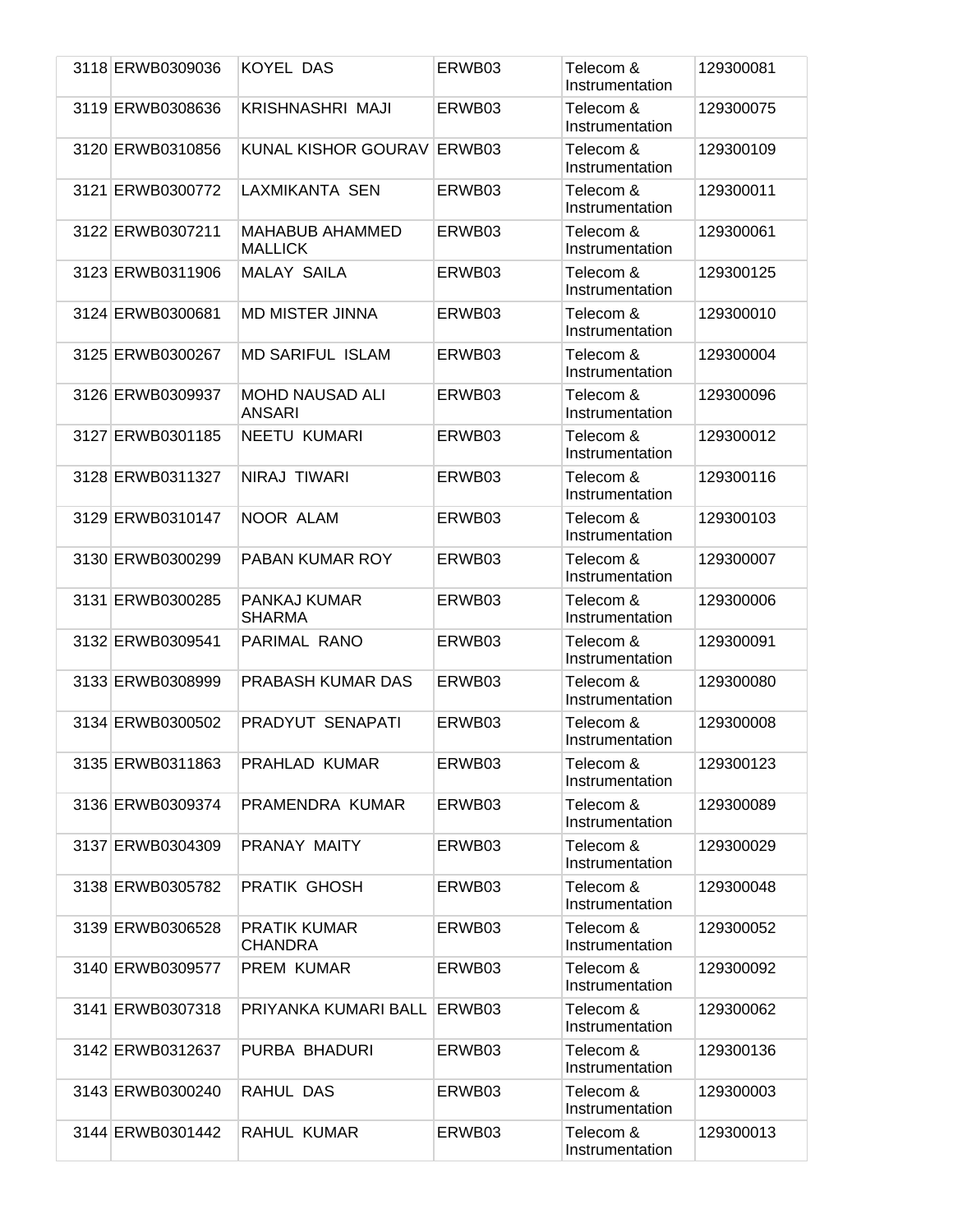| 3145 ERWB0309208 | RAJ KUMAR MAHATO                       | ERWB03 | Telecom &<br>Instrumentation | 129300085 |
|------------------|----------------------------------------|--------|------------------------------|-----------|
| 3146 ERWB0310927 | RAJIB MAHATA                           | ERWB03 | Telecom &<br>Instrumentation | 129300111 |
| 3147 ERWB0310142 | RAJKUMAR MAITY                         | ERWB03 | Telecom &<br>Instrumentation | 129300102 |
| 3148 ERWB0310656 | RAJNI KUMARI                           | ERWB03 | Telecom &<br>Instrumentation | 129300107 |
| 3149 ERWB0305331 | RAMA HAIT                              | ERWB03 | Telecom &<br>Instrumentation | 129300041 |
| 3150 ERWB0304190 | RANADEEP MONDAL                        | ERWB03 | Telecom &<br>Instrumentation | 129300028 |
| 3151 ERWB0306890 | RANJAN ROY                             | ERWB03 | Telecom &<br>Instrumentation | 129300060 |
| 3152 ERWB0308860 | <b>RATNESH KUMAR</b>                   | ERWB03 | Telecom &<br>Instrumentation | 129300077 |
| 3153 ERWB0306149 | <b>RIPON BALA</b>                      | ERWB03 | Telecom &<br>Instrumentation | 129300050 |
| 3154 ERWB0312353 | RISHABH RAJ                            | ERWB03 | Telecom &<br>Instrumentation | 129300132 |
| 3155 ERWB0304795 | ROUNAK DAS                             | ERWB03 | Telecom &<br>Instrumentation | 129300032 |
| 3156 ERWB0306668 | <b>RUMA SARKAR</b>                     | ERWB03 | Telecom &<br>Instrumentation | 129300054 |
| 3157 ERWB0303555 | RUPANKAR PALIT                         | ERWB03 | Telecom &<br>Instrumentation | 129300026 |
| 3158 ERWB0304985 | SAIKAT DAS                             | ERWB03 | Telecom &<br>Instrumentation | 129300035 |
| 3159 ERWB0310589 | SAJAL OJHA                             | ERWB03 | Telecom &<br>Instrumentation | 129300106 |
| 3160 ERWB0310871 | <b>SAKALDEO KUMAR</b><br><b>PASWAN</b> | ERWB03 | Telecom &<br>Instrumentation | 129300110 |
| 3161 ERWB0305427 | SANATAN SAMANTA                        | ERWB03 | Telecom &<br>Instrumentation | 129300045 |
| 3162 ERWB0311138 | <b>SANDIP KUMAR SHAW</b>               | ERWB03 | Telecom &<br>Instrumentation | 129300113 |
| 3163 ERWB0307663 | SANGITA DAS                            | ERWB03 | Telecom &<br>Instrumentation | 129300065 |
| 3164 ERWB0303131 | SANJU HALDER                           | ERWB03 | Telecom &<br>Instrumentation | 129300021 |
| 3165 ERWB0303398 | <b>SANTU HALDER</b>                    | ERWB03 | Telecom &<br>Instrumentation | 129300023 |
| 3166 ERWB0307825 | <b>SASWATA</b><br><b>MUKHOPADHYAY</b>  | ERWB03 | Telecom &<br>Instrumentation | 129300068 |
| 3167 ERWB0305461 | SATADRU ASH                            | ERWB03 | Telecom &<br>Instrumentation | 129300046 |
| 3168 ERWB0302127 | SATENDRA GUPTA                         | ERWB03 | Telecom &<br>Instrumentation | 129300016 |
| 3169 ERWB0306218 | SAYAN DAS                              | ERWB03 | Telecom &<br>Instrumentation | 129300051 |
| 3170 ERWB0308164 | SAYANI DUTTA                           | ERWB03 | Telecom &<br>Instrumentation | 129300071 |
| 3171 ERWB0308830 | <b>SAYANTAN PAUL</b>                   | ERWB03 | Telecom &<br>Instrumentation | 129300076 |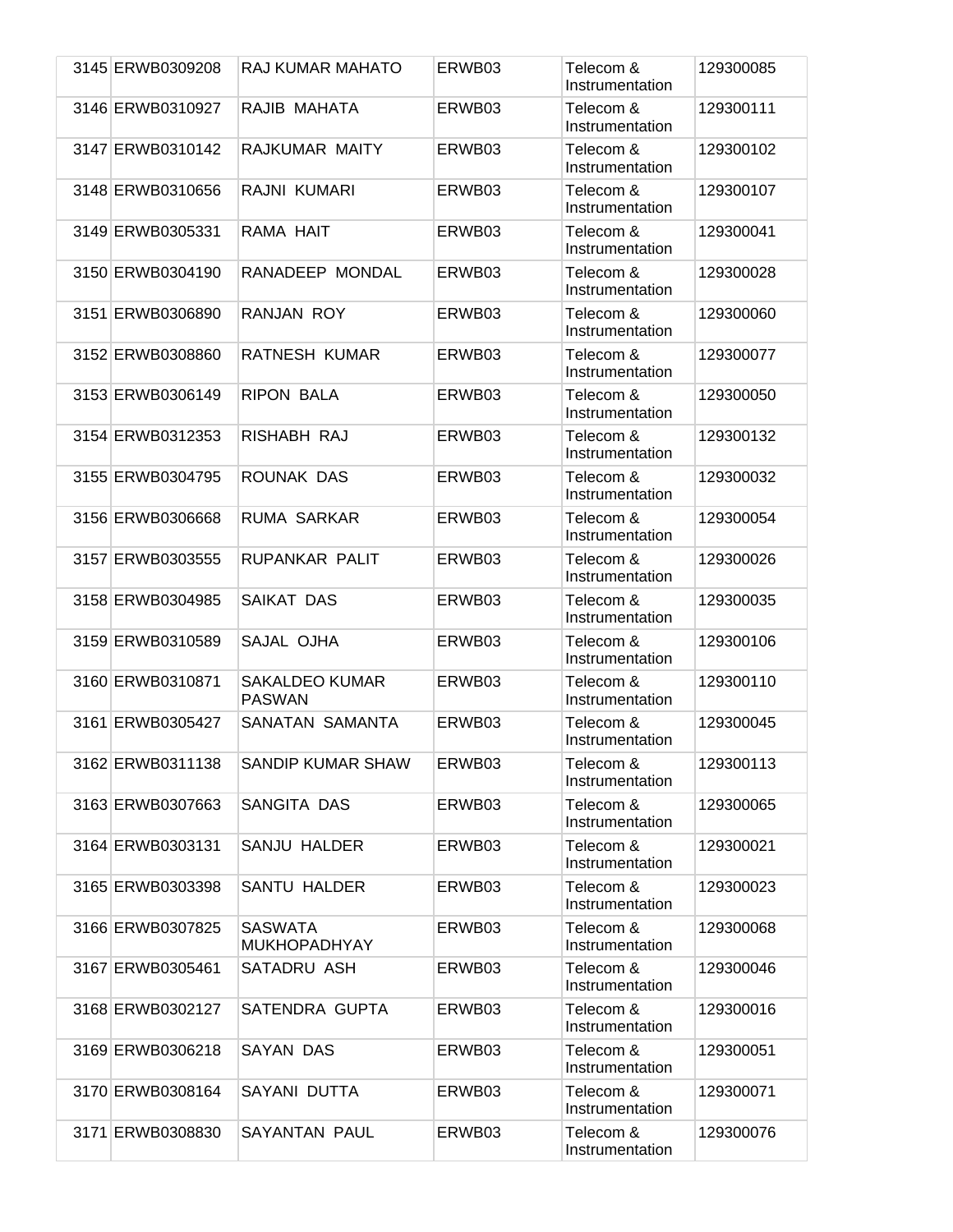| 3172 ERWB0311401 | SHAHENSHAH ALAM                        | ERWB03 | Telecom &<br>Instrumentation | 129300117 |
|------------------|----------------------------------------|--------|------------------------------|-----------|
| 3173 ERWB0307775 | SHUBHAJIT MAJI                         | ERWB03 | Telecom &<br>Instrumentation | 129300067 |
| 3174 ERWB0311679 | <b>SHUBHAJIT KUMAR</b><br><b>GHOSH</b> | ERWB03 | Telecom &<br>Instrumentation | 129300121 |
| 3175 ERWB0311422 | SHUVAJIT MONDAL                        | ERWB03 | Telecom &<br>Instrumentation | 129300119 |
| 3176 ERWB0304156 | <b>SMRITY MIDDAY</b>                   | ERWB03 | Telecom &<br>Instrumentation | 129300027 |
| 3177 ERWB0303520 | SNIGDHA ROY                            | ERWB03 | Telecom &<br>Instrumentation | 129300024 |
| 3178 ERWB0305480 | SOHOM GHOSH                            | ERWB03 | Telecom &<br>Instrumentation | 129300047 |
| 3179 ERWB0302783 | SOMNATH SHOW                           | ERWB03 | Telecom &<br>Instrumentation | 129300020 |
| 3180 ERWB0305045 | SOUMYADIP MANNA<br><b>MANNA</b>        | ERWB03 | Telecom &<br>Instrumentation | 129300037 |
| 3181 ERWB0300574 | SOURAB ROY                             | ERWB03 | Telecom &<br>Instrumentation | 129300009 |
| 3182 ERWB0312309 | SOURABH GOSWAMI                        | ERWB03 | Telecom &<br>Instrumentation | 129300131 |
| 3183 ERWB0312236 | <b>SOURAV</b><br><b>CHATTOPADHYAY</b>  | ERWB03 | Telecom &<br>Instrumentation | 129300128 |
| 3184 ERWB0312398 | SOURAV DHARA                           | ERWB03 | Telecom &<br>Instrumentation | 129300133 |
| 3185 ERWB0302703 | <b>SREEJIT BANERJEE</b>                | ERWB03 | Telecom &<br>Instrumentation | 129300017 |
| 3186 ERWB0306772 | SUBHAS PANDA                           | ERWB03 | Telecom &<br>Instrumentation | 129300057 |
| 3187 ERWB0305053 | SUBHASMITA KHUNTIA                     | ERWB03 | Telecom &<br>Instrumentation | 129300038 |
| 3188 ERWB0310837 | <b>SUDHEER KUMAR</b><br>YADAV          | ERWB03 | Telecom &<br>Instrumentation | 129300108 |
| 3189 ERWB0308361 | <b>SUMOY PAUL</b>                      | ERWB03 | Telecom &<br>Instrumentation | 129300073 |
| 3190 ERWB0309092 | SUPRIYA MAJUMDER                       | ERWB03 | Telecom &<br>Instrumentation | 129300082 |
| 3191 ERWB0300077 | SURAJIT BHUNIA                         | ERWB03 | Telecom &<br>Instrumentation | 129300001 |
| 3192 ERWB0312284 | SUROJIT ROY                            | ERWB03 | Telecom &<br>Instrumentation | 129300130 |
| 3193 ERWB0312605 | SUSMITA MAITRA                         | ERWB03 | Telecom &<br>Instrumentation | 129300134 |
| 3194 ERWB0310487 | SUSMITA MANDAL                         | ERWB03 | Telecom &<br>Instrumentation | 129300105 |
| 3195 ERWB0306798 | SUSOVAN MAJI                           | ERWB03 | Telecom &<br>Instrumentation | 129300059 |
| 3196 ERWB0305162 | SWARNADIP DEY                          | ERWB03 | Telecom &<br>Instrumentation | 129300040 |
| 3197 ERWB0307523 | SWATI JHA                              | ERWB03 | Telecom &<br>Instrumentation | 129300064 |
| 3198 ERWB0305026 | TANMOY<br><b>CHAKRABORTY</b>           | ERWB03 | Telecom &<br>Instrumentation | 129300036 |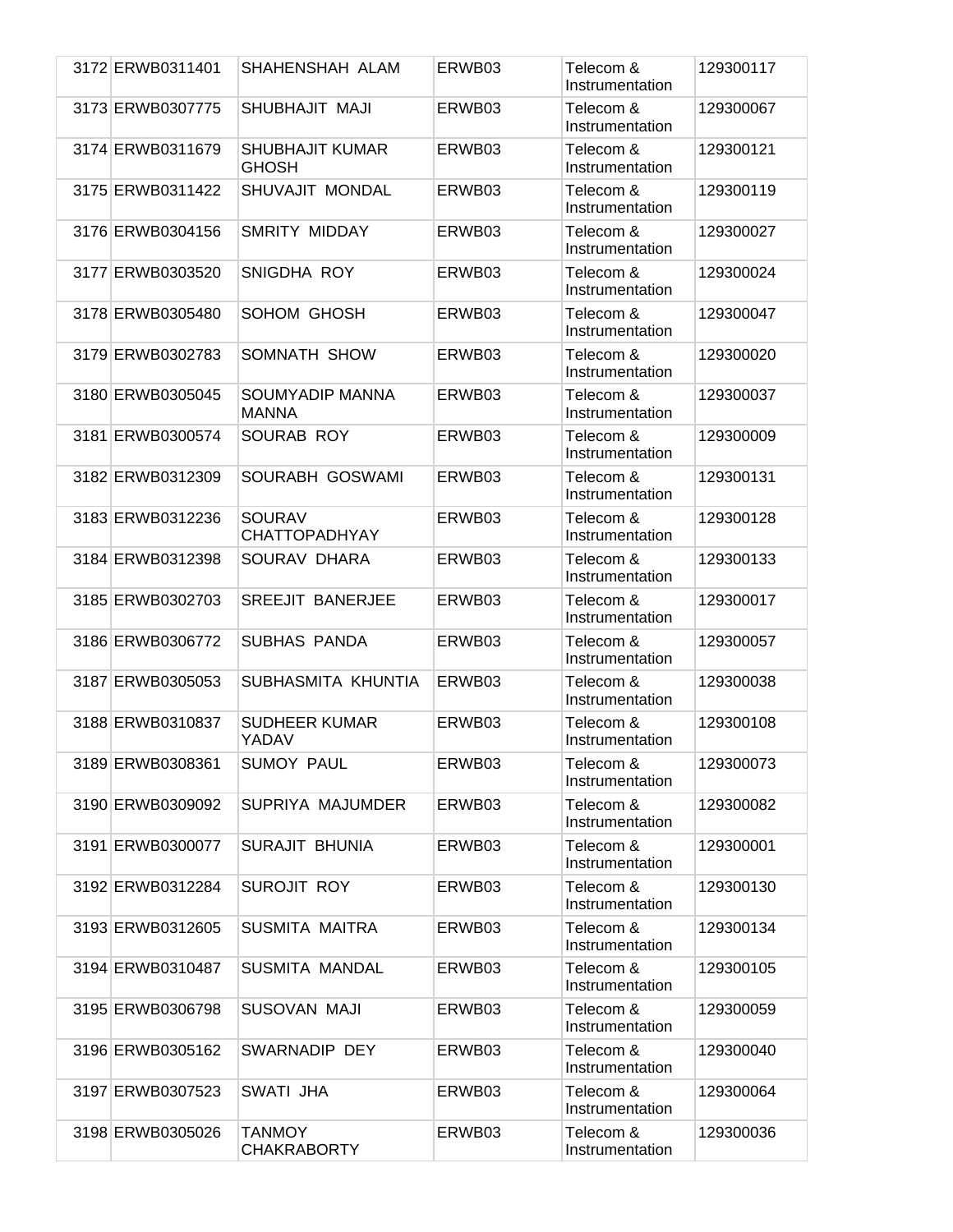| 3199 ERWB0309152 | TANUSREE HALDER                       | ERWB03 | Telecom &<br>Instrumentation | 129300084 |
|------------------|---------------------------------------|--------|------------------------------|-----------|
| 3200 ERWB0312273 | <b>UJJAL GHOSH</b><br><b>DASTIDAR</b> | ERWB03 | Telecom &<br>Instrumentation | 129300129 |
| 3201 ERWB0306009 | UJJWAL BISWAS                         | ERWB03 | Telecom &<br>Instrumentation | 129300049 |
| 3202 ERWB0302086 | UPASANA KUMARI                        | ERWB03 | Telecom &<br>Instrumentation | 129300015 |
| 3203 ERWB0306769 | <b>VIJAY KUMAR SAH</b>                | ERWB03 | Telecom &<br>Instrumentation | 129300056 |
| 3204 ERWB0302731 | ZAKIR HOSSAIN LASKAR ERWB03           |        | Telecom &<br>Instrumentation | 129300019 |
| 3205 ERWB0600926 | AAMIR ABDULLAH                        | ERWB06 | Assistant-Human<br>Resource  | 129600034 |
| 3206 ERWB0610559 | ABHISHEK ANSARI                       | ERWB06 | Assistant-Human<br>Resource  | 129600144 |
| 3207 ERWB0600149 | ABHISHEK MUKHERJEE                    | ERWB06 | Assistant-Human<br>Resource  | 129600004 |
| 3208 ERWB0600472 | ABHISHEK KUMAR DAS                    | ERWB06 | Assistant-Human<br>Resource  | 129600022 |
| 3209 ERWB0607190 | ADITYA SAHA                           | ERWB06 | Assistant-Human<br>Resource  | 129600101 |
| 3210 ERWB0608366 | ADITYA SHARMA                         | ERWB06 | Assistant-Human<br>Resource  | 129600112 |
| 3211 ERWB0600253 | AHED REJA SHAIKH                      | ERWB06 | Assistant-Human<br>Resource  | 129600011 |
| 3212 ERWB0606471 | AJAY KUMAR                            | ERWB06 | Assistant-Human<br>Resource  | 129600092 |
| 3213 ERWB0605874 | AKASH PRADHAN                         | ERWB06 | Assistant-Human<br>Resource  | 129600083 |
| 3214 ERWB0600175 | <b>AKASH SHAW</b>                     | ERWB06 | Assistant-Human<br>Resource  | 129600006 |
| 3215 ERWB0602863 | AMAN VISHWAKARNA                      | ERWB06 | Assistant-Human<br>Resource  | 129600053 |
| 3216 ERWB0600296 | AMAR SHARMA                           | ERWB06 | Assistant-Human<br>Resource  | 129600013 |
| 3217 ERWB0601153 | AMARJIT SAHOO                         | ERWB06 | Assistant-Human<br>Resource  | 129600038 |
| 3218 ERWB0600835 | AMIT BANIK                            | ERWB06 | Assistant-Human<br>Resource  | 129600031 |
| 3219 ERWB0602890 | AMIT KUMAR                            | ERWB06 | Assistant-Human<br>Resource  | 129600054 |
| 3220 ERWB0601998 | ANIMESH PRATIHARI                     | ERWB06 | Assistant-Human<br>Resource  | 129600041 |
| 3221 ERWB0609261 | ANJALI KUMARI                         | ERWB06 | Assistant-Human<br>Resource  | 129600125 |
| 3222 ERWB0600184 | ANKITA ADDHYA                         | ERWB06 | Assistant-Human<br>Resource  | 129600008 |
| 3223 ERWB0610527 | ANUDIP KALSA                          | ERWB06 | Assistant-Human<br>Resource  | 129600143 |
| 3224 ERWB0607524 | ANUPAM PAL                            | ERWB06 | Assistant-Human<br>Resource  | 129600103 |
| 3225 ERWB0605773 | ANUPAMA GHOSH                         | ERWB06 | Assistant-Human<br>Resource  | 129600082 |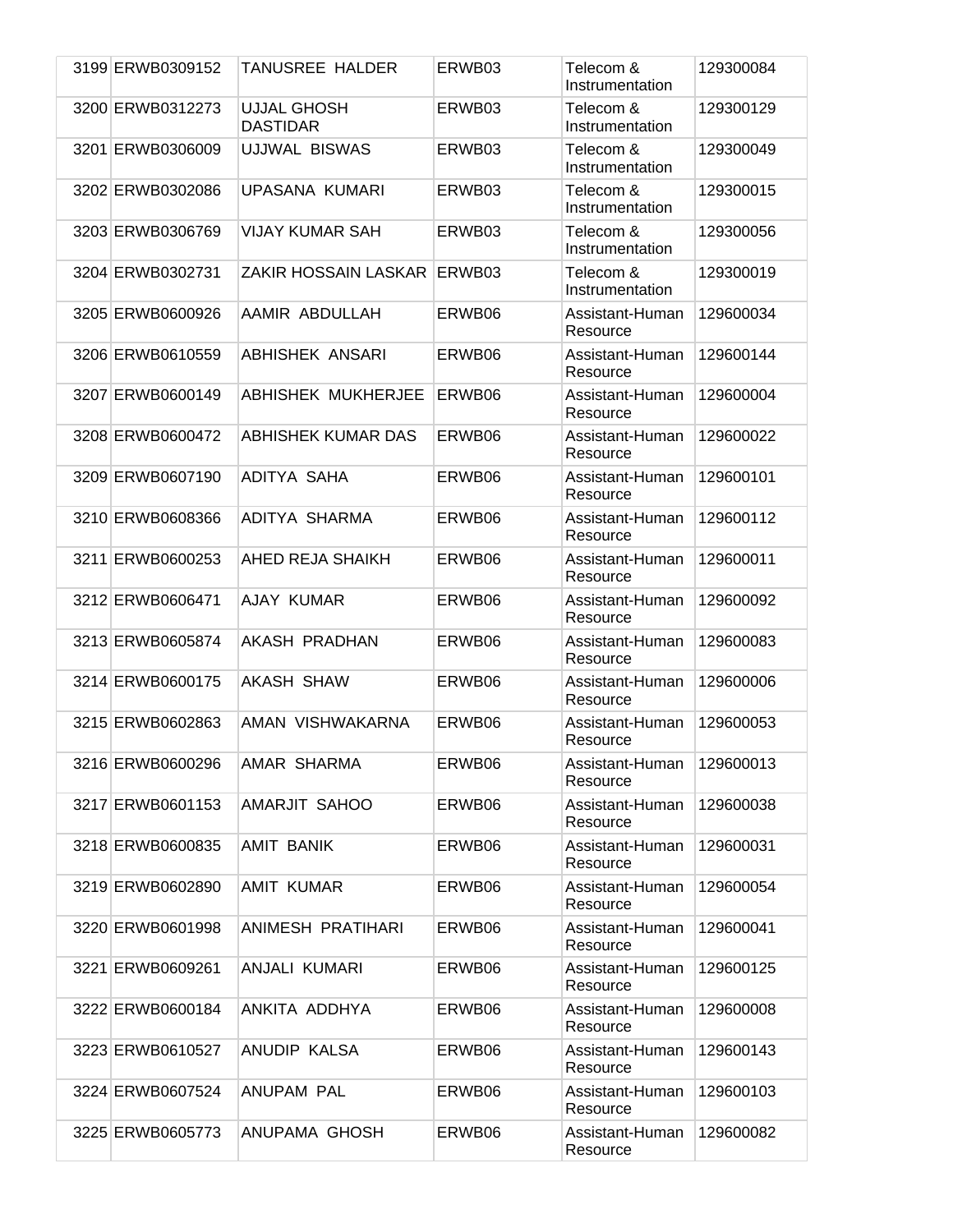| 3226 ERWB0607086 | ANUPOM KODALI             | ERWB06 | Assistant-Human<br>Resource | 129600099 |
|------------------|---------------------------|--------|-----------------------------|-----------|
| 3227 ERWB0603094 | ANURAG GUPTA              | ERWB06 | Assistant-Human<br>Resource | 129600055 |
| 3228 ERWB0600308 | APURBA PATRA              | ERWB06 | Assistant-Human<br>Resource | 129600014 |
| 3229 ERWB0605298 | <b>ARCHANA SENDH</b>      | ERWB06 | Assistant-Human<br>Resource | 129600075 |
| 3230 ERWB0612549 | ARIJIT SAHA               | ERWB06 | Assistant-Human<br>Resource | 129600163 |
| 3231 ERWB0606279 | ARINDAM GOLDER            | ERWB06 | Assistant-Human<br>Resource | 129600089 |
| 3232 ERWB0600815 | ARINDAM PATHAK            | ERWB06 | Assistant-Human<br>Resource | 129600030 |
| 3233 ERWB0600650 | ARNAB KUMAR BERA          | ERWB06 | Assistant-Human<br>Resource | 129600028 |
| 3234 ERWB0611788 | ASHIS JANA                | ERWB06 | Assistant-Human<br>Resource | 129600157 |
| 3235 ERWB0608734 | ASHIS MONDAL              | ERWB06 | Assistant-Human<br>Resource | 129600118 |
| 3236 ERWB0609265 | ATANU HALDER              | ERWB06 | Assistant-Human<br>Resource | 129600126 |
| 3237 ERWB0606767 | <b>AVIJIT DAS</b>         | ERWB06 | Assistant-Human<br>Resource | 129600097 |
| 3238 ERWB0602420 | <b>AYANJIT BISWAS</b>     | ERWB06 | Assistant-Human<br>Resource | 129600048 |
| 3239 ERWB0600191 | AYON SHAW                 | ERWB06 | Assistant-Human<br>Resource | 129600009 |
| 3240 ERWB0604262 | <b>BARID BARAN MONDAL</b> | ERWB06 | Assistant-Human<br>Resource | 129600066 |
| 3241 ERWB0609907 | <b>BARNITA NANDY</b>      | ERWB06 | Assistant-Human<br>Resource | 129600134 |
| 3242 ERWB0610157 | BISWAJIT ACHARYA          | ERWB06 | Assistant-Human<br>Resource | 129600136 |
| 3243 ERWB0605603 | <b>BISWAJIT DAS</b>       | ERWB06 | Assistant-Human<br>Resource | 129600081 |
| 3244 ERWB0600518 | <b>BISWAJIT NASKAR</b>    | ERWB06 | Assistant-Human<br>Resource | 129600024 |
| 3245 ERWB0604673 | <b>BISWANATH SINGH</b>    | ERWB06 | Assistant-Human<br>Resource | 129600070 |
| 3246 ERWB0612008 | <b>BUBUN MANNA</b>        | ERWB06 | Assistant-Human<br>Resource | 129600158 |
| 3247 ERWB0609201 | CHANCHAL DINDA            | ERWB06 | Assistant-Human<br>Resource | 129600124 |
| 3248 ERWB0600321 | CHHAKINA KHATUN           | ERWB06 | Assistant-Human<br>Resource | 129600015 |
| 3249 ERWB0606028 | <b>DEBASISH SARKAR</b>    | ERWB06 | Assistant-Human<br>Resource | 129600085 |
| 3250 ERWB0603922 | <b>DEBOSMITA MAJI</b>     | ERWB06 | Assistant-Human<br>Resource | 129600062 |
| 3251 ERWB0611334 | DEEPAK KUMAR DUBEY        | ERWB06 | Assistant-Human<br>Resource | 129600151 |
| 3252 ERWB0606022 | DHENESWAR SARKAR          | ERWB06 | Assistant-Human<br>Resource | 129600084 |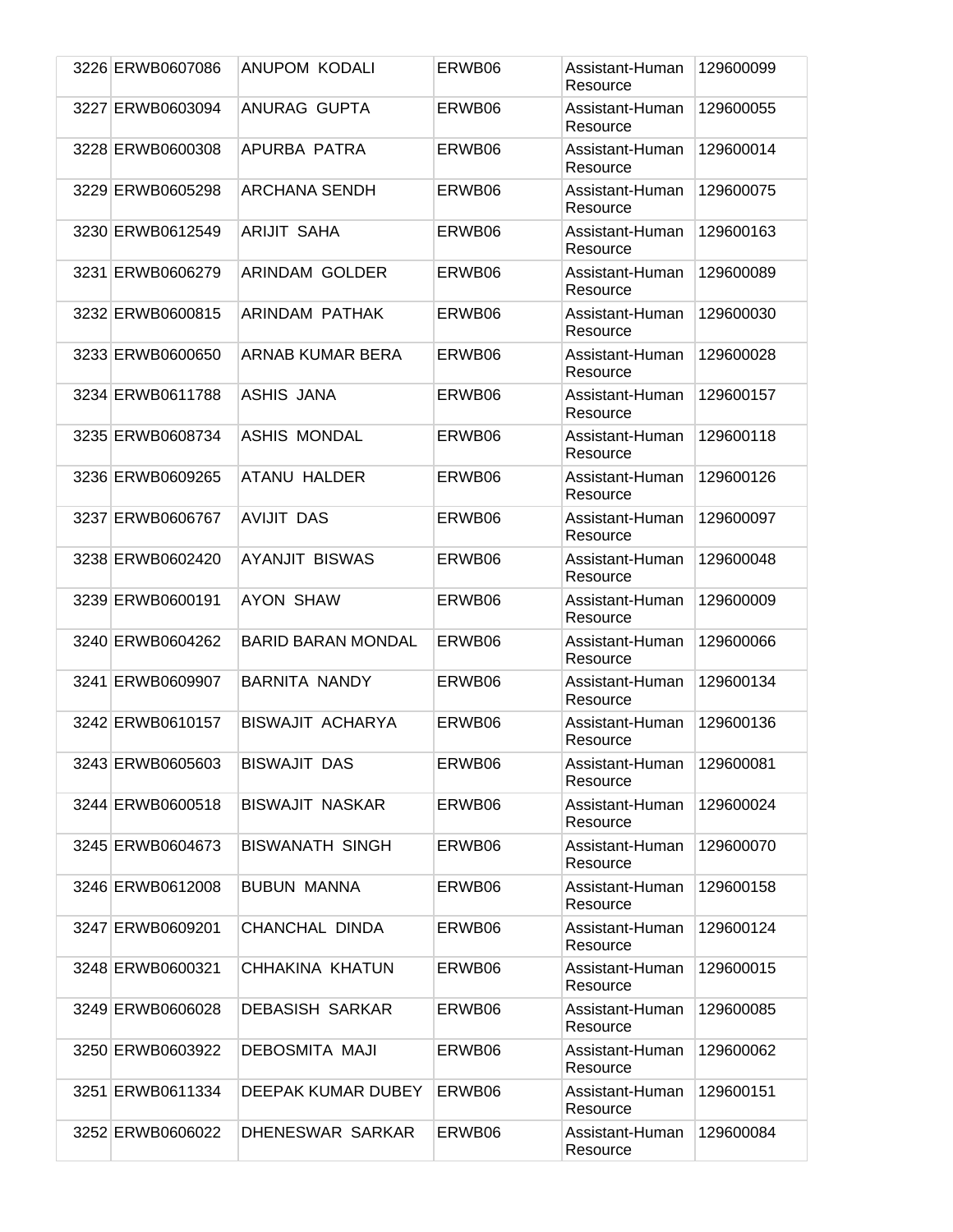| 3253 ERWB0606375 | DILIP KUMAR MAHATO                    | ERWB06 | Assistant-Human<br>Resource | 129600091 |
|------------------|---------------------------------------|--------|-----------------------------|-----------|
| 3254 ERWB0610354 | <b>DINESH RAJBHAR</b>                 | ERWB06 | Assistant-Human<br>Resource | 129600140 |
| 3255 ERWB0602697 | <b>DIPAK SARKAR</b>                   | ERWB06 | Assistant-Human<br>Resource | 129600052 |
| 3256 ERWB0600582 | DIPANWITA PRADHAN                     | ERWB06 | Assistant-Human<br>Resource | 129600027 |
| 3257 ERWB0607789 | <b>GHANSHYAM SAINI</b>                | ERWB06 | Assistant-Human<br>Resource | 129600107 |
| 3258 ERWB0608408 | <b>GORACHAND</b><br><b>CHATTERJEE</b> | ERWB06 | Assistant-Human<br>Resource | 129600114 |
| 3259 ERWB0609369 | <b>GOURAB ACHARJEE</b>                | ERWB06 | Assistant-Human<br>Resource | 129600130 |
| 3260 ERWB0611463 | <b>GOURANGA</b><br><b>PATTANAYAK</b>  | ERWB06 | Assistant-Human<br>Resource | 129600154 |
| 3261 ERWB0600324 | <b>ISTAPRASHAD CHELL</b>              | ERWB06 | Assistant-Human<br>Resource | 129600016 |
| 3262 ERWB0603588 | JAGADISH BARMAN                       | ERWB06 | Assistant-Human<br>Resource | 129600058 |
| 3263 ERWB0609076 | JAYDEB HALDAR                         | ERWB06 | Assistant-Human<br>Resource | 129600121 |
| 3264 ERWB0608355 | KANAILAL DUTTA                        | ERWB06 | Assistant-Human<br>Resource | 129600111 |
| 3265 ERWB0612071 | KANIJA PERVIN                         | ERWB06 | Assistant-Human<br>Resource | 129600160 |
| 3266 ERWB0602550 | KARTICK BHUNIA                        | ERWB06 | Assistant-Human<br>Resource | 129600051 |
| 3267 ERWB0605452 | KOUSHIK BAG                           | ERWB06 | Assistant-Human<br>Resource | 129600079 |
| 3268 ERWB0600876 | KOUSHIK BISWAS                        | ERWB06 | Assistant-Human<br>Resource | 129600033 |
| 3269 ERWB0612009 | KOUSIK SARDAR                         | ERWB06 | Assistant-Human<br>Resource | 129600159 |
| 3270 ERWB0610715 | <b>KRISHNENDU SIKARI</b>              | ERWB06 | Assistant-Human<br>Resource | 129600146 |
| 3271 ERWB0602479 | <b>KUMARJIT</b><br><b>CHOWDHURY</b>   | ERWB06 | Assistant-Human<br>Resource | 129600049 |
| 3272 ERWB0609159 | <b>KUNAL MAHATO</b>                   | ERWB06 | Assistant-Human<br>Resource | 129600123 |
| 3273 ERWB0606070 | LALTU MAHATA                          | ERWB06 | Assistant-Human<br>Resource | 129600087 |
| 3274 ERWB0605236 | MAHFUZ ALAM                           | ERWB06 | Assistant-Human<br>Resource | 129600074 |
| 3275 ERWB0603756 | <b>MAINAK DAS</b>                     | ERWB06 | Assistant-Human<br>Resource | 129600060 |
| 3276 ERWB0609269 | MANAMI DAS                            | ERWB06 | Assistant-Human<br>Resource | 129600127 |
| 3277 ERWB0604370 | <b>MD SAFI</b>                        | ERWB06 | Assistant-Human<br>Resource | 129600068 |
| 3278 ERWB0611062 | <b>MEERA KUMARI</b>                   | ERWB06 | Assistant-Human<br>Resource | 129600148 |
| 3279 ERWB0612701 | <b>MEGHA TIMALSENA</b>                | ERWB06 | Assistant-Human<br>Resource | 129600165 |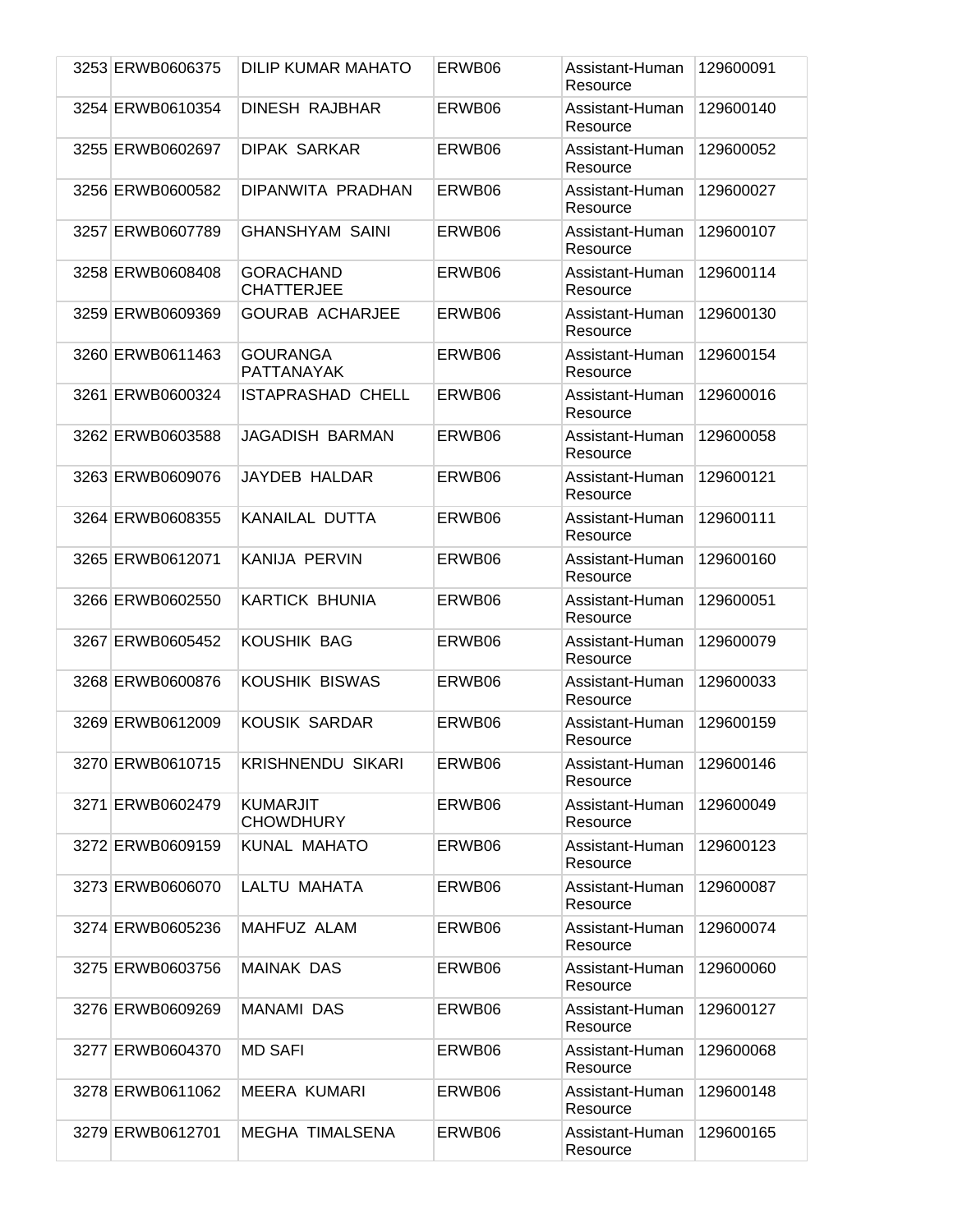| 3280 ERWB0608118 | <b>MOHAMMAD RAIS</b>          | ERWB06 | Assistant-Human<br>Resource | 129600110 |
|------------------|-------------------------------|--------|-----------------------------|-----------|
| 3281 ERWB0602077 | <b>MOHAR MUKHERJEE</b>        | ERWB06 | Assistant-Human<br>Resource | 129600042 |
| 3282 ERWB0610160 | MOHD NADEEM ANSARI            | ERWB06 | Assistant-Human<br>Resource | 129600137 |
| 3283 ERWB0600121 | <b>MONALISA POREL</b>         | ERWB06 | Assistant-Human<br>Resource | 129600003 |
| 3284 ERWB0606042 | MONOJIT MONDAL                | ERWB06 | Assistant-Human<br>Resource | 129600086 |
| 3285 ERWB0611270 | <b>MUNMUN CHAUDHURI</b>       | ERWB06 | Assistant-Human<br>Resource | 129600149 |
| 3286 ERWB0609125 | NEHA MISHRA                   | ERWB06 | Assistant-Human<br>Resource | 129600122 |
| 3287 ERWB0608420 | NIGAMANANDA NATH              | ERWB06 | Assistant-Human<br>Resource | 129600115 |
| 3288 ERWB0605059 | NIKHIL KUMAR SINGH            | ERWB06 | Assistant-Human<br>Resource | 129600073 |
| 3289 ERWB0610519 | OMPRAKASH MALLICK             | ERWB06 | Assistant-Human<br>Resource | 129600142 |
| 3290 ERWB0600811 | PALASH SARKAR                 | ERWB06 | Assistant-Human<br>Resource | 129600029 |
| 3291 ERWB0608544 | PAMPA DUTTA                   | ERWB06 | Assistant-Human<br>Resource | 129600116 |
| 3292 ERWB0612698 | PAMPA TIMALSENA               | ERWB06 | Assistant-Human<br>Resource | 129600164 |
| 3293 ERWB0600398 | PRALAY SANKAR BERA            | ERWB06 | Assistant-Human<br>Resource | 129600019 |
| 3294 ERWB0603657 | PRAMOD YADAV                  | ERWB06 | Assistant-Human<br>Resource | 129600059 |
| 3295 ERWB0607860 | PRANAB PATRA                  | ERWB06 | Assistant-Human<br>Resource | 129600108 |
| 3296 ERWB0605335 | <b>PRATICK SINGHA ROY</b>     | ERWB06 | Assistant-Human<br>Resource | 129600077 |
| 3297 ERWB0608391 | PREMANANDA BASAK              | ERWB06 | Assistant-Human<br>Resource | 129600113 |
| 3298 ERWB0610208 | PRIYA CHOWDHARY               | ERWB06 | Assistant-Human<br>Resource | 129600139 |
| 3299 ERWB0600351 | PRIYANKA YADAV                | ERWB06 | Assistant-Human<br>Resource | 129600017 |
| 3300 ERWB0604062 | PROKASH GHOSH                 | ERWB06 | Assistant-Human<br>Resource | 129600065 |
| 3301 ERWB0600412 | PUNAM YADAV                   | ERWB06 | Assistant-Human<br>Resource | 129600020 |
| 3302 ERWB0609565 | RAJESH KUMAR<br><b>MAHATO</b> | ERWB06 | Assistant-Human<br>Resource | 129600133 |
| 3303 ERWB0602310 | RAJESH KUMAR SAHOO            | ERWB06 | Assistant-Human<br>Resource | 129600047 |
| 3304 ERWB0602118 | RAJESH KUMAR SWAIN            | ERWB06 | Assistant-Human<br>Resource | 129600043 |
| 3305 ERWB0610401 | RAKI BUL MONDAL               | ERWB06 | Assistant-Human<br>Resource | 129600141 |
| 3306 ERWB0607973 | RENUKA GUPTA                  | ERWB06 | Assistant-Human<br>Resource | 129600109 |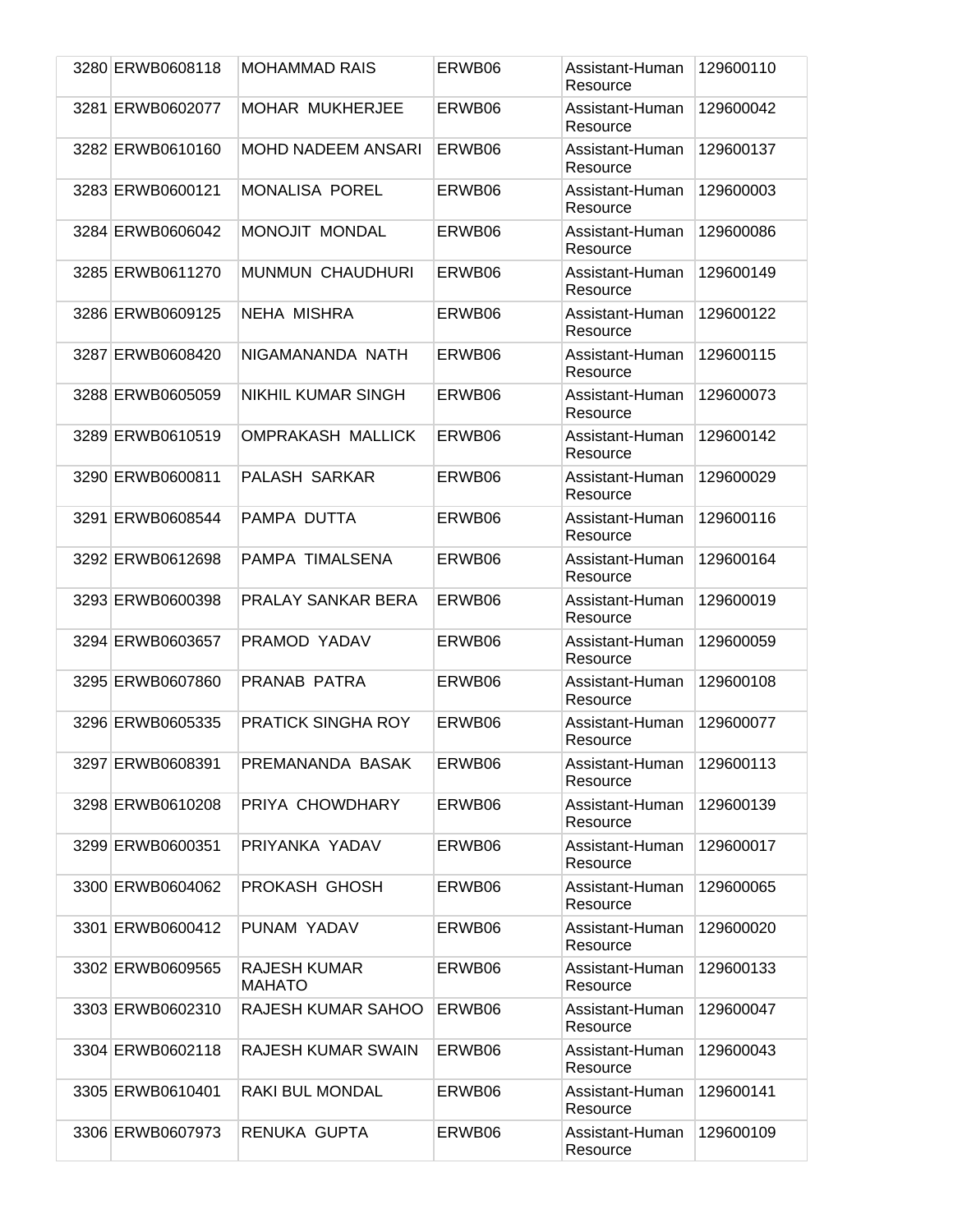| 3307 ERWB0609296 | RHUL KUMAR                            | ERWB06 | Assistant-Human<br>Resource | 129600128 |
|------------------|---------------------------------------|--------|-----------------------------|-----------|
| 3308 ERWB0600030 | RINA KUMARI                           | ERWB06 | Assistant-Human<br>Resource | 129600001 |
| 3309 ERWB0602146 | ROHIT KUMAR                           | ERWB06 | Assistant-Human<br>Resource | 129600044 |
| 3310 ERWB0602178 | RUDRAJIT DHAWA                        | ERWB06 | Assistant-Human<br>Resource | 129600045 |
| 3311 ERWB0607274 | SAHELEE SARKAR                        | ERWB06 | Assistant-Human<br>Resource | 129600102 |
| 3312 ERWB0606930 | SAIKAT PAUL                           | ERWB06 | Assistant-Human<br>Resource | 129600098 |
| 3313 ERWB0610203 | SAMEER KUMAR                          | ERWB06 | Assistant-Human<br>Resource | 129600138 |
| 3314 ERWB0603504 | SAMIR KUMAR MONDAL                    | ERWB06 | Assistant-Human<br>Resource | 129600056 |
| 3315 ERWB0600197 | SAMPA MALLICK                         | ERWB06 | Assistant-Human<br>Resource | 129600010 |
| 3316 ERWB0600513 | SAMRAT ALI                            | ERWB06 | Assistant-Human<br>Resource | 129600023 |
| 3317 ERWB0606574 | <b>SANDEEP KUMAR</b><br><b>KUNDU</b>  | ERWB06 | Assistant-Human<br>Resource | 129600093 |
| 3318 ERWB0611343 | SANDIP PRAMANIK                       | ERWB06 | Assistant-Human<br>Resource | 129600152 |
| 3319 ERWB0600949 | SANDIP SAMANTA                        | ERWB06 | Assistant-Human<br>Resource | 129600035 |
| 3320 ERWB0606298 | SANGHAMITRA NAYAK                     | ERWB06 | Assistant-Human<br>Resource | 129600090 |
| 3321 ERWB0604761 | <b>SAURAV</b><br><b>CHAKRABORTY</b>   | ERWB06 | Assistant-Human<br>Resource | 129600071 |
| 3322 ERWB0600265 | SAYANDEEP DAS                         | ERWB06 | Assistant-Human<br>Resource | 129600012 |
| 3323 ERWB0603790 | SHAHID KHAN                           | ERWB06 | Assistant-Human<br>Resource | 129600061 |
| 3324 ERWB0605323 | SHIRSA GANGULY                        | ERWB06 | Assistant-Human<br>Resource | 129600076 |
| 3325 ERWB0608716 | SIBASANKAR BASTIA                     | ERWB06 | Assistant-Human<br>Resource | 129600117 |
| 3326 ERWB0600100 | <b>SIRSANANDA</b><br><b>MOHAPATRA</b> | ERWB06 | Assistant-Human<br>Resource | 129600002 |
| 3327 ERWB0600537 | <b>SK AJAJUR RAHAMAN</b>              | ERWB06 | Assistant-Human<br>Resource | 129600025 |
| 3328 ERWB0607619 | <b>SK DILDAR HOSSAIN</b>              | ERWB06 | Assistant-Human<br>Resource | 129600105 |
| 3329 ERWB0607605 | SMRUTIREKHA SAHU                      | ERWB06 | Assistant-Human<br>Resource | 129600104 |
| 3330 ERWB0600181 | SOMASHREE SAMANTA                     | ERWB06 | Assistant-Human<br>Resource | 129600007 |
| 3331 ERWB0605598 | SOMNATH DAS                           | ERWB06 | Assistant-Human<br>Resource | 129600080 |
| 3332 ERWB0609532 | SOUMA SARKAR                          | ERWB06 | Assistant-Human<br>Resource | 129600132 |
| 3333 ERWB0606609 | SOUMEN KARAK                          | ERWB06 | Assistant-Human<br>Resource | 129600094 |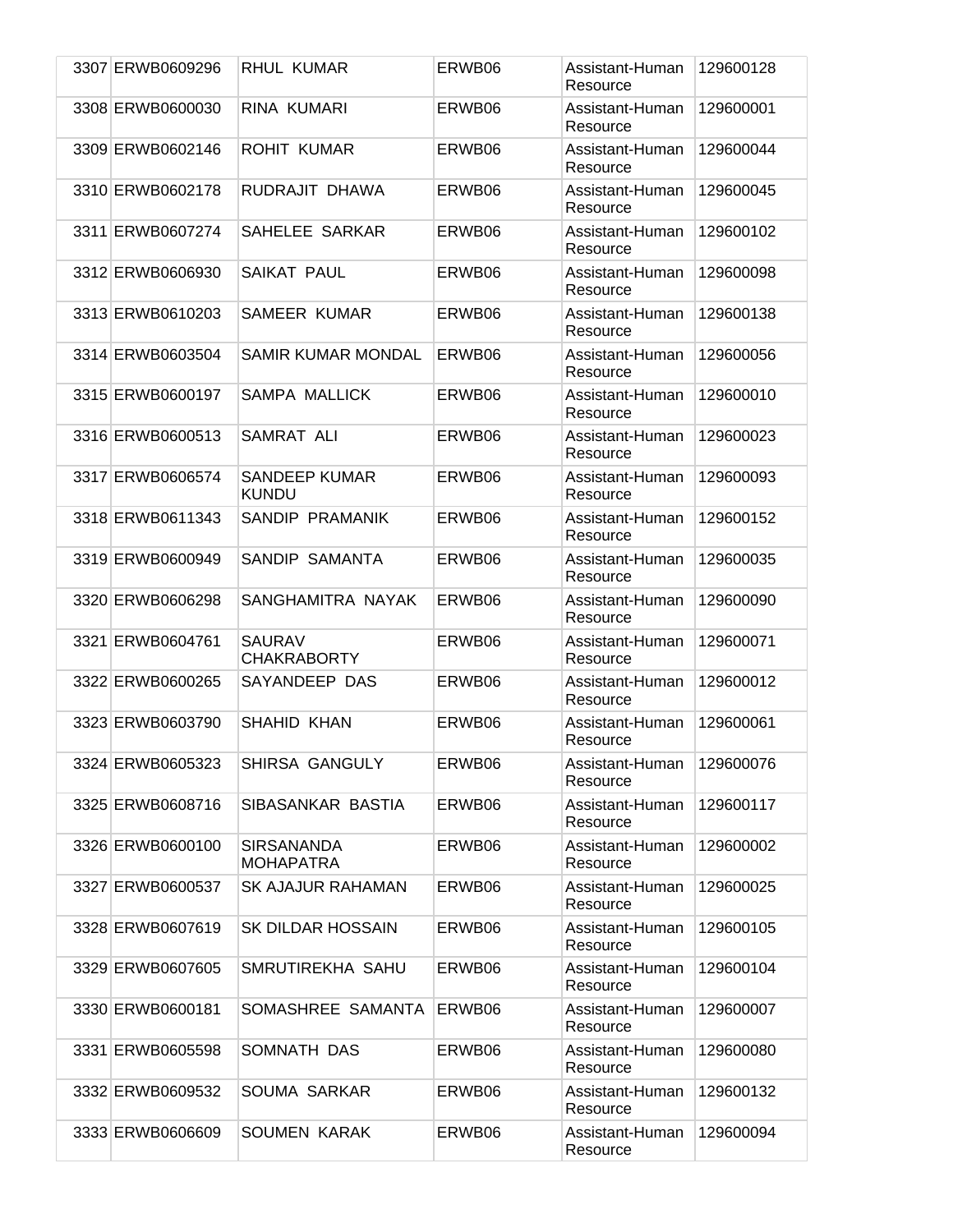| 3334 ERWB0604468 | SOUMESH CHATTERJEE ERWB06             |        | Assistant-Human<br>Resource | 129600069 |
|------------------|---------------------------------------|--------|-----------------------------|-----------|
| 3335 ERWB0604001 | SOUMYA RANJAN OJHA                    | ERWB06 | Assistant-Human<br>Resource | 129600063 |
| 3336 ERWB0600874 | SOURAV CHOUDHURY                      | ERWB06 | Assistant-Human<br>Resource | 129600032 |
| 3337 ERWB0600469 | SOURAV ROY                            | ERWB06 | Assistant-Human<br>Resource | 129600021 |
| 3338 ERWB0606612 | <b>SOURIN DAS</b>                     | ERWB06 | Assistant-Human<br>Resource | 129600095 |
| 3339 ERWB0605364 | SOUVIK BAIRAGYA                       | ERWB06 | Assistant-Human<br>Resource | 129600078 |
| 3340 ERWB0611639 | SUBARNITA GUHA ROY                    | ERWB06 | Assistant-Human<br>Resource | 129600156 |
| 3341 ERWB0602485 | SUBHADEEP RAHA                        | ERWB06 | Assistant-Human<br>Resource | 129600050 |
| 3342 ERWB0600373 | SUBHAJIT JANA                         | ERWB06 | Assistant-Human<br>Resource | 129600018 |
| 3343 ERWB0600150 | <b>SUBHANKAR</b><br><b>MUKHERJEE</b>  | ERWB06 | Assistant-Human<br>Resource | 129600005 |
| 3344 ERWB0611056 | SUBHASISH PANDA                       | ERWB06 | Assistant-Human<br>Resource | 129600147 |
| 3345 ERWB0611542 | <b>SUBHRA CHARU</b><br><b>GOSWAMI</b> | ERWB06 | Assistant-Human<br>Resource | 129600155 |
| 3346 ERWB0601678 | SUBRATA GHOSH                         | ERWB06 | Assistant-Human<br>Resource | 129600040 |
| 3347 ERWB0610571 | SUCHISMITA MANDAL                     | ERWB06 | Assistant-Human<br>Resource | 129600145 |
| 3348 ERWB0607742 | SUDIP BAGDI                           | ERWB06 | Assistant-Human<br>Resource | 129600106 |
| 3349 ERWB0611282 | <b>SUJAY KUMAR DAS</b>                | ERWB06 | Assistant-Human<br>Resource | 129600150 |
| 3350 ERWB0612180 | <b>SUJIT ROY</b>                      | ERWB06 | Assistant-Human<br>Resource | 129600161 |
| 3351 ERWB0611460 | <b>SUMANA GHOSH</b>                   | ERWB06 | Assistant-Human<br>Resource | 129600153 |
| 3352 ERWB0602271 | <b>SUMIT GUIN</b>                     | ERWB06 | Assistant-Human<br>Resource | 129600046 |
| 3353 ERWB0609966 | <b>SUNIL SWAIN</b>                    | ERWB06 | Assistant-Human<br>Resource | 129600135 |
| 3354 ERWB0601098 | <b>SUNIL KUMAR SAHOO</b>              | ERWB06 | Assistant-Human<br>Resource | 129600036 |
| 3355 ERWB0604041 | SUPRABHAT NASKAR                      | ERWB06 | Assistant-Human<br>Resource | 129600064 |
| 3356 ERWB0606754 | SUPRAVAT HAZRA                        | ERWB06 | Assistant-Human<br>Resource | 129600096 |
| 3357 ERWB0608906 | SUSHANTA TARAFDER                     | ERWB06 | Assistant-Human<br>Resource | 129600119 |
| 3358 ERWB0609503 | <b>SUSHANTA KUMAR</b><br><b>DHAL</b>  | ERWB06 | Assistant-Human<br>Resource | 129600131 |
| 3359 ERWB0601232 | <b>SUSHANTO GORAI</b>                 | ERWB06 | Assistant-Human<br>Resource | 129600039 |
| 3360 ERWB0605042 | <b>SUSHMITA BISWAS</b>                | ERWB06 | Assistant-Human<br>Resource | 129600072 |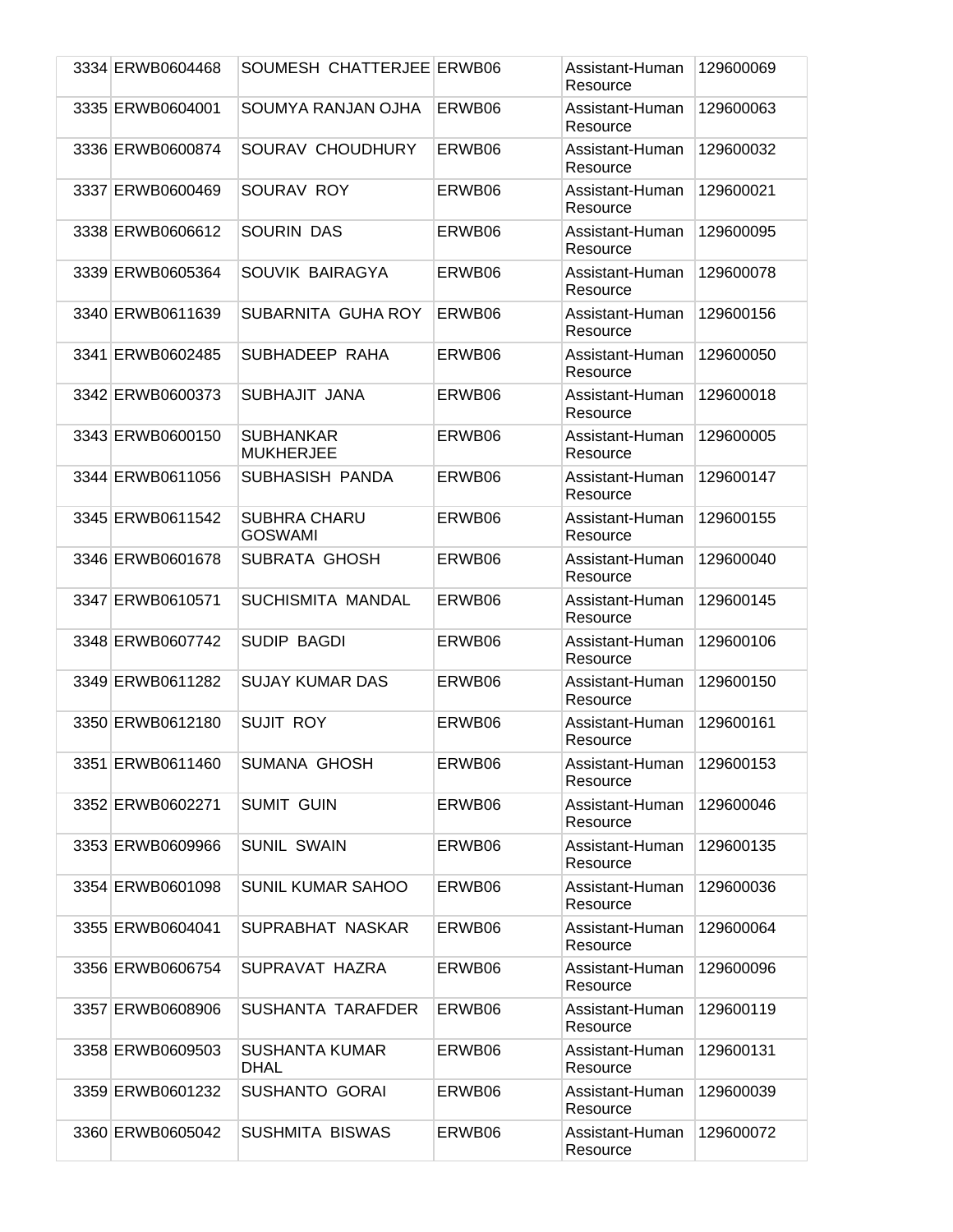| 3361 ERWB0608945 | SWATILEKHA SARKAR                     | ERWB06 | Assistant-Human<br>Resource | 129600120 |
|------------------|---------------------------------------|--------|-----------------------------|-----------|
| 3362 ERWB0604361 | TANMOY PAL                            | ERWB06 | Assistant-Human<br>Resource | 129600067 |
| 3363 ERWB0603578 | TAPAN KUMAR NAYAK                     | ERWB06 | Assistant-Human<br>Resource | 129600057 |
| 3364 ERWB0600544 | TARAK KARMAKAR                        | ERWB06 | Assistant-Human<br>Resource | 129600026 |
| 3365 ERWB0601141 | TILOTTAMA MANDAL                      | ERWB06 | Assistant-Human<br>Resource | 129600037 |
| 3366 ERWB0612310 | TUSHAR KANTI BHUNIYA ERWB06           |        | Assistant-Human<br>Resource | 129600162 |
| 3367 ERWB0607181 | <b>UMESH CHANDRA</b><br><b>SHARMA</b> | ERWB06 | Assistant-Human<br>Resource | 129600100 |
| 3368 ERWB0606153 | <b>VIKRAM SHARMA</b>                  | ERWB06 | Assistant-Human<br>Resource | 129600088 |
| 3369 ERWB0609356 | <b>VINEET KUMAR</b>                   | ERWB06 | Assistant-Human<br>Resource | 129600129 |
| 3370 ERWB0704925 | <b>ABHIJIT SARKAR</b>                 | ERWB07 | Accountant                  | 129700041 |
| 3371 ERWB0705376 | ABINASH OJHA                          | ERWB07 | Accountant                  | 129700043 |
| 3372 ERWB0705317 | ADITI MAJUMDER                        | ERWB07 | Accountant                  | 129700042 |
| 3373 ERWB0705467 | <b>AJAY KUMAR</b><br><b>SATAPATHY</b> | ERWB07 | Accountant                  | 129700045 |
| 3374 ERWB0700969 | ANSUMAN SENAPATI                      | ERWB07 | Accountant                  | 129700005 |
| 3375 ERWB0706511 | ATISH KUMAR                           | ERWB07 | Accountant                  | 129700051 |
| 3376 ERWB0704314 | <b>AVISHEK CHATTERJEE</b>             | ERWB07 | Accountant                  | 129700037 |
| 3377 ERWB0701706 | <b>BAISAKHI BOURI</b>                 | ERWB07 | Accountant                  | 129700011 |
| 3378 ERWB0705604 | <b>BARSHA RANI DAS</b>                | ERWB07 | Accountant                  | 129700047 |
| 3379 ERWB0701000 | <b>BHANU PRATAP SINGH</b>             | ERWB07 | Accountant                  | 129700006 |
| 3380 ERWB0705399 | <b>BINOD KUMAR</b>                    | ERWB07 | Accountant                  | 129700044 |
| 3381 ERWB0709342 | BRAJADULAL DAS                        | ERWB07 | Accountant                  | 129700065 |
| 3382 ERWB0710961 | <b>BUTUJI SAMAL</b>                   | ERWB07 | Accountant                  | 129700075 |
| 3383 ERWB0711285 | CHANDAN MAJUMDER                      | ERWB07 | Accountant                  | 129700078 |
| 3384 ERWB0707019 | <b>CHANDAN SHIL</b>                   | ERWB07 | Accountant                  | 129700057 |
| 3385 ERWB0702570 | CHIRANTAN RAKSHIT                     | ERWB07 | Accountant                  | 129700022 |
| 3386 ERWB0703195 | CHIRONJIT MONDAL                      | ERWB07 | Accountant                  | 129700026 |
| 3387 ERWB0710762 | <b>CHOWDARI</b><br>JANMANJAYA         | ERWB07 | Accountant                  | 129700073 |
| 3388 ERWB0701624 | <b>DEEPESH KUMAR</b>                  | ERWB07 | Accountant                  | 129700010 |
| 3389 ERWB0711263 | <b>DIPTIMAYEE</b><br>PRIYADARSHANI    | ERWB07 | Accountant                  | 129700077 |
| 3390 ERWB0703222 | DISHA SARKAR                          | ERWB07 | Accountant                  | 129700027 |
| 3391 ERWB0709254 | <b>HARISH BARMAN</b>                  | ERWB07 | Accountant                  | 129700064 |
| 3392 ERWB0702134 | <b>HRIDAY SARKAR</b>                  | ERWB07 | Accountant                  | 129700015 |
| 3393 ERWB0702367 | KAMAL KUMAR JHA                       | ERWB07 | Accountant                  | 129700017 |
| 3394 ERWB0703183 | <b>KRISHNA SINGH</b>                  | ERWB07 | Accountant                  | 129700025 |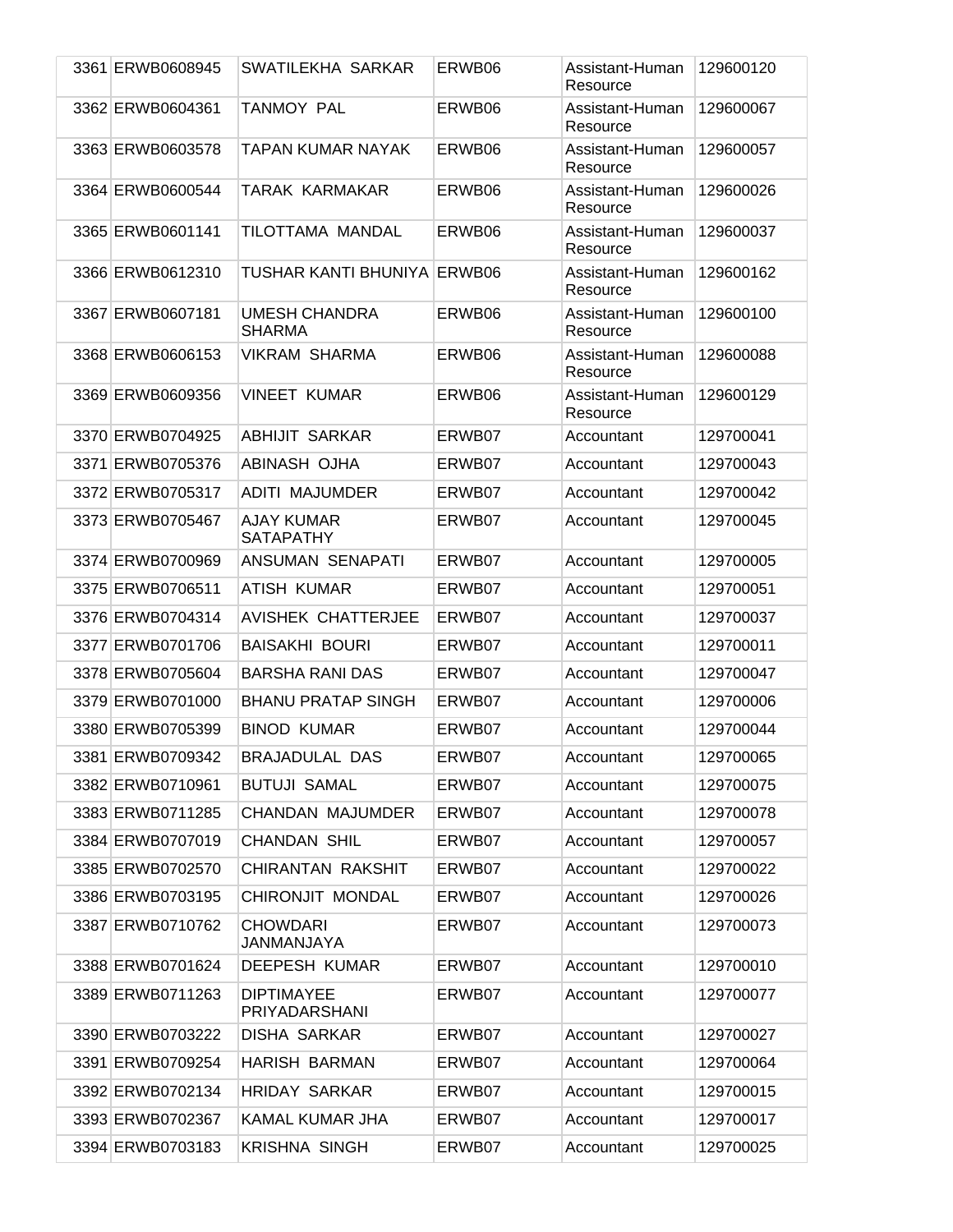| 3395 ERWB0703985 | <b>LALIT MOHAN SAHOO</b>                 | ERWB07 | Accountant | 129700031 |
|------------------|------------------------------------------|--------|------------|-----------|
| 3396 ERWB0710066 | LOKNATH MANNA                            | ERWB07 | Accountant | 129700068 |
| 3397 ERWB0710843 | MANASRANJAN PATI                         | ERWB07 | Accountant | 129700074 |
| 3398 ERWB0706908 | <b>MANOJ KUMAR</b><br><b>SAMANTA RAY</b> | ERWB07 | Accountant | 129700056 |
| 3399 ERWB0703318 | <b>MD AFTAB ALAM</b>                     | ERWB07 | Accountant | 129700028 |
| 3400 ERWB0708593 | <b>MRINAL DEBNATH</b>                    | ERWB07 | Accountant | 129700063 |
| 3401 ERWB0711086 | <b>NIDHI SHARMA</b>                      | ERWB07 | Accountant | 129700076 |
| 3402 ERWB0706839 | PAWAN KUMAR                              | ERWB07 | Accountant | 129700053 |
| 3403 ERWB0709890 | PAYEL BERA                               | ERWB07 | Accountant | 129700067 |
| 3404 ERWB0706045 | <b>PRAKASH SINGH</b><br>SARDAR           | ERWB07 | Accountant | 129700048 |
| 3405 ERWB0708208 | <b>PRASHANT</b><br><b>CHOUDHARY</b>      | ERWB07 | Accountant | 129700059 |
| 3406 ERWB0704741 | PRINCE KUMAR                             | ERWB07 | Accountant | 129700040 |
| 3407 ERWB0700333 | PRITAM GHOSH                             | ERWB07 | Accountant | 129700001 |
| 3408 ERWB0708213 | PRITAM NANDI                             | ERWB07 | Accountant | 129700060 |
| 3409 ERWB0704692 | PRITISUNDAR SETHY                        | ERWB07 | Accountant | 129700038 |
| 3410 ERWB0706204 | PRIYAK DAS                               | ERWB07 | Accountant | 129700049 |
| 3411 ERWB0706841 | PUJA VERMA                               | ERWB07 | Accountant | 129700055 |
| 3412 ERWB0702387 | PUJARANI PALAI                           | ERWB07 | Accountant | 129700018 |
| 3413 ERWB0704185 | PUSPENDU MISTRY                          | ERWB07 | Accountant | 129700034 |
| 3414 ERWB0702562 | RAJENDRA KUMAR<br><b>SAHANI</b>          | ERWB07 | Accountant | 129700021 |
| 3415 ERWB0700566 | RAJESH ASH                               | ERWB07 | Accountant | 129700002 |
| 3416 ERWB0704152 | RAKESH ADHIKARY                          | ERWB07 | Accountant | 129700032 |
| 3417 ERWB0710310 | RAVI SHANKAR                             | ERWB07 | Accountant | 129700070 |
| 3418 ERWB0710671 | ROKI MAHATO                              | ERWB07 | Accountant | 129700072 |
| 3419 ERWB0701132 | RONOBIJOY PAUL                           | ERWB07 | Accountant | 129700009 |
| 3420 ERWB0702971 | SAMRAT DAS                               | ERWB07 | Accountant | 129700024 |
| 3421 ERWB0702443 | SANDEEP KUMAR                            | ERWB07 | Accountant | 129700019 |
| 3422 ERWB0702518 | SANI DAS                                 | ERWB07 | Accountant | 129700020 |
| 3423 ERWB0701060 | SANJIB MAITY                             | ERWB07 | Accountant | 129700007 |
| 3424 ERWB0704698 | SHAHBAAZ RAHMAN                          | ERWB07 | Accountant | 129700039 |
| 3425 ERWB0706545 | SHANKAR DHIBAR                           | ERWB07 | Accountant | 129700052 |
| 3426 ERWB0712313 | SONALI MAHAPATRA                         | ERWB07 | Accountant | 129700081 |
| 3427 ERWB0711297 | SOUMEN MANDAL                            | ERWB07 | Accountant | 129700079 |
| 3428 ERWB0706220 | SOUMIK CHANDRA                           | ERWB07 | Accountant | 129700050 |
| 3429 ERWB0702856 | SOURAV SAHA                              | ERWB07 | Accountant | 129700023 |
| 3430 ERWB0712536 | <b>SOURYADIP</b><br><b>BANDYOPADHYAY</b> | ERWB07 | Accountant | 129700082 |
| 3431 ERWB0703799 | SUBASISH MUKHERJEE                       | ERWB07 | Accountant | 129700029 |